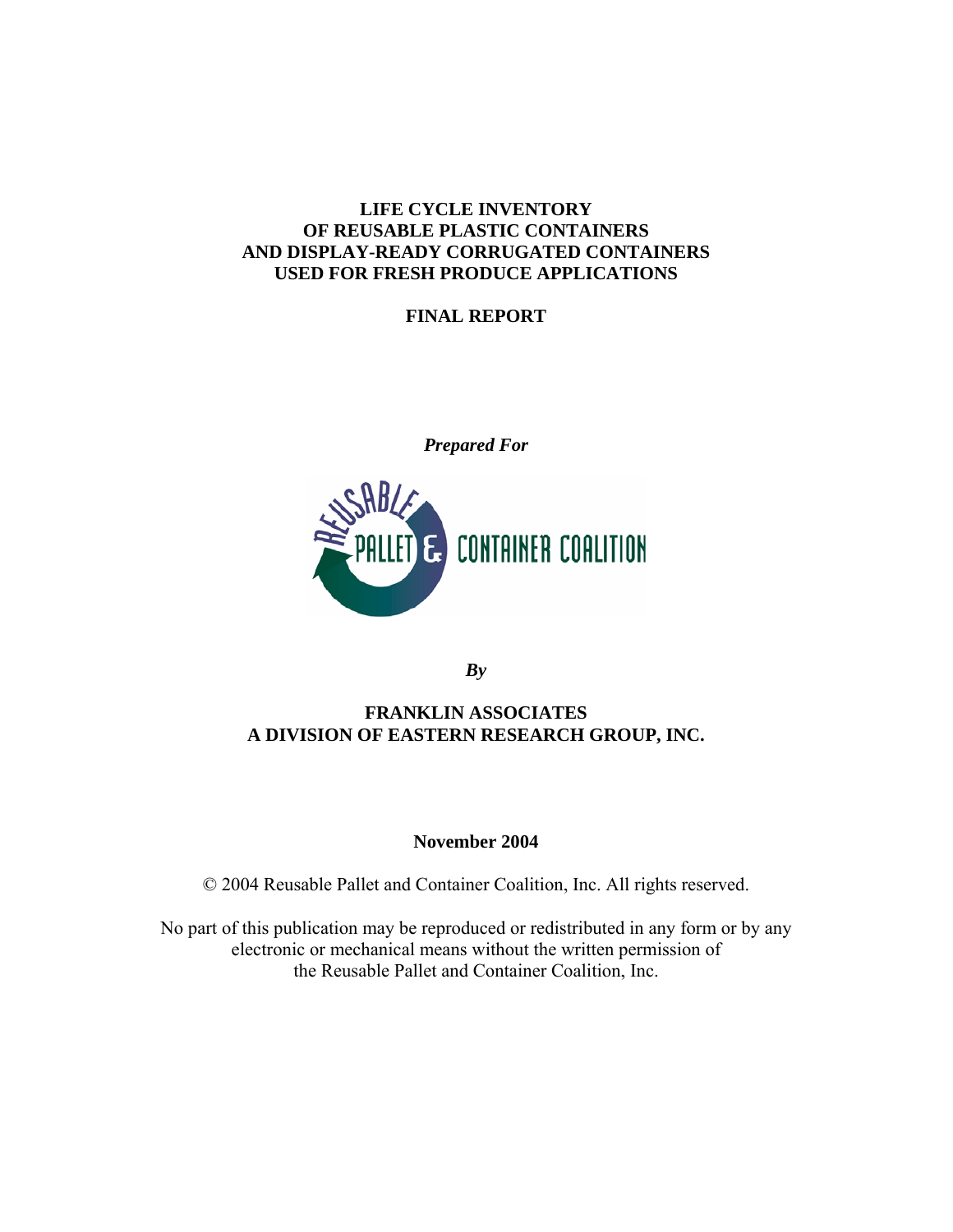#### **PREFACE**

The report that follows is a Life Cycle Inventory (LCI) of two types of shipping containers used for shipping fresh produce: reusable plastic containers (RPCs) and display-ready common footprint corrugated containers (DRCs). The study was conducted for the Reusable Pallet and Container Coalition (RPCC) under the management of Jeanie Johnson, Executive Director of RPCC.

At Franklin Associates, the project was managed by Beverly J. Sauer, who served as primary life cycle analyst in developing the model, running the models and analyzing results, and preparing the report. James Littlefield assisted with data analysis and modeling. William E. Franklin provided overall project oversight as Principal in Charge.

Franklin Associates gratefully acknowledges significant contributions to this project by RPCC member companies, whose assistance in providing data on RPC processes and characterizing the operation of RPC pooling systems was invaluable.

In analyzing and presenting the results of this LCI study, the report makes no claims regarding the superiority or equivalence of the container systems studied. Comparative assertions are defined by ISO 14040 as "environmental claim(s) regarding the superiority or equivalence of one product versus a competing product which performs the same function." The authors discourage the use of this study as the sole basis for comparative assertions of environmental superiority or preferability.

This study was conducted for RPCC by Franklin Associates as an independent contractor. The findings and conclusions presented in this report are strictly those of Franklin Associates. Franklin Associates makes no statements nor supports any conclusions other than those presented in this report.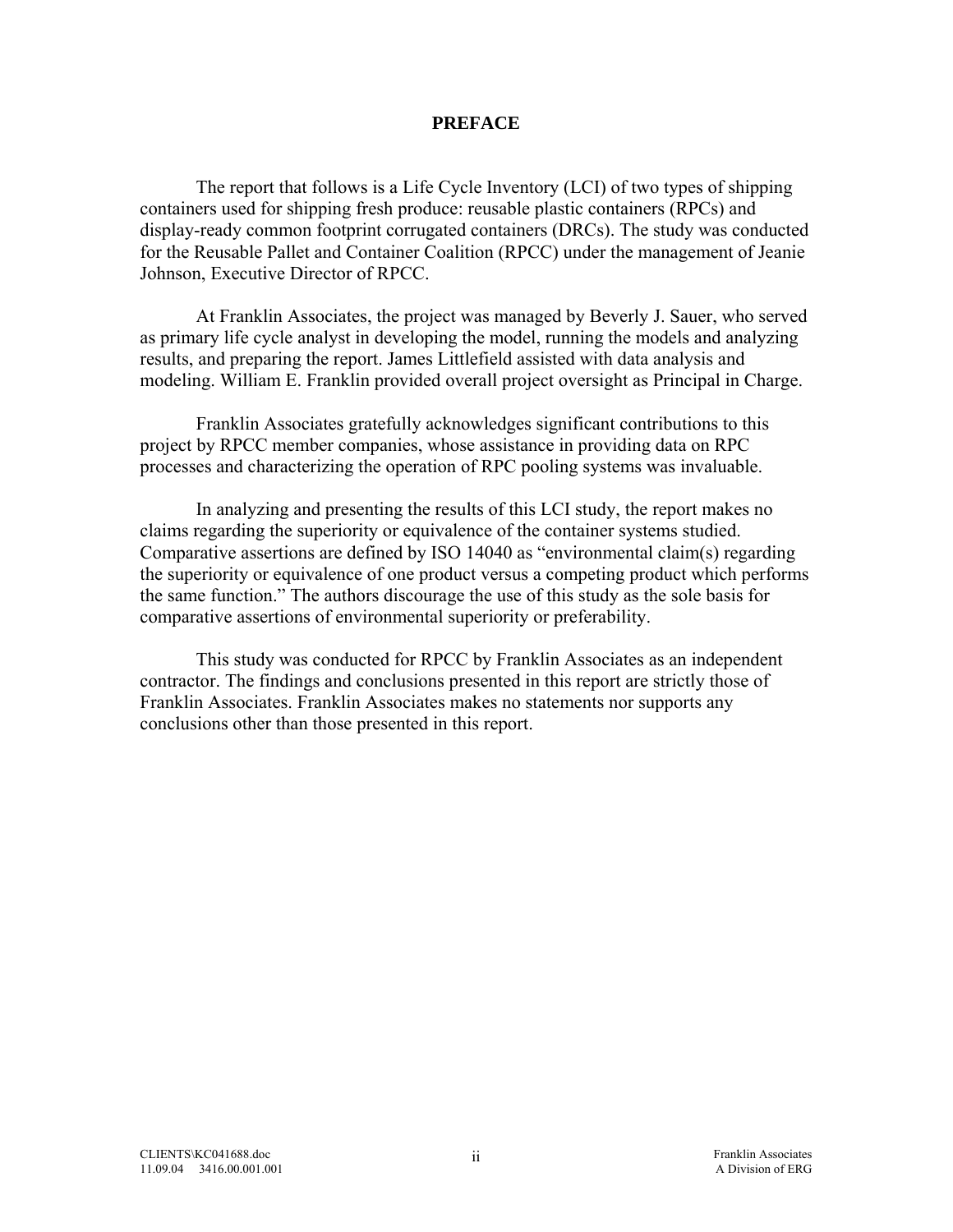# **Table of Contents**

| <b>EXECUTIVE SUMMARY FOR LIFE CYCLE INVENTORY OF REUSABLE</b><br>PLASTIC CONTAINERS AND DISPLAY-READY CORRUCATED CONTAINERS |  |
|-----------------------------------------------------------------------------------------------------------------------------|--|
|                                                                                                                             |  |
|                                                                                                                             |  |
|                                                                                                                             |  |
|                                                                                                                             |  |
|                                                                                                                             |  |
|                                                                                                                             |  |
|                                                                                                                             |  |
|                                                                                                                             |  |
|                                                                                                                             |  |
|                                                                                                                             |  |
|                                                                                                                             |  |
|                                                                                                                             |  |
|                                                                                                                             |  |
|                                                                                                                             |  |
|                                                                                                                             |  |
|                                                                                                                             |  |
|                                                                                                                             |  |
|                                                                                                                             |  |
|                                                                                                                             |  |
|                                                                                                                             |  |
|                                                                                                                             |  |
|                                                                                                                             |  |
|                                                                                                                             |  |
|                                                                                                                             |  |
|                                                                                                                             |  |
|                                                                                                                             |  |
|                                                                                                                             |  |
|                                                                                                                             |  |
|                                                                                                                             |  |
|                                                                                                                             |  |
|                                                                                                                             |  |
|                                                                                                                             |  |
|                                                                                                                             |  |
|                                                                                                                             |  |
|                                                                                                                             |  |
|                                                                                                                             |  |
|                                                                                                                             |  |
|                                                                                                                             |  |
|                                                                                                                             |  |
|                                                                                                                             |  |
| <b>CHAPTER 2 - ENERGY AND ENVIRONMENTAL RESULTS FOR REUSABLE PLASTIC</b>                                                    |  |
| CONTAINERS AND DISPLAY-READY CORRUGATED CONTAINERS USED FOR                                                                 |  |
|                                                                                                                             |  |
|                                                                                                                             |  |
|                                                                                                                             |  |
|                                                                                                                             |  |
|                                                                                                                             |  |
|                                                                                                                             |  |
|                                                                                                                             |  |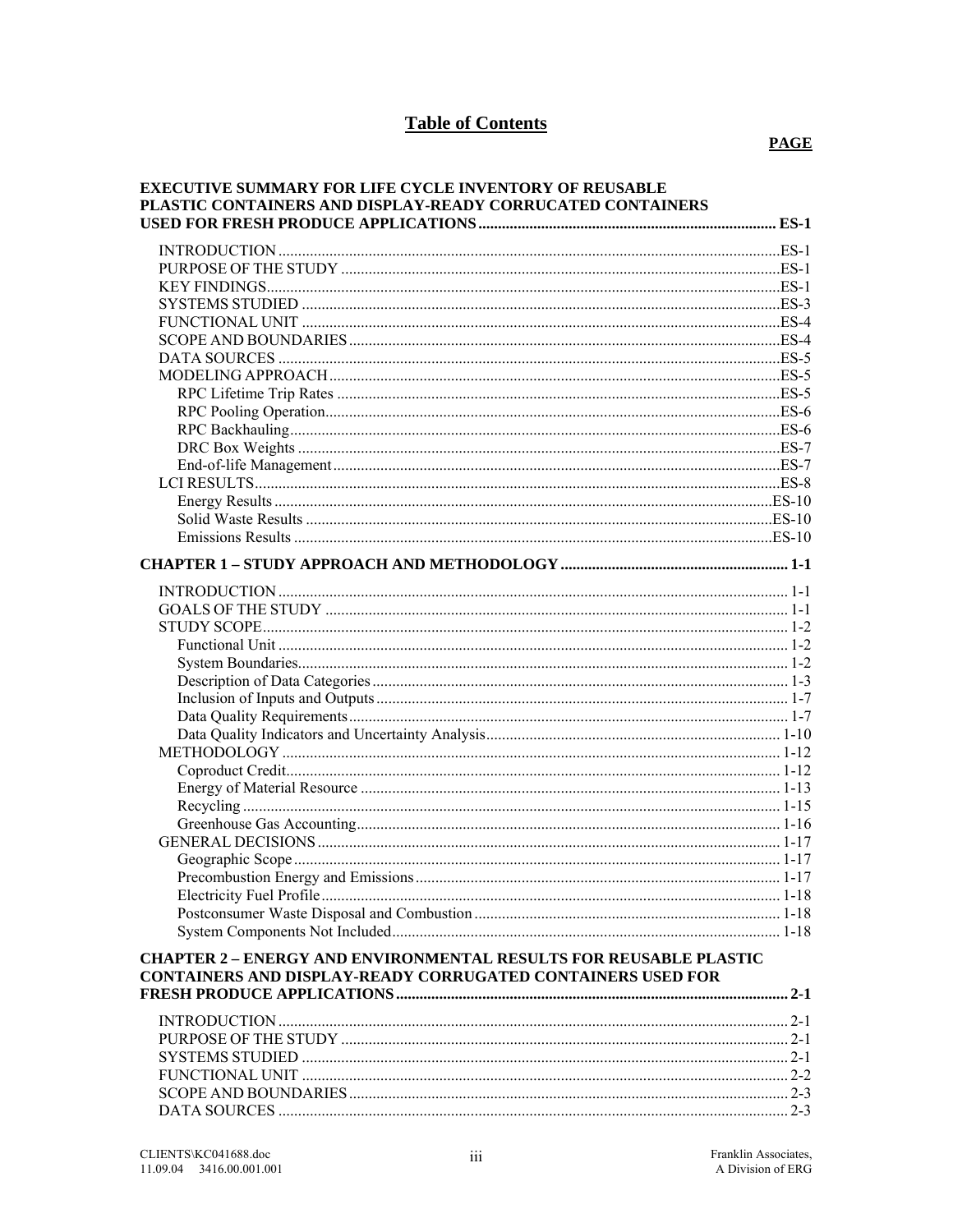|                                                                               | $2 - 3$  |
|-------------------------------------------------------------------------------|----------|
|                                                                               | $2 - 4$  |
|                                                                               | $2 - 4$  |
|                                                                               | $2 - 5$  |
|                                                                               | $2 - 5$  |
|                                                                               | $2 - 6$  |
|                                                                               |          |
|                                                                               |          |
|                                                                               | $2 - 12$ |
|                                                                               | $2 - 19$ |
|                                                                               | $2 - 36$ |
| <b>CHAPTER 3 – CONSIDERATIONS FOR INTERPRETATION OF DATA AND RESULTS  3-1</b> |          |
|                                                                               | $3 - 1$  |
|                                                                               | $3-1$    |
| <b>CONCLUSIONS</b>                                                            | $3 - 4$  |
|                                                                               |          |

# **List of Tables**

#### **PAGE**

| Table ES-1 |  |
|------------|--|
| Table ES-2 |  |
| Table 2-1  |  |
| Table 2-2  |  |
| Table 2-3  |  |
| Table 2-4  |  |
| Table 2-5  |  |
| Table 2-6  |  |
| Table 2-7  |  |
| Table 2-8  |  |
| Table 2-9  |  |
| Table 2-10 |  |
|            |  |

# **List of Figures**

#### **PAGE**

| Figure ES-1 | ES-12     |
|-------------|-----------|
| Figure ES-2 | ES-12     |
| Figure ES-3 | . ES-13   |
| Figure ES-4 | .ES-13    |
| Figure ES-5 |           |
| Figure ES-6 |           |
| Figure 1-1  |           |
| Figure 1-2  |           |
| Figure 1-3  |           |
| Figure 1-4  |           |
| Figure 2-1  |           |
| Figure 2-2  | $.2-13$   |
| Figure 2-3  | $2 - 21$  |
| Figure 2-4  | $.2 - 21$ |
| Figure 2-5  | $.2 - 25$ |
| Figure 2-6  |           |
|             |           |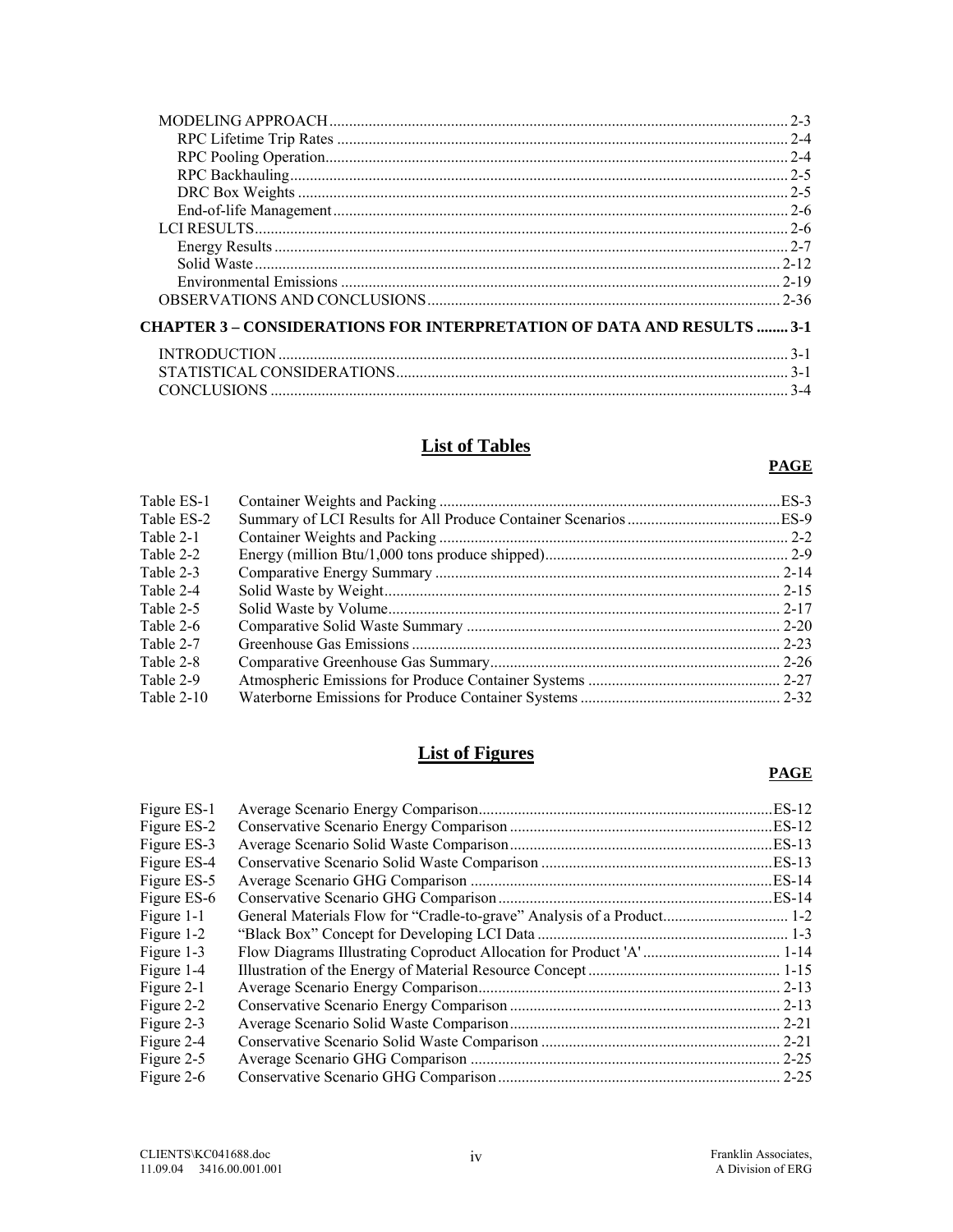## <span id="page-4-0"></span>**EXECUTIVE SUMMARY FOR LIFE CYCLE INVENTORY OF REUSABLE PLASTIC CONTAINERS AND DISPLAY-READY CORRUGATED CONTAINERS USED FOR FRESH PRODUCE APPLICATIONS**

### **INTRODUCTION**

Continuous environmental improvement has become a principle of most business and government organizations, with particular attention to reductions in energy use, reductions in greenhouse gases (GHG) and reductions in solid waste. The report that follows is a supply chain analysis of two types of packaging used for shipping fresh produce. The two types of containers evaluated are reusable plastic containers (RPCs) and display-ready common footprint corrugated containers (DRCs). The analysis includes different sizes and weights of containers used in ten produce applications.

This study of the two types of containers is a Life Cycle Inventory (LCI), which identifies and quantifies energy and material inputs and emissions to the air, water, and land over the life cycle of a product system. The life cycle steps analyzed in this study include extraction of raw materials from the earth, materials and container manufacture, outgoing transportation of containers, backhauling and washing of empty RPCs, recycling of DRCs and RPCs, and end-of-life disposition. Thus, the study is a full systems analysis for the entire supply chain for the two types of containers. The discussion of LCI results focuses on energy use, GHG releases, and solid waste.

## **PURPOSE OF THE STUDY**

 The purpose of this study is to identify and quantify the energy, solid wastes, and atmospheric and waterborne emissions associated with RPCs and DRCs used for shipping fresh produce. Ten different high-volume produce applications were analyzed.

## **KEY FINDINGS**

For the average condition produce shipping scenarios analyzed within the defined scope of this study, findings indicate that, on average across all 10 produce applications, RPCs:

- Require 39% less total energy
- Produce 95% less total solid waste
- Generate 29% less total greenhouse gas emissions

than do DRCs for corresponding produce applications. These findings can be explained as follows: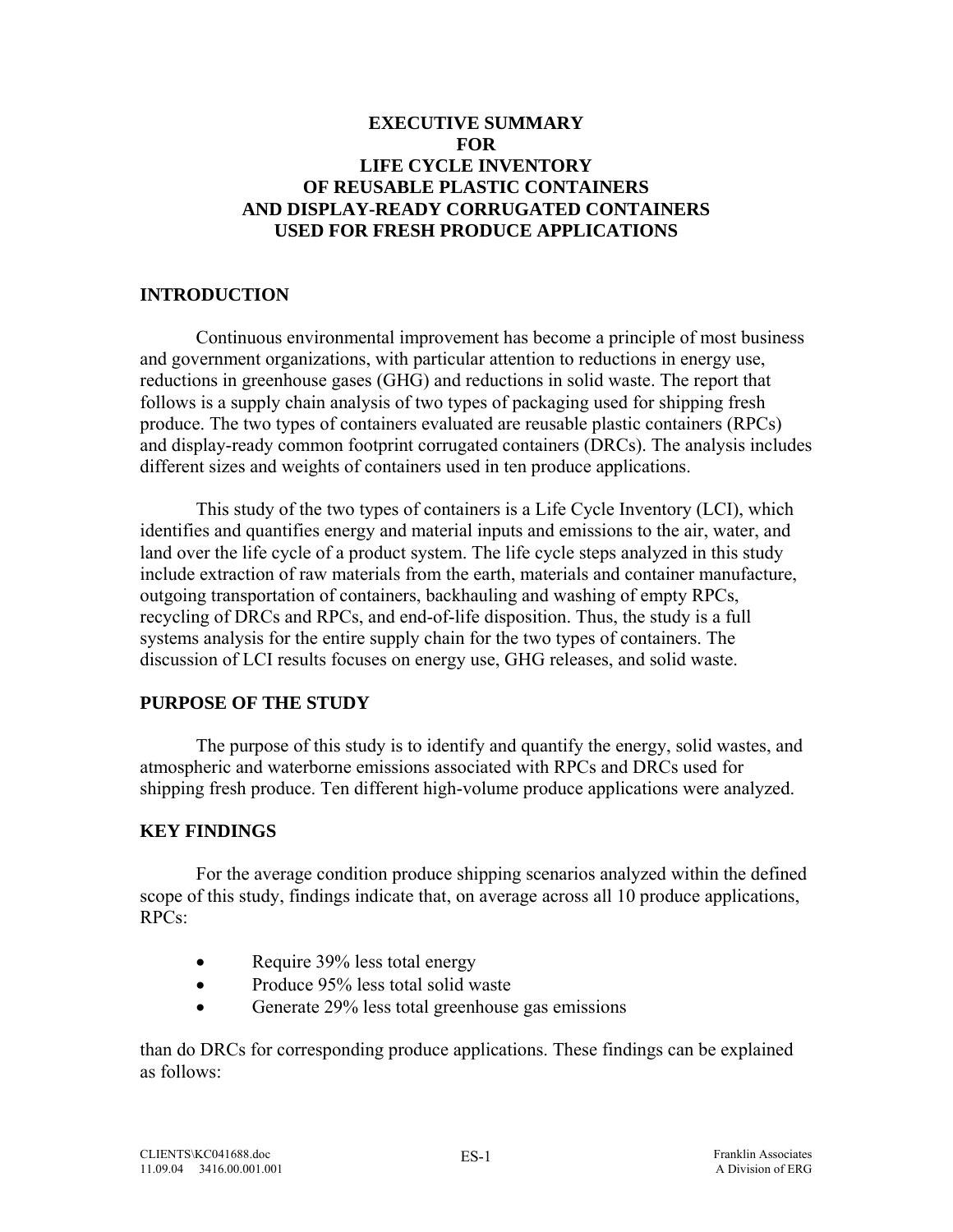One factor dominates the findings. Multiple trips ("turns") in an RPC closed operating system lead to materials efficiencies that create relatively low environmental burdens that are only partly offset by backhaul and cleaning steps. In the DRC system a container is manufactured for each trip to retail. Recovery and recycling rates for DRCs are high, but the production step (including recycling) introduces a higher level of burdens. In the case of RPCs and DRCs, multiple reuses of RPCs result in lower environmental burdens than single-trip DRC containers.

• **The more lifetime uses that can be achieved for an RPC, the lower the environmental burdens for container production that are allocated to each use of the container.** Thus, the success of a reusable container system depends on keeping RPCs in circulation for repeated reuse and recycling.

 Maximum reductions in container production burdens and disposal burdens are achieved by multiple uses of a container without remanufacturing (i.e., RPC reuse compared to DRC recycling).

• Total System Energy Results

In almost every product application studied, the benefits of the closed-loop RPC pooling operation more than offset the benefits of lighter container weight and a high recycling rate for corrugated containers. As a result, total energy requirements for RPCs are lower than corresponding DRCs in all average use scenarios. RPCs also have lower total energy requirements than corresponding DRCs in eight out of ten alternative scenarios evaluating the effects of lower reuse rates and higher loss rates for RPCs compared to lightweighted DRCs.

• Total System GHG Results

GHG results generally track closely with fossil fuel consumption, since that is the source of the majority of GHG emissions. GHG comparisons for the RPC and DRC average scenarios are lower for RPCs for 18 of 20 average scenarios covering 10 produce applications.

• Total System Solid Waste Results

RPCs produce less solid waste than corresponding DRCs in all produce applications and scenarios. This is due to several key factors:

- The burdens for production of RPCs are allocated over a (large) number of useful lives,
- RPCs that remain in the closed-loop pooling system are recycled when they are removed from service,
- Losses of RPCs from the closed-loop system are small,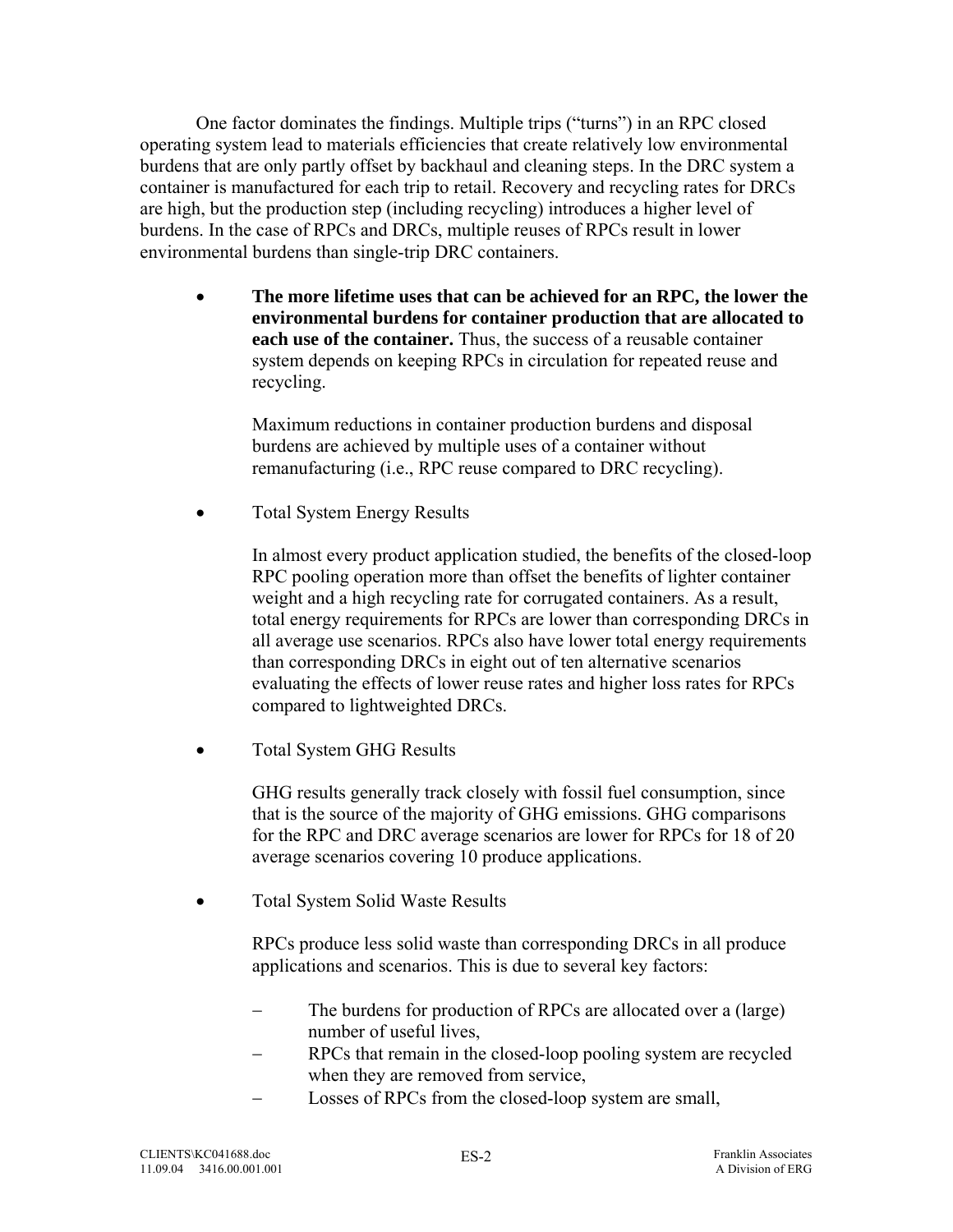- DRCs make only one trip before they are recycled (requiring repulping and remanufacture) or disposed.
- <span id="page-6-0"></span>• EPA has long used the waste management hierarchy of "Reduce, Reuse, Recycle." This LCI considers all three techniques: reduction in weight of DRCs, reuse of RPCs, and recycling of both RPCs and DRCs. The results indicate that, for the produce applications studied, **reuse** with closed-loop recycling at end of life is the most efficient means of reducing not only solid waste but also energy use and GHG emissions. Reduction in container weight was observed to reduce not only the environmental burdens for container production and end-of-life management, but also the burdens for container transportation (less weight to haul = less fuel consumption). In this study, lightweighting was evaluated only for DRCs; however, the observations about the benefits of lightweighting hold true for any type of container.

The following sections describe in more detail the systems studied, data sources, key modeling assumptions, and LCI results.

### **SYSTEMS STUDIED**

 Two general types of container systems are analyzed in this study: RPCs and DRCs. Various sizes and weights of containers are analyzed in the study for use in ten fresh produce applications. The produce applications studied were selected from highvolume commodities representing a range of product sizes and weights and a range of container sizes used for packing. Table ES-1 shows the container weights and packing data for each fresh produce application.

#### **Table ES-1**

|                     | <b>Average Weight per</b><br><b>Empty Container (lb)</b> | <b>Pounds of Produce</b><br>per Container |            |            | <b>Thousand Container</b><br><b>Movements Required to</b><br>Ship 1,000 Tons of Produce |            |  |
|---------------------|----------------------------------------------------------|-------------------------------------------|------------|------------|-----------------------------------------------------------------------------------------|------------|--|
|                     | <b>RPC</b>                                               | <b>DRC</b>                                | <b>RPC</b> | <b>DRC</b> | <b>RPC</b>                                                                              | <b>DRC</b> |  |
| Apples              | 5.4                                                      | 1.8                                       | 41         | 40         | 48.5                                                                                    | 50.0       |  |
| <b>Bell Peppers</b> | 4.8                                                      | 2.0                                       | 25         | 26         | 79.4                                                                                    | 76.9       |  |
| Carrots             | 5.1                                                      | 2.0                                       | 48         | 48         | 41.7                                                                                    | 41.7       |  |
| Grapes              | 3.3                                                      | 1.7                                       | 19         | 21         | 105                                                                                     | 95.2       |  |
| Lettuce - head      | 5.3                                                      | 2.5                                       | 35         | 40         | 56.8                                                                                    | 50.0       |  |
| Oranges             | 4.8                                                      | 2.2                                       | 40         | 40         | 50.0                                                                                    | 50.0       |  |
| Peaches/Nectarines  | 3.5                                                      | 1.9                                       | 34         | 35         | 58.4                                                                                    | 57.1       |  |
| Onions              | 3.9                                                      | 1.8                                       | 40         | 40         | 50.0                                                                                    | 50.0       |  |
| Tomatoes            | 3.9                                                      | 1.5                                       | 28         | 28         | 71.4                                                                                    | 71.4       |  |
| Strawberries        | 2.5                                                      | 0.9                                       | 9          | 9          | 222                                                                                     | 222        |  |

#### **CONTAINER WEIGHTS AND PACKING**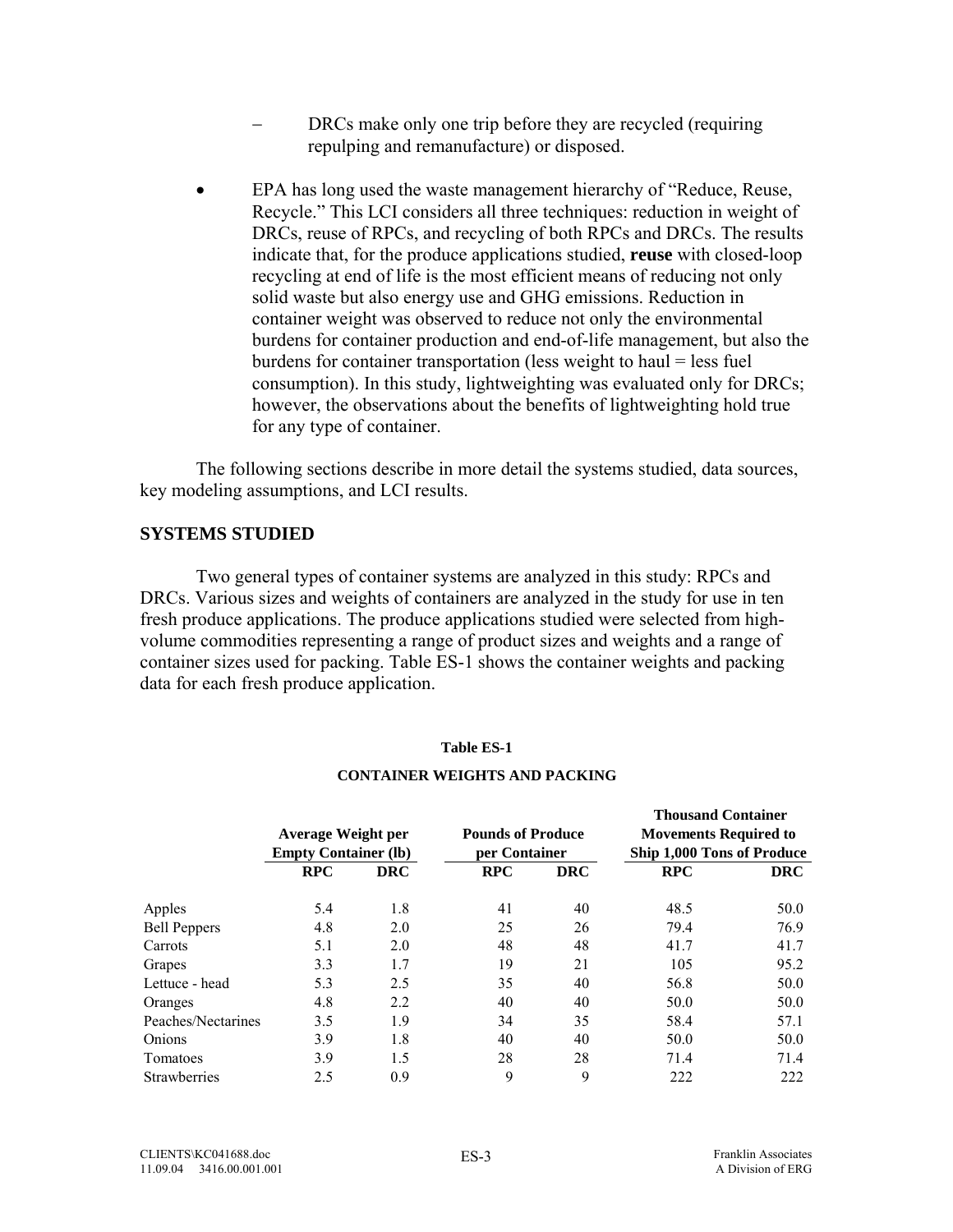<span id="page-7-0"></span>The corrugated containers analyzed in this study are "common footprint" containers that have the same base dimensions as RPCs; thus, the pallet and truck loading are very similar for RPCs and DRCs in corresponding produce applications. There are some minor loading differences due to variations in container heights. Also, in some applications trucks pack out by weight sooner with RPCs compared to corresponding DRCs due to the heavier container weight for RPCs.

The RPCs analyzed in this study operate in a closed pooling system. In this type of system, ownership of the containers is maintained by a company (the pooler) that operates depots at various locations across the country. The depots are the locations where containers are issued to users and returned from users. The user leases the containers from the pooler, and the pooler inspects containers after use, cleans them, and keeps them in good repair so they can be used over and over again. In addition to high reuse rates, another benefit of maintained ownership is that the pooler maintains control of the containers for end-of-life management. Damaged containers are removed from service by the pooler and sent to RPC manufacturers to be reground and made back into containers.

RPCs are modeled at the average weight, lifetime use rate, and loss rate reported by four poolers. DRCs are modeled at the reported container weight for one-piece folded boxes. Additional scenarios are evaluated for sensitivity analysis, to examine the effects of reduced backhaul distance for RPCs, a lower reuse rate and higher loss rate for RPCs, and container lightweighting for DRCs.

## **FUNCTIONAL UNIT**

 In order to ensure a valid basis for comparison for the container systems studied, a common functional unit is essential. For this study, the functional unit for each system is shipment of 1,000 short tons (two million pounds) of each type of produce using RPCs and DRCs.

### **SCOPE AND BOUNDARIES**

The produce container system models include the following steps:

- Production of virgin polypropylene resin (beginning with raw material extraction) and RPC manufacture
- Production of corrugated containers with industry average recycled content (including collection and processing of postconsumer corrugated boxes and industrial scrap as well as virgin inputs to box manufacture)
- Transportation of containers to growers
- Transportation of packed containers from growers to retail
- Backhauling, washing, and reissue of RPCs
- Recycling and disposal of DRCs at end of life
- Recycling of RPCs retired from service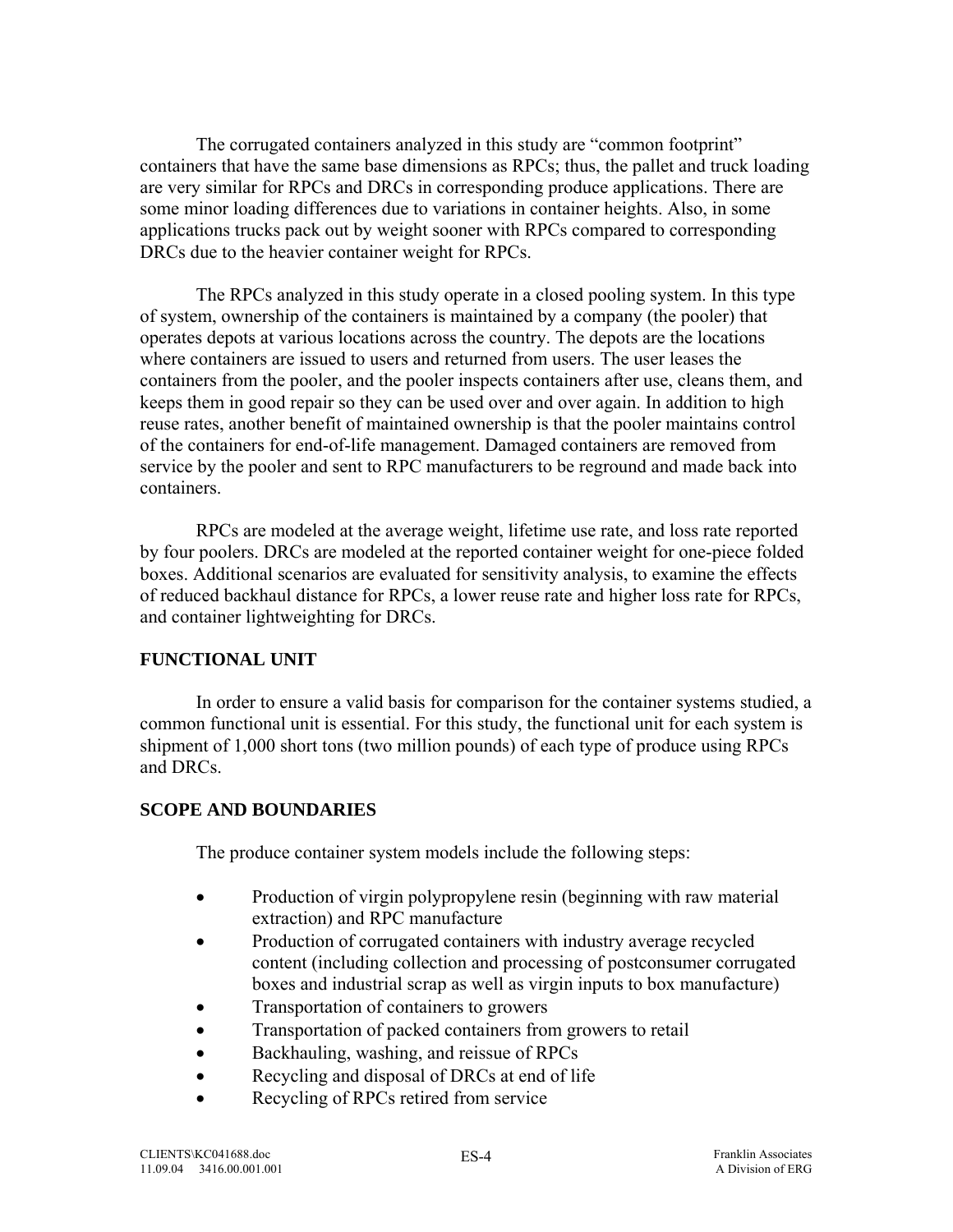• Disposal of RPCs lost during use

<span id="page-8-0"></span>The analysis does not include environmental burdens for growing the produce, nor is any additional packaging of produce (e.g., plastic film bags, individual strawberry containers, etc.) included in the analysis. Printing of corrugated boxes and labeling of RPCs is not included. The analysis does not attempt to evaluate differences in produce damage and spoilage associated with use of the different types of containers. The analysis does not include any analysis of differences in labor associated with the different containers.

## **DATA SOURCES**

Data on RPC systems, including RPC weights, reuse and loss rates, loading, transportation modes and distances, and washing, were provided by RPCC member companies. Weights and loading for DRCs were provided by a DRC producer. DRC weights were validated using Corrugated Packaging Alliance (CPA) case studies on three produce applications that correspond to applications analyzed in this study.

Production of RPCs was modeled using industry average data for the production of polypropylene resin and RPC fabrication data provided by RPC producers. Production of DRCs was modeled using industry average data for the production of the various virgin and recycled paperboard inputs to linerboard and medium, production of linerboard and medium, and box fabrication, recovery, and recycling. Paperboard industry statistics were used to model the composition and recycled content of linerboard and medium and the iterative cycles associated with recovery and recycling of boxes at end of life.

### **MODELING APPROACH**

 Key data and issues in modeling the container systems include RPC lifetime trip rates, pooling system operation, RPC backhauling, DRC box weights, and end-of-life management of containers. A more detailed discussion of individual issues can be found in the corresponding sections of Chapter 2.

## **RPC Lifetime Trip Rates**

Data on average RPC lifetime trip rates were provided for this study by RPCC member companies involved in produce shipping using pooled RPCs. The total number of lifetime trips for an RPC is equal to the number of trips ("turns") per year times the number of years the container remains in service. The number of turns per year depends on the transportation distances and handling logistics, not on the properties of the RPC itself.

This study uses the standard LCI basis of product functionality, which in this case is the average number of trips an RPC is expected to make before it is removed from service for wear or damage, regardless of the number of years it takes to make that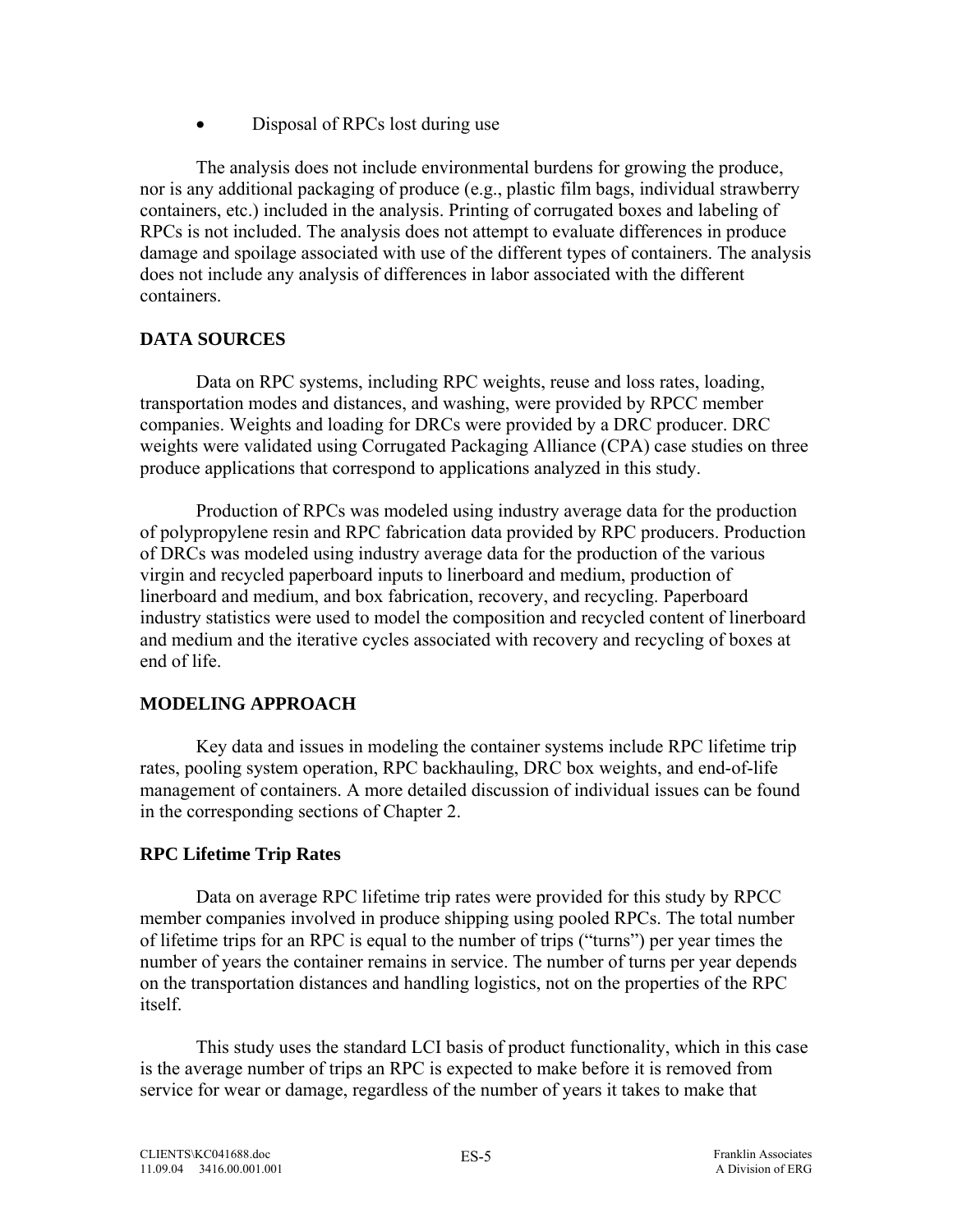<span id="page-9-0"></span>number of trips. The lifetime trip rate affects the modeling of the number of RPCs (and associated resin) that must be produced to replace the RPCs "used up" for shipping 1,000 tons of produce, as described in the following section.

### **RPC Pooling Operation**

An important assumption in the modeling of RPC systems in this analysis is the assumption that the pooling system is a shared-use pool operating at steady state. That is, it is assumed that a pool of RPCs is already in existence and available for any and all applications (produce or other) that use each size of RPCs. Thus, each produce system is charged with replacing the number of RPCs "used up" by shipping that commodity, based on the number of shipments in RPCs required to move the produce divided by the useful lives per RPC, plus replacement of losses of RPCs during use, e.g., due to theft.

Although an excess supply of RPCs ("float") must be in place throughout the system in order to ensure that a sufficient number of RPCs are circulating to and from growers and retailers within the time frame to meet their needs, these RPCs are available for any and all uses of each size RPC rather than designated specifically for a certain type of produce.

For a shared-use pool of RPCs, any use of the RPCs for any application is withdrawing RPC **uses** from the pool rather than individual containers. To calculate the number of RPCs "used up" for shipping 1,000 tons of produce, the number of RPC trips required to ship 1,000 tons is divided by the number of lifetime trips per RPC and adjusted for the loss rate to determine the number of RPCs that must be produced to replace the RPC uses withdrawn from the pool.

## **RPC Backhauling**

The pooling system operates nationwide, enabling growers to obtain RPCs from the nearest pooling location, regardless of where the RPCs were used prior to arrival at that pooling location. For this study, poolers reported the full backhaul distance from produce retailer to pooler back to grower (including routing through a washing facility) *specific to each produce application*.

In reality, taking into account movements of RPCs from all uses to all pooling locations, the average distance from an end user to a pooling location to a grower is likely considerably shorter, since empty RPCs returned to a pooler may be reissued to any user needing that size RPC; they are not required to be returned to the original grower location. However, because it is not possible to estimate with certainty where the empty RPCs came from to the pooling location, this analysis modeled RPC backhauling for each commodity as if the RPCs used for each type of produce were returned to the growers of that type of produce. This would be the maximum backhaul distance. For sensitivity analysis, each commodity is also evaluated at 20% reduced backhaul distance to illustrate the probable effect of shared-use pool operation.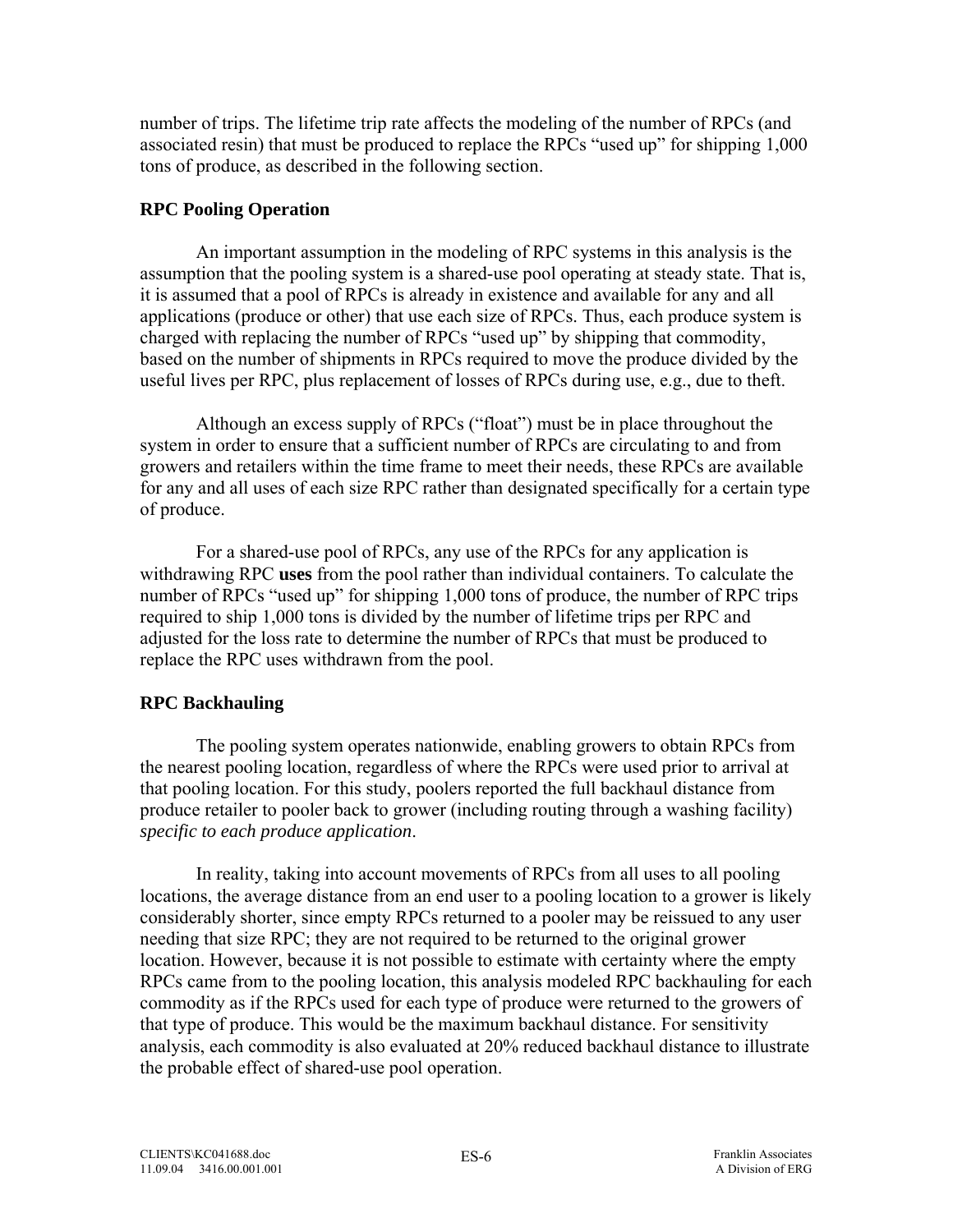### <span id="page-10-0"></span>**DRC Box Weights**

The weights of DRCs used in the average scenario are the weights reported by a producer of DRC containers and represent the weight of a one-piece folded box, which is the more prevalent DRC used in produce applications according to a contact at the CPA. Bliss boxes are another type of DRC container that can be used. Bliss boxes provide more strength per unit weight, but are more expensive and require that the user purchase equipment to convert the blank into a box by folding and gluing.

The DRC box weights provided by the DRC producer were compared to box weights in three case studies on costs of produce shipping in RPCs and corrugated published by the CPA. For the three produce applications (apples, oranges, and grapes), the corrugated box weights used in the CPA studies were 10 to 20 percent higher than the box weights modeled in the LCI study for the same produce applications. Thus, the weights used in the LCI study for the "average" DRC scenario already appear to be somewhat conservative for corrugated. In addition, to account for potential lightweighting of corrugated containers (e.g., achieved through redesign or perhaps use of a bliss box), the conservative scenario in the LCI evaluated DRCs at 10 percent lightweighting, i.e., 90 percent of the weight reported by the DRC producer.

## **End-of-life Management**

**RPCs.** Poolers report that RPCs that are removed from service are returned to RPC producers, where they are reground and used to produce new RPCs, which will in turn be recycled when they are retired from service. This is considered closed-loop recycling. No burdens for disposal are assigned to the RPCs that remain in the system and are repeatedly recycled back into RPCs when they are removed from service after each multi-trip, multi-year life cycle. Retired RPCs that are not recycled back into RPCs would most likely be recycled into durable products such as plastic lumber, indefinitely diverting the material from disposal.

Although the material in the RPCs may ultimately be recycled many times, this analysis uses a conservative approach in allocating the burdens for production of the virgin material between the initial use and the first recycled use, rather than allocating over a larger number of lifetime cycles of RPC use and recycling.

 All RPCs that are lost from the system during use are modeled as entering the municipal solid waste stream, where they are managed by a combination of landfilling and waste-to-energy incineration, as described below.

**DRCs.** The recovery rate for corrugated containers is about 70 percent overall in the U.S[.1](#page-10-0); however, recovery of corrugated containers from grocery stores is much higher and is modeled in this study at a rate of 95 percent. Thus, only 5 percent of corrugated

 $\overline{a}$ 

<sup>1</sup> U.S. Environmental Protection Agency. **Municipal Solid Waste in the United States: 2001 Facts and Figures.**  EPA/530-R-03-011. October 2003. Table 22.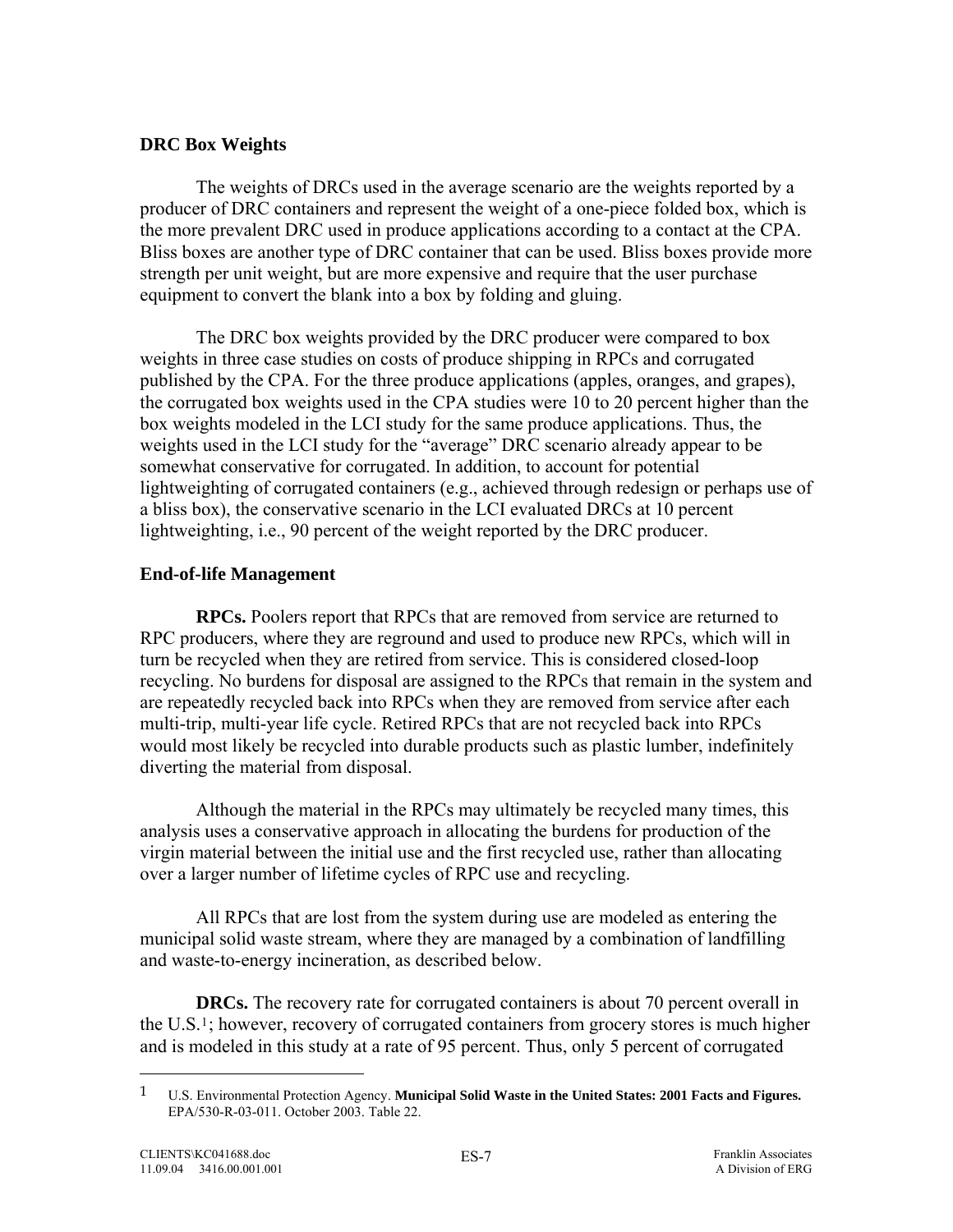<span id="page-11-0"></span>containers are modeled as being directly disposed after use. For the 95 percent of boxes that are recovered, burdens for production and disposal of the box are allocated between the produce box and secondary uses of the recovered fiber based on the percentages of open- and closed-loop recycled content in the box. Further explanation of this allocation can be found in the Recycling Allocation section of Chapter 1.

 For RPCs and DRCs that are disposed, disposal is modeled as 80 percent landfill and 20 percent waste-to-energy incineration[2](#page-11-0). An energy credit is assigned to each system based on the weight of containers burned and the higher heating value of the material.

## **LCI RESULTS**

Energy, solid waste, and greenhouse gas results for each application are summarized in Table ES-2.

For each produce application, Table ES-2 shows results for three RPC scenarios and two DRC scenarios, representing average container weights, reuse rates, and losses as well as scenarios with reduced RPC backhauling, reduced RPC reuse rate, increased RPC loss rate, and DRC lightweighting. Lower reuse rates and higher loss rates for RPCs mean that more containers must be manufactured to transport the same quantity of produce, more lost containers end up in solid waste, and there is more material to be recycled from retired containers.

DRCs results are shown for container weights reported by a DRC producer and for 10 percent lightweighting. For the DRCs, lightweighting reduces manufacturing requirements, transportation requirements, and disposal burdens.

Table ES-2 shows percent difference comparisons between RPCs and DRCs for the following scenarios:

- Average RPC (average reuse and loss rate) at maximum backhaul distance compared to average DRC (reported weight for folded box)
- Average RPC (average reuse and loss rate) at 20% reduced backhaul distance ("80% BH" in table) compared to average DRC
- Conservative scenario: RPC at 75% of average reuse rate, twice the average loss rate, maximum backhaul distance compared to DRC with 10% lightweighting.

Based on the experience and professional judgment of the analysts and supporting statistical arguments (see Chapter 3), a minimum percent difference of 10% is used as the threshold for considering a difference in energy results meaningful, while a minimum percent difference of 25% is used for GHG. Differences that are inconclusive (e.g., below these thresholds) are shaded in gray in the table.

 $\overline{a}$ 

<sup>2</sup> Ibid. Table 29.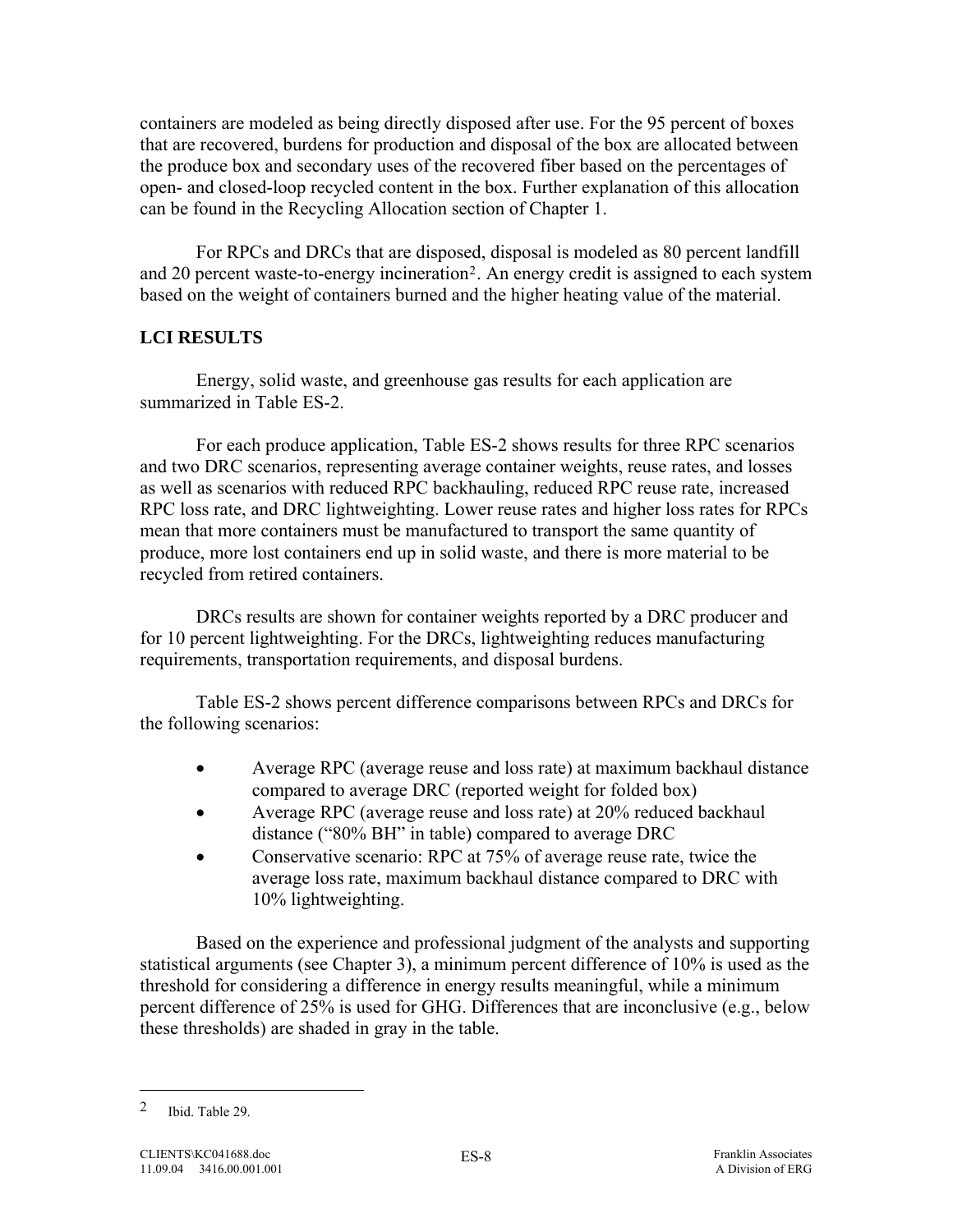|                     |                                   |                    |         | (All results reported on basis of 1,000 tons of produce shipped) |         |                            |                                 |         |  |  |
|---------------------|-----------------------------------|--------------------|---------|------------------------------------------------------------------|---------|----------------------------|---------------------------------|---------|--|--|
|                     | <b>TOTAL ENERGY (million Btu)</b> |                    |         |                                                                  |         |                            |                                 |         |  |  |
|                     |                                   | <b>RPCs</b>        |         | <b>DRCs</b>                                                      |         | <b>Percent Difference*</b> |                                 |         |  |  |
|                     | avg                               | avg with<br>80% BH | conserv | avg                                                              | conserv | avg DRC,<br>avg RPC        | avg DRC,<br>avg RPC<br>w/80% BH | conserv |  |  |
| Apples              | 853                               | 789                | 900     | 1.073                                                            | 966     | 23%                        | 31%                             | $7\%$   |  |  |
| <b>Bell Peppers</b> | 1,121                             | 1.040              | 1,188   | 1,818                                                            | 1,637   | 47%                        | 54%                             | 32%     |  |  |
| Carrots             | 531                               | 504                | 567     | 981                                                              | 883     | 60%                        | 64%                             | 44%     |  |  |
| Grapes              | 1.080                             | 1.010              | 1,141   | 1.920                                                            | 1.729   | 56%                        | 62%                             | 41%     |  |  |
| Lettuce - head      | 905                               | 839                | 958     | 1.485                                                            | 1,338   | 49%                        | 56%                             | 33%     |  |  |
| Oranges             | 650                               | 601                | 692     | 1,241                                                            | 1,117   | 63%                        | 70%                             | 47%     |  |  |
| Peaches/Nectarines  | 671                               | 621                | 707     | 1.284                                                            | 1,156   | 63%                        | 70%                             | 48%     |  |  |

Onions 533 501 566 1,075 968 67% 73% 52% Tomatoes 797 736 846 1,241 1,117 44% 51% 28% Strawberries 1,975 1,858 2,071 2,455 2,212 22% 28% 7%

| <b>Table ES-2</b>                                                 |
|-------------------------------------------------------------------|
| <b>Summary of LCI Results for All Produce Container Scenarios</b> |
| (All results reported on basis of 1,000 tons of produce shipped)  |

|                     |      |                    |         | <b>TOTAL SOLID WASTE (tons)</b> |         |                     |                                 |         |
|---------------------|------|--------------------|---------|---------------------------------|---------|---------------------|---------------------------------|---------|
|                     |      | <b>RPCs</b>        |         | <b>DRCs</b>                     |         | <b>DRC/RPC</b>      |                                 |         |
|                     | avg  | avg with<br>80% BH | conserv | avg                             | conserv | avg DRC,<br>avg RPC | avg DRC,<br>avg RPC<br>w/80% BH | conserv |
| Apples              | 1.35 | 1.32               | 1.60    | 25.3                            | 22.8    | 18.8                | 19.2                            | 14.2    |
| <b>Bell Peppers</b> | 1.99 | 1.96               | 2.37    | 43.2                            | 38.9    | 21.7                | 22.1                            | 16.4    |
| Carrots             | 1.04 | 1.03               | 1.25    | 23.4                            | 21.1    | 22.4                | 22.7                            | 16.8    |
| Grapes              | 2.15 | 2.12               | 2.50    | 45.5                            | 41.0    | 21.2                | 21.4                            | 16.4    |
| Lettuce - head      | 1.53 | 1.50               | 1.82    | 35.1                            | 31.6    | 23.0                | 23.5                            | 17.3    |
| Oranges             | 1.23 | 1.21               | 1.47    | 30.2                            | 27.2    | 24.5                | 24.9                            | 18.5    |
| Peaches/Nectarines  | 1.25 | 1.23               | 1.45    | 30.5                            | 27.5    | 24.4                | 24.8                            | 18.9    |
| Onions              | 1.09 | 1.07               | 1.28    | 25.7                            | 23.1    | 23.7                | 24.0                            | 18.2    |
| Tomatoes            | 1.57 | 1.54               | 1.84    | 30.1                            | 27.1    | 19.2                | 19.6                            | 14.7    |
| Strawberries        | 4.03 | 3.98               | 4.57    | 55.6                            | 50.1    | 13.8                | 14.0                            | 11.0    |

|                     |      |                    |         | <b>TOTAL GREENHOUSE GAS (tons CO2 equivalents)</b> |             |                     |                                 |         |  |
|---------------------|------|--------------------|---------|----------------------------------------------------|-------------|---------------------|---------------------------------|---------|--|
|                     |      | <b>RPCs</b>        |         |                                                    | <b>DRCs</b> |                     | <b>Percent Difference*</b>      |         |  |
|                     | avg  | avg with<br>80% BH | conserv | avg                                                | conserv     | avg DRC,<br>avg RPC | avg DRC,<br>avg RPC<br>w/80% BH | conserv |  |
| Apples              | 62.7 | 57.5               | 64.3    | 67.1                                               | 60.5        | 7%                  | 15%                             | $-6\%$  |  |
| <b>Bell Peppers</b> | 81.3 | 74.7               | 83.6    | 113                                                | 102         | 33%                 | 41%                             | 20%     |  |
| Carrots             | 37.8 | 35.6               | 39.0    | 61.1                                               | 55.1        | 47%                 | 53%                             | 34%     |  |
| Grapes              | 78.3 | 72.6               | 80.4    | 120                                                | 108         | 42%                 | 49%                             | 29%     |  |
| Lettuce - head      | 65.9 | 60.5               | 67.7    | 92.8                                               | 83.6        | 34%                 | 42%                             | 21%     |  |
| Oranges             | 46.6 | 42.7               | 48.1    | 76.9                                               | 69.2        | 49%                 | 57%                             | 36%     |  |
| Peaches/Nectarines  | 49.0 | 44.9               | 50.2    | 80.1                                               | 72.2        | 48%                 | 56%                             | 36%     |  |
| Onions              | 38.2 | 35.7               | 39.4    | 67.0                                               | 60.3        | 55%                 | 61%                             | 42%     |  |
| Tomatoes            | 57.5 | 52.5               | 59.3    | 77.0                                               | 69.3        | 29%                 | 38%                             | 16%     |  |
| <b>Strawberries</b> | 145  | 135                | 148     | 155                                                | 140         | 7%                  | 14%                             | $-6\%$  |  |

\* Percent difference = (difference between system results)/(average of system results)

Percent difference is considered inconclusive if <10% for total energy or <25% for GHG.

Inconclusive results comparisons in the table are shaded gray.

Average scenario defined as RPC with average use/loss rates (separate results for maximum and 80% backhaul) and reported weight DRC.

Conservative scenario for RPC is use rate at 75% of average and loss rate 2 x the average loss rate. Conservative scenario for DRC is 10% lightweighting.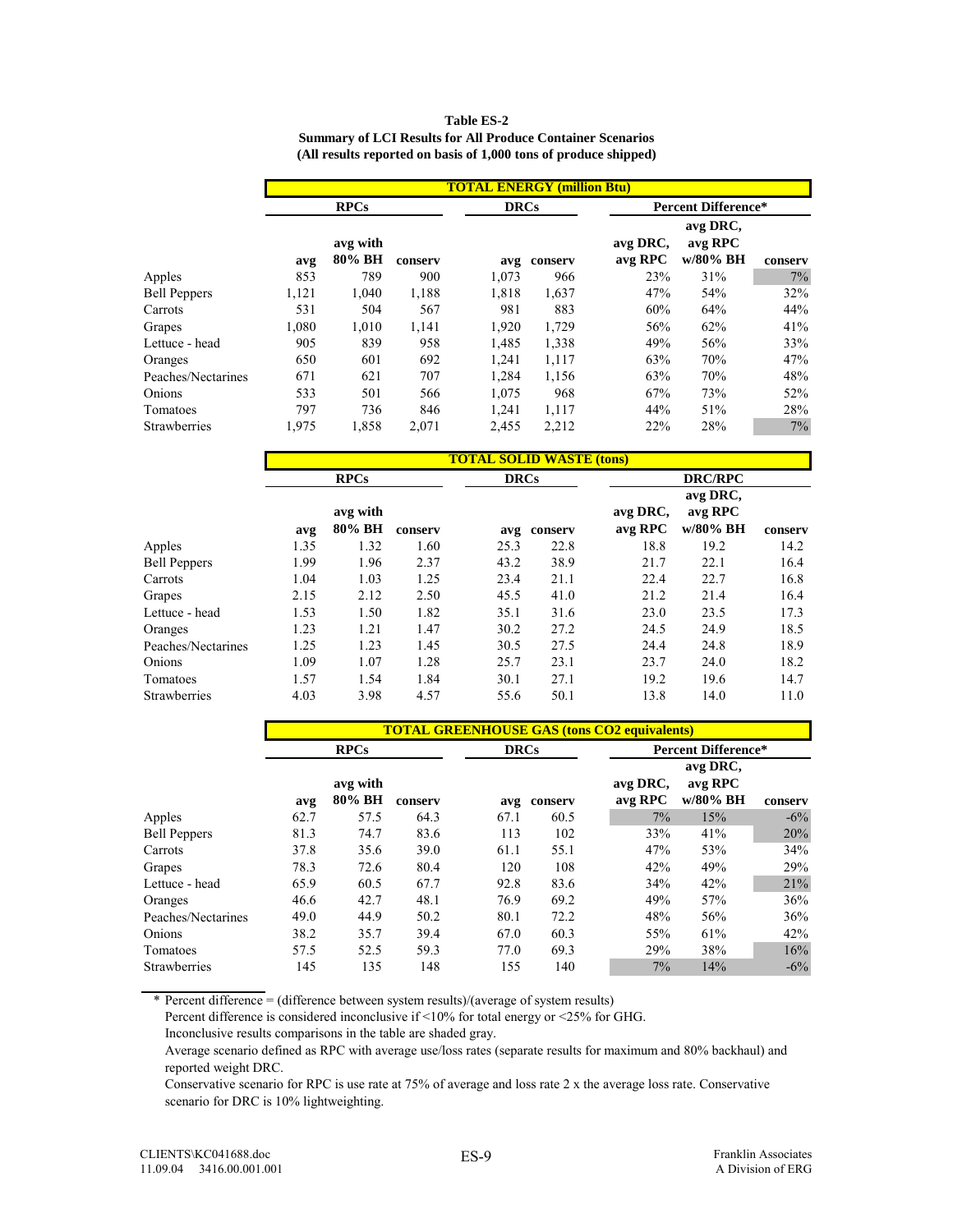### <span id="page-13-0"></span>**Energy Results**

Energy totals include process energy and transportation energy. For RPCs, total energy also includes the energy content of fuel resources (petroleum and natural gas) used as material feedstocks for the production of plastic resin.

DRCs require more energy than RPCs for cradle-to-production manufacture of containers, transportation of new containers to growers, and end-of-life management. RPCs require more energy for transportation of packed containers from growers to grocery stores. RPCs also require energy for backhauling and washing; there are no corresponding energy requirements for DRCs.

Total energy comparisons are summarized in Table ES-2 and shown graphically in Figures ES-1 for average scenarios and ES-2 for conservative scenarios. All comparisons in all scenarios are lower for RPCs except the conservative scenario comparisons for apples and strawberries, where the differences were inconclusive.

### **Solid Waste Results**

Total solid wastes include process wastes, process fuel-related wastes, fuel-related wastes for container transportation, and postconsumer wastes. Process wastes are wastes that directly result from a process, such as sludges, unusable byproducts, unrecycled offspec product or trim scrap, etc. Fuel-related wastes are the wastes associated with the production and combustion of fuels used for process energy or for transportation fuel. Postconsumer wastes are the wastes resulting from the end-of-life management of containers and include landfilled containers and ash from containers that are burned.

Comparisons of solid waste by weight are summarized in Table ES-2 and shown graphically in Figure ES-3 for average scenarios and Figure ES-4 for conservative scenarios. RPC systems produce a fraction of the solid wastes produced by corresponding DRC systems. On average, DRCs produce 21 times as many tons of solid waste as average RPCs with maximum and 20% reduced backhaul, and 16 times more solid waste than RPCs in the conservative scenario.

### **Emissions Results**

Detailed lists of the atmospheric and waterborne emissions for each container system in each business unit are shown in Chapter 2. The discussion here focuses on the high priority atmospheric issue of greenhouse gas (GHG) emissions. The primary three atmospheric emissions reported in this analysis that contribute to global warming are fossil fuel-derived carbon dioxide, methane, and nitrous oxide. (Carbon dioxide released from the combustion of wood wastes is considered "climate neutral", as it simply returns to the atmosphere the carbon dioxide that was taken up by the tree during its growing cycle.) The global warming potential shown in Table ES-2 and Figure ES-3 for each system is the sum of the weights of fossil carbon dioxide, methane, and nitrous oxide emissions multiplied by their 100-year global warming potentials.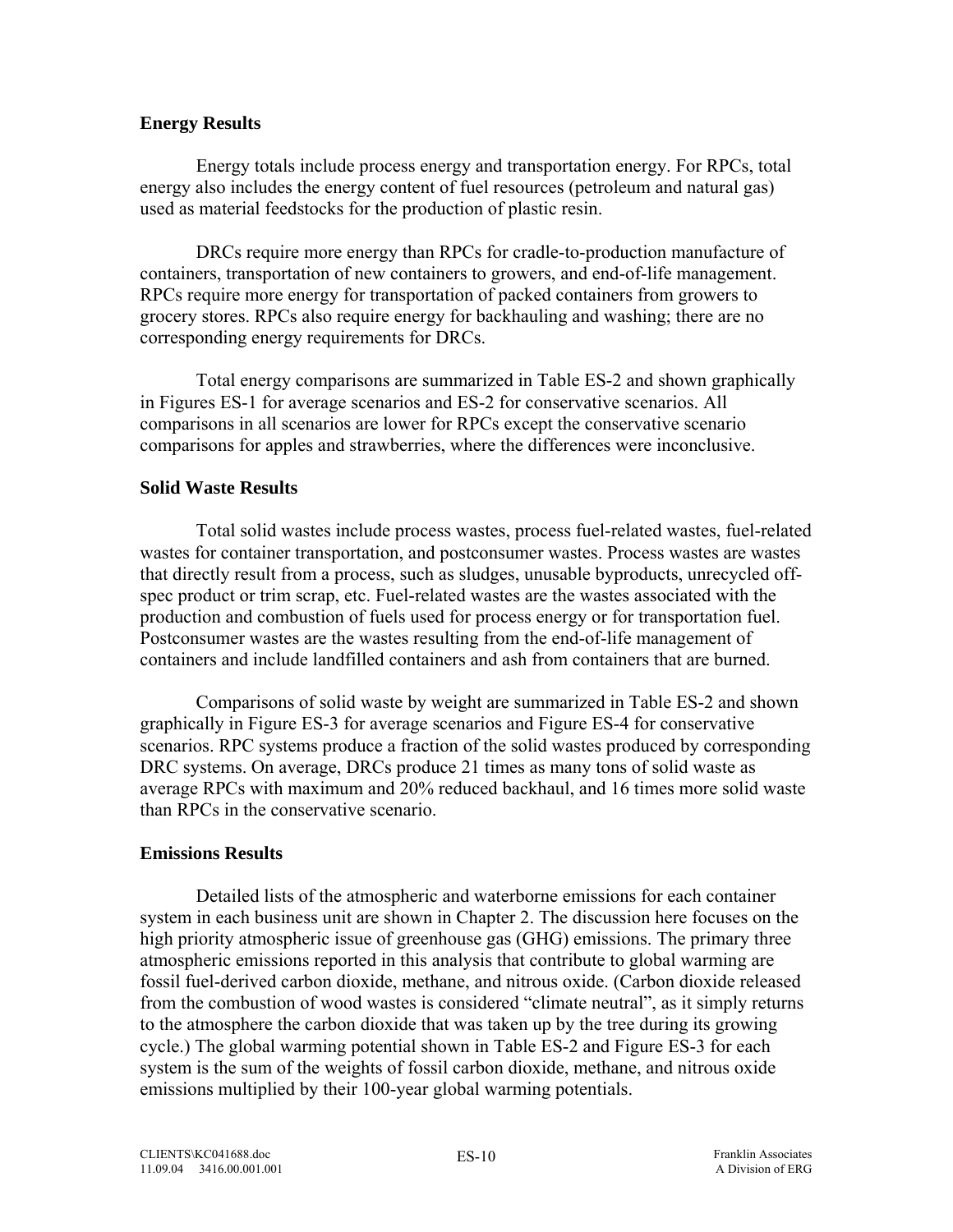A summary of GHG results is shown in Table ES-2. Figure ES-5 shows comparative GHG results for average scenarios, and Figure ES-6 shows comparative results for conservative scenarios. For the average scenarios, total GHG emissions for RPCs are lower than for corresponding DRCs for all applications except apples and strawberries. These are the applications that had the closest energy results. GHG results generally track closely with fossil fuel consumption, since that is the source of the majority of GHG emissions. For the conservative scenario comparisons, RPCs had lower GHG emissions in half the comparisons, and half were inconclusive. Lower RPC use rates and higher loss rates increase the GHG emissions for RPC production, while the container transportation GHG that dominate GHG for RPCs remain constant. Lightweighting DRCs reduces GHG burdens for all life cycle stages – production GHG, which are the dominant source of GHG for DRCs, transportation GHG, and end-of-life GHG.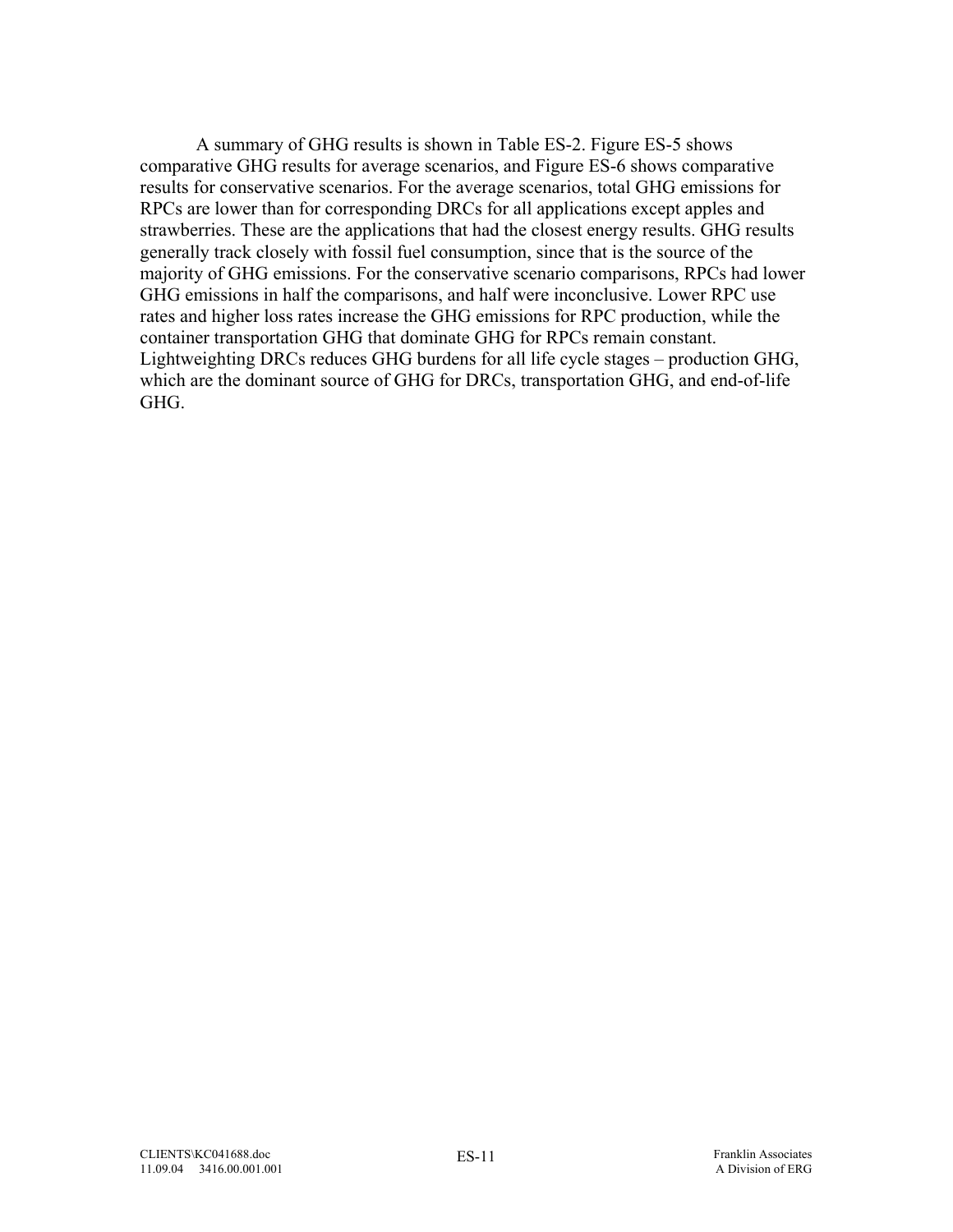

**Figure ES-1. Average Scenario Energy Comparison (RPC at avg reuse and loss rate, max backhaul and 80% backhaul; DRC at reported weight)**

> **Figure ES-2. Conservative Scenario Energy Comparison (RPC at 3/4 avg reuse rate and 2x avg loss rate, 10% lightweighted DRC)**

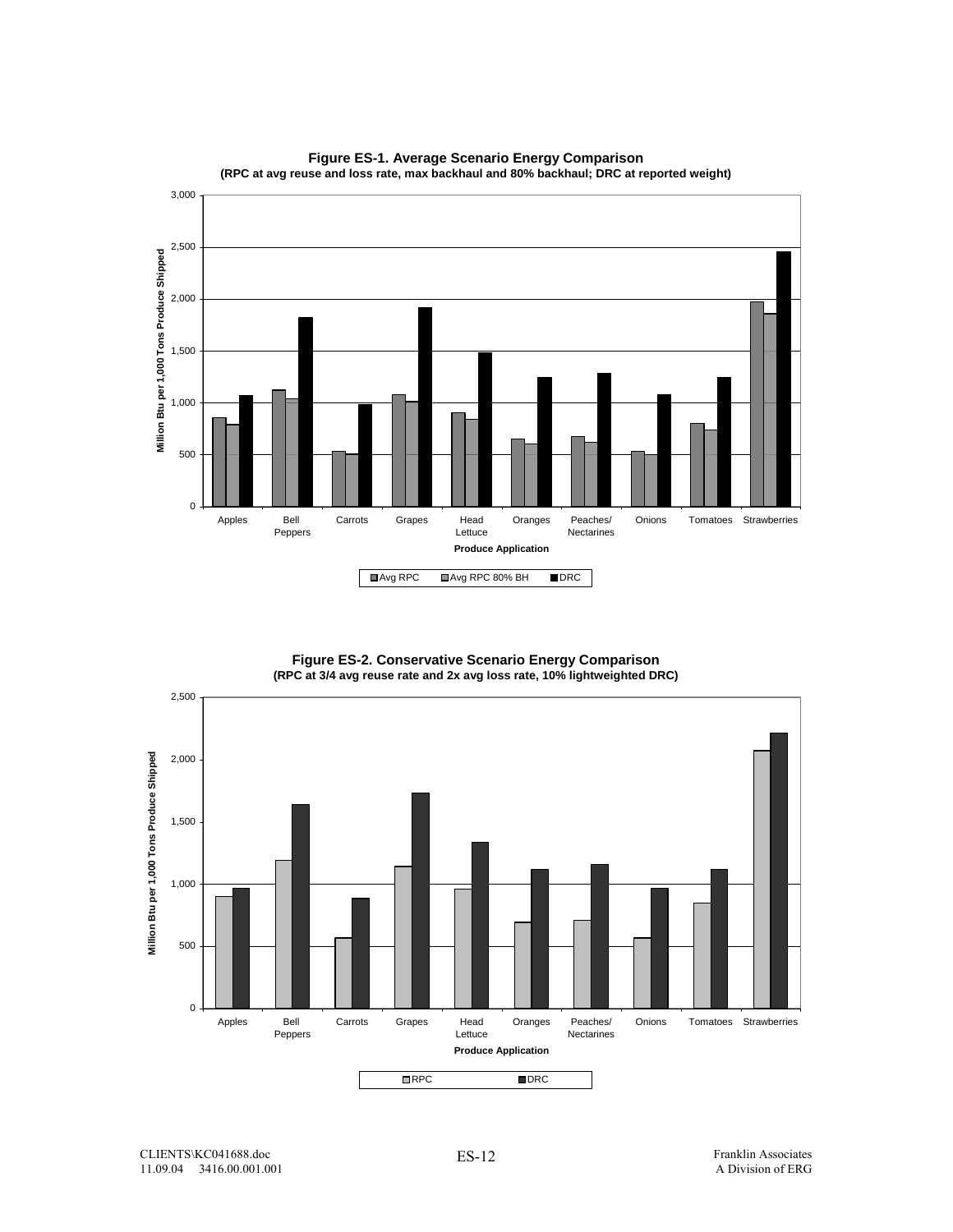

**Figure ES-3. Average Scenario Solid Waste Comparison (RPC at avg reuse and loss rate, max backhaul and 80% backhaul; DRC at reported weight)**

**Figure ES-4. Conservative Scenario Solid Waste Comparison (RPC at 3/4 avg reuse rate and 2x avg loss rate, 10% lightweighted DRC)**

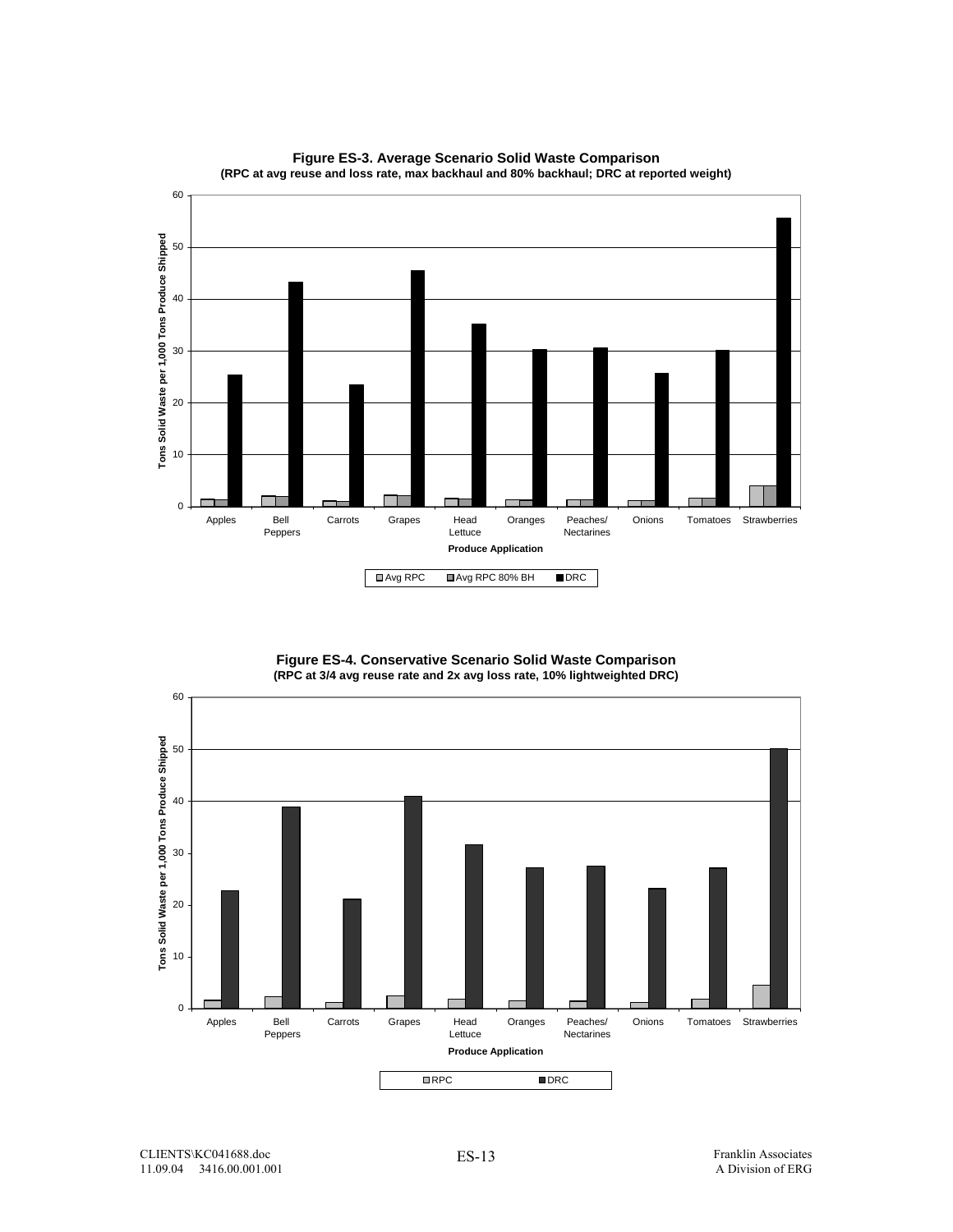

**Figure ES-5. Average Scenario GHG Comparison (RPC at avg reuse and loss rate, max backhaul and 80% backhaul; DRC at reported weight)**

> **Figure ES-6. Conservative Scenario GHG Comparison (RPC at 3/4 avg reuse rate and 2x avg loss rate, 10% lightweighted DRC)**

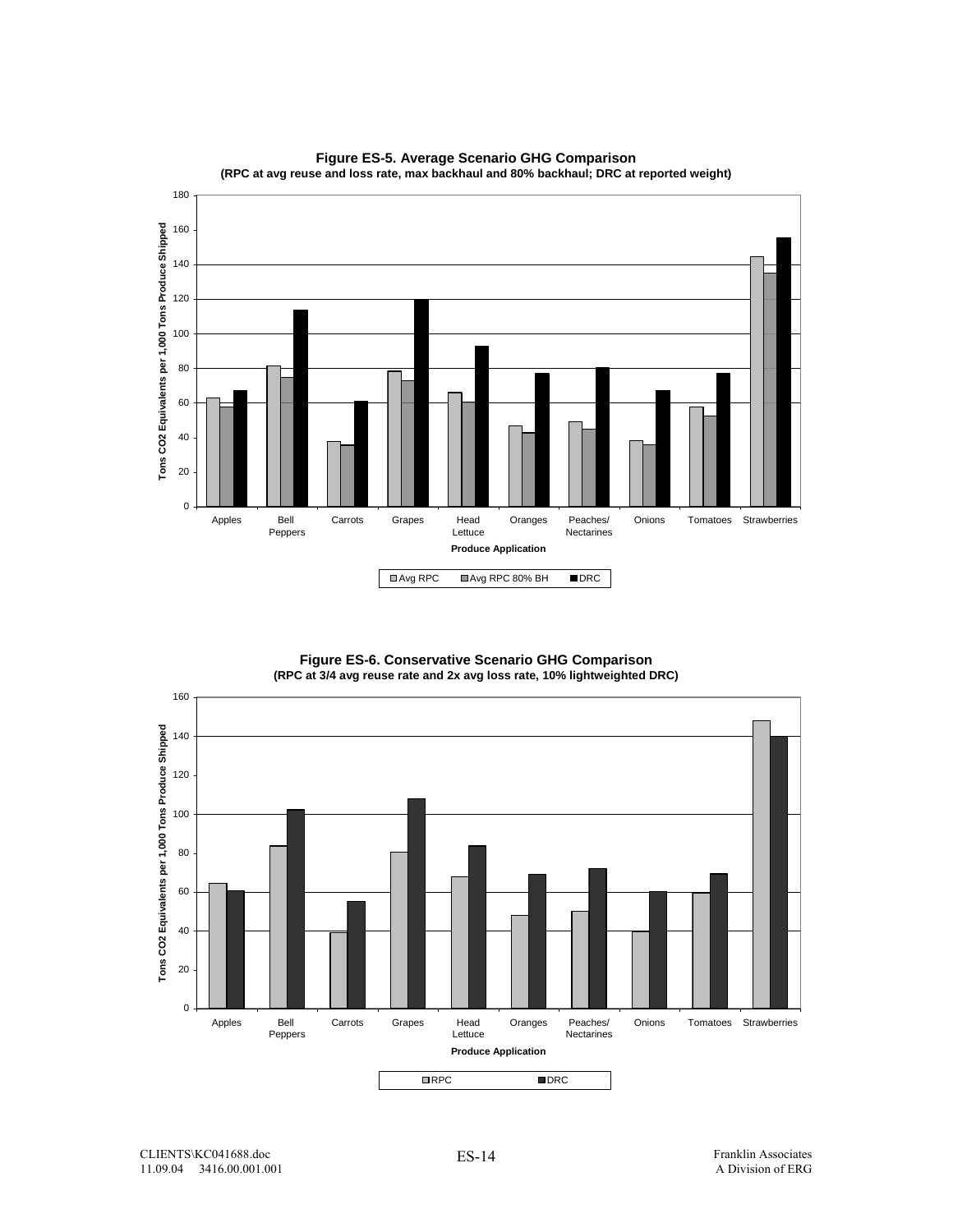#### **CHAPTER 1**

### **STUDY APPROACH AND METHODOLOGY**

### <span id="page-18-0"></span>**INTRODUCTION**

 The life cycle inventory presented in this study quantifies the total energy requirements, energy sources, atmospheric pollutants, waterborne pollutants, and solid waste resulting from the production, use, reuse, recycling, and disposal of reusable plastic containers and corrugated containers used for shipping fresh produce. The methodology used for goal and scope definition and inventory analysis in this study is consistent with the methodology for Life Cycle Inventory (LCI[\)3](#page-18-0) as described by the Society of Environmental Toxicology and Chemistry (SETAC) and in the ISO 14040 and 14041 Standard documents.

 This analysis is not an impact assessment. It does not attempt to determine the fate of emissions, or the relative risk to humans or to the environment due to emissions from the systems. In addition, no judgments are made as to the merit of obtaining natural resources from various sources.

 A life cycle inventory quantifies the energy consumption and environmental emissions (i.e., atmospheric emissions, waterborne wastes, and solid wastes) for a given product based upon the study boundaries established. The unique feature of this type of analysis is its focus on the entire life cycle of a product, from raw material acquisition to final disposition, rather than on a single manufacturing step or environmental emission. Figure 1-1 illustrates the general approach used in an LCI analysis.

 The information from this type of analysis can be used as the basis for further study of the potential improvement of resource use and environmental emissions associated with a given product. It can also pinpoint areas in the life cycle of a product or process where changes would be most beneficial in terms of reduced energy use or environmental emissions.

#### **GOALS OF THE STUDY**

 The principal goal of this study is to evaluate the energy, solid wastes, and atmospheric and waterborne emissions associated with the production, use, reuse, recycling, and disposal of reusable plastic containers and corrugated containers used for shipping fresh produce.

 $\overline{a}$ 

<sup>3</sup> SETAC. 1991. **A Technical Framework for Life-Cycle Assessment.** Workshop report from the Smugglers Notch, Vermont, USA, workshop held August 18-23, 1990.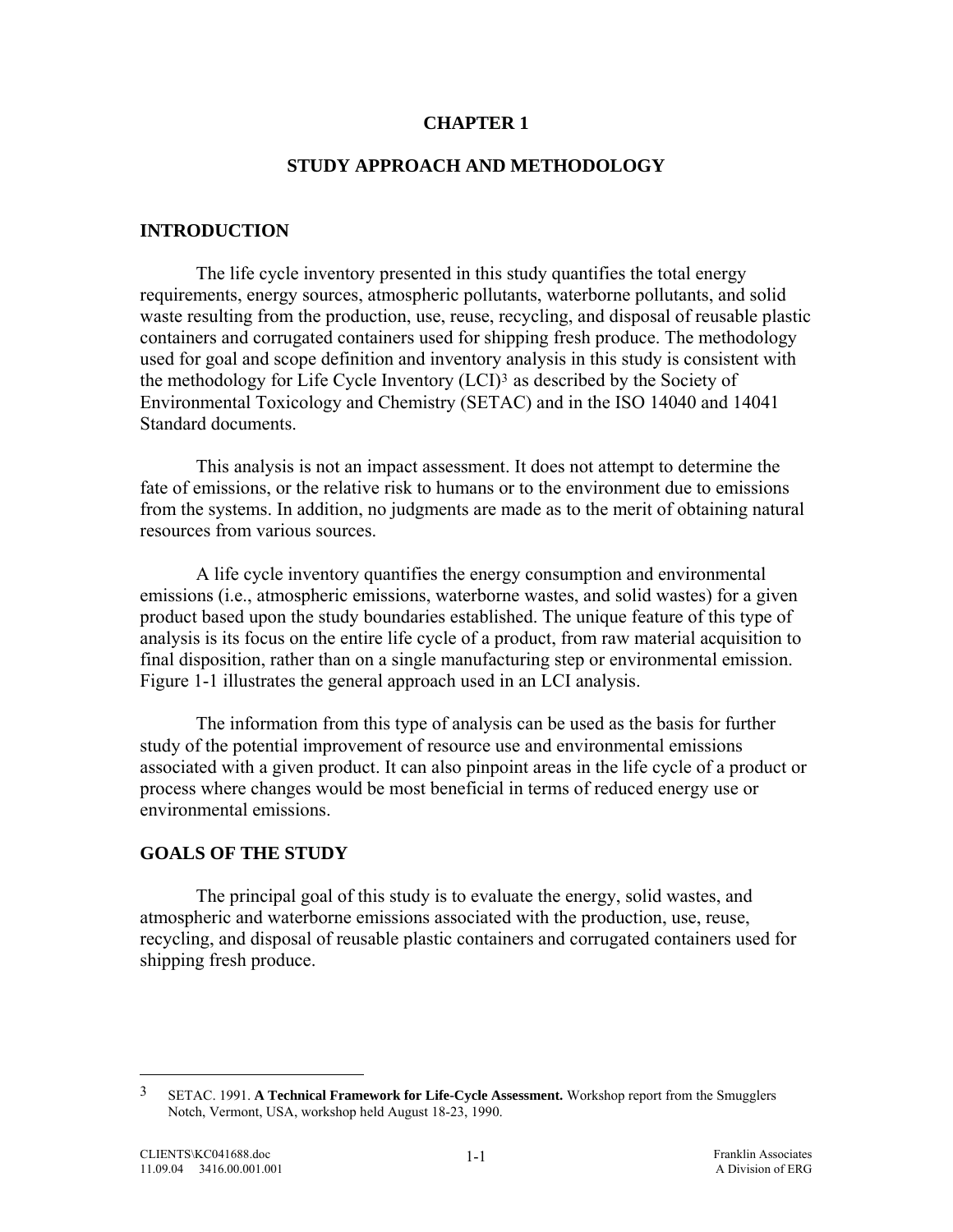<span id="page-19-0"></span>

Repeated recycling into same or similar product, keeping material from disposal = closed-loop recycling

Figure 1-1. General materials flow for "cradle-to-grave" analysis of a product

## **STUDY SCOPE**

### **Functional Unit**

In order to provide a basis for comparison of different products, a common reference unit must be defined. The reference unit for an LCI is described in detail in the standards ISO 14040 and 14041. The reference unit is based upon the function of the products, so that comparisons of different products are made on a uniform basis of providing consumer utility. This common basis, or functional unit, is used to normalize the inputs and outputs of the LCI.

For this study, the functional unit for each system is shipment of 1,000 short tons (two million pounds) of various types of fresh produce using RPCs and DRCs. This functional unit encompasses the production, use, and end-of-life management of the containers of each type required to ship the produce, as well as the transportation burdens for packed containers and empty containers that are allocated to the containers based on their percentage of the vehicle load weight.

### **System Boundaries**

Beginning with acquisition of initial raw materials from the earth, this study examines the sequence of processing steps for the production, use, reuse, recycling, and disposal of containers used to ship fresh produce, including transportation steps. The analysis includes backhauling, washing, and reissue of RPCs and recycling of RPCs and DRCs.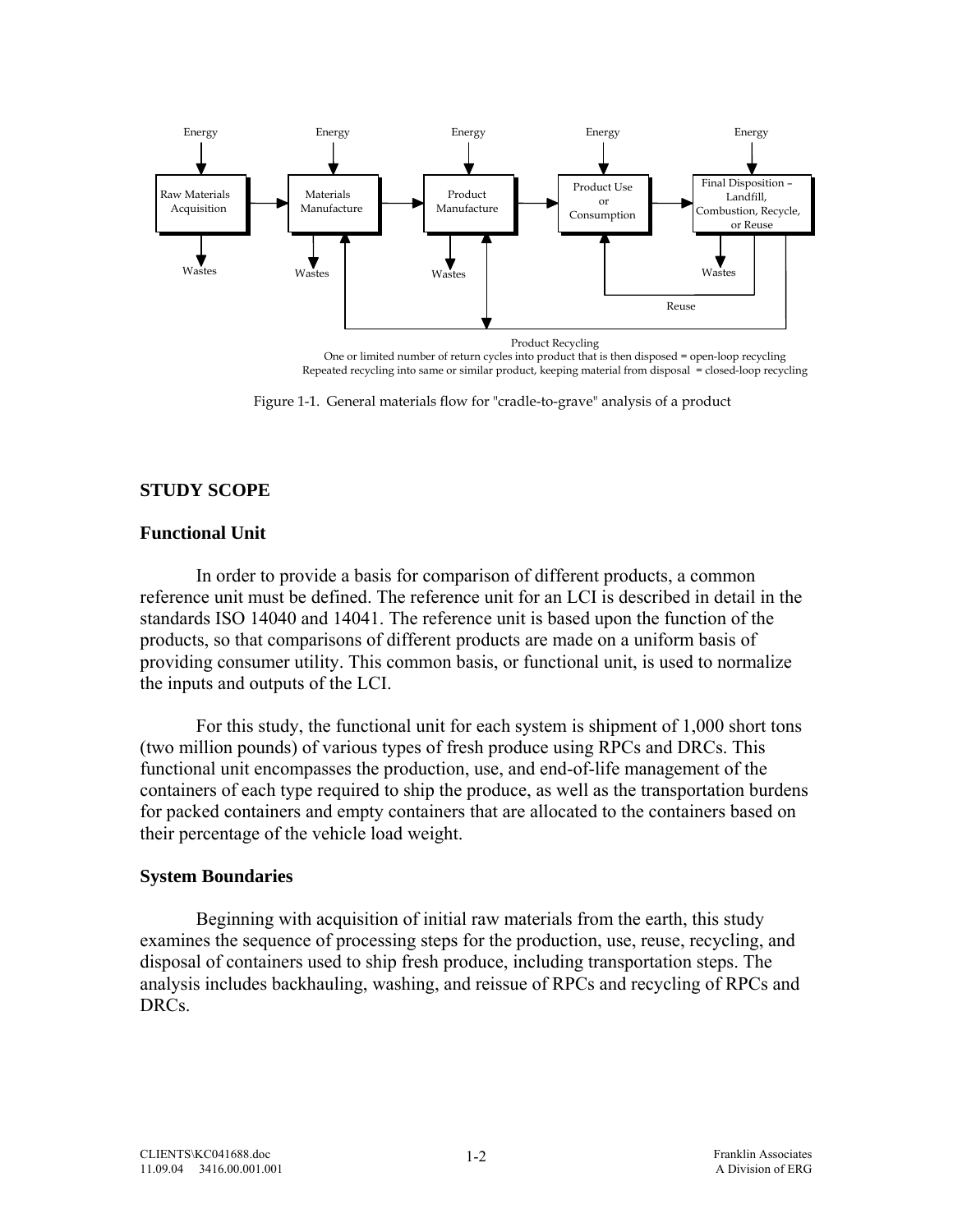#### <span id="page-20-0"></span>**Description of Data Categories**

Key elements of the LCI methodology include the resource inventory (raw materials and energy), emissions inventory (atmospheric, waterborne, and solid waste), and disposal practices.

Figure 1-2 illustrates the basic approach to data development for each major process in an LCI analysis. This approach provides the essential building blocks of data used to construct a complete resource and environmental emissions inventory profile for the entire life cycle of a product. Using this approach, each individual process included in the study is examined as a closed system, or "black box", by fully accounting for all resource inputs and process outputs associated with that particular process. Resource inputs accounted for in the LCI include raw materials and energy use, while process outputs accounted for include products manufactured and environmental emissions to land, air, and water.



Figure 1-2. "Black box" concept for developing LCI data.

**Material Requirements.** Once the LCI study boundaries have been defined and the individual processes identified, a material balance is performed for each individual process. This analysis identifies and quantifies the input raw materials required per standard unit of output, such as 1,000 pounds, for each individual process included in the LCI. The purpose of the material balance is to determine the appropriate weighting factors used in calculating the total energy requirements and environmental emissions associated with the systems studied. Energy requirements and environmental emissions are determined and expressed in terms of the standard unit of output.

 Once the detailed material balance has been established for a standard unit of output for each process included in the LCI, a comprehensive material balance for the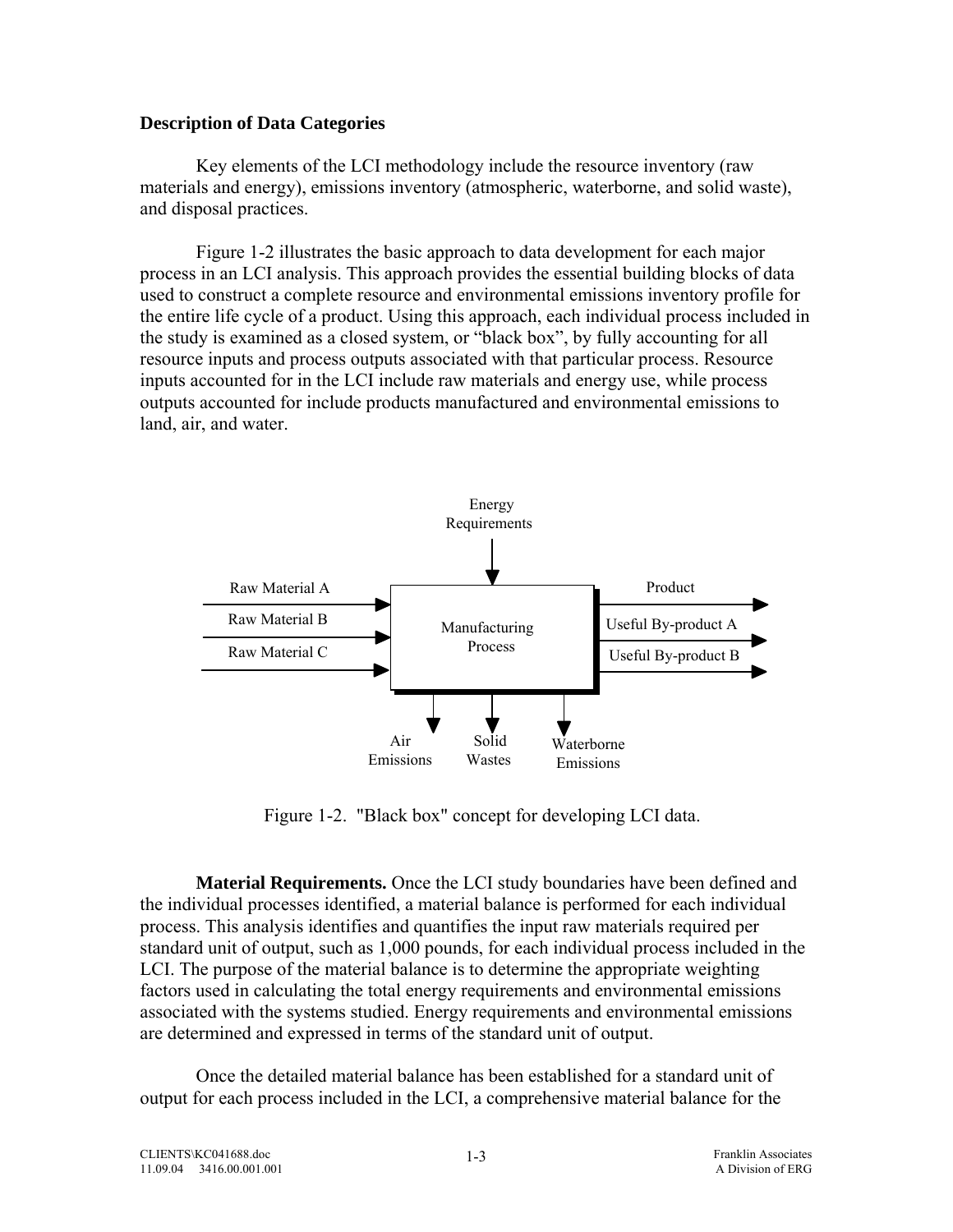entire life cycle of the system is constructed. This analysis determines the quantity of materials required from each process to produce and dispose of the required quantity of each system component and is typically illustrated as a flow chart. Data must be gathered for each process shown in the flow diagram, and the weight relationships of inputs and outputs for the various processes must be developed.

**Energy Requirements.** The average energy requirements for each industrial process are first quantified in terms of fuel or electricity units such as cubic feet of natural gas, gallons of diesel fuel, or kilowatt-hours (kWh) of electricity. Transportation requirements are developed in the conventional units of ton-miles by each transport mode (e.g. truck, rail, barge, etc.). Statistical data for the average efficiency of each transportation mode are used to convert from ton-miles to fuel consumption.

Once the fuel consumption for each industrial process and transportation step is quantified, the fuel units are converted to British thermal units (Btu) using conversion factors. These conversion factors have been developed to account for the energy required to extract, transport, and process the fuels and to account for the energy content of the fuels. The energy to extract, transport, and process fuels into a usable form is referred to in this report as "precombustion energy" (precombustion energy is also commonly referred to in the life cycle literature as "upstream energy"). For electricity, precombustion energy calculations include adjustments for the average efficiency of conversion of fuel to electricity and for transmission losses in power lines.

The LCI methodology assigns raw materials that are derived from fossil fuels with their fuel-energy equivalent. Therefore, the total energy requirement for coal, natural gas, or petroleum-based raw materials includes the fuel energy of the material (called energy of material resource or inherent energy). No fuel-energy equivalent is assigned to combustible materials, such as wood, that are not major fuel sources in the United States. For example, in an LCI of paperboard, the calorific value of the wood fiber that is used to make the paperboard would not be included in the energy analysis.

The Btu values for fuels and electricity consumed in each industrial process are summed and categorized into an energy profile according to the six major energy sources listed below:

- Natural gas
- Petroleum
- Coal
- Hydropower
- Nuclear
- Wood-derived

Also included in the systems energy profile are the Btu values for all transportation steps and all fossil fuel-derived raw materials. An additional electricity generation category "Other" includes the portion of electricity generated from sources such as wind and solar power.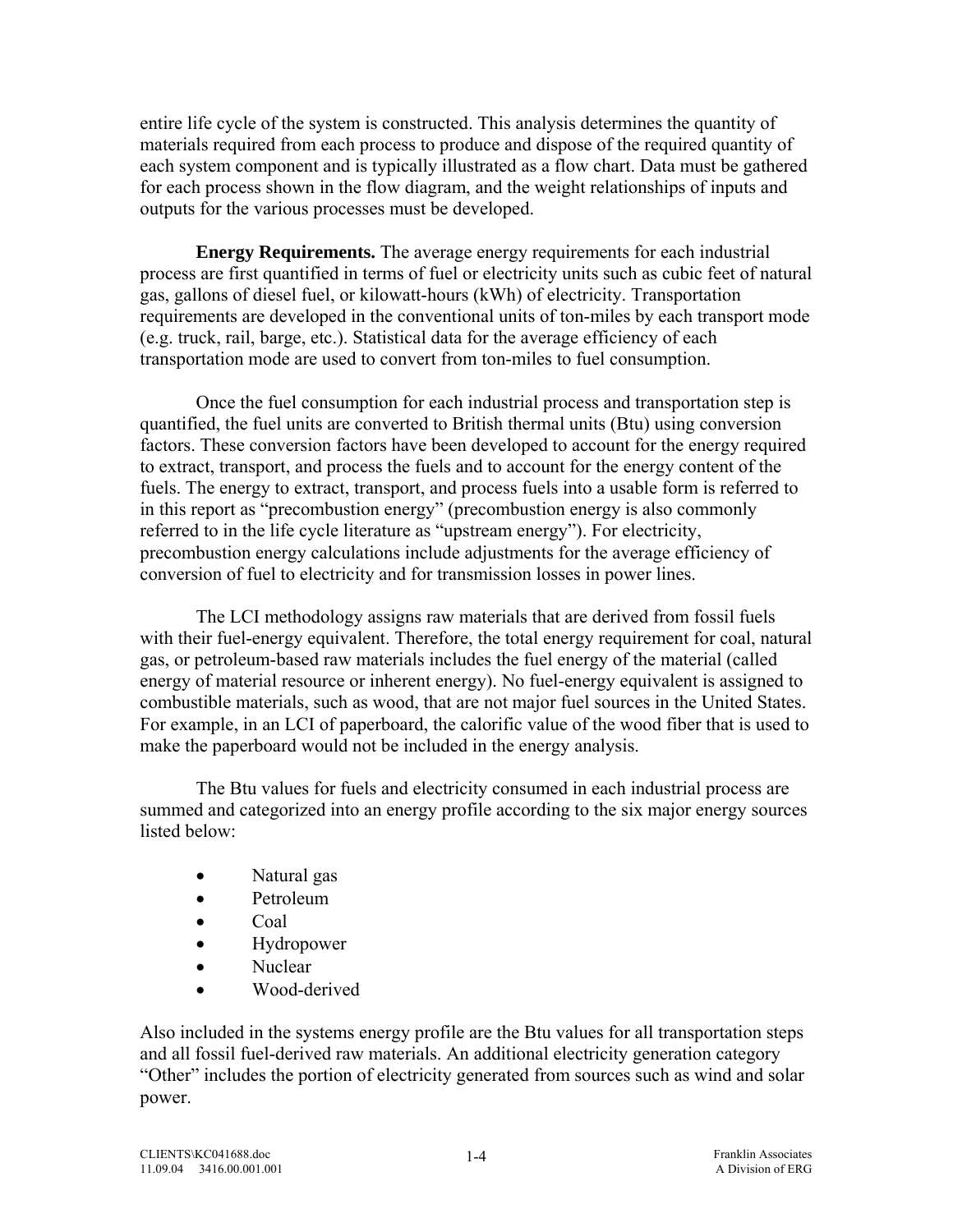**Environmental Emissions.** Environmental emissions include air pollutants, solid wastes, and waterborne wastes. Through various data sources identified later in this chapter, every effort is made to obtain actual industry data. Emission standards are often used as a guide when operating data are not available.

 It is not uncommon for data provided by some individual plants to be more complete than that submitted by others. Other factors, such as the measuring and reporting methods used, also affect the quality of air and waterborne emissions data. This makes comparison of the air and waterborne emissions between the systems more difficult. Comparisons of LCA databases have shown that airborne and waterborne pollutant emissions for a particular material production inventory can easily vary by 200%. Energy and solid waste values are generally more agreeable between databases. The best use of the detailed air and waterborne emissions data at this point in time is for internal improvement. A close look at the reason for certain air or waterborne pollutants within each system may identify areas where process or material changes could reduce emissions.

Substances may be reported in speciated or unspeciated form, depending on the compositional information available. General categories such as "Acid" and "Metal Ion" are used to report unspeciated data. Emissions are reported only in the most descriptive single category applicable; speciated data are not reported again in the broadly applicable unspeciated category. For example, emissions reported as "HCl" are not additionally reported under the category "Acid," nor are emissions reported as "Chromium" additionally reported under "Metal Ion."

The scope of this analysis is to identify what wastes are generated through a cradle-to-grave analysis of the systems being examined. No attempt has been made to determine the relative environmental effects of these pollutants.

 **Atmospheric Emissions.** These emissions include carbon dioxide and all other substances classified as air pollutants. Emissions are reported as pounds of pollutant per functional unit. The amounts reported represent actual discharges into the atmosphere after existing emission control devices. The emissions associated with the combustion of fuel for process or transportation energy as well as the process emissions are included in the analysis. Some of the most commonly reported atmospheric emissions are particulates, nitrogen oxides, hydrocarbons, sulfur oxides, and carbon monoxide.

 The following are Franklin Associates' definitions of some of the major atmospheric pollutants:

**Nitrogen oxides (NOx):** Compounds of nitrogen and oxygen produced by the burning of fossil fuels, or any other combustion process taking place in air. The two most important oxides in this category are nitrogen oxide (NO) and nitrogen dioxide (NO<sub>2</sub>). Nitrous oxide (N<sub>2</sub>O), however, is reported separately.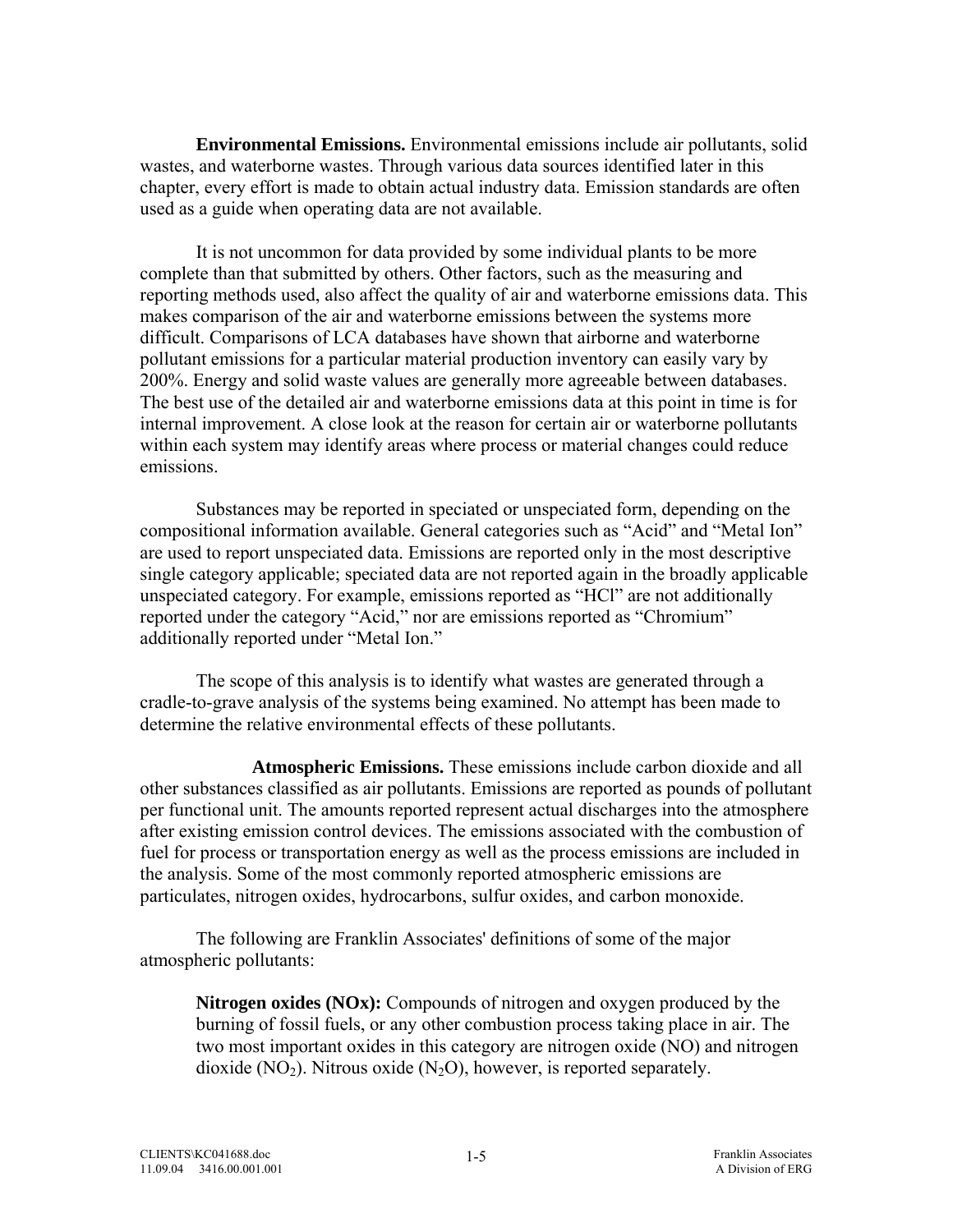**Sulfur oxides (SOx):** Compounds of sulfur and oxygen, such as sulfur dioxide  $(SO<sub>2</sub>)$  and sulfur trioxide  $(SO<sub>3</sub>)$ .

**Hydrocarbons:** A subcategory of organic compounds which contain only hydrogen and carbon. These compounds may exist in either the gaseous, liquid, or solid phase, and have a molecular structure that varies from the simple to the very heavy and very complex. The category Non-Methane Hydrocarbons is sometimes used when methane is reported separately.

**Other organics:** Compounds containing carbon combined with hydrogen and other elements such as oxygen, nitrogen, sulfur, or others. Compounds containing only carbon and hydrogen are classified as hydrocarbons and are not included in this category.

**Particulate matter (Particulates):** Small solid particles or liquid droplets suspended in the atmospheric, ranging in size from 0.005 to 500 microns.

Particulates are usually characterized as primary or secondary. Primary particulates, usually 0.1 to 20 microns in size, are those injected directly into the atmosphere by chemical or physical processes. Secondary particulates are produced as a result of chemical reactions that take place in the atmosphere. In our reports, particulates refer only to primary particulates.

Particulates reported by Franklin Associates are not categorized by size range and are sometimes called total suspended particulates (TSP). The category PM-10 refers to all particulates less than 10 microns in (aerodynamic) diameter. This classification is sometimes used when health effects are being considered, since the human nasal passages will filter and reject particles larger than 10 microns. PM 2.5 (less than 2.5 microns in diameter) is now considered the size range of most concern for human health effects.

 **Waterborne Wastes.** As with atmospheric emissions, waterborne wastes include all substances classified as pollutants. Waterborne wastes are reported as pounds of pollutant per functional unit. The values reported are the average quantity of pollutants still present in the wastewater stream after wastewater treatment and represent discharges into receiving waters. Some of the most commonly reported waterborne wastes are biochemical oxygen demand (BOD), chemical oxygen demand (COD), suspended solids, dissolved solids, iron, chromium, acid, and ammonia.

 **Solid Wastes.** This category includes solid wastes generated from all sources that are landfilled or disposed in some other way. This also includes materials that are burned to ash at combustion facilities. It does not include materials that are recycled or coproducts. When a product is evaluated on an environmental basis, attention is often focused on postconsumer wastes. Industrial wastes generated during the manufacture of the product are sometimes overlooked. Industrial solid wastes include wastewater treatment sludges, solids collected in air pollution control devices, trim or waste materials from manufacturing operations that are not recycled, fuel combustion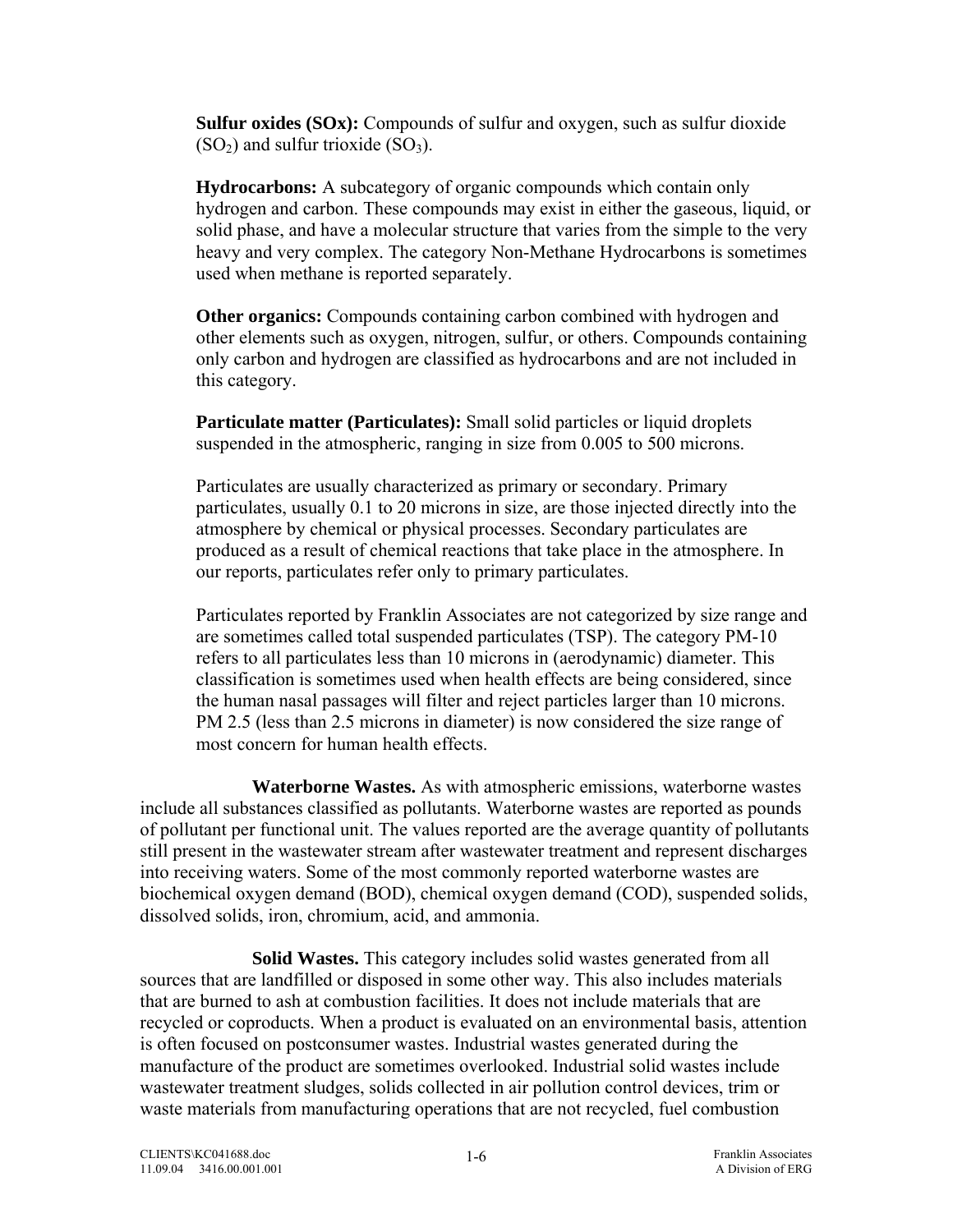<span id="page-24-0"></span>residues such as the ash generated by burning coal or wood, and mineral extraction wastes. Waste materials that are left on-site or diverted from landfill and returned to the land without treatment (e.g., overburden returned to mine site, forest residues left in the forest to decompose) are not reported as wastes.

### **Inclusion of Inputs and Outputs**

 Franklin Associates commonly uses a mass basis to decide if materials should be included in an analysis; however, it is recognized that use of mass exclusion criteria could result in oversight of minor constituents that are highly toxic. Before the decision is made to exclude a material from the study based on its mass, the analyst evaluates the likelihood of significant energy, solid waste, or emissions burdens associated with the material. Any material less than one percent of the mass in the system is generally considered negligible if its contributions are estimated to be negligible, based on the information available to the analyst. In some cases materials that have small mass but potentially significant burdens may have to be excluded from the study because of the unavailability of LCI data, particularly for proprietary or chemically complex substances; in such cases, the exclusions are specifically noted in the study limitations.

 Further discussion on this topic specific to this study can be found later in this chapter in the section **System Components Not Included,** subsection **Miscellaneous Materials and Additives.**

### **Data Quality Requirements**

 Standards for data procurement and quality are described in ISO Standards 14040-14042. Franklin Associates' methods in this area have been in place for many years, and the ISO Standards are in part drawn from our experience in developing these methods.

The accuracy of the study is only as good as the quality of input data. The development of methodology for the collection of data is essential to obtaining quality data. Careful adherence to that methodology determines not only data quality but also objectivity. Documentation of the methodology for data collection is currently the most widely used method for communicating data quality. The use of single values for individual data points that may actually have wide ranges (such as process energy requirements or component weights) is done to make the calculation process manageable.

 Data necessary for conducting this analysis are separated into two categories: process-related data and fuel-related data.

### **Process Data**

**Methodology for Collection/Verification.** The process of gathering data is an iterative one. The data-gathering process for each system begins with a literature search to identify raw materials and processes necessary to produce the final product. The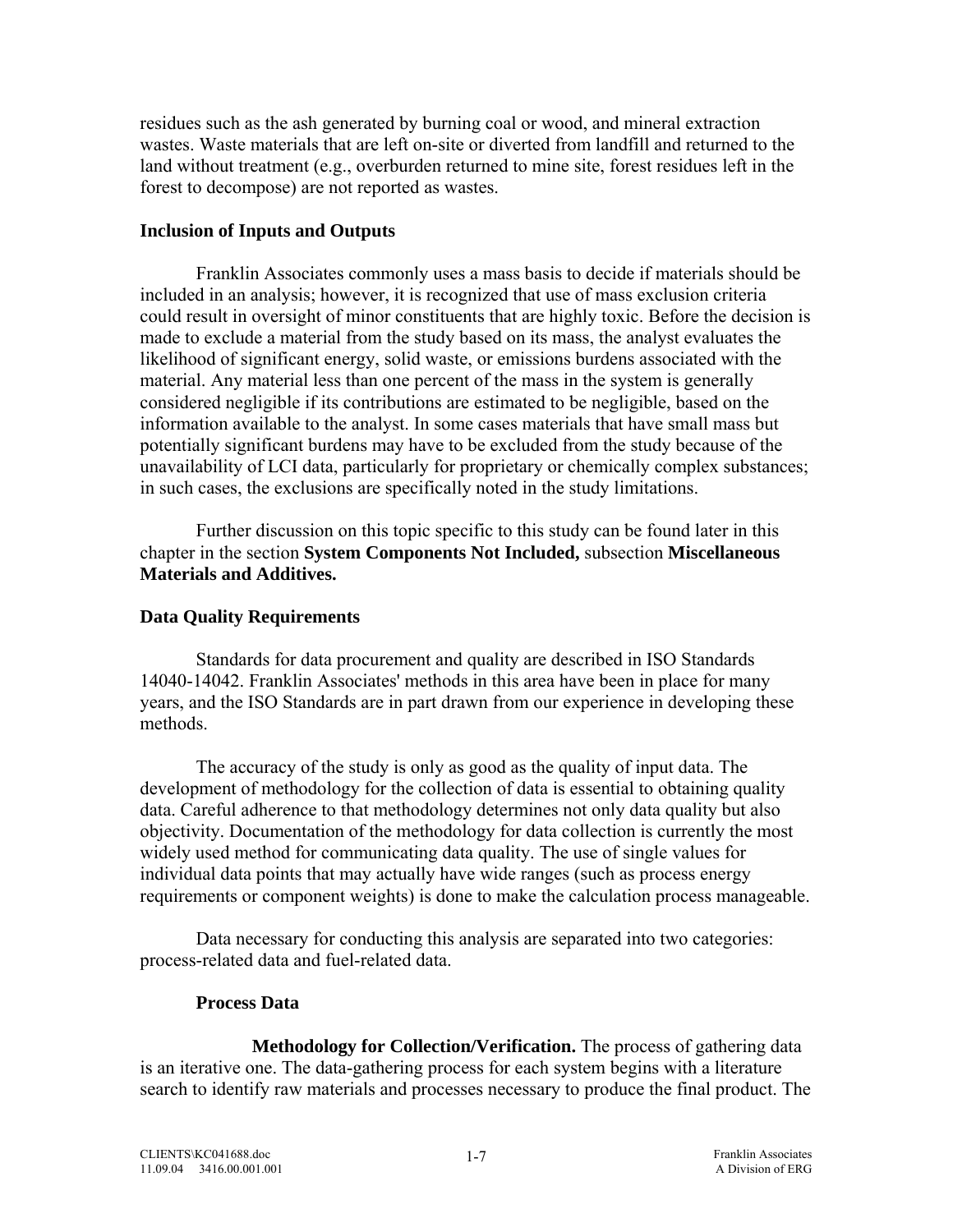search is then extended to identify the raw materials and processes used to produce these raw materials. In this way, a flow diagram is systematically constructed to represent the production pathway of each system.

 Each process identified during the construction of the flow diagram is then researched to identify potential industry sources for data. Each source for process data is contacted and worksheets are provided to assist in gathering the necessary process data for their product. Each worksheet is accompanied by a description of the process **boundaries** 

 Upon receipt of the completed worksheets, the data are evaluated for completeness and reviewed for any material inputs that are additions or changes to the flow diagram. In this way, the flow diagram is revised to represent current industrial practices. Data suppliers are contacted again to discuss the data, process technology, waste treatment, identify coproducts, and any assumptions necessary to understand the data and boundaries.

 After each data set has been completed and verified, the data sets for each process are aggregated together into a single set of data for that process. The method of aggregation for each process is determined on a case-by-case basis. For example, if more than one process technology is involved, market shares for these processes are used to create a weighted average. In this way, a representative set of data can be estimated from a limited number of data sources. Process technologies and assumptions are then documented and returned with the aggregated data to each data supplier for their review. The data and documentation may also be provided to other industry and academic experts for comment. This provides an opportunity for experts on each process to review the completed data for accuracy, reasonableness of assumptions, and representativeness.

 **Confidentiality.** The data requested in the worksheets are often considered proprietary by potential suppliers of data. The method used to collect and review data provides each supplier the opportunity to review the aggregated average data calculated from all data supplied by industry. This allows each supplier to verify that their company's data are not being published and that the averaged data are not aggregated in such a way that individual company data can be calculated or identified.

 **Objectivity.** Each process is researched independently of all other processes. No calculations are performed to link processes together with the production of their raw materials until after data gathering and review is complete. The procedure of providing the aggregated data and documentation to suppliers and other industry experts provides several opportunities to review the individual data sets without affecting the objectivity of the research. This process serves as an external expert review of each process. Also, because these data are reviewed individually, assumptions are reviewed based on their relevance to the process rather than their effect on the overall outcome of the study.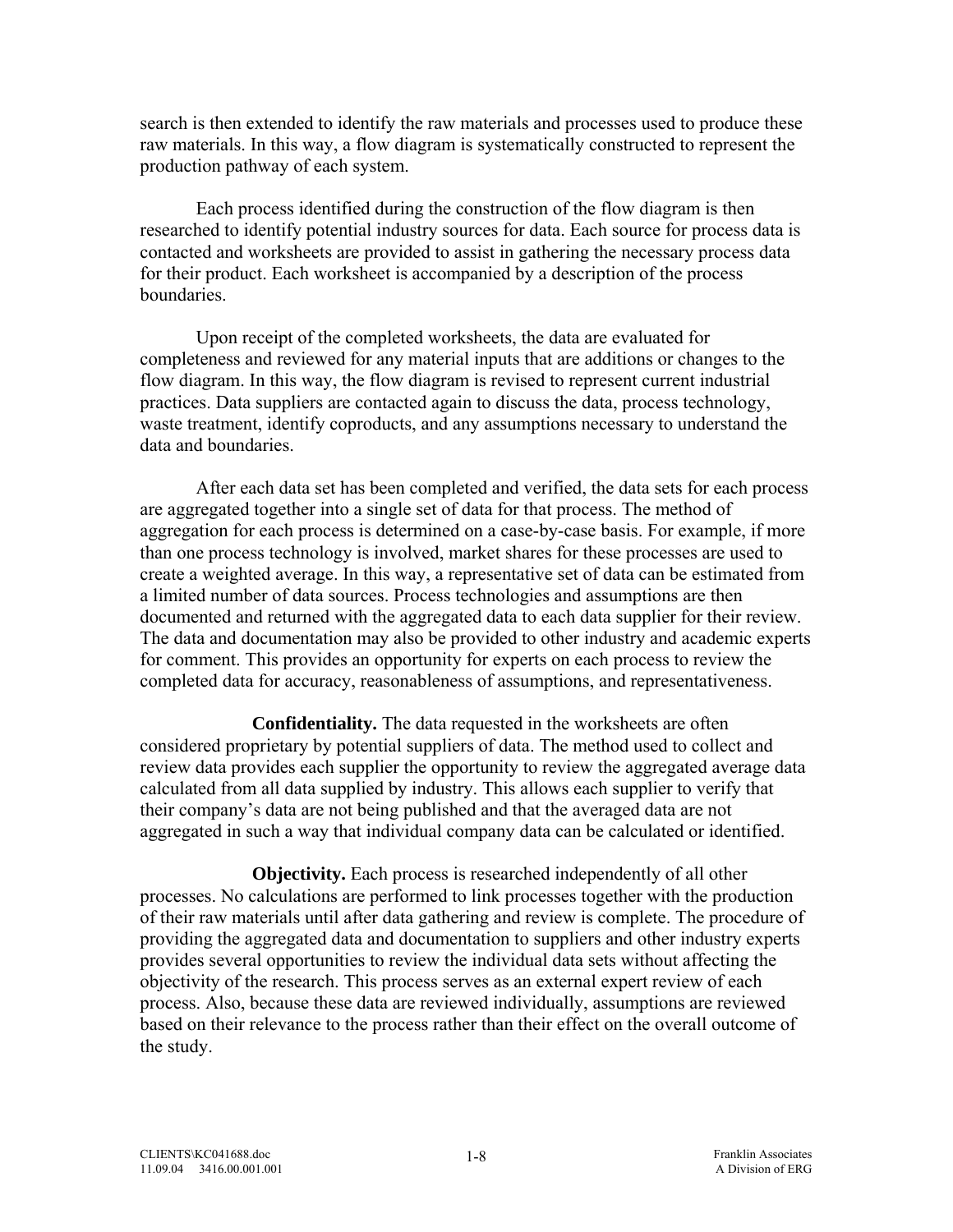**Sources.** Most process data used in this study were drawn from Franklin Associates' U.S. LCI database, which was developed using the data collection and review process described above. In addition, some data were developed specifically for this study. Data on RPC systems, including RPC weights, reuse and loss rates, loading, transportation modes and distances, and washing, were provided by RPCC member companies. Weights and loading for DRCs were provided by a DRC producer.

**Fuel Data.** The energy and emissions released when fuels are burned are only one part of the energy and emissions associated with the use of a fuel. Before each fuel is usable, it must be mined, as in the case of coal or uranium, or extracted from the earth in some manner. Further processing is often necessary before the fuel is usable. Coal is crushed or pulverized and sometimes cleaned. Crude oil is refined to produce fuel oils and liquefied petroleum gases.

 To avoid confusion regarding environmental emissions from the combustion of fuels and emissions resulting from the fuel production process, it is necessary to define terms to describe the different emissions. The combustion products of fuels are defined as "combustion data." Energy consumption and emissions which result from the mining, refining, and transportation of fuels are defined as "precombustion data." Precombustion data and combustion data together are referred to as "fuel-related data."

 Fuel-related data are developed for fuels that are burned directly in industrial furnaces, boilers, and transport vehicles. Fuel-related data are also developed for the production of electricity. These data are assembled into a database from which the energy requirements and environmental emissions for the production and combustion of process fuels are calculated.

 Fuels and energy are required to extract, produce, and deliver fuels. Energy data are developed to identify and quantify the units of primary fuel inputs required per output unit of each fuel type. For electricity production, statistics from the International Energy Agency provided data for the amount of fuel required to produce electricity from each fuel source, and the total amount of electricity generated from petroleum, natural gas, coal, nuclear, hydropower, and other (solar, geothermal, etc.). Literature sources and international statistical records provided data for the emissions resulting from the combustion of fuels in utility boilers, industrial boilers, stationary equipment such as pumps and compressors, and transportation equipment. Because electricity is required to produce primary fuels, which are in turn used to generate electricity, a circular loop is created. Iteration techniques are utilized to resolve this loop.

**Data Accuracy.** An important issue in considering the use of this study is the reliability of the calculations. In a complex study with literally thousands of numbers, the accuracy of the data and how it affects conclusions is truly a complex subject, and one that does not lend itself to standard error analysis techniques. Techniques such as Monte Carlo analysis can be used to study uncertainty, but the greatest challenge is the lack of uncertainty data or probability distributions for key parameters, which are often only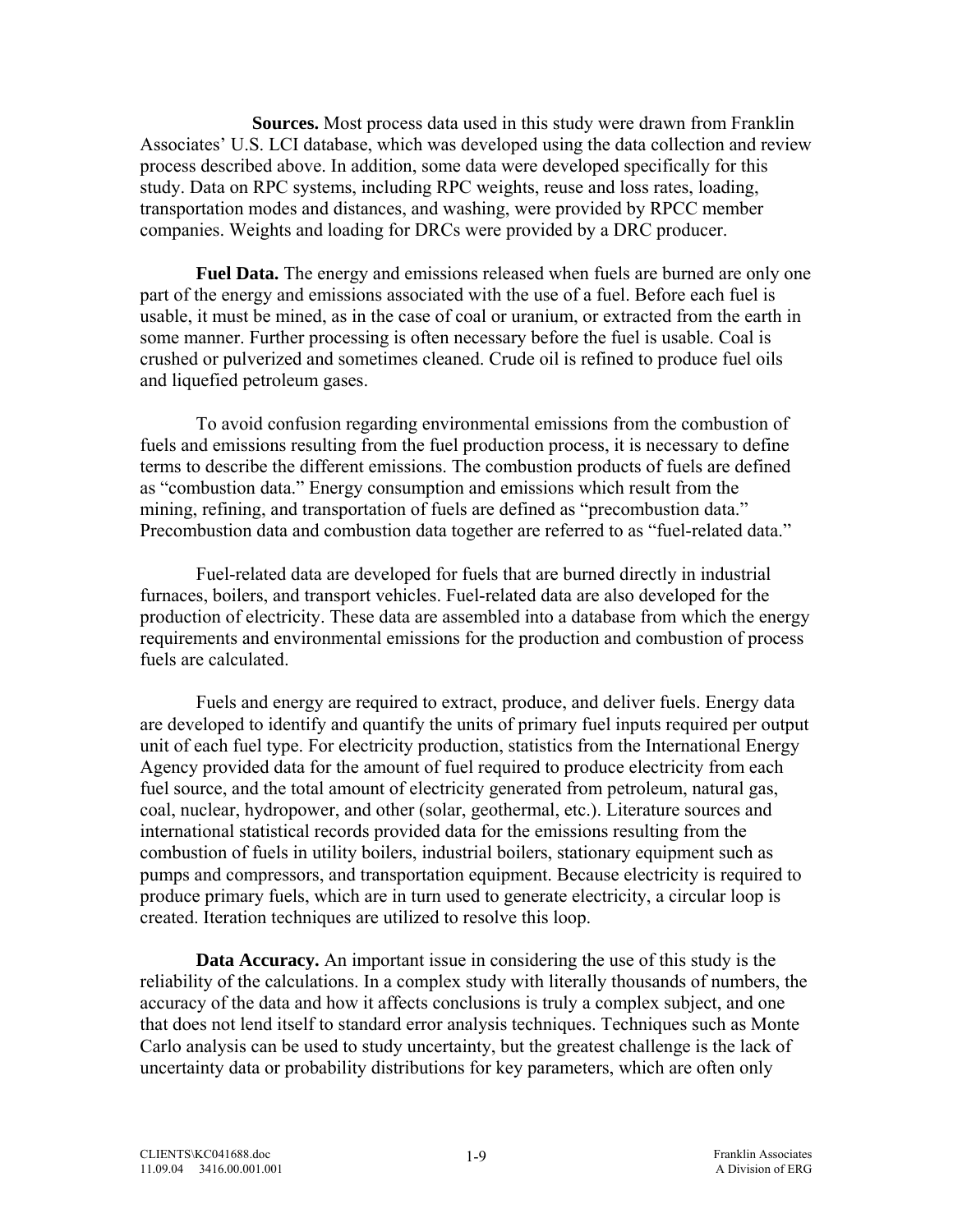<span id="page-27-0"></span>available as single point estimates. However, the reliability of the study can be assessed in other ways.

 An important consideration is whether the conclusions are correct. There are many processes in each system, so there are many numbers added together to arrive at the total values (energy, solid waste, etc.) for each system. Each number by itself may contribute little to the total (depending on the magnitude of the uncertainty for each parameter and the sensitivity of the final result to changes in each parameter). There is no analytical method for assessing the accuracy of each number to any degree of confidence. In many cases, data represent actual plant data reported by plant personnel. The data reported may represent operations for the previous year or may be representative of the upcoming year. All data are scrutinized when they are received to evaluate whether or not they are representative of the type of operation or process being evaluated.

 There are several other important points with regard to data accuracy. Each number generally contributes a small part to the total value, so a large error in one data point does not necessarily create a problem. For process steps that make a larger than average contribution to the total, special care is taken with the data quality. It is assumed that with careful scrutiny of the data, any errors will be random. That is, some numbers will be a little high due to errors, and some will be slightly low, but in the summing process these random high and low errors will offset each other to some extent.

 There is another dimension to the reliability of the data. Certain numbers do not stand alone, but rather affect several numbers in the system. An example is the amount of a raw material required for a process. This number will affect every step in the production sequence prior to the process. Errors such as this that propagate throughout the system are more significant in steps that are closest to the end of the production sequence.

## **Data Quality Indicators and Uncertainty Analysis**

ISO Standards 14040, 14041, and 14042 provide guidance on various data quality issues for life cycle studies. Data quality considerations are essential to study credibility. In particular, when product systems are compared, the estimates of uncertainty in the results are essential to determine if two numbers are most likely the same or different. No standard methods have been adopted for this activity, but Franklin Associates has developed methods that have been peer reviewed in technical journals and are described in part in the SETAC documents "Life Cycle Assessment Data Quality: A Conceptual Framework," 1992, and "Life Cycle Impact Assessment: The State of the Art," 1997.

 Life Cycle Inventories are an attempt to determine all of the inputs (in terms of energy and natural resource use) and all of the outputs (in terms of products, coproducts, and environmental emissions to the air, water, and soil) over the entire life of a product or service, within the boundaries of the study. Thousands of data points are needed in a typical LCI, including values for the extraction of raw materials, the manufacturing of intermediate materials, the fabrication of the product, the use/reuse/maintenance of the product, and the ultimate disposal or recycling of the product.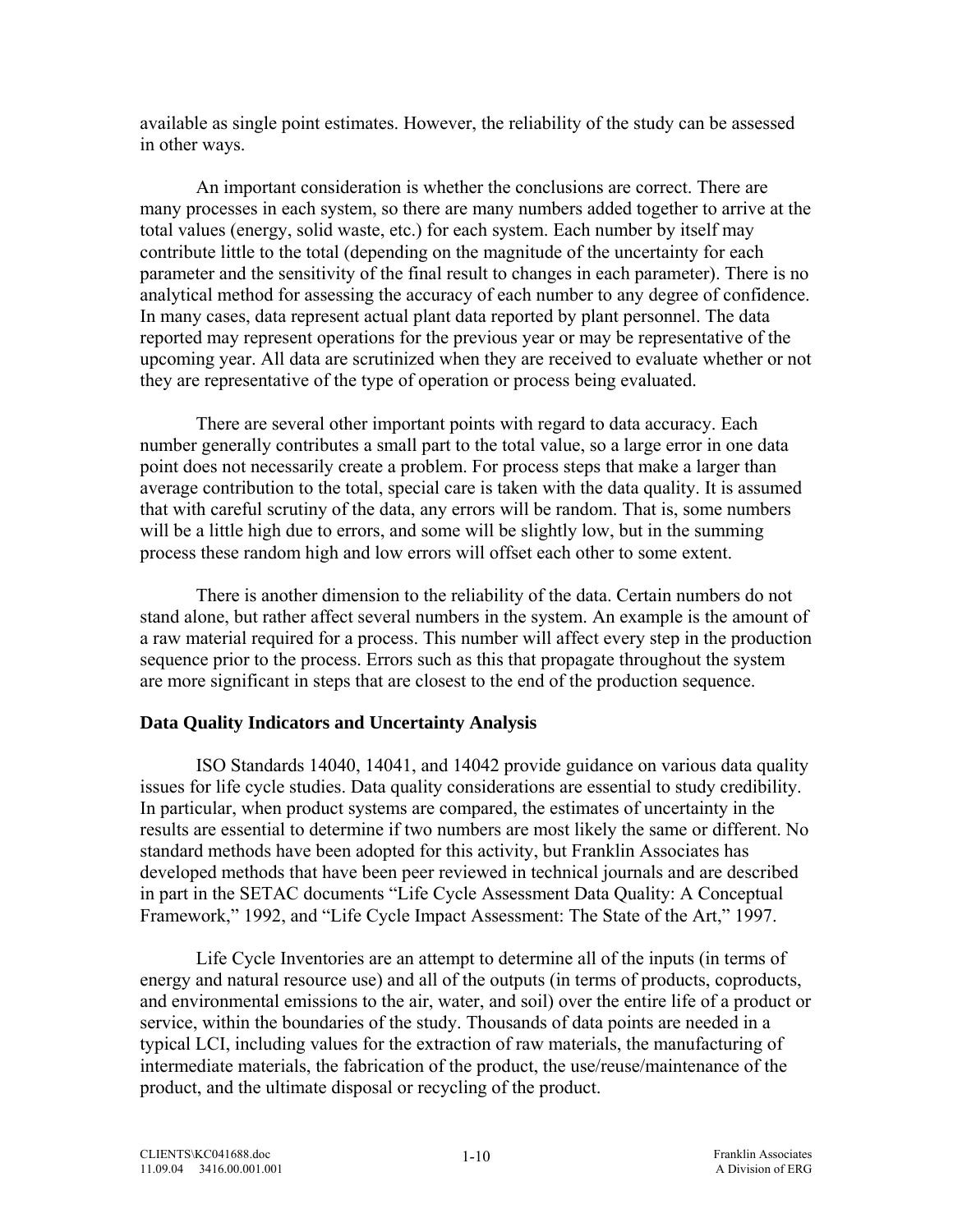<span id="page-28-0"></span> In the best of possible worlds, classical statistics could be used to determine the uncertainties in Life Cycle Inventories. Classical statistics, however, requires that the data conform to several restrictive assumptions such as independence, randomness, and representativeness.

 In LCIs, as in many areas of complex assessments, data often do not meet the stringent requirements of classical statistics. There may be no option to control the representativeness of samples, the number of data points, or the randomness of the data collected. In that case, expert judgment becomes important.

ISO Standard 14042 specifies three techniques of data quality analysis to be used to assist in resolving these complexities. Franklin Associates employs all of these in assessing results.

- Gravity analysis identifies those data which give the greatest contribution to end results so that they can be more intensively scrutinized.
- Uncertainty analysis describes statistical variability in data sets in order to assist in determination of significant differences.
- Sensitivity analysis measures the extent to which changes in data or assumptions influence results.

Recent research has shown that expert judgment can be translated into quantifiable statements about data quality and uncertainty with high reproducibility.<sup>[4](#page-28-0),[5](#page-28-0)</sup> While this introduces subjectivity into the uncertainty analysis, it is presently the best available methodology. It brings to LCI assessments valuable information that has historically been missing. It has the potential of greatly increasing the credibility of comparative LCI results and making the database in a research project as sound as possible.

 Franklin Associates has developed methodologies to deal with the issues of uncertainty and data quality in Life Cycle Inventory. In traditional LCIs, single point estimates of input variables (such as fuel requirements) are used to determine single point estimates for the output variables (such as total energy used or solid waste generated). These point estimates contain no information about the uncertainty of the data; therefore they give a false sense of precision. Analysis of meaningful differences in LCI results obtained using point value modeling thus relies upon the experience and expert judgment of the practitioner.

 The Franklin Associates methodology has been adapted to allow for the assignment of data quality indicators (DQIs) to the variables used as inputs to LCI computer models. These indicators can then be used as a basis for modeling input values as distributions rather than as single point estimates. This approach more accurately

 $\overline{a}$ 

<sup>4</sup> Kennedy, D.J., D.C. Montgomery, and B.H. Quay, **Stochastic Environmental Life Cycle Assessment Modeling: A Probabilistic Approach to Incorporating Variable Input Data Quality.** Int. J. LCA 1(4) pp. 199-207 (1996).

<sup>5</sup> Kusko, Bruce H. and Robert G. Hunt, **Managing Uncertainty in Life Cycle Inventories.** Published by the Society of Automotive Engineers, Inc. Paper No. 970693 1997.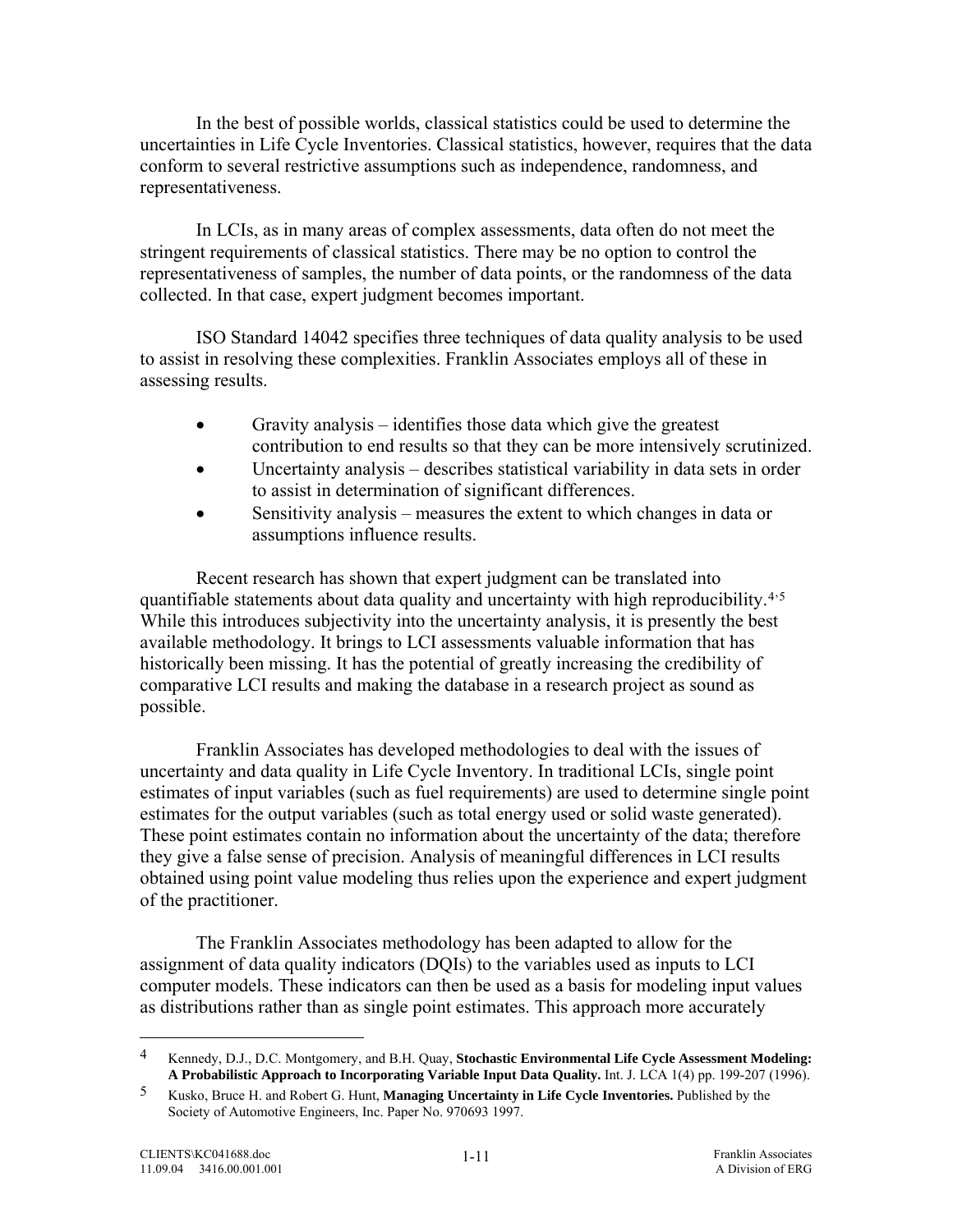<span id="page-29-0"></span>reflects the level of confidence in the values. The deterministic model is therefore changed into a stochastic model. This means that the output of the model is also a distribution of values, rather than a single point estimate. It is then easier to judge, for example, whether two values for total solid waste are the same or different. This stochastic approach requires considerable additional modeling time and expense, however, and is outside the scope of this project.

#### **METHODOLOGY**

There is general consensus among life cycle practitioners on the fundamental methodology for performing LCIs, as described in ISO Standards 14040-14041, and the series of documents developed under the leadership of SETAC in Europe and the U.S[6](#page-29-0). For some specific aspects of life cycle inventory, however, there is more than one methodological approach that may be used. These areas include: the method used to allocate energy requirements and environmental releases among more than one useful product produced by a process; the method used to account for the energy contained in material feedstocks; recycling of materials; and greenhouse gas accounting. LCI practitioners vary to some extent in their approaches to these issues. The following sections describe the approach to each issue used in this study and the justification for the approach used.

#### **Coproduct Credit**

 One unique feature of life cycle inventories is that the quantification of inputs and outputs are related to a specific amount of product from a process. However, controversy in LCI studies often occurs because it is sometimes difficult or impossible to identify which inputs and outputs are associated with one of multiple products from a process. The practice of allocating inputs and outputs among multiple products from a process is often referred to as "coproduct credit"[7](#page-29-0) or "partitioning"[8](#page-29-0).

 Coproduct credit is done out of necessity when raw materials and emissions cannot be directly attributed to one of several product outputs from a system. It has long been recognized that the practice of giving coproduct credit is less desirable than being able to identify which inputs lead to particular outputs.

 It is possible to divide a larger process into sub-processes. To use this approach, data must be available for sub-processes. In many cases, this may not be possible either due to the nature of the process or to less detailed data. Eventually, a sub-process will be reached where it is necessary to allocate energy and emissions among multiple products based on some calculated ratio. The method of calculating this ratio is subject to much

 $\overline{a}$ 

<sup>6</sup> SETAC. 1993. **Guidelines for Life-Cycle Assessment: A "Code of Practice."** 1st ed. Workshop report from the Sesimbra, Portugal, workshop held March 31 through April 3, 1993.

<sup>7</sup> Hunt, Robert G., Sellers, Jere D., and Franklin, William E. **Resource and Environmental Profile Analysis: A Life Cycle Environmental Assessment for Products and Procedures.** Environmental Impact Assessment Review. 1992; 12:245-269.

<sup>8</sup> Boustead, Ian. **Eco-balance Methodology for Commodity Thermoplastics.** A report for The Centre for Plastics in the Environment (PWMI). Brussels, Belgium. December, 1992.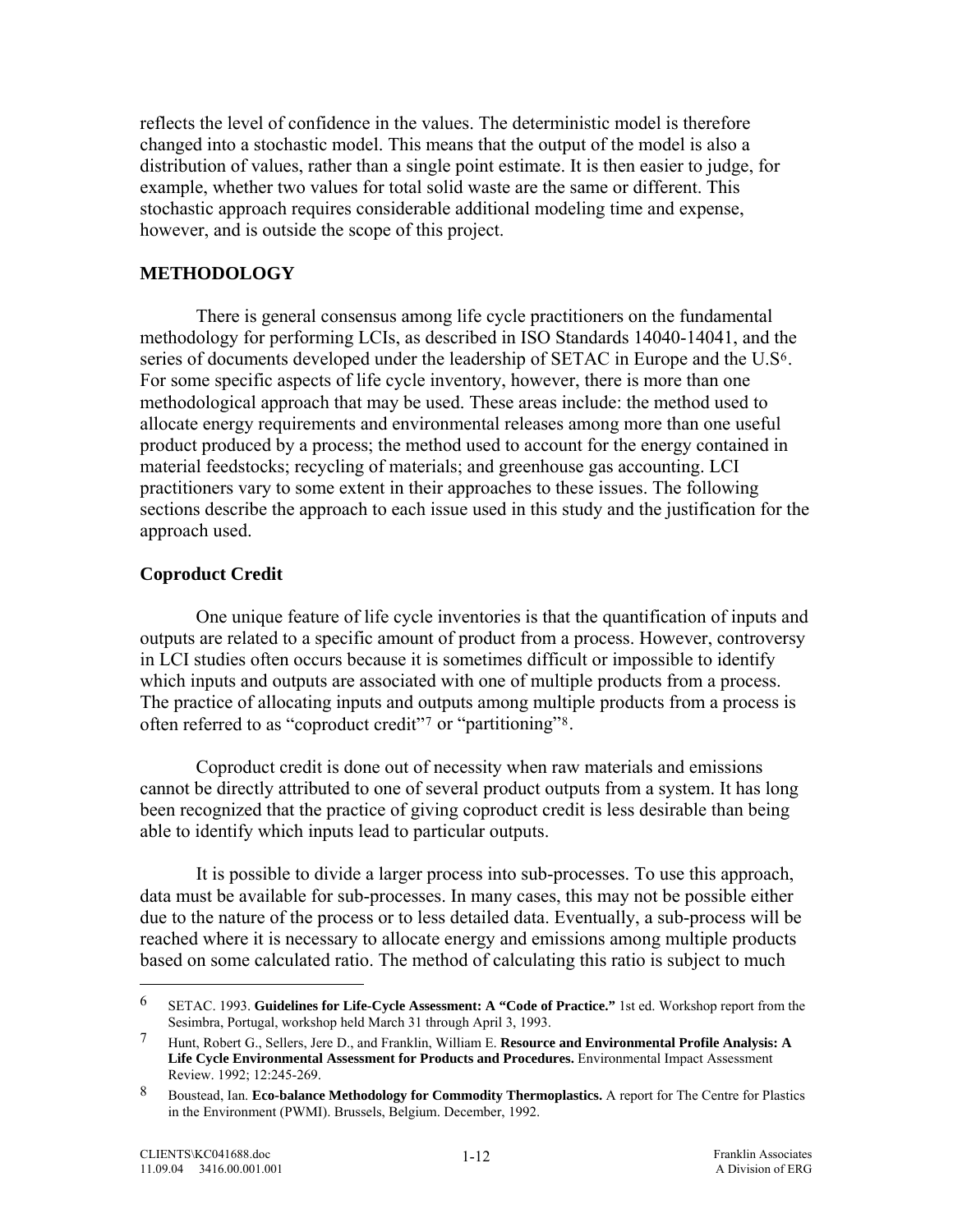<span id="page-30-0"></span>discussion among LCA researchers, and various methods of calculating this ratio are discussed in literature.<sup>[9](#page-30-0),[10](#page-30-0),[11](#page-30-0),[12](#page-30-0),[13](#page-30-0)</sup>

 Where allocation of energy and emissions among multiple products based on a calculated ratio is necessary in this study, the ratio is calculated based on the relative **mass** outputs of products, which is the most common approach by experienced practitioners. Figure 1-3 illustrates the concept of coproduct allocation on a mass basis.

#### **Energy of Material Resource**

 For some raw materials, such as petroleum, natural gas, and coal, the amount consumed in all applications as fuel far exceeds the amount consumed as raw materials (feedstock) for products. The primary use of these materials is for energy. The total amount of these materials can be viewed as an energy pool or reserve. This concept is illustrated in Figure 1-4.

 The use of a certain amount of these materials as feedstocks for products, rather than as fuels, removes that amount of material from the energy pool, thereby reducing the amount of energy available for consumption. This use of available energy as feedstock is called the "energy of material resource" and is included in the inventory. The energy of material resource represents the amount the energy pool is reduced by the consumption of fuel materials as raw materials in products and is quantified in energy units.

 The energy of material resource is the energy content of the fuel materials *input* as raw materials or feedstocks. The energy of material resource assigned to a material is *not* the energy value of the final product, but is the energy value of the raw material at the point of extraction from its natural environment. For fossil fuels, this definition is straightforward. For instance, petroleum is extracted in the form of crude oil. Therefore, the energy of material resource for petroleum is the higher heating value of crude oil.

 Once the feedstock is converted to a product, there is energy content that could be recovered, for instance through combustion in a waste-to-energy waste disposal facility. The energy that can be recovered in this manner is always somewhat less than the feedstock energy because the steps to convert from a gas or liquid to a solid material reduces the amount of energy left in the product itself.

1

<sup>9</sup> Hunt, Robert G., Sellers, Jere D., and Franklin, William E. **Resource and Environmental Profile Analysis: A Life Cycle Environmental Assessment for Products and Procedures.** Environmental Impact Assessment Review. 1992; 12:245-269.

<sup>10</sup> Boustead, Ian. **Eco-balance Methodology for Commodity Thermoplastics.** A report for The Centre for Plastics in the Environment (PWMI). Brussels, Belgium. December, 1992.

<sup>11</sup> SETAC. 1993. **Guidelines for Life-Cycle Assessment: A "Code of Practice."** 1st ed. Workshop report from the Sesimbra, Portugal, workshop held March 31 through April 3, 1993.

<sup>12</sup> **Life-Cycle Assessment: Inventory Guidelines and Principles.** Risk Reduction Engineering Laboratory, Office of Research and Development, United States Environmental Protection Agency. EPA/600/R-92/245. February, 1993.

<sup>13</sup> **Product Life Cycle Assessment–Principles and Methodology.** Nord 1992:9. ISBN 92 9120 012 3.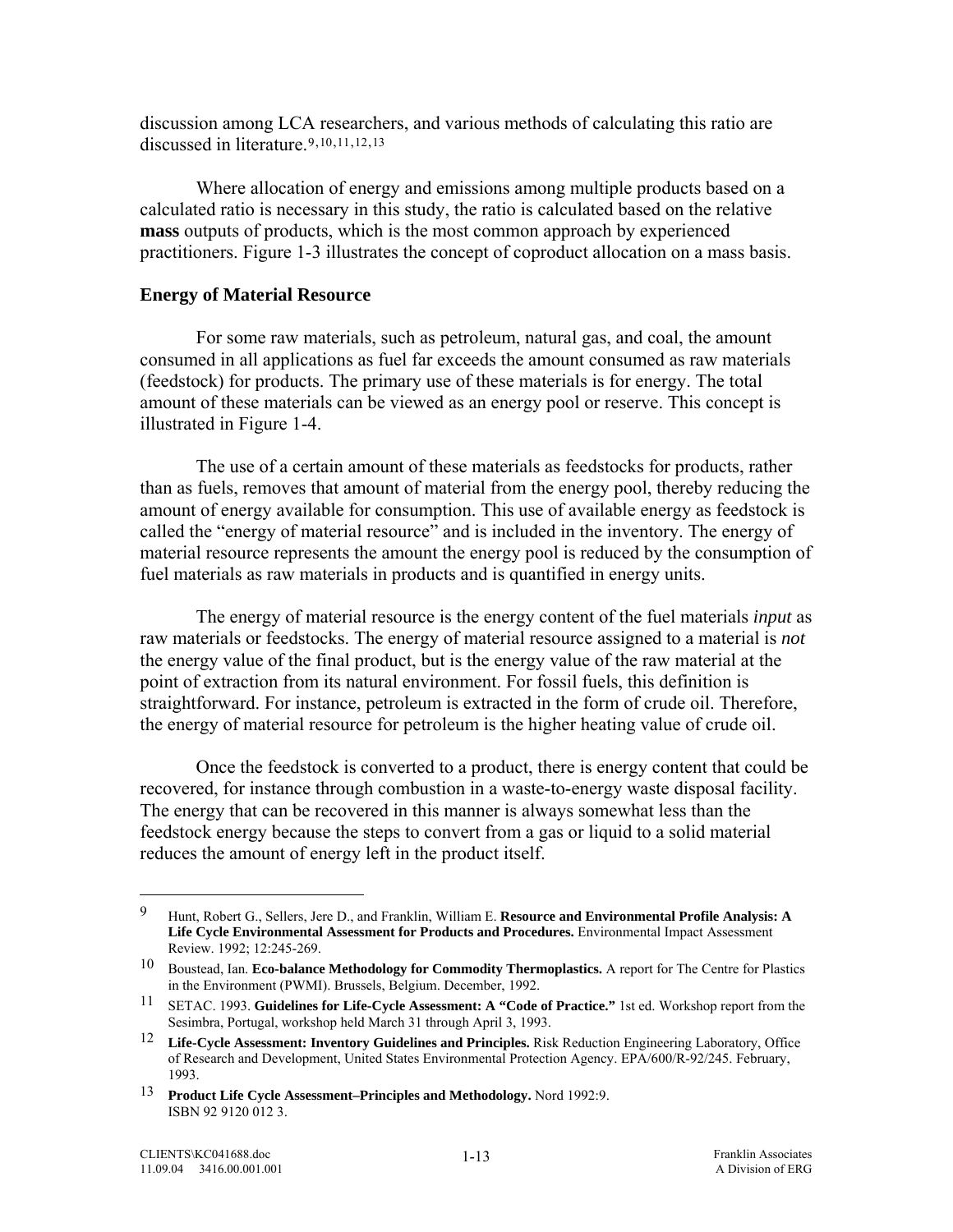

**Using coproduct allocation, the flow diagram utilized in the LCI for product 'A', which accounts for 2/3 of the output, would be as shown below.**



Figure 1-3. Flow diagrams illustrating coproduct allocation for product 'A'.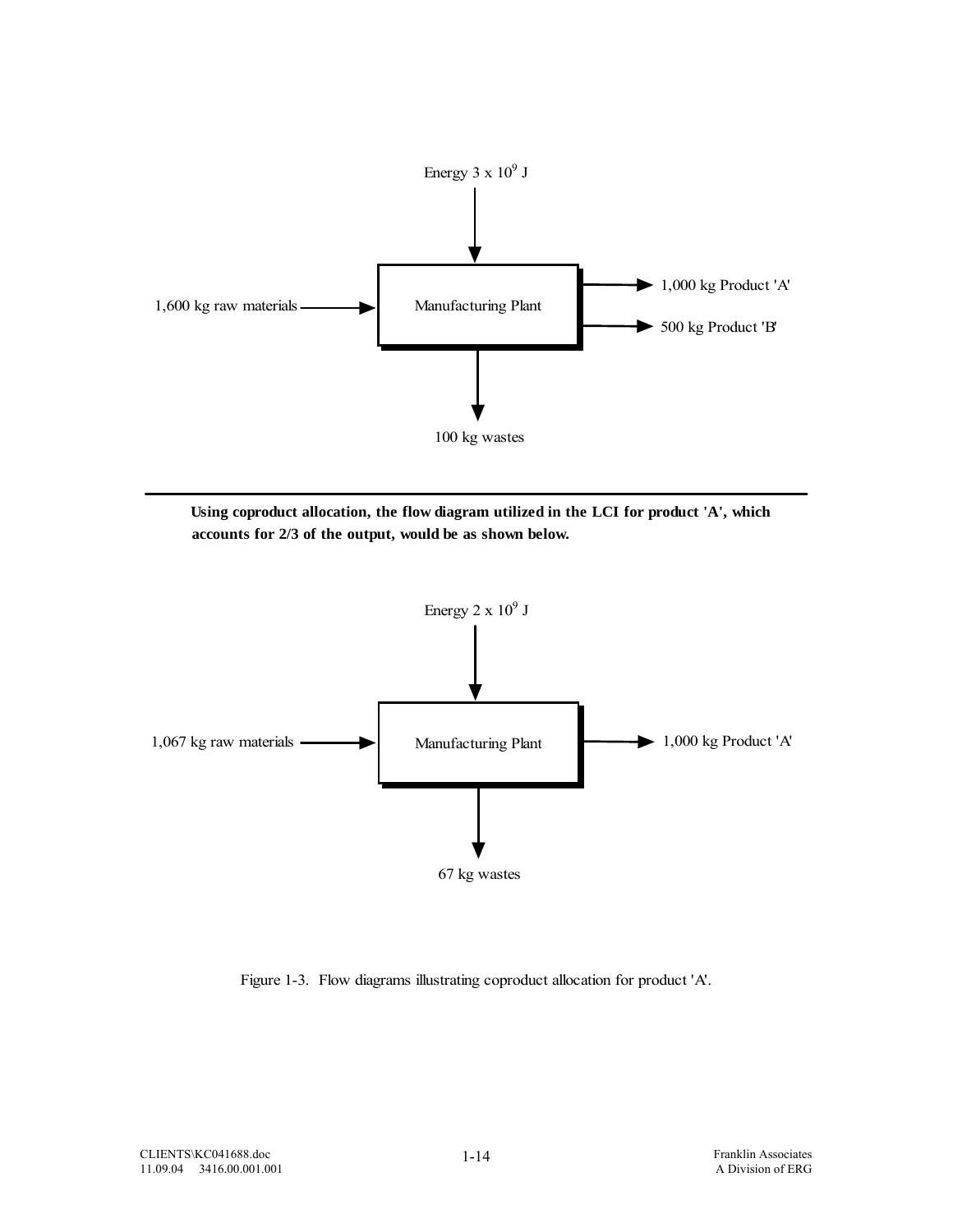<span id="page-32-0"></span>

Figure 1-4. Illustration of the Energy of Material Resource concept.

 The materials which are primarily used as fuels can change over time and with location. In the industrially developed countries included in this analysis, the material resources whose primary use is for fuel are petroleum, natural gas, coal, and nuclear material. While some wood is burned for energy, the primary use for wood is as a material input for products such as paper and lumber. Similarly, some oleochemical oils such as palm oils are burned for fuels, often referred to as "bio-diesel." However, as in the case of wood, their primary consumption is as raw materials for products such as soaps, surfactants, cosmetics, etc.

## **Recycling**

Recycling is evaluated as a means to reduce the environmental burdens for production of container materials and to divert containers from the municipal solid waste stream at end of life. This analysis uses a shared approach for allocating environmental burdens among product systems with recycled content. In this approach, the burdens for virgin material production and end-of-life disposal are allocated among all systems that use the material, whether it is the first system using the virgin material or the last system using postconsumer material recovered from a previous useful life. Each useful life of the material carries its own fabrication and use burdens. Material production burdens for recycled material are allocated to each useful life of the material using the equation  $M/(n+1)$ , where M is the virgin material production burdens and n is the number of times the material is recycled; thus  $(n+1)$  is the total number of useful lives of the material, i.e., initial use + recycled use(s). Similarly, recovery and reprocessing burdens are allocated to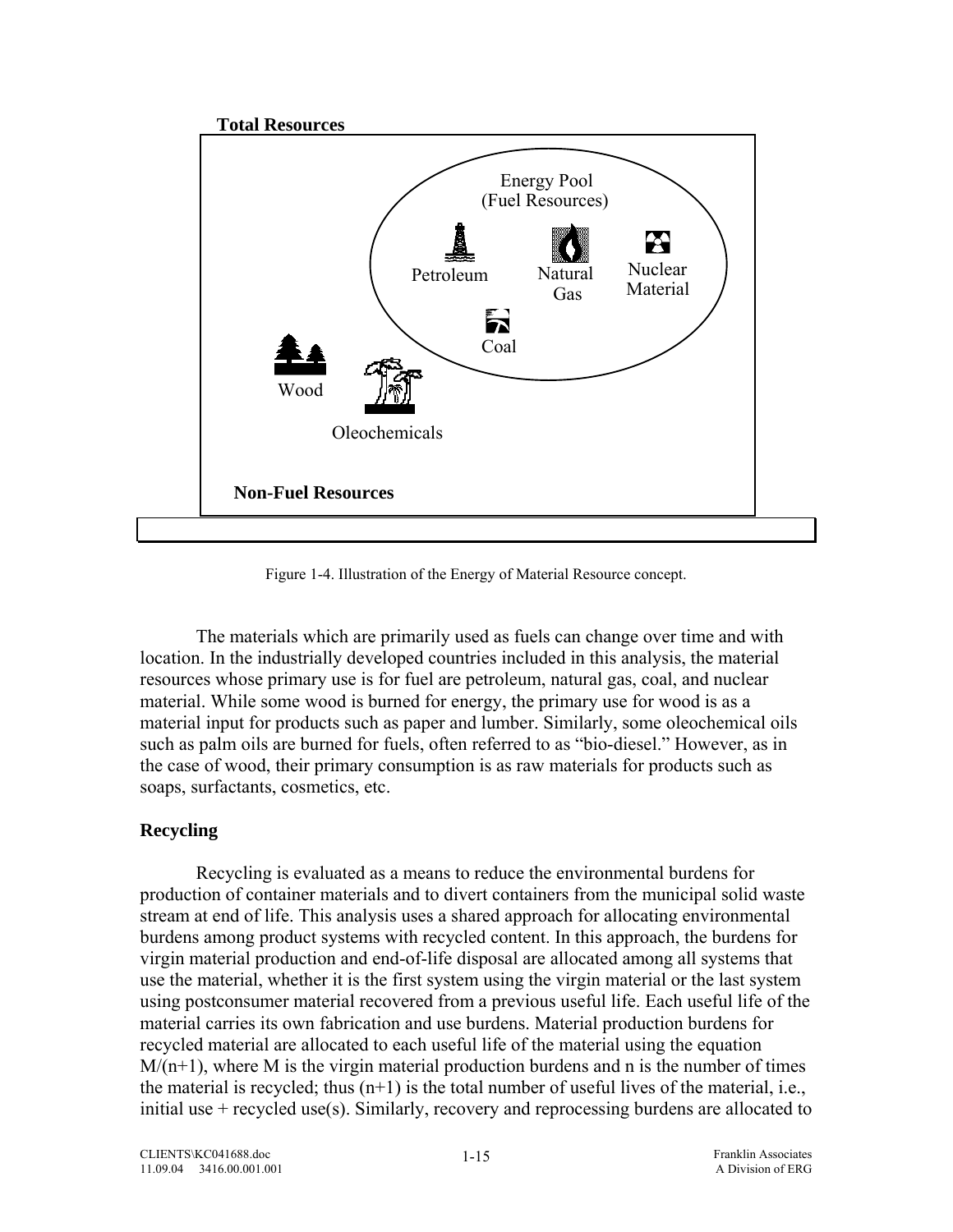<span id="page-33-0"></span>each useful life of the recycled material using the equation  $(R \times n)/(n+1)$ , where R is the recycling burdens.

For material that is recovered and recycled once (open-loop recycling), n=1 and  $(n+1) = 2$ ; thus, half the material production burdens and recycling burdens are allocated to each useful life of the material. For material that is recovered and recycled repeatedly (closed-loop recycling), n becomes very large; as a result, the material production burdens allocated to any individual useful life become very small. Similarly, in the recycling allocation equation, as n becomes larger,  $n/(n+1)$  approaches 1, and the recycling burdens allocated to any individual useful life approach R x 1.

Based on paperboard industry statistics<sup>[14](#page-33-0),[15](#page-33-0),[16](#page-33-0),[17](#page-33-0)</sup>, the overall recycled content of an average corrugated box is 38 percent closed-loop and 62 percent open-loop. For every 1,000 pounds of average recycled content corrugated produce boxes recovered at a rate of 95 percent, 50 pounds (5% of 1,000) are unrecovered, with full disposal burdens charged to the produce use of the box. Disposal of the other 950 pounds are allocated to the produce box based on the total number of useful lives of the material in the box. For the 38% closed-loop content, the disposal burdens are allocated over many useful lives and become negligible, while for the 62% open-loop content, the disposal burdens are allocated over two useful lives. As a result, the total disposal burdens allocated to 1,000 lb of produce boxes are  $50 + (950 \text{ x} \cdot 62/2) = 345 \text{ lb}$ .

Although produce boxes are recovered at a high rate, once a box is recovered and repulped, the recycled fiber can go to any type of secondary application. Some products utilizing recovered fiber will be recovered and recycled at end of life, while others will be disposed; but there is no way to predetermine into what product the recovered fiber from a produce box will go and how that product will be managed at the end of its useful life. Thus, the fate of the fiber from recovered produce boxes is modeled based on paperboard industry statistics for open-loop and closed-loop recycling of boxes.

## **Greenhouse Gas Accounting**

Emissions that contribute to global warming include carbon dioxide, methane, and nitrous oxide. Carbon dioxide emissions generally dominate life cycle greenhouse gas emission profiles.

Although carbon dioxide emissions can come from a variety of life cycle processes, the predominant sources are combustion of fuels for process and transportation

 $\overline{a}$ 

<sup>14</sup> **2001 Statistics, Data Through 2000: Paper, Paperboard, & Wood Pulp.** American Forest & Paper Association. October 2001. pp. 24-27, 38, 43, 81.

<sup>15</sup> **Capacity and Fiber Consumption: Paper, Paperboard, Pulp. 42nd Annual Survey 2000-2004.** American Forest & Paper Association. December 2001. Page 24 "Recovered Paper Consumed in Paper and Paperboard Manufacture."

<sup>16</sup> **2001 Annual Statistical Summary, Recovered Paper Utilization. Fifteenth Edition**. Paper Recycling Group, American Forest & Paper Association. April 2001. Page 85.

<sup>17</sup> **Annual Report 2001.** Fibre Box Association. Tables "Consumption by Corrugator Plants" and "Containerboard Production and Consumption."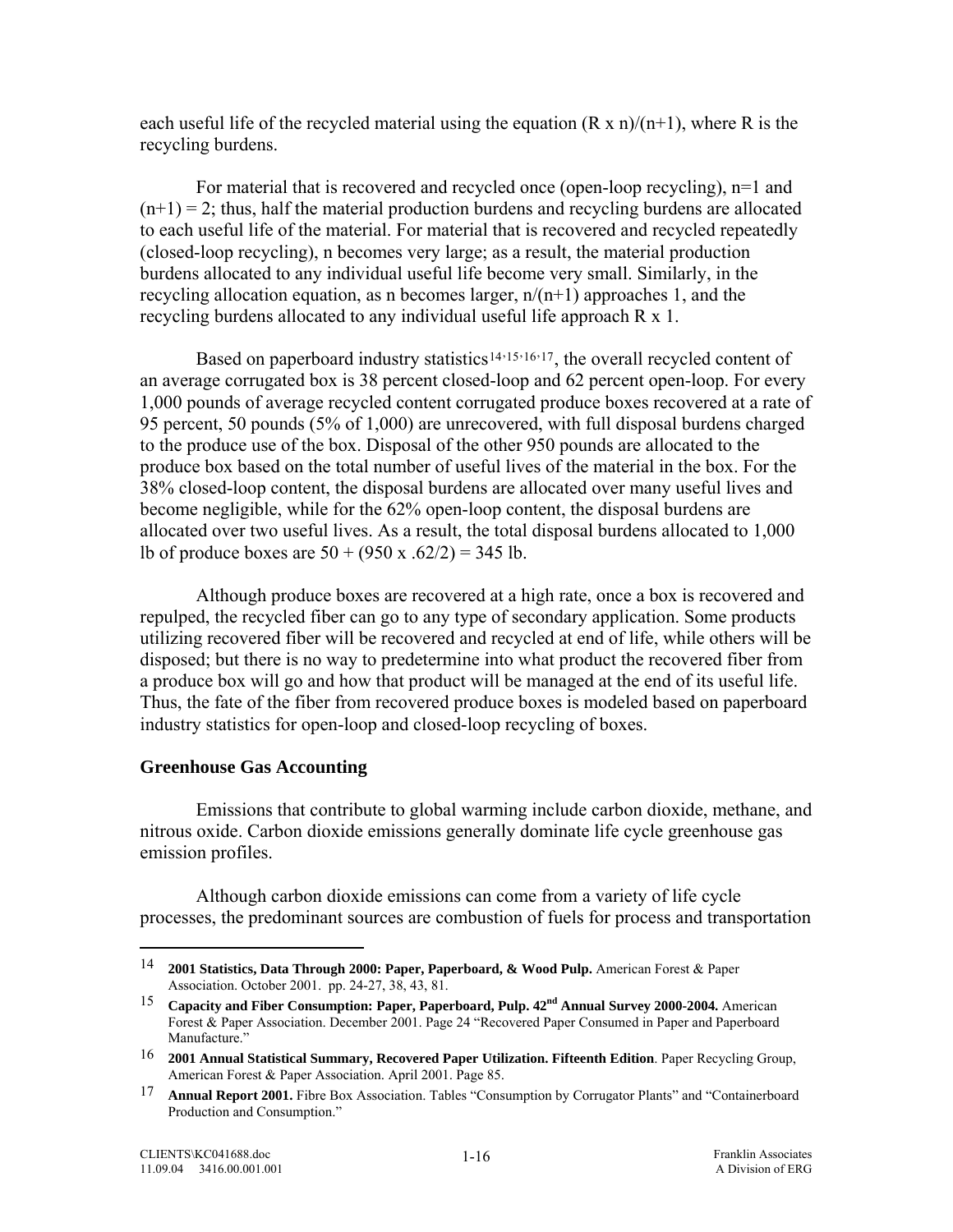<span id="page-34-0"></span>energy. Because trees and other biomass take up carbon dioxide from the atmosphere during their growing cycle, carbon dioxide released from the combustion or aerobic decomposition of wood and wood-derived products (e.g., paper and paperboard) is considered part of the natural carbon cycle and is not counted as a net contributor to GHG. This methodology is consistent with the approach used by the U.S. EPA (documented in the report EPA530–R-02-006, **Solid Waste Management and Greenhouse Gases: A Life-Cycle Assessment of Emissions and Sinks, 2<sup>nd</sup> edition,** May 2002).

Unlike the methodology described in the EPA GHG report, the Franklin Associates life cycle methodology does not give credits for carbon sequestration resulting from use of recycled materials. The carbon sequestration credit described in the EPA report is based on a series of complex forestry models. It is beyond the scope of this study to attempt to evaluate the applicability of the EPA methodology and models to the specific packaging components studied in this analysis. The methodology used in this report does not account for end-of-life carbon sequestration in landfills.

## **GENERAL DECISIONS**

Some general decisions are always necessary to limit a study such as this to a reasonable scope. It is important to know what those decisions are. The principal decisions and limitations for this study are discussed in the following sections.

### **Geographic Scope**

The systems in this analysis were modeled using Franklin Associates' proprietary life cycle inventory databases and models. The Franklin Associates databases and models are based on U.S. data.

In the Franklin Associates' database, there are a few data sets that include some non-U.S. processes. Data for these processes are generally not available. This is usually only a consideration for the production of oil that is obtained from overseas. In cases such as this, the energy requirements and emissions are assumed to be the same as if the materials originated in the United States. Since foreign standards and regulations vary from those of the United States, it is acknowledged that this assumption will likely introduce error. Emissions data for oil production include U.S. data for unflared methane emissions but do not include fossil carbon dioxide emissions from flaring of natural gas. In the U.S. flaring is usually done as a last resort to minimize the global warming impact of methane releases that are unavoidable or are too small to capture economically; however, methane flaring may be practiced to a greater extent in overseas countries. Fuel usage for transportation of materials from overseas locations is included in the study.

### **Precombustion Energy and Emissions**

In addition to the energy obtained from combustion of a fuel, energy is required for resource extraction, processing, and transportation to deliver the fuel in the form in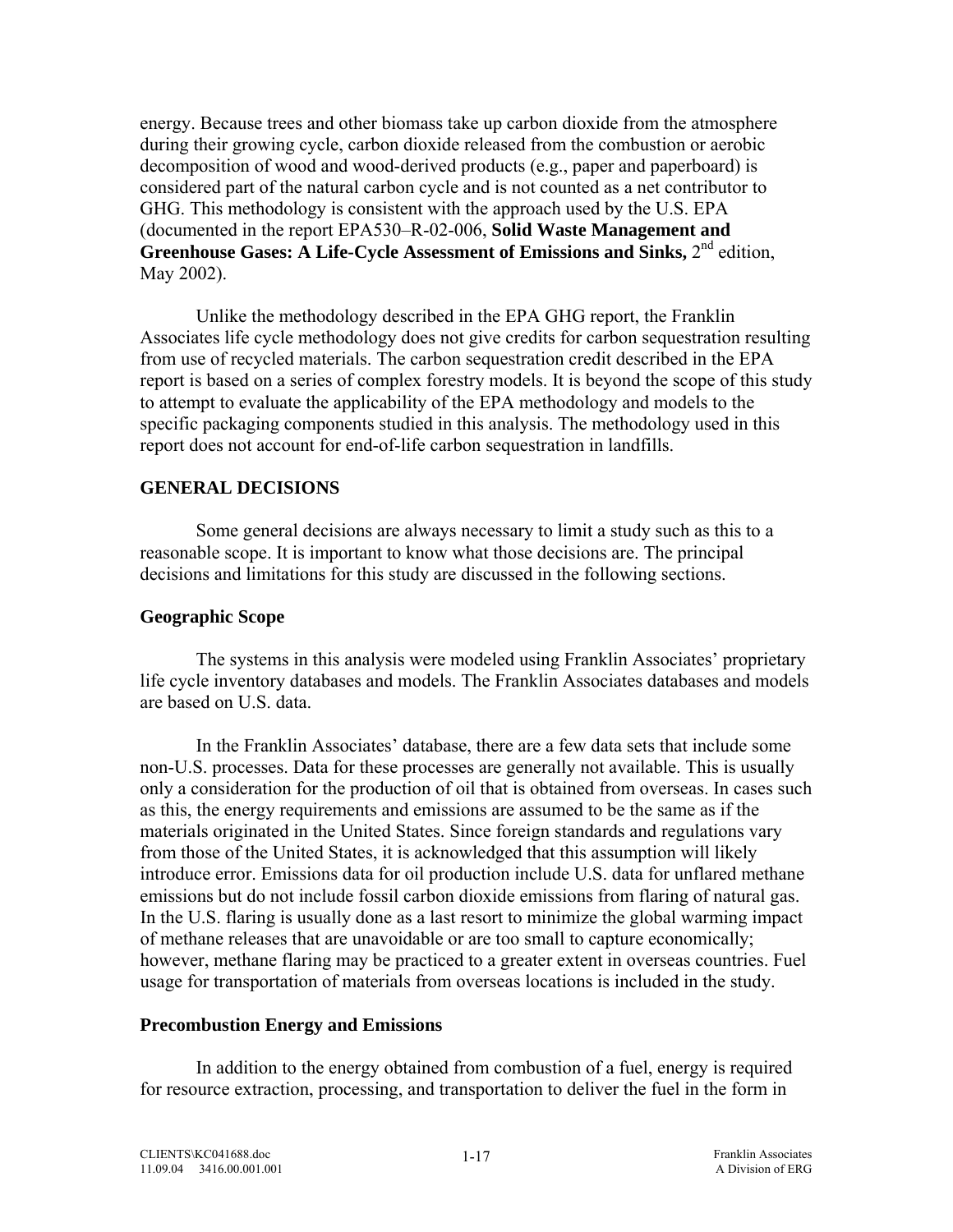<span id="page-35-0"></span>which it is used. In this study, this additional energy is called precombustion energy. Precombustion energy refers to all the energy that must be expended to prepare and deliver the primary fuel. Adjustments for losses during transmission, spills, leaks, exploration, and drilling/mining operations are incorporated into the calculation of precombustion energy.

Precombustion environmental emissions (air, waterborne, and solid waste) are also associated with the acquisition, processing, and transportation of the primary fuel. These precombustion emissions are added to the emissions resulting from the burning of the fuels.

### **Electricity Fuel Profile**

In general, detailed data do not exist on the fuels used to generate the electricity consumed by each industry. Electricity production and distribution systems in the United States are interlinked and are not easily separated. Users of electricity, in general, cannot specify the fuels used to produce their share of the electric power grid. Therefore, the national average fuel consumption by electrical utilities is assumed.

 Electricity generated on-site at a manufacturing facility is represented in the process data by the fuels used to produce it. A portion of on-site generated electricity is sold to the electricity grid. This portion is accounted for in the calculations for the fuel mix in the grid.

#### **Postconsumer Waste Disposal and Combustion**

The energy released from the combustion of postconsumer containers is shown separately in the results as a potential energy credit offsetting some of the total energy requirements of the system. The gross energy credit is calculated based on the pounds of each material burned and the higher heating value of the material. Postconsumer solid waste for the system includes landfilled material and the ash from the quantity of material burned in combustion facilities.

No emissions credits are assigned to the energy credit because (1) no assumptions are made as to what fuel is displaced by the energy from combustion of postconsumer containers, so the emissions from combustion of that fuel are not specified, and (2) the net emissions credit would be (emissions from displaced fuel) – (emissions from postconsumer container combustion), and the emissions from postconsumer container combustion are not included in this analysis, as discussed in the following section.

### **System Components Not Included**

The following components of each system are not included in this study:

 **Emissions from Combustion and Decomposition of Postconsumer Containers.** Combustion of postconsumer containers in waste-to-energy facilities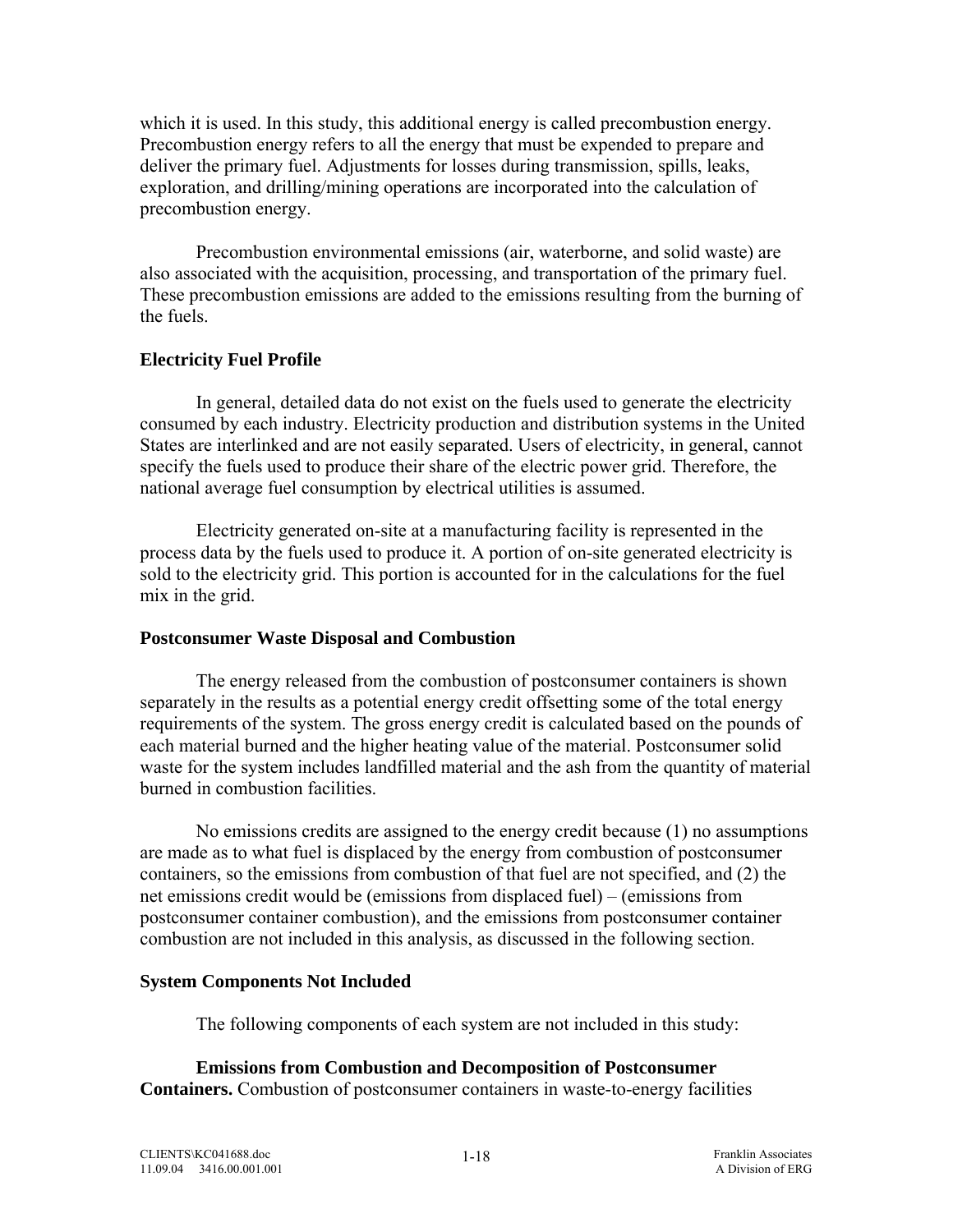produces atmospheric and waterborne emissions; however, these emissions are not included in this study. The analysis did not include characterization of the operation of various facilities that burn postconsumer containers for energy recovery. Operation of these types of facilities may vary widely in energy recovery efficiency and emissions controls.

 This analysis does not include modeling of atmospheric and waterborne emissions associated with the decomposition of landfilled products. Emissions associated with fuel use for transportation of waste to landfills and combustion facilities and operation of landfill equipment are included in the analysis.

**Capital Equipment.** The energy and wastes associated with the manufacture of capital equipment are not included. This includes equipment to manufacture buildings, motor vehicles, and industrial machinery. These types of capital equipment are used to produce large quantities of product output over a useful life of many years. Thus, energy and emissions associated with production of these facilities and equipment generally become negligible when allocated to 1,000-pound product output modules.

**Space Conditioning.** The fuels and power consumed to heat, cool, and light manufacturing establishments are omitted from the calculations in most cases. Space conditioning was not explicitly included in the scope of the study; however, primary LCI unit process data are often based on overall facility utility use and may include some space conditioning data.

For most industries, space conditioning energy is quite low compared to process energy. A possible exception may be processes that are relatively low in energy requirements but occupy large amounts of plant floor space, such as assembly line operations. U.S. Department of Energy data for the industrial sector indicates that nonprocess energy use including HVAC and lighting accounts for 10 -15 percent of the total end use fuel energy consumption in the case of electricity and natural gas ([http://www.eia.doe.gov/emeu/mecs/mecs98/datatables/d98n6\\_4.htm\)](http://www.eia.doe.gov/emeu/mecs/mecs98/datatables/d98n6_4.htm). A significant amount of the overall industrial HVAC and lighting energy is likely for office areas, cafeteria space, etc. not directly associated with specific unit processes (see Support Personnel Requirements, below), as opposed to HVAC and lighting requirements for the plant floor space associated with specific unit processes.

**Support Personnel Requirements.** The energy and wastes associated with research and development, sales, and administrative personnel or related activities have not been included in this study. Similar to space conditioning, energy requirements and related emissions are assumed to be quite small for support personnel activities.

**Miscellaneous Materials and Additives.** Selected materials such as catalysts, pigments, or other additives which total less than one percent of the net process inputs are often excluded from the inventory if their contributions are estimated to be negligible. Omitting miscellaneous materials and additives helps keep the scope of the study focused and manageable within budget and time constraints.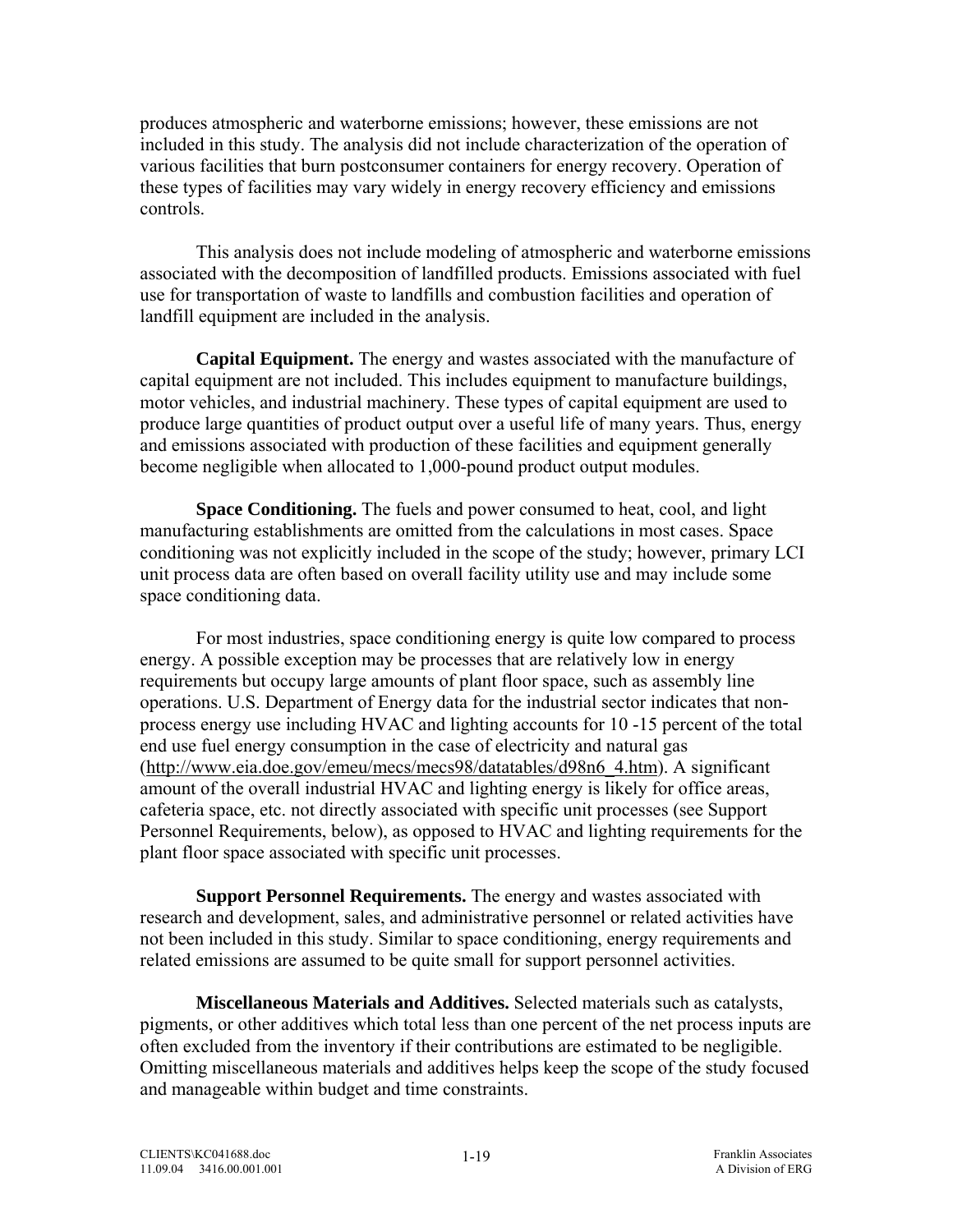In this study it was agreed from the outset to model the entire weight of each container as either polypropylene (RPCs) or corrugated (DRCs). No pigments or other resin additives or ancillary components such as labels were included in the analysis, nor were paints, labels, or printing inks that may be applied to boxes or labels.

**RPC Washing Chemicals.** Data for the production of some chemicals used in the washing of RPCs was excluded from the study, due to (1) lack of identification of the specific chemical composition, and (2) very small use rates. A previous LCI study that included washing of reusable containers showed that the environmental burdens for production of chemicals used in washing were inconsequential in comparison to the burdens associated with the energy consumption for the washing process.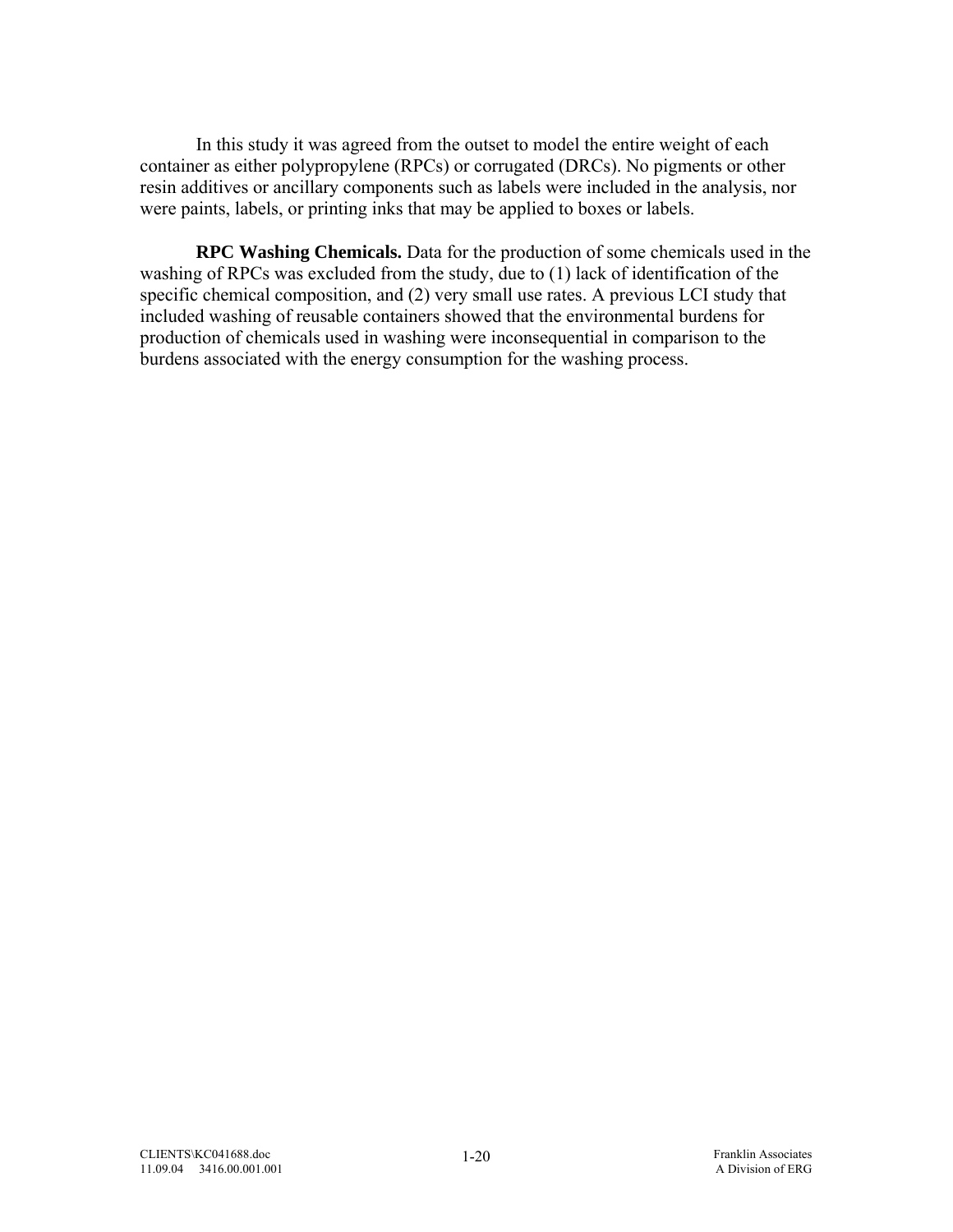## **CHAPTER 2**

# **ENERGY AND ENVIRONMENTAL RESULTS FOR REUSABLE PLASTIC CONTAINERS AND DISPLAY-READY CORRUGATED CONTAINERS USED FOR FRESH PRODUCE APPLICATIONS**

### **INTRODUCTION**

 A life cycle inventory (LCI) quantifies the energy use and environmental emissions associated with the life cycle of specific products. This study examines the environmental profiles of two types of containers used for shipping fresh produce. The two types of containers considered in the analysis are reusable plastic containers (RPCs) and display-ready common footprint corrugated containers (DRCs). The analysis includes different sizes and weights of containers used in ten produce applications.

The results presented in this report comprise a full LCI, beginning with extraction of raw materials from the earth and continuing through container production, backhauling and washing of RPCs, recycling of DRCs and RPCs, and disposal, including all associated transportation steps.

### **PURPOSE OF THE STUDY**

 The purpose of this study is to identify and quantify the energy, solid wastes, and atmospheric and waterborne emissions associated with RPCs and DRCs used for shipping fresh produce. Ten different high-volume produce applications were analyzed.

### **SYSTEMS STUDIED**

 Two general types of container systems are analyzed in this study: RPCs and DRCs. Various sizes and weights of containers are analyzed in the study for use in ten fresh produce applications. The produce applications studied were selected from highvolume commodities representing a range of product sizes and weights and a range of container sizes used for packing. Table 2-1 shows the container weights and packing data for each fresh produce application.

The corrugated containers analyzed in this study are "common footprint" containers that have the same base dimensions as RPCs; thus, the pallet and truck loading are very similar for RPCs and DRCs in corresponding produce applications. There are some minor loading differences due to variations in container heights. Also, in some applications trucks pack out by weight sooner with RPCs compared to corresponding DRCs due to the heavier container weight for RPCs.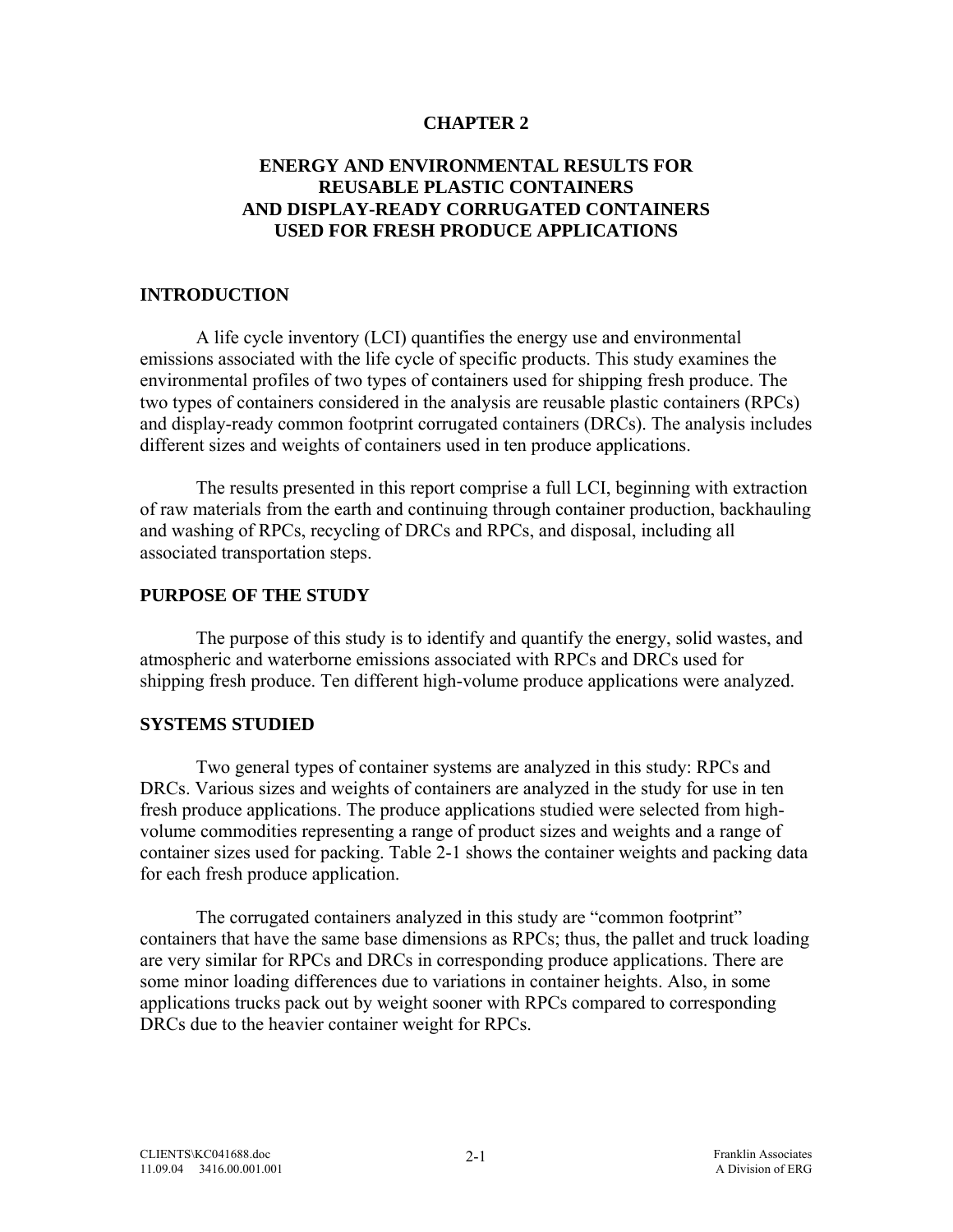### **Table 2-1**

|                     |                             |            |                          |            | Thousand Container           |            |
|---------------------|-----------------------------|------------|--------------------------|------------|------------------------------|------------|
|                     | <b>Average Weight per</b>   |            | <b>Pounds of Produce</b> |            | <b>Movements Required to</b> |            |
|                     | <b>Empty Container (lb)</b> |            | per Container            |            | Ship 1,000 Tons of Produce   |            |
|                     | <b>RPC</b>                  | <b>DRC</b> | <b>RPC</b>               | <b>DRC</b> | <b>RPC</b>                   | <b>DRC</b> |
| Apples              | 5.4                         | 1.8        | 41                       | 40         | 48.5                         | 50.0       |
| <b>Bell Peppers</b> | 4.8                         | 2.0        | 25                       | 26         | 79.4                         | 76.9       |
| Carrots             | 5.1                         | 2.0        | 48                       | 48         | 41.7                         | 41.7       |
| Grapes              | 3.3                         | 1.7        | 19                       | 21         | 105                          | 95.2       |
| Lettuce - head      | 5.3                         | 2.5        | 35                       | 40         | 56.8                         | 50.0       |
| Oranges             | 4.8                         | 2.2        | 40                       | 40         | 50.0                         | 50.0       |
| Peaches/Nectarines  | 3.5                         | 1.9        | 34                       | 35         | 58.4                         | 57.1       |
| Onions              | 3.9                         | 1.8        | 40                       | 40         | 50.0                         | 50.0       |
| Tomatoes            | 3.9                         | 1.5        | 28                       | 28         | 71.4                         | 71.4       |
| Strawberries        | 2.5                         | 0.9        | 9                        | 9          | 222                          | 222        |
|                     |                             |            |                          |            |                              |            |

### **CONTAINER WEIGHTS AND PACKING**

 **Thousand Container** 

The RPCs analyzed in this study operate in a closed pooling system. In this type of system, ownership of the containers is maintained by a company (the pooler) that operates depots at various locations across the country. The depots are the locations where containers are issued to users and returned from users. The user leases the containers from the pooler, and the pooler inspects containers after use, cleans them, and keeps them in good repair so they can be used over and over again. In addition to high reuse rates, another benefit of maintained ownership is that the pooler maintains control of the containers for end-of-life management. Damaged containers are removed from service by the pooler and sent to RPC manufacturers to be reground and made back into containers.

RPCs are modeled at the average weight, lifetime use rate, and loss rate reported by four poolers. DRCs are modeled at the reported container weight for one-piece folded boxes. Additional scenarios are evaluated for sensitivity analysis, to examine the effects of reduced backhaul distance for RPCs, a lower reuse rate and higher loss rate for RPCs, and container lightweighting for DRCs.

### **FUNCTIONAL UNIT**

 In order to insure a valid basis for comparison for the container systems studied, a common functional unit is essential. For this study, the functional unit for each system is shipment of 1,000 short tons (two million pounds) of each type of produce using RPCs and DRCs. This functional unit encompasses the production, use, and end-of-life management of the containers of each type required to ship the produce, as well as the transportation burdens for packed containers and empty containers that are allocated to the containers based on their percentage of the vehicle load weight.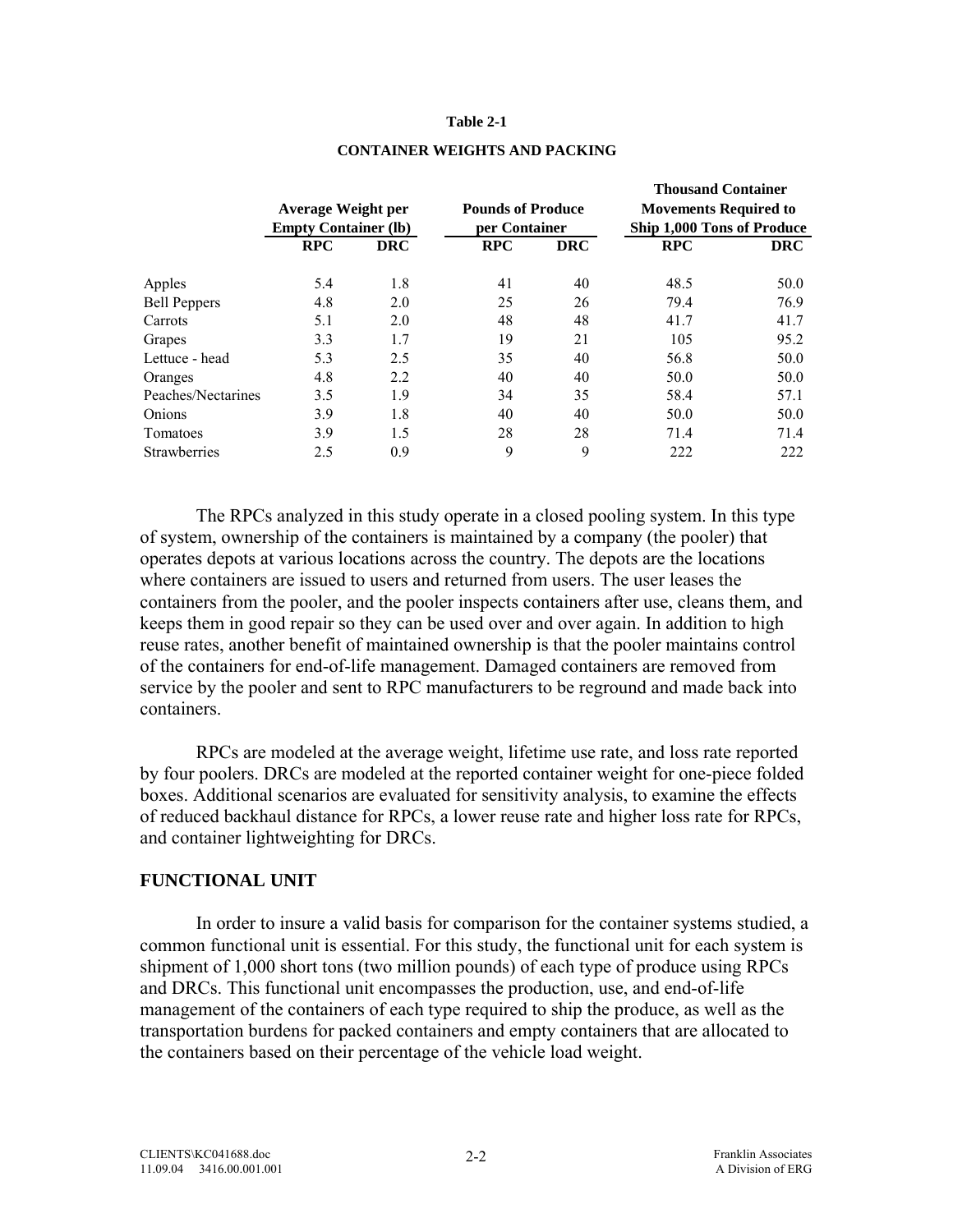## **SCOPE AND BOUNDARIES**

The produce container system models include the following steps:

- Production of virgin polypropylene resin (beginning with raw material extraction) and RPC manufacture
- Production of corrugated containers with industry average recycled content (including collection and processing of postconsumer corrugated boxes and industrial scrap as well as virgin inputs to box manufacture)
- Transportation of containers to growers
- Transportation of packed containers from growers to retail
- Backhauling, washing, and reissue of RPCs
- Recycling and disposal of DRCs at end of life
- Recycling of RPCs retired from service
- Disposal of RPCs lost during use

The analysis does not include environmental burdens for growing the produce, nor is any additional packaging of produce (e.g., plastic film bags, individual strawberry containers, etc.) included in the analysis. Printing of corrugated boxes and labeling of RPCs is not included. The analysis does not attempt to evaluate differences in produce damage and spoilage associated with use of the different types of containers. The analysis does not include any analysis of differences in labor associated with the different containers.

# **DATA SOURCES**

Data on RPC systems, including RPC weights, reuse and loss rates, loading, transportation modes and distances, and washing, were provided by RPCC member companies. Weights and loading for DRCs were provided by a DRC producer. DRC weights were validated using Corrugated Packaging Alliance (CPA) case studies on three produce applications that correspond to applications analyzed in this study.

Production of RPCs was modeled using industry average data for the production of polypropylene resin and RPC fabrication data provided by RPC producers. Production of DRCs was modeled using industry average data for the production of the various virgin and recycled paperboard inputs to linerboard and medium, production of linerboard and medium, and box fabrication, recovery, and recycling. Paperboard industry statistics were used to model the composition and recycled content of linerboard and medium and the iterative cycles associated with recovery and recycling of boxes at end of life.

# **MODELING APPROACH**

 Key data and issues in modeling the container systems include RPC lifetime trip rates, pooling system operation, RPC backhauling, DRC box weights, and end-of-life management of containers.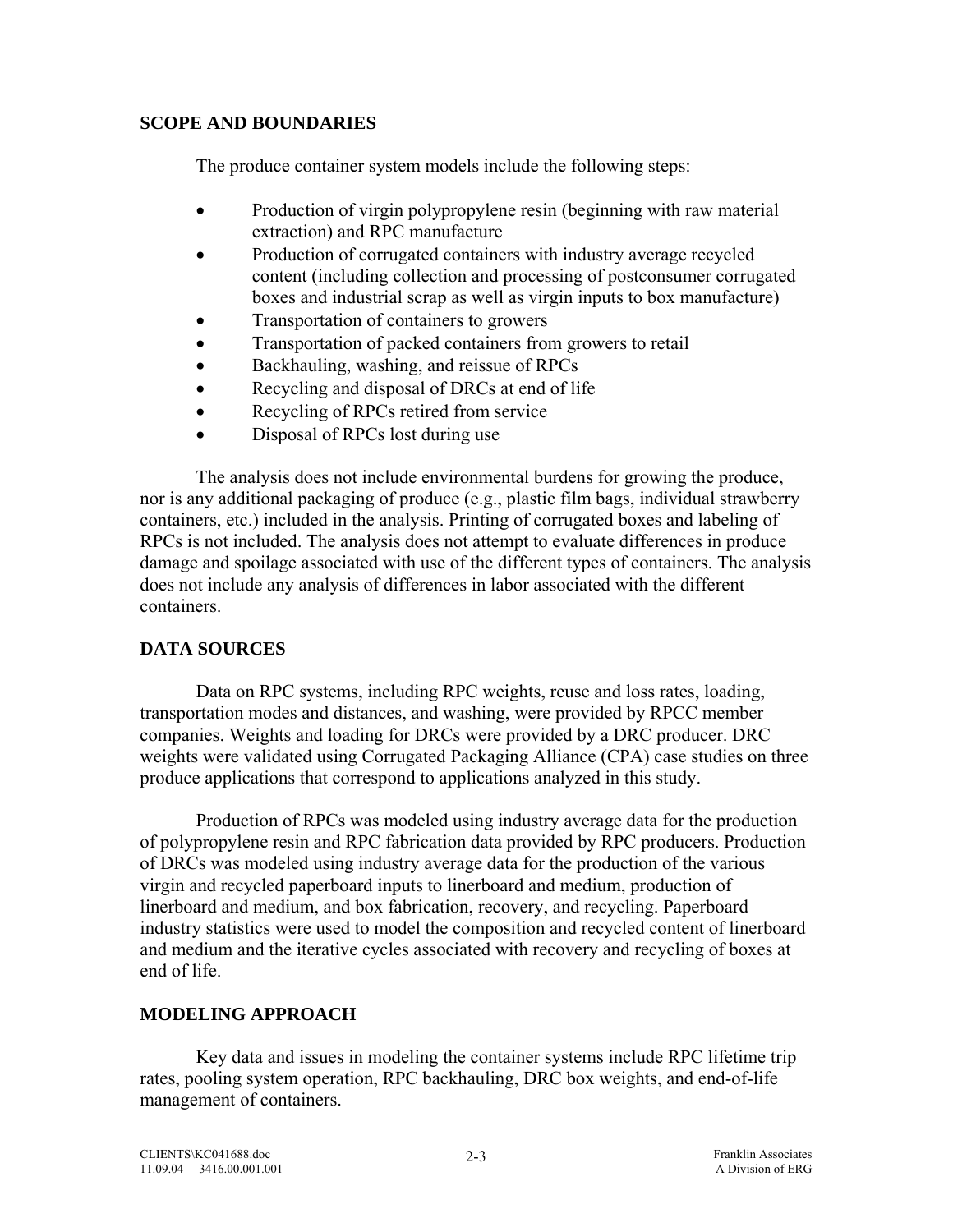## **RPC Lifetime Trip Rates**

Data on average RPC lifetime trip rates were provided for this study by RPCC member companies involved in produce shipping using pooled RPCs. The total number of lifetime trips for an RPC is equal to the number of trips ("turns") per year times the number of years the container remains in service. The number of turns per year depends on the transportation distances and handling logistics, not on the properties of the RPC itself.

This study uses the standard LCI basis of product functionality, which in this case is the average number of trips an RPC is expected to make before it is removed from service for wear or damage, regardless of the number of years it takes to make that number of trips. The lifetime trip rate affects the modeling of the number of RPCs (and associated resin) that must be produced to replace the RPCs "used up" for shipping 1,000 tons of produce, as described in the following section.

# **RPC Pooling Operation**

An important assumption in the modeling of RPC systems in this analysis is the assumption that the pooling system is a shared-use pool operating at steady state. That is, it is assumed that a pool of RPCs is already in existence and available for any and all applications (produce or other) that use each size of RPCs. Thus, each produce system is charged with replacing the number of RPCs "used up" by shipping that commodity, based on the number of shipments in RPCs required to move the produce divided by the useful lives per RPC, plus replacement of losses of RPCs during use, e.g., due to theft.

This reflects the way that pooling systems actually operate. Although an excess supply of RPCs ("float") must be in place throughout the system in order to ensure that a sufficient number of RPCs are circulating to and from growers and retailers within the time frame to meet their needs, these RPCs are available for any and all uses of each size RPC rather than designated specifically for a certain type of produce. Thus, the same pool of RPCs can be utilized for shipping produce with sequential or concurrent growing seasons. For example, RPCs filled with oranges from Florida might be delivered to a store in Illinois, then transported to the closest pooling location where they are washed and sent to a Michigan apple grower, while the orange grower in Florida receives a shipment of RPCs from a pooling location in Tennessee where empty RPCs were returned from a different commodity use.

Depending on the size of the existing pool of RPCs, it may be necessary to initially add some RPCs to expand the pool to accommodate an added use application; however, once added, these RPCs are available for use by any application. Thus, for a shared-use pool of RPCs, any use of the RPCs for any application is withdrawing RPC **uses** from the pool rather than individual containers. To calculate the number of RPCs "used up" for shipping 1,000 tons of produce, the number of RPC trips required to ship 1,000 tons is divided by the number of lifetime trips per RPC and adjusted for the loss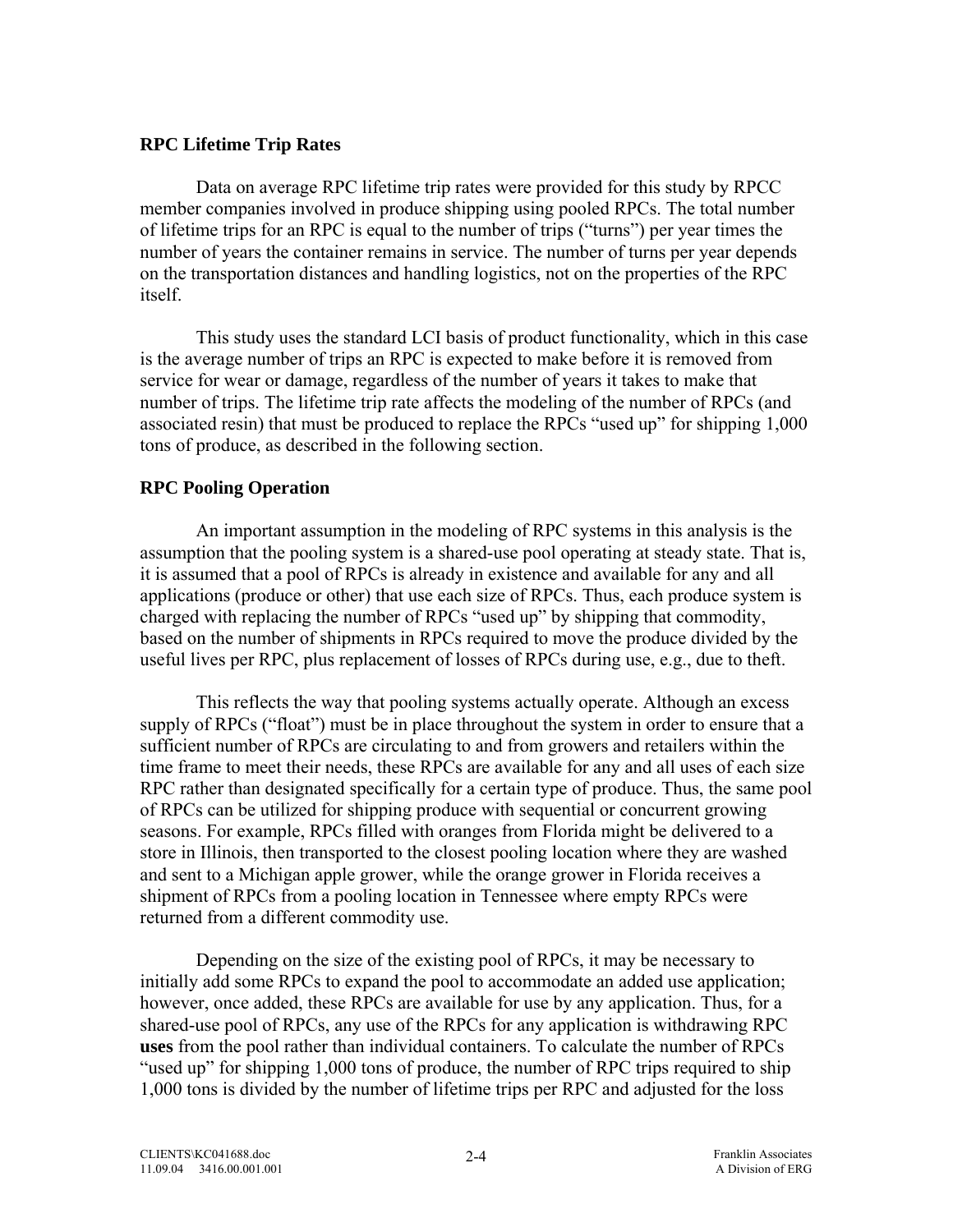rate to determine the number of RPCs that must be produced to replace the RPC uses withdrawn from the pool.

## **RPC Backhauling**

The pooling system operates nationwide, enabling growers to obtain RPCs from the nearest pooling location, regardless of where the RPCs were used prior to arrival at that pooling location. The RPCs may have returned to the pooler from an end use location 20 miles, 200 miles, or 2,000 miles away. Because of the infinite possible combinations of end user, pooler, and new user locations in a shared-use pool, there is no way to determine a representative return distance for RPCs from end use location to pooler to grower. Therefore, the return distance for RPCs was modeled using a "worst case" scenario in which poolers reported the full distance from produce retailer to pooler back to grower (including routing through a washing facility) *specific to each produce application*. In other words, the modeling did not account for shorter RPC return/issue distances associated with shared-use pool operation.

In reality, taking into account movements of RPCs from all uses to all pooling locations, the average distance from an end user to a pooling location to a grower is likely considerably shorter. For example, a grape grower in California may get empty RPCs from a pooling location 250 miles away where the RPCs had been returned from a different commodity use, rather than empty RPCs that were used to deliver grapes to a grocery store in New York City. However, because it is not possible to estimate with certainty where the empty RPCs came from to the pooling location, this analysis modeled RPC backhauling for each commodity based on returns from grocery stores nationwide to pooling locations, routing through washing locations, transfers of RPCs between pooling locations, and reissue from pooling locations to growers of that specific commodity. This would be the maximum backhaul distance. For sensitivity analysis, each commodity is also evaluated at 20% reduced backhaul distance to illustrate the probable effect of shared-use pool operation.

# **DRC Box Weights**

The weights of DRCs used in the average scenario are the weights reported by a producer of DRC containers and represent the weight of a one-piece folded box, which is the more prevalent DRC used in produce applications according to a contact at the CPA. Bliss boxes are another type of DRC container that can be used. Bliss boxes provide more strength per unit weight, but are more expensive and require that the user purchase equipment to convert the blank into a box by folding and gluing.

The DRC box weights provided by the DRC producer were compared to box weights in three case studies on costs of produce shipping in RPCs and corrugated published by the CPA. For the three produce applications (apples, oranges, and grapes), the corrugated box weights used in the CPA studies were 10 to 20 percent higher than the box weights modeled in the LCI study for the same produce applications. Thus, the weights used in the LCI study for the "average" DRC scenario already appear to be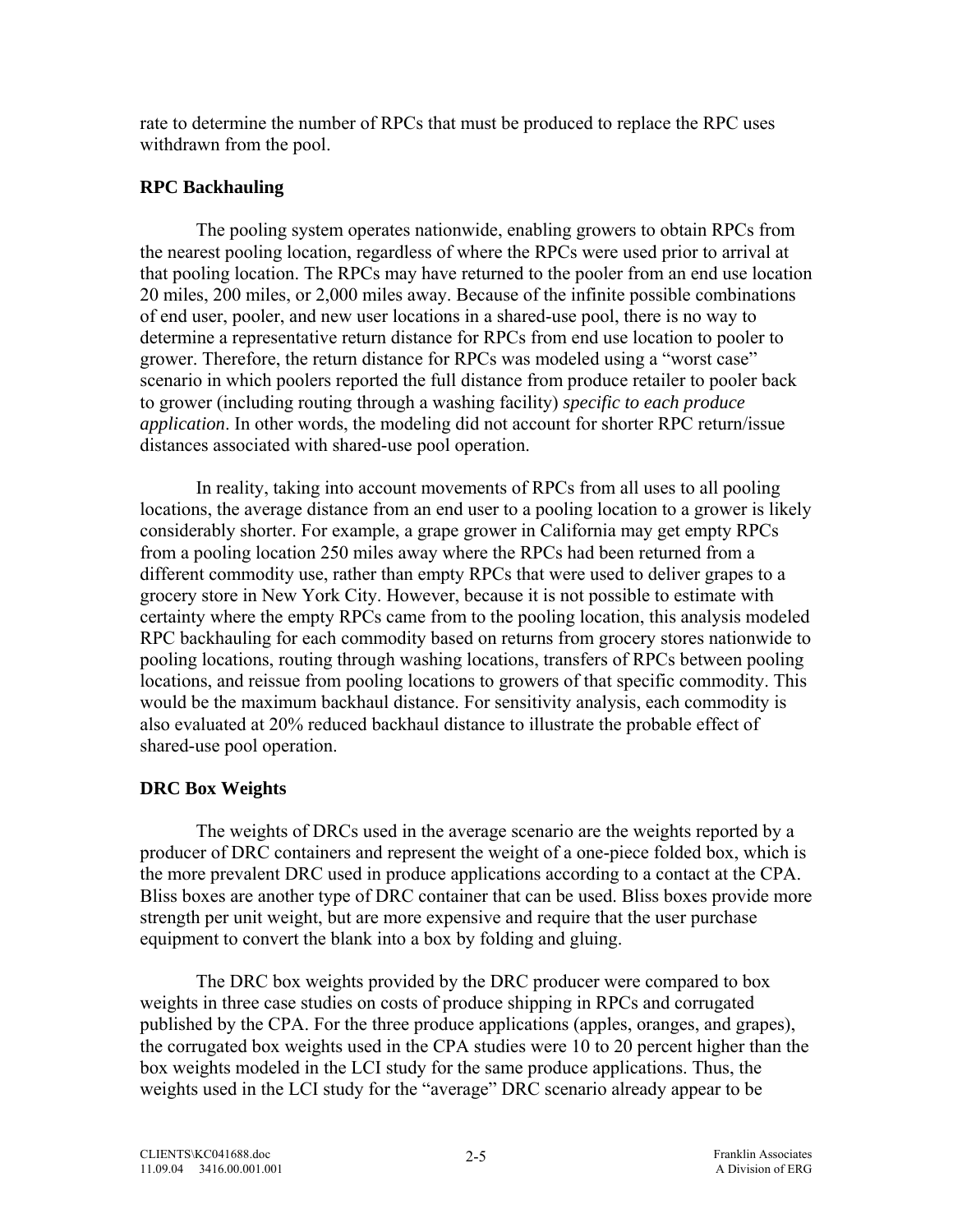<span id="page-43-0"></span>somewhat conservative for corrugated. In addition, to account for potential lightweighting of corrugated containers (e.g., achieved through redesign or perhaps use of a bliss box), the conservative scenario in the LCI evaluated DRCs at 10 percent lightweighting, i.e., 90 percent of the weight reported by the DRC producer.

## **End-of-life Management**

**RPCs.** Poolers report that RPCs that are removed from service are returned to RPC producers, where they are reground and used to produce new RPCs, which will in turn be recycled when they are retired from service. This is considered closed-loop recycling. No burdens for disposal are assigned to the RPCs that remain in the system and are repeatedly recycled back into RPCs when they are removed from service after each multi-trip, multi-year life cycle. Retired RPCs that are not recycled back into RPCs would most likely be recycled into durable products such as plastic lumber, indefinitely diverting the material from disposal.

Although the material in the RPCs may ultimately be recycled many times, this analysis uses a conservative approach and allocates the burdens for production of the virgin material between the initial use and the first recycled use, rather than allocating over a larger number of lifetime cycles of RPC use and recycling.

 All RPCs that are lost from the system during use are modeled as entering the municipal solid waste stream, where they are managed by a combination of landfilling and waste-to-energy incineration, as described below.

**DRCs.** The recovery rate for corrugated containers is about 70 percent overall in the U.S[.18](#page-43-0); however, recovery of corrugated containers from grocery stores is much higher and is modeled in this study at a rate of 95 percent. Thus, only 5 percent of corrugated containers are modeled as being disposed after use. For the 95 percent of boxes that are recovered, burdens for production and disposal of the box are allocated between the produce box and secondary uses of the recovered fiber based on the percentages of open- and closed-loop recycled content in the box. Further explanation of this allocation can be found in the Recycling Allocation section of Chapter 1.

 For RPCs and DRCs that are disposed, disposal is modeled as 80 percent landfill and 20 percent waste-to-energy incineration<sup>[19](#page-43-0)</sup>. An energy credit is assigned to each system based on the weight of containers burned and the higher heating value of the material.

# **LCI RESULTS**

 The tables and figures in this section include results and comparisons for several scenarios for RPCs and DRCs:

 $\overline{a}$ 

<sup>18</sup> U.S. Environmental Protection Agency. **Municipal Solid Waste in the United States: 2001 Facts and Figures.**  EPA/530-R-03-011. October 2003. Table 22.

<sup>19</sup> Ibid. Table 29.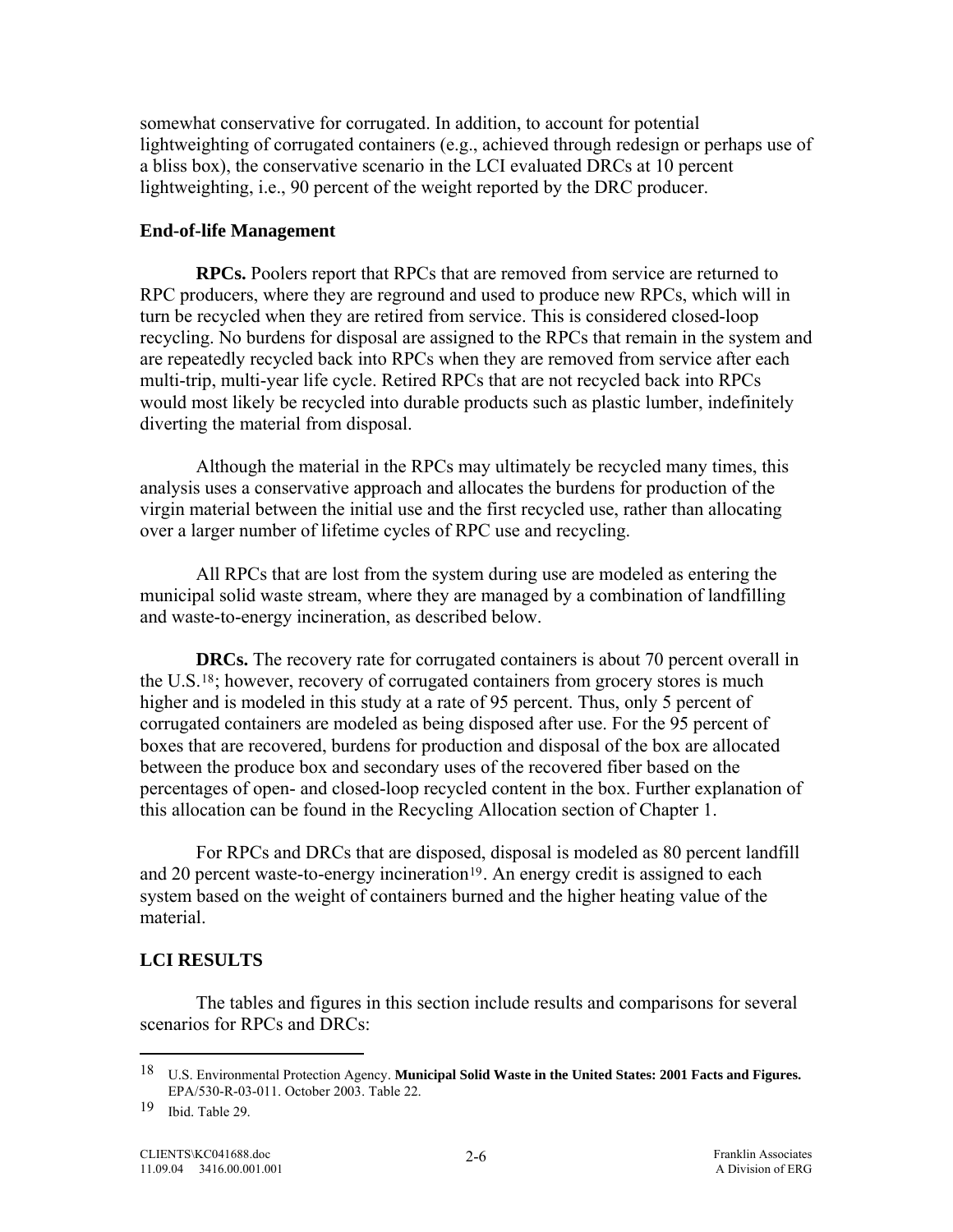- Average RPC (average reuse and loss rate) at maximum backhaul distance compared to average DRC (i.e., reported weight for folded box)
- Average RPC (average reuse and loss rate) at 20% reduced backhaul distance ("80% BH" in tables) compared to average DRC
- Conservative scenario: RPC at 75% of average reuse rate, twice the average loss rate, maximum backhaul distance compared to DRC with 10% lightweighting

## **Energy Results**

Energy results for each system include process energy, transportation energy, and energy of material resource. **Process energy** includes energy requirements for all processes used to extract, transform, fabricate, clean, or otherwise effect changes on containers or container materials throughout their life cycle. **Transportation energy** is the energy used to move containers or container materials from location to location during its journey from raw material through end of life. **Energy of material resource** is not an expended energy but the energy value of fuel resources withdrawn from the planet's finite fossil reserves and used as material inputs for materials such as plastic resins. Use of fuel resources as a material input is a depletion of fuel resources just as the combustion of fuels for energy is. In this study, energy of material resource is reported for the RPCs. Natural gas and petroleum are the primary material feedstocks for resin production. For virgin RPC containers, about 45 percent of cradle-to-production energy is energy of material resource.

No energy of material resource is assigned to wood used as a material input for corrugated boxes because wood's primary use in the United States is as a material input, not as a fuel resource. Wood combusted for energy (such as bark and black liquor burned for fuel in virgin pulp and paper mills) is counted as process energy. A significant portion of the energy used at virgin paper(board) mills is derived from wood wastes and black liquor, while recycled paper(board) mills rely heavily on purchased energy. Overall, for average recycled content corrugated boxes at 95 percent recovery/recycling, about 28 percent of the total cradle-to-production energy is from wood.

For DRC systems, fossil fuels (petroleum, natural gas, and coal) account for about 68 percent of the total energy requirements. Almost one-third of the total energy requirements are derived from wood wastes, hydropower, nuclear energy, and other nonfossil sources. The high percentage of non-fossil fuel energy for DRCs is due largely to the use of wood materials for energy in paper mills, as described in the preceding paragraph. For RPCs, 97 percent of total energy is from fossil fuels. However, because the overall energy requirements for RPCs are lower than DRCs in most of the produce applications studied, the magnitude of fossil fuel energy use for DRCs is higher than RPCs for 8 of the 10 basic scenarios.

Transportation energy requirements shown in Table 2-2 are the total energy requirements allocated to the container based on its weight percentage of the total weight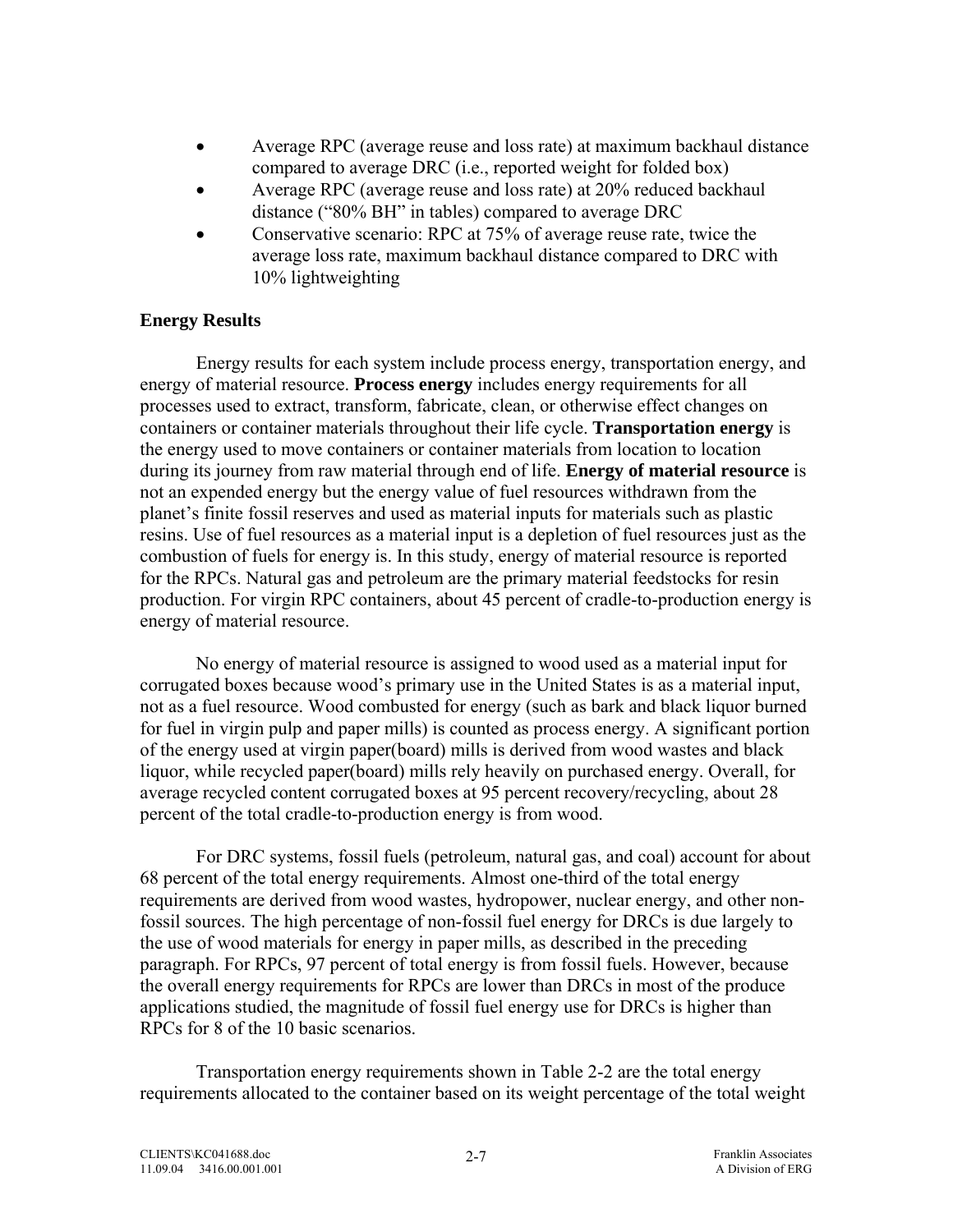of the vehicle load. That is, for transportation from grower to retail, energy requirements are allocated among the produce, the containers, and the pallets based on their weight contributions to the truck or rail car load. On average, RPCs account for about 12 percent of the total weight of a load of packed produce, while DRCs account for around 6 percent. For transportation of new (empty) containers from manufacturer to grower and backhauling of empty RPCs, all transportation energy requirements are allocated to the container.

 Energy results are shown by life cycle stage in Table 2-2. Table 2-2 also includes an energy credit for the energy recovered from the postconsumer containers that enter the waste stream and are managed by waste-to-energy combustion.

Material production and fabrication energy requirements for RPCs are lower than for DRCs, despite the fact that RPCs are heavier. At first glance this may seem counterintuitive, but the material production and container fabrication burdens for RPCs are allocated over their total number of useful lives, while DRCs have only one useful life before they are recycled or disposed.

Container transportation dominates total energy requirements for RPC systems, ranging from 68 to 79 percent of total energy for all RPC applications and scenarios. On average, RPC production and recycling accounts for 17 percent of total energy requirements, while RPC washing is about 10 percent of the total.

For a lower reuse rate and higher loss rate, more RPCs must be produced to make the same number of produce shipments, and more RPCs are recycled and disposed. The corresponding increase in energy requirements can be seen by comparing results by life cycle stage for "avg" and "conserv" RPC scenarios in Table 2-2.

For DRC systems, total energy is dominated by container production and recycling burdens, at over 80 percent of total energy for all applications and scenarios, followed by transportation at an average of 11 percent of total energy.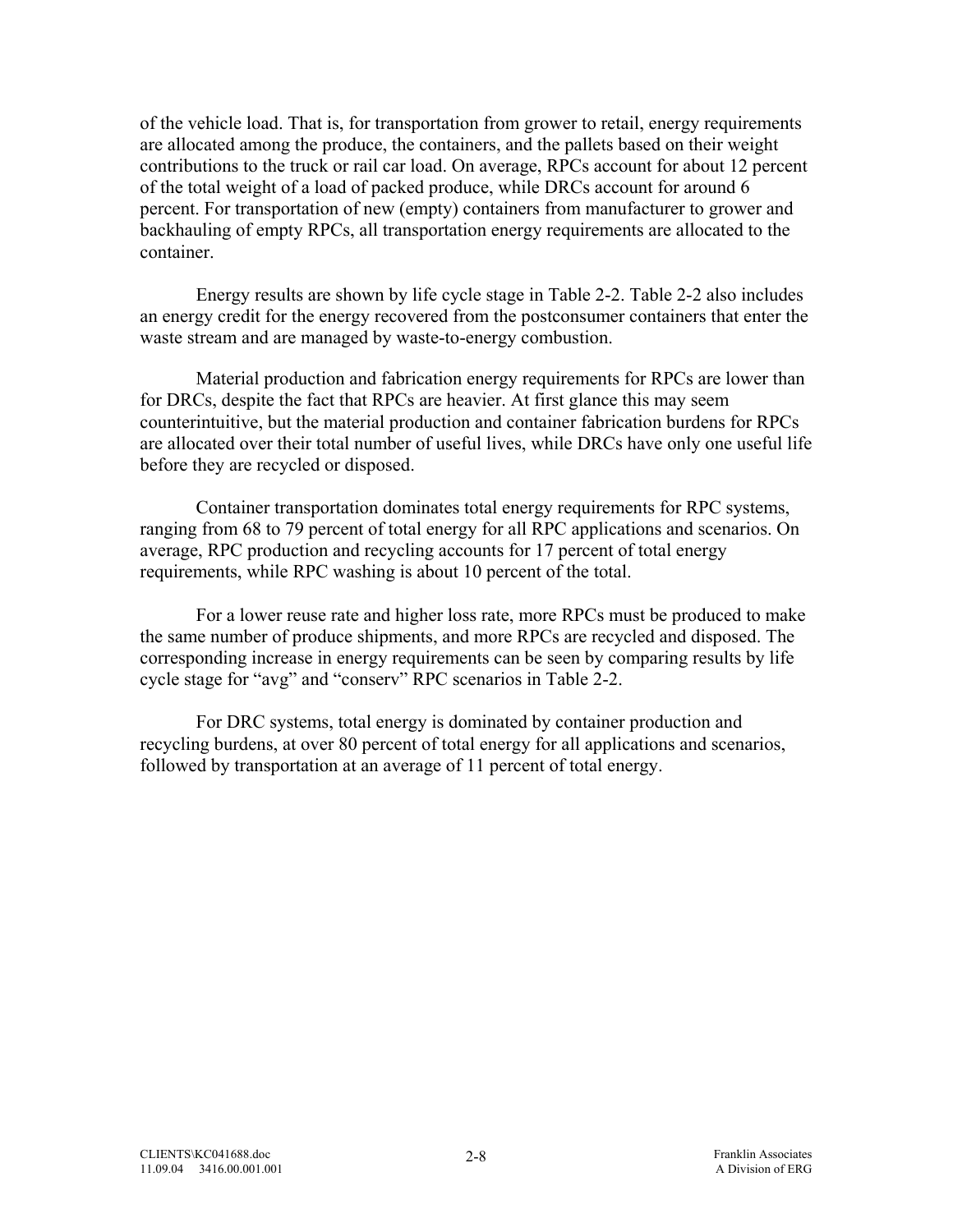#### **Table 2-2 (page 1 of 3) Energy (million Btu/1,000 tons produce shipped)**

|                             |                   | <b>Container Transportation Steps</b> |                            |                                                  |                       |                                                  |       | <b>Percent of Total</b>         |                                       |                             |                                     |                        |                       |                 |              |
|-----------------------------|-------------------|---------------------------------------|----------------------------|--------------------------------------------------|-----------------------|--------------------------------------------------|-------|---------------------------------|---------------------------------------|-----------------------------|-------------------------------------|------------------------|-----------------------|-----------------|--------------|
|                             | Cradle-<br>to-mfr | Mfr to<br>grower<br>(1)               | Grower<br>to retail<br>(2) | <b>Retail to</b><br>pooler to<br>grower<br>(RPC) | <b>RPC</b><br>washing | <b>RPC</b><br>recycling<br>$($ transp +<br>proc) |       | <b>TOTAL</b><br>Disposal ENERGY | <b>Energy</b><br><b>Credit</b><br>(3) | <b>Net</b><br><b>Energy</b> | Cradle-<br>$to$ -mfr $+$<br>recycle | Ctr<br>transp<br>steps | <b>RPC</b><br>Washing | <b>Disposal</b> | <b>Total</b> |
| <b>Apples</b><br><b>RPC</b> |                   |                                       |                            |                                                  |                       |                                                  |       |                                 |                                       |                             |                                     |                        |                       |                 |              |
| Avg                         | 119               | 3.02                                  | 352                        | 320                                              | 57.7                  | 1.63                                             | 0.027 | 853                             | 0.31                                  | 853                         | 14%                                 | 79%                    | 7%                    | 0.003%          | 100%         |
| Avg - 80% BH                | 119               | 3.02                                  | 352                        | 256                                              | 57.7                  | 1.63                                             | 0.027 | 789                             | 0.31                                  | 789                         | 15%                                 | 77%                    | 7%                    | 0.003%          | 100%         |
| Conserv                     | 163               | 4.11                                  | 352                        | 320                                              | 57.7                  | 2.19                                             | 0.073 | 900                             | 0.84                                  | 899                         | 18%                                 | 75%                    | 6%                    | 0.008%          | 100%         |
| <b>DRC</b>                  |                   |                                       |                            |                                                  |                       |                                                  |       |                                 |                                       |                             |                                     |                        |                       |                 |              |
| Avg                         | 940               | 7.83                                  | 121                        | $\bf{0}$                                         | $\boldsymbol{0}$      | $\boldsymbol{0}$                                 | 5.18  | 1,073                           | 49.5                                  | 1,024                       | 88%                                 | 12%                    |                       | 0.5%            | 100%         |
| Conserv                     | 846               | 7.05                                  | 109                        | $\mathbf{0}$                                     | $\mathbf{0}$          | $\mathbf{0}$                                     | 4.67  | 966                             | 44.5                                  | 922                         | 88%                                 | 12%                    |                       | 0.5%            | 100%         |
| <b>Bell Peppers</b>         |                   |                                       |                            |                                                  |                       |                                                  |       |                                 |                                       |                             |                                     |                        |                       |                 |              |
| <b>RPC</b>                  |                   |                                       |                            |                                                  |                       |                                                  |       |                                 |                                       |                             |                                     |                        |                       |                 |              |
| Avg                         | 173               | 1.96                                  | 441                        | 408                                              | 94.5                  | 2.57                                             | 0.039 | 1,121                           | 0.45                                  | 1,121                       | 16%                                 | 76%                    | 8%                    | 0.004%          | 100%         |
| Avg - 80% BH                | 173               | 1.96                                  | 441                        | 326                                              | 94.5                  | 2.57                                             | 0.039 | 1.040                           | 0.45                                  | 1,039                       | 17%                                 | 74%                    | 9%                    | 0.004%          | 100%         |
| Conserv                     | 239               | 2.68                                  | 441                        | 408                                              | 94.5                  | 3.45                                             | 0.11  | 1,188                           | 1.23                                  | 1,187                       | 20%                                 | 72%                    | 8%                    | 0.009%          | 100%         |
| <b>DRC</b>                  |                   |                                       |                            |                                                  |                       |                                                  |       |                                 |                                       |                             |                                     |                        |                       |                 |              |
| Avg                         | 1,606             | 13.4                                  | 189                        | $\bf{0}$                                         | $\bf{0}$              | $\bf{0}$                                         | 8.86  | 1,818                           | 84.6                                  | 1,733                       | 88%                                 | 11%                    |                       | 0.5%            | 100%         |
| Conserv                     | 1,446             | 12.1                                  | 171                        | $\mathbf{0}$                                     | $\mathbf{0}$          | $\boldsymbol{0}$                                 | 7.98  | 1,637                           | 76.1                                  | 1,561                       | 88%                                 | 11%                    |                       | 0.5%            | 100%         |
| <b>Carrots</b>              |                   |                                       |                            |                                                  |                       |                                                  |       |                                 |                                       |                             |                                     |                        |                       |                 |              |
| <b>RPC</b>                  |                   |                                       |                            |                                                  |                       |                                                  |       |                                 |                                       |                             |                                     |                        |                       |                 |              |
| Avg                         | 96.0              | 0.37                                  | 251                        | 132                                              | 49.6                  | 1.37                                             | 0.022 | 531                             | 0.25                                  | 530                         | 18%                                 | 72%                    | 9%                    | 0.004%          | 100%         |
| Avg - 80% BH                | 96.0              | 0.37                                  | 251                        | 106                                              | 49.6                  | 1.37                                             | 0.022 | 504                             | 0.25                                  | 504                         | 19%                                 | 71%                    | 10%                   | 0.004%          | 100%         |
| Conserv                     | 132               | 0.50                                  | 251                        | 132                                              | 49.6                  | 1.84                                             | 0.059 | 567                             | 0.68                                  | 567                         | 24%                                 | 68%                    | 9%                    | 0.010%          | 100%         |
| <b>DRC</b>                  |                   |                                       |                            |                                                  |                       |                                                  |       |                                 |                                       |                             |                                     |                        |                       |                 |              |
| Avg                         | 870               | 7.25                                  | 98.8                       | $\boldsymbol{0}$                                 | $\boldsymbol{0}$      | $\boldsymbol{0}$                                 | 4.80  | 981                             | 45.8                                  | 935                         | 89%                                 | 11%                    |                       | 0.5%            | 100%         |
| Conserv                     | 783               | 6.53                                  | 89.3                       | $\mathbf{0}$                                     | $\mathbf{0}$          | $\mathbf{0}$                                     | 4.32  | 883                             | 41.2                                  | 842                         | 89%                                 | 11%                    |                       | 0.5%            | 100%         |
| <b>Grapes</b>               |                   |                                       |                            |                                                  |                       |                                                  |       |                                 |                                       |                             |                                     |                        |                       |                 |              |
| <b>RPC</b>                  |                   |                                       |                            |                                                  |                       |                                                  |       |                                 |                                       |                             |                                     |                        |                       |                 |              |
| Avg                         | 158               | 1.19                                  | 443                        | 350                                              | 125                   | 2.29                                             | 0.036 | 1,080                           | 0.41                                  | 1,080                       | 15%                                 | 74%                    | 12%                   | 0.003%          | 100%         |
| Avg - 80% BH                | 158               | 1.19                                  | 443                        | 280                                              | 125                   | 2.29                                             | 0.036 | 1,010                           | 0.41                                  | 1,010                       | 16%                                 | 72%                    | 12%                   | 0.004%          | 100%         |
| Conserv                     | 218               | 1.62                                  | 443                        | 350                                              | 125                   | 3.08                                             | 0.098 | 1,141                           | 1.12                                  | 1,140                       | 19%                                 | 70%                    | 11%                   | 0.009%          | 100%         |
| <b>DRC</b>                  |                   |                                       |                            |                                                  |                       |                                                  |       |                                 |                                       |                             |                                     |                        |                       |                 |              |
| Avg                         | 1,691             | 14.1                                  | 206                        | $\bf{0}$                                         | $\bf{0}$              | $\boldsymbol{0}$                                 | 9.33  | 1,920                           | 89.0                                  | 1,831                       | 88%                                 | 11%                    |                       | 0.5%            | 100%         |
| Conserv                     | 1,522             | 12.7                                  | 187                        | $\mathbf{0}$                                     | $\theta$              | $\mathbf{0}$                                     | 8.39  | 1,729                           | 80.1                                  | 1,649                       | 88%                                 | 12%                    |                       | 0.5%            | 100%         |

**(1)** Cradle-to-manufacture data for corrugated includes recovery and recycling of postconsumer boxes and industrial scrap used as inputs to linerboard and medium.

**(2)** Transportation energy for shipment from grower to retail is based on refrigerated transport with energy allocated to containers based on their share of the load weight.

All other transportation steps are non-refrigerated and allocated entirely to the container, since the load consists only of empty containers.

**(3)** On average, 20% of municipal solid waste in the US remaining after diversion for reuse or recycling is disposed by waste-to-energy incineration.

The energy credit shown reflects the higher heating value of the material and incineration of 20% of the containers that are disposed.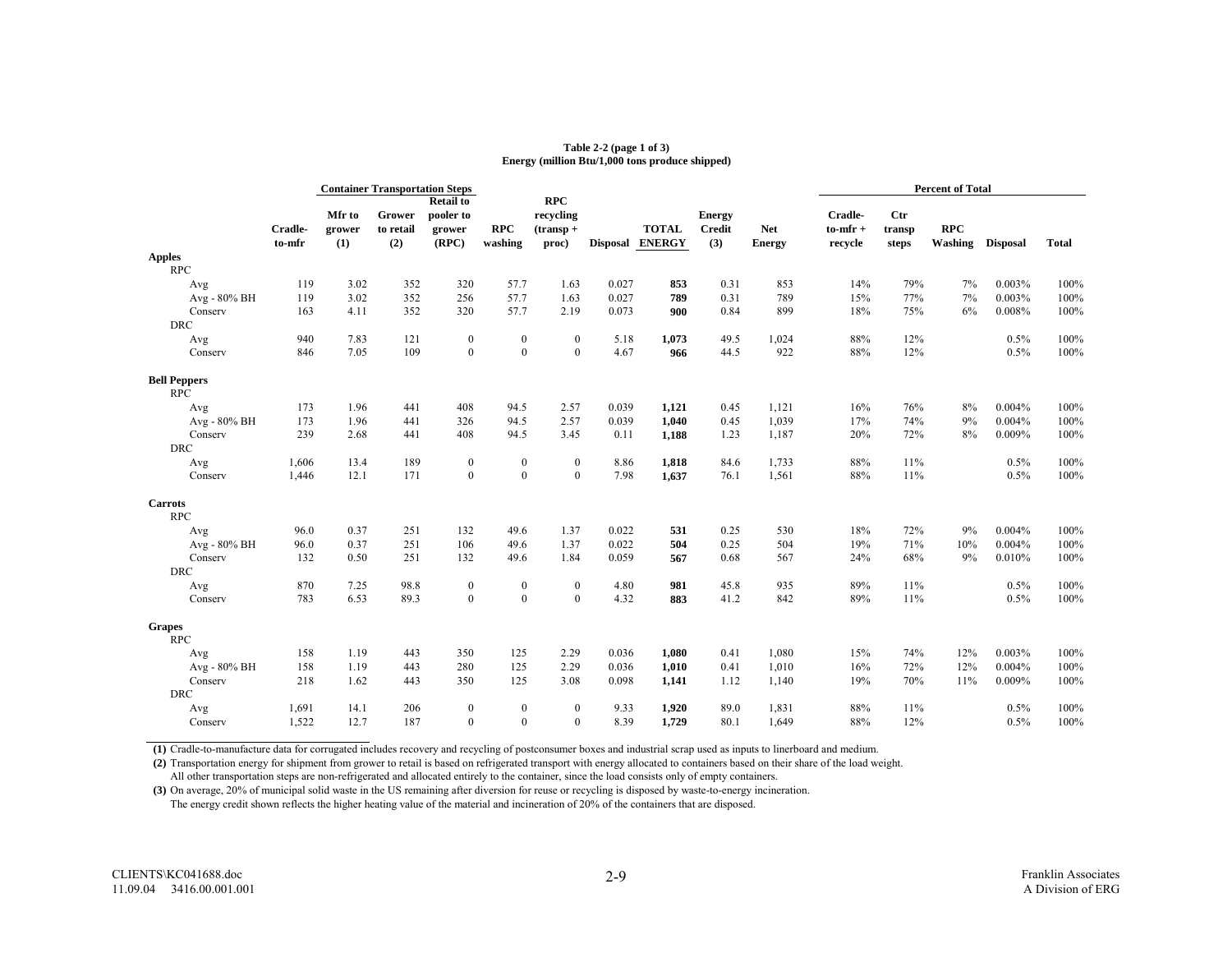#### **Table 2-2 (page 2 of 3) Energy (million Btu/1,000 tons produce shipped)**

|                                         |                   | <b>Container Transportation Steps</b> |                            |                                                  |                       |                                                  |       |                                 |                                       |                             | <b>Percent of Total</b>           |                        |                       |                 |              |
|-----------------------------------------|-------------------|---------------------------------------|----------------------------|--------------------------------------------------|-----------------------|--------------------------------------------------|-------|---------------------------------|---------------------------------------|-----------------------------|-----------------------------------|------------------------|-----------------------|-----------------|--------------|
|                                         | Cradle-<br>to-mfr | Mfr to<br>grower<br>(1)               | Grower<br>to retail<br>(2) | <b>Retail to</b><br>pooler to<br>grower<br>(RPC) | <b>RPC</b><br>washing | <b>RPC</b><br>recycling<br>$($ transp +<br>proc) |       | <b>TOTAL</b><br>Disposal ENERGY | <b>Energy</b><br><b>Credit</b><br>(3) | <b>Net</b><br><b>Energy</b> | Cradle-<br>$to$ -mfr +<br>recycle | Ctr<br>transp<br>steps | <b>RPC</b><br>Washing | <b>Disposal</b> | <b>Total</b> |
| Lettuce - head<br><b>RPC</b>            |                   |                                       |                            |                                                  |                       |                                                  |       |                                 |                                       |                             |                                   |                        |                       |                 |              |
| Avg                                     | 136               | 1.39                                  | 365                        | 333                                              | 67.6                  | 1.90                                             | 0.031 | 905                             | 0.36                                  | 905                         | 15%                               | 77%                    | 7%                    | 0.003%          | 100%         |
| Avg - 80% BH                            | 136               | 1.39                                  | 365                        | 266                                              | 67.6                  | 1.90                                             | 0.031 | 839                             | 0.36                                  | 838                         | 16%                               | 75%                    | 8%                    | 0.004%          | 100%         |
| Conserv<br><b>DRC</b>                   | 188               | 1.89                                  | 365                        | 333                                              | 67.6                  | 2.55                                             | 0.085 | 958                             | 0.97                                  | 957                         | 20%                               | 73%                    | 7%                    | 0.009%          | 100%         |
| Avg                                     | 1,305             | 10.9                                  | 162                        | $\bf{0}$                                         | $\boldsymbol{0}$      | $\boldsymbol{0}$                                 | 7.20  | 1,485                           | 68.7                                  | 1,416                       | 88%                               | 12%                    |                       | 0.5%            | 100%         |
| Conserv                                 | 1,175             | 9.79                                  | 147                        | $\mathbf{0}$                                     | $\mathbf{0}$          | $\mathbf{0}$                                     | 6.48  | 1,338                           | 61.8                                  | 1,276                       | 88%                               | 12%                    |                       | 0.5%            | 100%         |
| <b>Oranges</b><br><b>RPC</b>            |                   |                                       |                            |                                                  |                       |                                                  |       |                                 |                                       |                             |                                   |                        |                       |                 |              |
| Avg                                     | 109               | 0.83                                  | 234                        | 245                                              | 59.5                  | 1.62                                             | 0.025 | 650                             | 0.28                                  | 649                         | 17%                               | 74%                    | 9%                    | 0.004%          | 100%         |
| Avg - 80% BH                            | 109               | 0.83                                  | 234                        | 196                                              | 59.5                  | 1.62                                             | 0.025 | 601                             | 0.28                                  | 600                         | 18%                               | 72%                    | 10%                   | 0.004%          | 100%         |
| Conserv                                 | 150               | 1.13                                  | 234                        | 245                                              | 59.5                  | 2.17                                             | 0.068 | 692                             | 0.77                                  | 691                         | 22%                               | 69%                    | 9%                    | 0.010%          | 100%         |
| <b>DRC</b>                              |                   |                                       |                            |                                                  |                       |                                                  |       |                                 |                                       |                             |                                   |                        |                       |                 |              |
| Avg                                     | 1,122             | 9.36                                  | 103                        | $\bf{0}$                                         | $\boldsymbol{0}$      | $\boldsymbol{0}$                                 | 6.19  | 1,241                           | 59.1                                  | 1,182                       | 90%                               | 9%                     |                       | 0.5%            | 100%         |
| Conserv                                 | 1,010             | 8.42                                  | 93.2                       | $\mathbf{0}$                                     | $\mathbf{0}$          | $\mathbf{0}$                                     | 5.57  | 1,117                           | 53.2                                  | 1,064                       | 90%                               | 9%                     |                       | 0.5%            | 100%         |
| <b>Peaches/Nectarines</b><br><b>RPC</b> |                   |                                       |                            |                                                  |                       |                                                  |       |                                 |                                       |                             |                                   |                        |                       |                 |              |
| Avg                                     | 93.6              | 0.58                                  | 257                        | 249                                              | 69.6                  | 1.30                                             | 0.021 | 671                             | 0.24                                  | 671                         | 14%                               | 75%                    | 10%                   | 0.003%          | 100%         |
| Avg - 80% BH                            | 93.6              | 0.58                                  | 257                        | 199                                              | 69.6                  | 1.30                                             | 0.021 | 621                             | 0.24                                  | 621                         | 15%                               | 74%                    | 11%                   | 0.003%          | 100%         |
| Conserv<br><b>DRC</b>                   | 129               | 0.78                                  | 257                        | 249                                              | 69.6                  | 1.75                                             | 0.058 | 707                             | 0.66                                  | 706                         | 18%                               | 72%                    | 10%                   | 0.008%          | 100%         |
| Avg                                     | 1,134             | 9.45                                  | 135                        | $\boldsymbol{0}$                                 | $\boldsymbol{0}$      | $\boldsymbol{0}$                                 | 6.25  | 1,284                           | 59.7                                  | 1,224                       | 88%                               | 11%                    |                       | 0.5%            | 100%         |
| Conserv                                 | 1,020             | 8.51                                  | 122                        | $\mathbf{0}$                                     | $\mathbf{0}$          | $\mathbf{0}$                                     | 5.63  | 1,156                           | 53.7                                  | 1,102                       | 88%                               | 11%                    |                       | 0.5%            | 100%         |
| Onions<br><b>RPC</b>                    |                   |                                       |                            |                                                  |                       |                                                  |       |                                 |                                       |                             |                                   |                        |                       |                 |              |
| Avg                                     | 87.2              | 0.56                                  | 227                        | 157                                              | 59.5                  | 1.15                                             | 0.020 | 533                             | 0.23                                  | 532                         | 17%                               | 72%                    | 11%                   | 0.004%          | 100%         |
| Avg - 80% BH                            | 87.2              | 0.56                                  | 227                        | 126                                              | 59.5                  | 1.15                                             | 0.020 | 501                             | 0.23                                  | 501                         | 18%                               | 70%                    | 12%                   | 0.004%          | 100%         |
| Conserv                                 | 120               | 0.77                                  | 227                        | 157                                              | 59.5                  | 1.54                                             | 0.054 | 566                             | 0.62                                  | 566                         | 21%                               | 68%                    | 11%                   | 0.010%          | 100%         |
| <b>DRC</b>                              |                   |                                       |                            |                                                  |                       |                                                  |       |                                 |                                       |                             |                                   |                        |                       |                 |              |
| Avg                                     | 955               | 7.96                                  | 106                        | $\bf{0}$                                         | $\bf{0}$              | $\bf{0}$                                         | 5.27  | 1,075                           | 50.3                                  | 1,025                       | 89%                               | 11%                    |                       | 0.5%            | 100%         |
| Conserv                                 | 860               | 7.17                                  | 96.3                       | $\mathbf{0}$                                     | $\mathbf{0}$          | $\mathbf{0}$                                     | 4.74  | 968                             | 45.3                                  | 923                         | 89%                               | 11%                    |                       | 0.5%            | 100%         |

**(1)** Cradle-to-manufacture data for corrugated includes recovery and recycling of postconsumer boxes and industrial scrap used as inputs to linerboard and medium.

**(2)** Transportation energy for shipment from grower to retail is based on refrigerated transport with energy allocated to containers based on their share of the load weight.

All other transportation steps are non-refrigerated and allocated entirely to the container, since the load consists only of empty containers.

**(3)** On average, 20% of municipal solid waste in the US remaining after diversion for reuse or recycling is disposed by waste-to-energy incineration.

The energy credit shown reflects the higher heating value of the material and incineration of 20% of the containers that are disposed.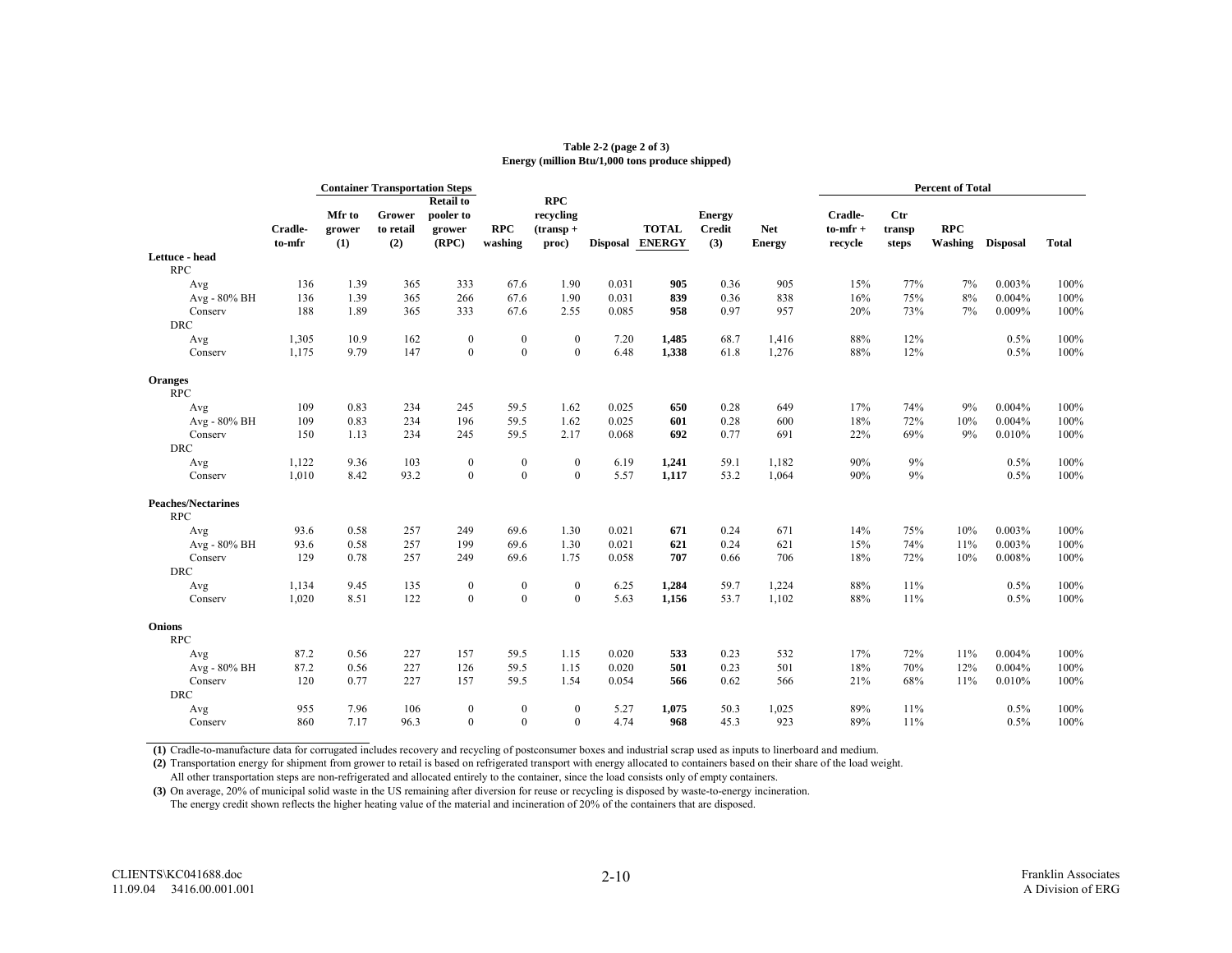#### **Energy (million Btu/1,000 tons produce shipped) Table 2-2 (page 3 of 3)**

|                     |                   |                         | <b>Container Transportation Steps</b> |                                                  |                       |                                                  |                 |                               |                                       |                             | <b>Percent of Total</b>             |                                 |                       |                 |       |
|---------------------|-------------------|-------------------------|---------------------------------------|--------------------------------------------------|-----------------------|--------------------------------------------------|-----------------|-------------------------------|---------------------------------------|-----------------------------|-------------------------------------|---------------------------------|-----------------------|-----------------|-------|
|                     | Cradle-<br>to-mfr | Mfr to<br>grower<br>(1) | Grower<br>to retail<br>(2)            | <b>Retail to</b><br>pooler to<br>grower<br>(RPC) | <b>RPC</b><br>washing | <b>RPC</b><br>recycling<br>$($ transp +<br>proc) | <b>Disposal</b> | <b>TOTAL</b><br><b>ENERGY</b> | <b>Energy</b><br><b>Credit</b><br>(3) | <b>Net</b><br><b>Energy</b> | Cradle-<br>$to$ -mfr $+$<br>recycle | $_{\rm Ctr}$<br>transp<br>steps | <b>RPC</b><br>Washing | <b>Disposal</b> | Total |
| <b>Tomatoes</b>     |                   |                         |                                       |                                                  |                       |                                                  |                 |                               |                                       |                             |                                     |                                 |                       |                 |       |
| <b>RPC</b>          |                   |                         |                                       |                                                  |                       |                                                  |                 |                               |                                       |                             |                                     |                                 |                       |                 |       |
| Avg                 | 125               | 3.81                    | 275                                   | 308                                              | 85.0                  | 1.64                                             | 0.028           | 797                           | 0.32                                  | 797                         | 16%                                 | 74%                             | 11%                   | $0.004\%$       | 100%  |
| Avg - 80% BH        | 125               | 3.81                    | 275                                   | 246                                              | 85.0                  | 1.64                                             | 0.028           | 736                           | 0.32                                  | 736                         | 17%                                 | 71%                             | 12%                   | $0.004\%$       | 100%  |
| Conserv             | 172               | 5.18                    | 275                                   | 308                                              | 85.0                  | 2.21                                             | 0.077           | 846                           | 0.88                                  | 845                         | 21%                                 | 69%                             | 10%                   | $0.009\%$       | 100%  |
| <b>DRC</b>          |                   |                         |                                       |                                                  |                       |                                                  |                 |                               |                                       |                             |                                     |                                 |                       |                 |       |
| Avg                 | 1,119             | 9.33                    | 107                                   | $\bf{0}$                                         | $\boldsymbol{0}$      | $\boldsymbol{0}$                                 | 6.17            | 1,241                         | 58.9                                  | 1,182                       | 90%                                 | 9%                              |                       | $0.5\%$         | 100%  |
| Conserv             | 1,007             | 8.39                    | 96.4                                  | $\mathbf{0}$                                     | $\mathbf{0}$          | $\mathbf{0}$                                     | 5.55            | 1,117                         | 53.0                                  | 1,064                       | 90%                                 | 9%                              |                       | $0.5\%$         | 100%  |
| <b>Strawberries</b> |                   |                         |                                       |                                                  |                       |                                                  |                 |                               |                                       |                             |                                     |                                 |                       |                 |       |
| <b>RPC</b>          |                   |                         |                                       |                                                  |                       |                                                  |                 |                               |                                       |                             |                                     |                                 |                       |                 |       |
| Avg                 | 247               | 5.83                    | 868                                   | 586                                              | 264                   | 4.40                                             | 0.056           | 1,975                         | 0.64                                  | 1,974                       | 13%                                 | 74%                             | 13%                   | $0.003\%$       | 100%  |
| Avg - 80% BH        | 247               | 5.83                    | 868                                   | 468                                              | 264                   | 4.40                                             | 0.056           | 1,858                         | 0.64                                  | 1,857                       | 14%                                 | 72%                             | 14%                   | $0.003\%$       | 100%  |
| Conserv             | 340               | 7.94                    | 868                                   | 586                                              | 264                   | 5.91                                             | 0.15            | 2,071                         | 1.75                                  | 2,070                       | 17%                                 | 71%                             | 13%                   | $0.007\%$       | 100%  |
| <b>DRC</b>          |                   |                         |                                       |                                                  |                       |                                                  |                 |                               |                                       |                             |                                     |                                 |                       |                 |       |
| Avg                 | 2,065             | 17.2                    | 361                                   | $\bf{0}$                                         | $\mathbf{0}$          | $\boldsymbol{0}$                                 | 11.4            | 2,455                         | 109                                   | 2,346                       | 84%                                 | 15%                             |                       | $0.5\%$         | 100%  |
| Conserv             | 1,859             | 15.5                    | 328                                   | $\mathbf{0}$                                     | $\mathbf{0}$          | $\mathbf{0}$                                     | 10.3            | 2,212                         | 97.9                                  | 2,114                       | 84%                                 | 16%                             |                       | 0.5%            | 100%  |

**(1)** Cradle-to-manufacture data for corrugated includes recovery and recycling of postconsumer boxes and industrial scrap used as inputs to linerboard and medium.

**(2)** Transportation energy for shipment from grower to retail is based on refrigerated transport with energy allocated to containers based on their share of the load weight.

All other transportation steps are non-refrigerated and allocated entirely to the container, since the load consists only of empty containers.

**(3)** On average, 20% of municipal solid waste in the US remaining after diversion for reuse or recycling is disposed by waste-to-energy incineration.

The energy credit shown reflects the higher heating value of the material and incineration of 20% of the containers that are disposed.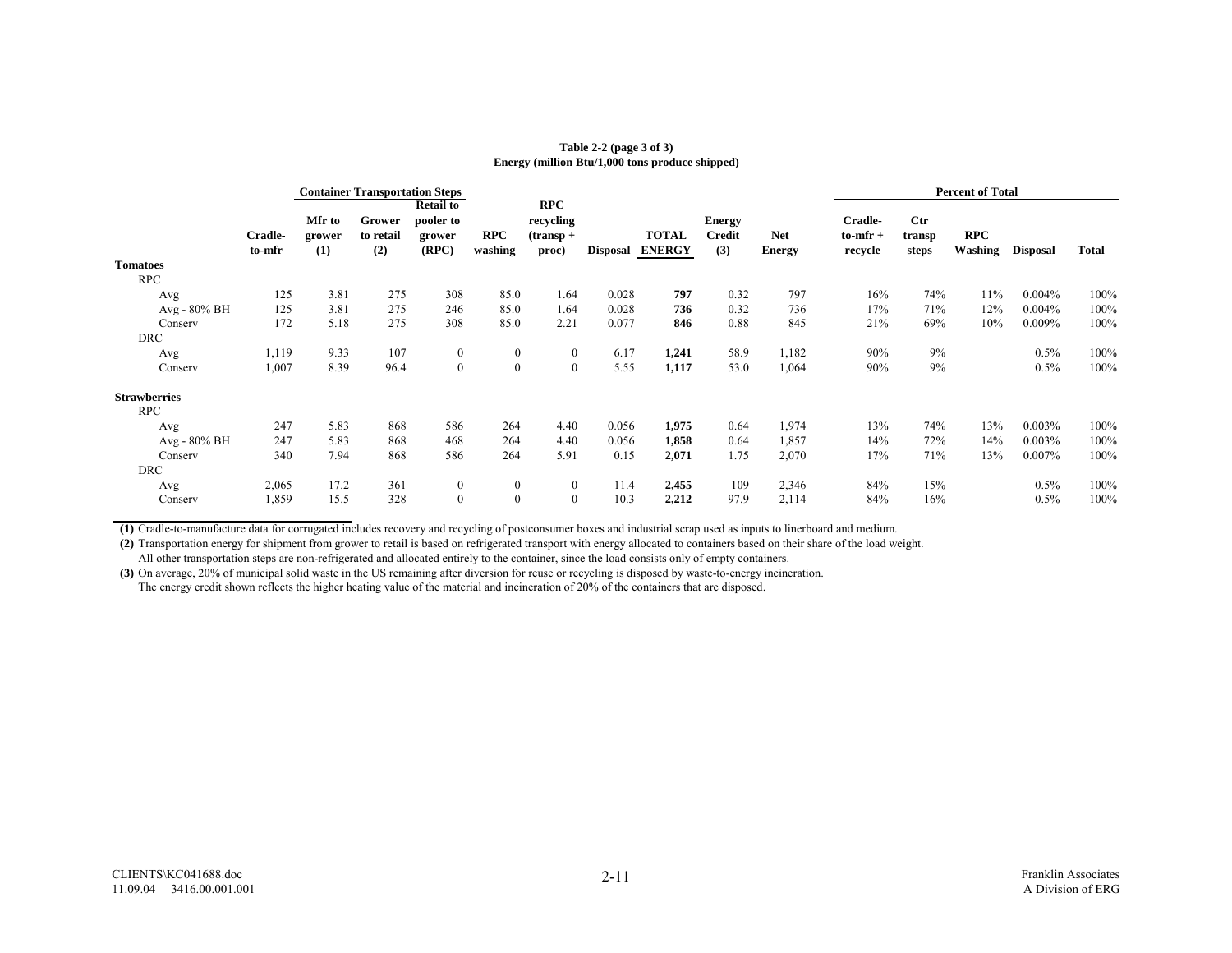An energy credit for the energy recovered from containers that are incinerated at end of life is shown in Table 2-2. Although the energy content per pound of plastic is higher than the energy content per pound of corrugated, the energy credit is higher for DRCs because more DRCs are disposed.

 Comparative energy results for RPCs and DRCs for average and conservative scenarios are shown in Figures 2-1 and 2-2 and summarized in Table 2-3. Based on the uncertainties in LCI energy data, energy differences between systems are not considered meaningful unless the percent difference between system results is greater than 10 percent. (Percent difference between systems is defined as the difference between energy totals divided by the average of the two system totals.) This minimum percent difference criterion was developed based on the experience and professional judgment of the analysts and supported by sample statistical calculations (see Chapter 3). If the percent difference between two systems' results is less than 10 percent, the comparison is considered inconclusive. Inconclusive comparisons are shaded in gray in Table 2-3.

Table 2-3 shows that RPCs have lower total energy requirements than corresponding DRCs in all comparisons for all scenarios except for the conservative scenario comparisons for apples and strawberries, where the percent difference is too small to be considered meaningful.

### **Solid Waste**

Solid waste results for individual business units are shown in Tables 2-4 and 2-5. Solid wastes are broadly categorized into process wastes, fuel-related wastes, and postconsumer wastes. **Process wastes** are the solid wastes generated by the various processes used to extract, transform, fabricate, clean, or otherwise effect changes on containers or container materials throughout their life cycle. **Fuel-related wastes** are the wastes from the production and combustion of fuels used for process energy and transportation energy. Solid wastes for process fuel and transportation fuel are shown separately in the tables. **Postconsumer wastes** include postconsumer containers that are landfilled after they are removed from service, as well as ash from municipal waste combustion of a percentage of the postconsumer containers that enter the solid waste stream.

Differences in solid waste results between systems are not considered meaningful unless the percent difference is greater than 25 percent for process and fuel-related wastes, or greater than 10 percent for postconsumer wastes. (Percent difference between systems is defined as the difference between solid waste totals divided by the average of the two system totals.) This minimum percent difference criterion was developed based on the experience and professional judgment of the analysts and supported by sample statistical calculations (see Chapter 3). However, the differences in solid waste between RPCs and DRCs are large enough that a percent difference comparison is not required. In all cases, RPC systems produce a fraction of the solid wastes produced by corresponding DRC systems.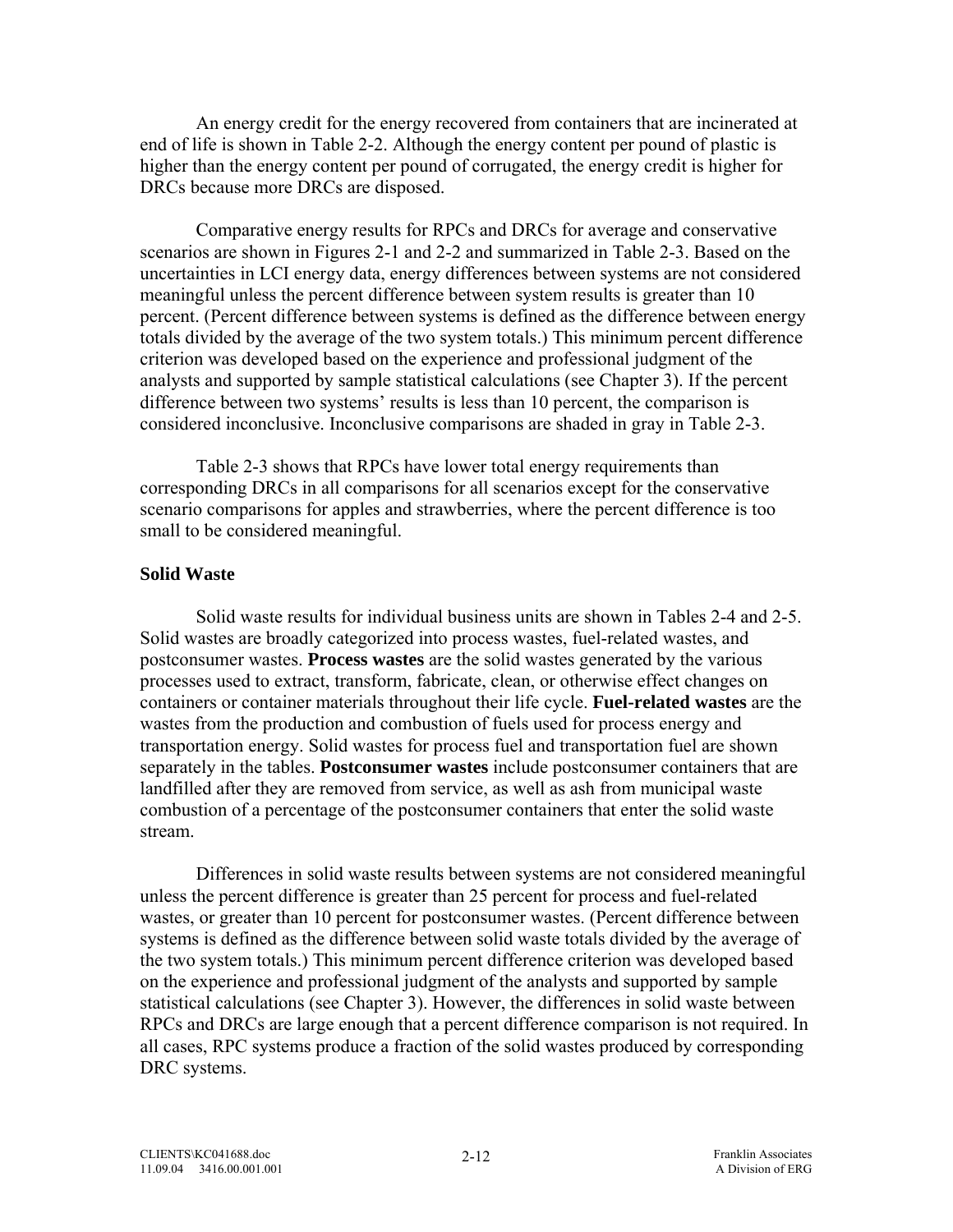



**Figure 2-2. Conservative Scenario Energy Comparison (RPC at 3/4 avg reuse rate and 2x avg loss rate, 10% lightweighted DRC)**

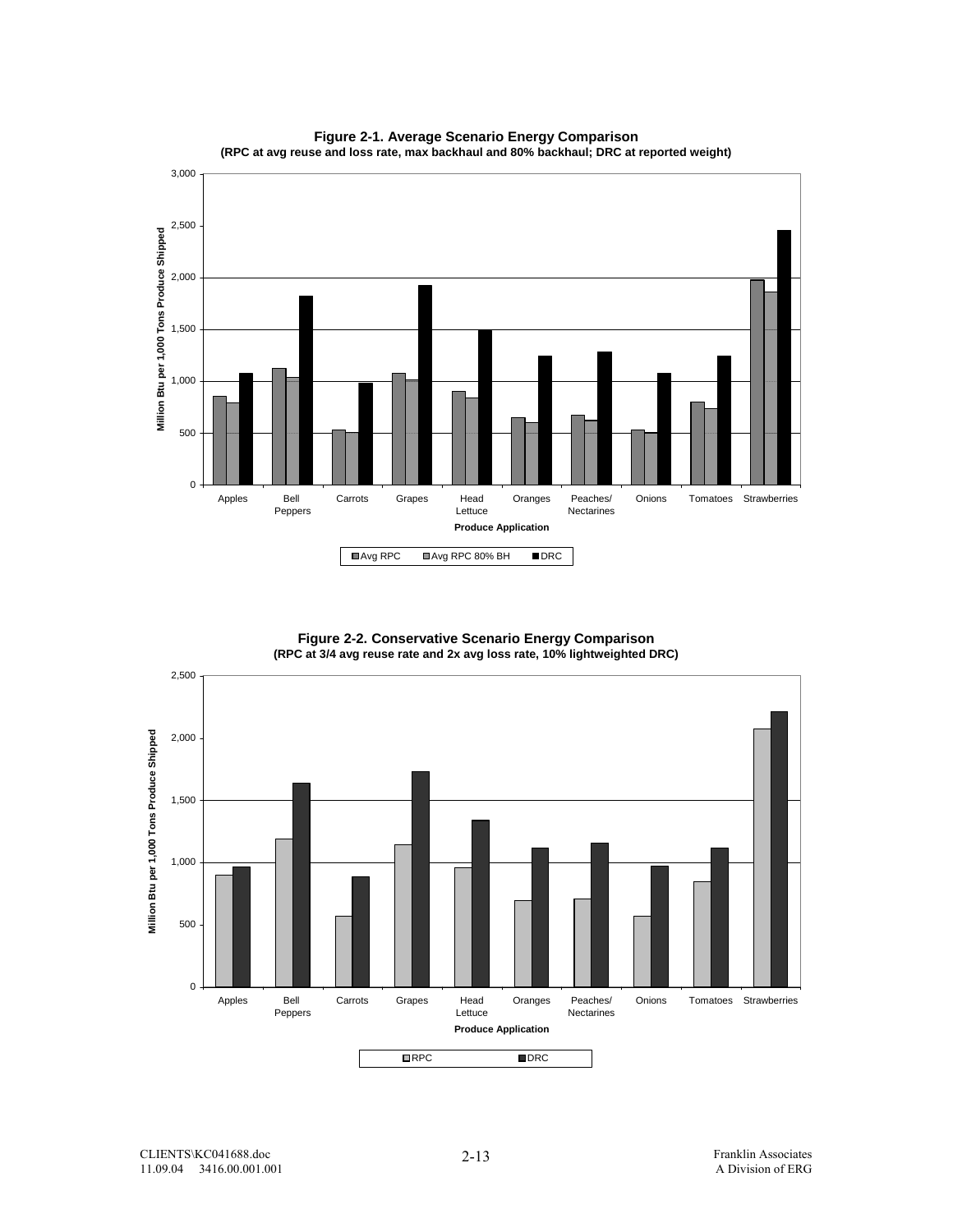|                     |       | <b>RPC Total Energy (million Btu)</b> |         | <b>DRC</b> Total Energy<br>(million Btu) |         | <b>Percent Difference*</b><br>(DRC - RPC)/(avg of DRC and RPC) |                                 |         |  |
|---------------------|-------|---------------------------------------|---------|------------------------------------------|---------|----------------------------------------------------------------|---------------------------------|---------|--|
|                     | avg   | avg with<br>80% BH                    | conserv | avg                                      | conserv | avg DRC,<br>avg RPC                                            | avg DRC,<br>avg RPC<br>w/80% BH | conserv |  |
| Apples              | 853   | 789                                   | 900     | 1.073                                    | 966     | 23%                                                            | 31%                             | 7%      |  |
| <b>Bell Peppers</b> | 1,121 | 1.040                                 | 1,188   | 1,818                                    | 1,637   | 47%                                                            | 54%                             | 32%     |  |
| Carrots             | 531   | 504                                   | 567     | 981                                      | 883     | 60%                                                            | 64%                             | 44%     |  |
| Grapes              | 1.080 | 1.010                                 | 1,141   | 1,920                                    | 1,729   | 56%                                                            | 62%                             | 41%     |  |
| Lettuce - head      | 905   | 839                                   | 958     | 1,485                                    | 1,338   | 49%                                                            | 56%                             | 33%     |  |
| Oranges             | 650   | 601                                   | 692     | 1.241                                    | 1,117   | 63%                                                            | 70%                             | 47%     |  |
| Peaches/Nectarines  | 671   | 621                                   | 707     | 1,284                                    | 1,156   | 63%                                                            | 70%                             | 48%     |  |
| Onions              | 533   | 501                                   | 566     | 1,075                                    | 968     | 67%                                                            | 73%                             | 52%     |  |
| Tomatoes            | 797   | 736                                   | 846     | 1.241                                    | 1.117   | 44%                                                            | 51%                             | 28%     |  |
| Strawberries        | 1,975 | 1,858                                 | 2,071   | 2,455                                    | 2,212   | 22%                                                            | 28%                             | 7%      |  |

#### **Table 2-3 Comparative Energy Summary (Results reported on the basis of 1,000 tons of produce shipped.)**

Source: Franklin Associates.

\* Percent difference = (difference between systems)/(average of systems). Positive value indicates that DRC is higher.

Percent difference must be at least 10% to consider energy difference meaningful. Inconclusive comparisons are shaded in gray.

**Solid Waste by Weight.** Table 2-5 shows solid waste by weight broken out into the categories of process waste, process fuel-related waste, transportation fuel-related waste, and postconsumer waste. For produce applications for all scenarios, the DRC systems produce more process solid waste, process fuel-related solid waste, and postconsumer solid waste. RPCs have higher fuel-related solid wastes for container transportation, due to the heavier container weight and backhauling.

 On average, for RPCs in all applications and scenarios, total solid waste is dominated by process fuel-related waste (72 percent of total), followed by container transportation fuel-related wastes (16 percent), process wastes (9 percent), and postconsumer wastes (3 percent). Because of the closed-loop operation of the RPC pooling system, only those RPCs lost from the system end up as postconsumer solid waste; RPCs removed from service by the pooler are recycled.

 The solid waste profile for DRCs is quite different. Even at 95 percent recovery and recycling, postconsumer containers account for half of the total solid waste, followed by process fuel-related waste (38 percent) and process wastes (12 percent). Container transportation fuel-related wastes are less than one percent of the total weight of solid waste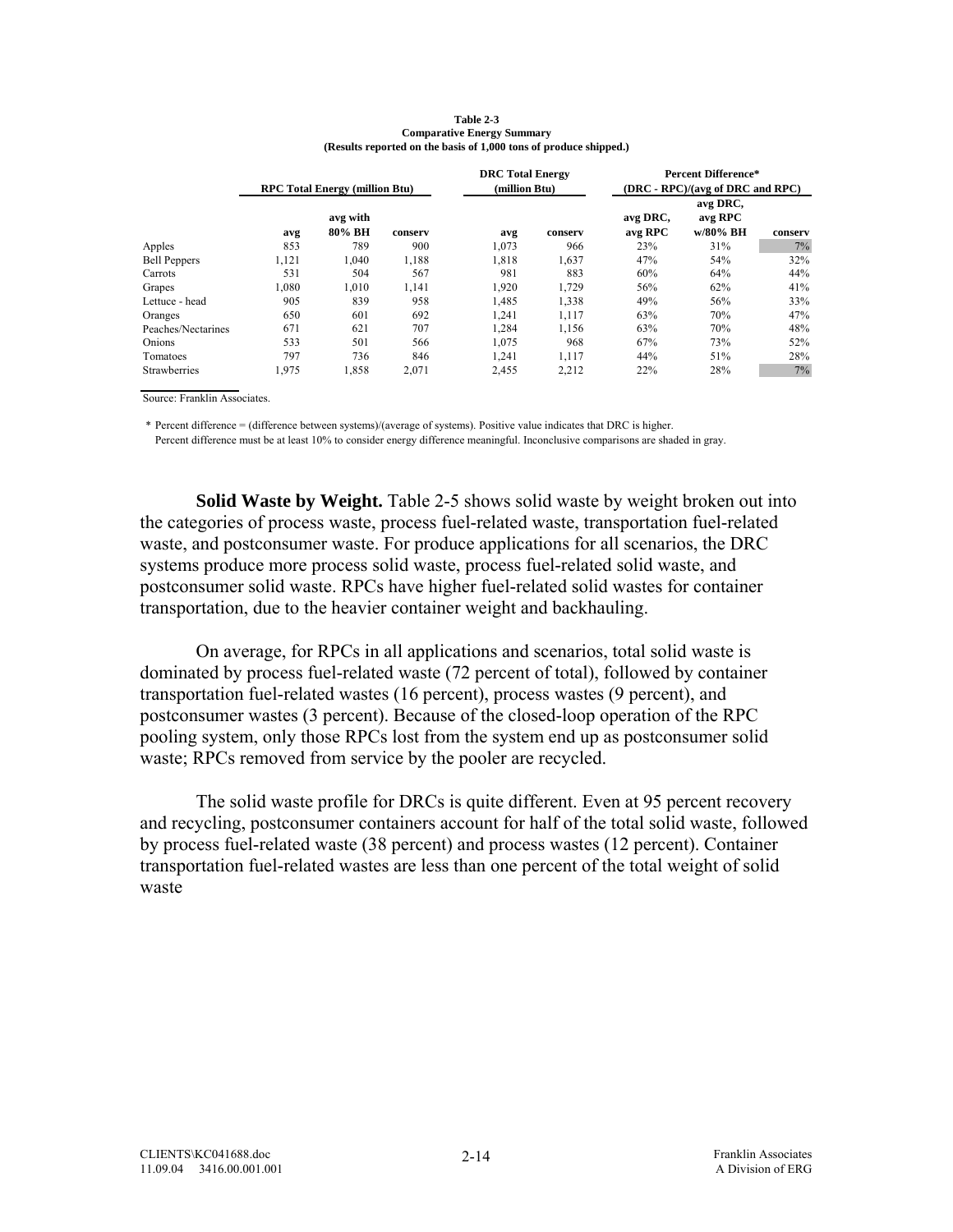|                              |                |                 |                 |                                             |                 | <b>SOLID WASTE WEIGHT</b> |                |                 |                                   |          |              |
|------------------------------|----------------|-----------------|-----------------|---------------------------------------------|-----------------|---------------------------|----------------|-----------------|-----------------------------------|----------|--------------|
|                              |                |                 |                 | Pounds of SW per 1,000 Tons Produce Shipped |                 |                           |                |                 | <b>Percent of Total SW Weight</b> |          |              |
|                              |                |                 | <b>Fuel for</b> |                                             |                 |                           |                |                 | <b>Fuel for</b>                   |          |              |
|                              |                | <b>Fuel for</b> | <b>Ctr</b>      | Post-                                       | <b>Total lb</b> |                           |                | <b>Fuel for</b> | <b>Ctr</b>                        | Post-    |              |
|                              | <b>Process</b> | <b>Process</b>  | <b>Transp</b>   | consumer                                    | of SW           | <b>Tons SW</b>            | <b>Process</b> | <b>Process</b>  | Transp                            | consumer | <b>Total</b> |
| <b>Apples</b><br><b>RPC</b>  |                |                 |                 |                                             |                 |                           |                |                 |                                   |          |              |
| Avg                          | 241            | 1,819           | 568             | 62.5                                        | 2,691           | 1.35                      | 9%             | 68%             | 21%                               | 2%       | 100%         |
| Avg - 80% BH                 | 241            | 1,819           | 514             | 62.5                                        | 2,637           | 1.32                      | 9%             | 69%             | 19%                               | 2%       | 100%         |
| Conserv                      | 332            | 2,137           | 569             | 170                                         | 3,208           | 1.60                      | 10%            | 67%             | 18%                               | $5\%$    | 100%         |
| <b>DRC</b>                   |                |                 |                 |                                             |                 |                           |                |                 |                                   |          |              |
| Avg                          | 6,187          | 19,088          | 108             | 25,226                                      | 50,609          | 25.3                      | 12%            | 38%             | $0\%$                             | 50%      | 100%         |
| Conserv                      | 5,568          | 17,179          | 97.5            | 22,703                                      | 45,548          | 22.8                      | 12%            | 38%             | $0\%$                             | 50%      | 100%         |
|                              |                |                 |                 |                                             |                 |                           |                |                 |                                   |          |              |
| <b>Bell Peppers</b>          |                |                 |                 |                                             |                 |                           |                |                 |                                   |          |              |
| <b>RPC</b>                   |                |                 |                 |                                             |                 |                           |                |                 |                                   |          |              |
| Avg                          | 354            | 2,829           | 716             | 91.4                                        | 3,990           | 1.99                      | 9%             | 71%             | 18%                               | 2%       | 100%         |
| Avg - 80% BH                 | 354            | 2,829           | 647             | 91.4                                        | 3,921           | 1.96                      | 9%             | 72%             | 17%                               | 2%       | 100%         |
| Conserv                      | 486            | 3,294           | 717             | 249                                         | 4,746           | 2.37                      | 10%            | 69%             | 15%                               | $5\%$    | 100%         |
| <b>DRC</b>                   |                |                 |                 |                                             |                 |                           |                |                 |                                   |          |              |
| Avg                          | 10,575         | 32,629          | 170             | 43,121                                      | 86,496          | 43.2                      | 12%            | 38%             | 0%                                | 50%      | 100%         |
| Conserv                      | 9,518          | 29,366          | 154             | 38,809                                      | 77,848          | 38.9                      | 9%             | 27%             | $0\%$                             | 64%      | 100%         |
| <b>Carrots</b>               |                |                 |                 |                                             |                 |                           |                |                 |                                   |          |              |
| <b>RPC</b>                   |                |                 |                 |                                             |                 |                           |                |                 |                                   |          |              |
| Avg                          | 196            | 1,521           | 323             | 50.6                                        | 2,090           | 1.04                      | 9%             | 73%             | 15%                               | 2%       | 100%         |
| Avg - 80% BH                 | 196            | 1,521           | 300             | 50.6                                        | 2,067           | 1.03                      | 9%             | 74%             | 15%                               | 2%       | 100%         |
| Conserv                      | 269            | 1,778           | 323             | 138                                         | 2,508           | 1.25                      | 11%            | 71%             | 13%                               | 5%       | 100%         |
| <b>DRC</b>                   |                |                 |                 |                                             |                 |                           |                |                 |                                   |          |              |
| Avg                          | 5,728          | 17,674          | 89.2            | 23,357                                      | 46,849          | 23.4                      | 12%            | 38%             | $0\%$                             | 50%      | 100%         |
| Conserv                      | 5,155          | 15,907          | 80.6            | 21,022                                      | 42,165          | 21.1                      | 9%             | 27%             | 0%                                | 64%      | 100%         |
| Grapes                       |                |                 |                 |                                             |                 |                           |                |                 |                                   |          |              |
| <b>RPC</b>                   |                |                 |                 |                                             |                 |                           |                |                 |                                   |          |              |
| Avg                          | 325            | 3,227           | 668             | 83.3                                        | 4,303           | 2.15                      | 8%             | 75%             | 16%                               | 2%       | 100%         |
| Avg - 80% BH                 | 325            | 3,227           | 609             | 83.3                                        | 4,245           | 2.12                      | $8\%$          | 76%             | 14%                               | $2\%$    | 100%         |
| Conserv                      | 445            | 3,651           | 669             | 227                                         | 4,992           | 2.50                      | 9%             | 73%             | 13%                               | 5%       | 100%         |
| <b>DRC</b>                   |                |                 |                 |                                             |                 |                           |                |                 |                                   |          |              |
| Avg                          | 11,129         | 34,339          | 185             | 45,380                                      | 91.033          | 45.5                      | 12%            | 38%             | $0\%$                             | 50%      | 100%         |
| Conserv                      | 10,016         | 30,905          | 168             | 40,842                                      | 81,931          | 41.0                      | 9%             | 27%             | $0\%$                             | 64%      | 100%         |
|                              |                |                 |                 |                                             |                 |                           |                |                 |                                   |          |              |
| Lettuce - head<br><b>RPC</b> |                |                 |                 |                                             |                 |                           |                |                 |                                   |          |              |
| Avg                          | 278            | 2,114           | 588             | 71.9                                        | 3,052           | 1.53                      | 9%             | 69%             | 19%                               | 2%       | 100%         |
| Avg - 80% BH                 | 278            | 2,114           | 532             | 71.9                                        | 2,996           | 1.50                      | $9\%$          | 71%             | 18%                               | 2%       | 100%         |
| Conserv                      | 382            | 2,480           | 589             | 196                                         | 3,647           | 1.82                      | 10%            | 68%             | 16%                               | $5\%$    | 100%         |
| <b>DRC</b>                   |                |                 |                 |                                             |                 |                           |                |                 |                                   |          |              |
| Avg                          | 8,592          | 26,511          | 145             | 35,036                                      | 70,285          | 35.1                      | 12%            | 38%             | 0%                                | 50%      | 100%         |
| Conserv                      | 7,733          | 23,860          | 131             | 31,533                                      | 63,257          | 31.6                      | 9%             | 27%             | 0%                                | 64%      | 100%         |

# **Table 2-4 (page 1 of 2) Solid Waste by Weight**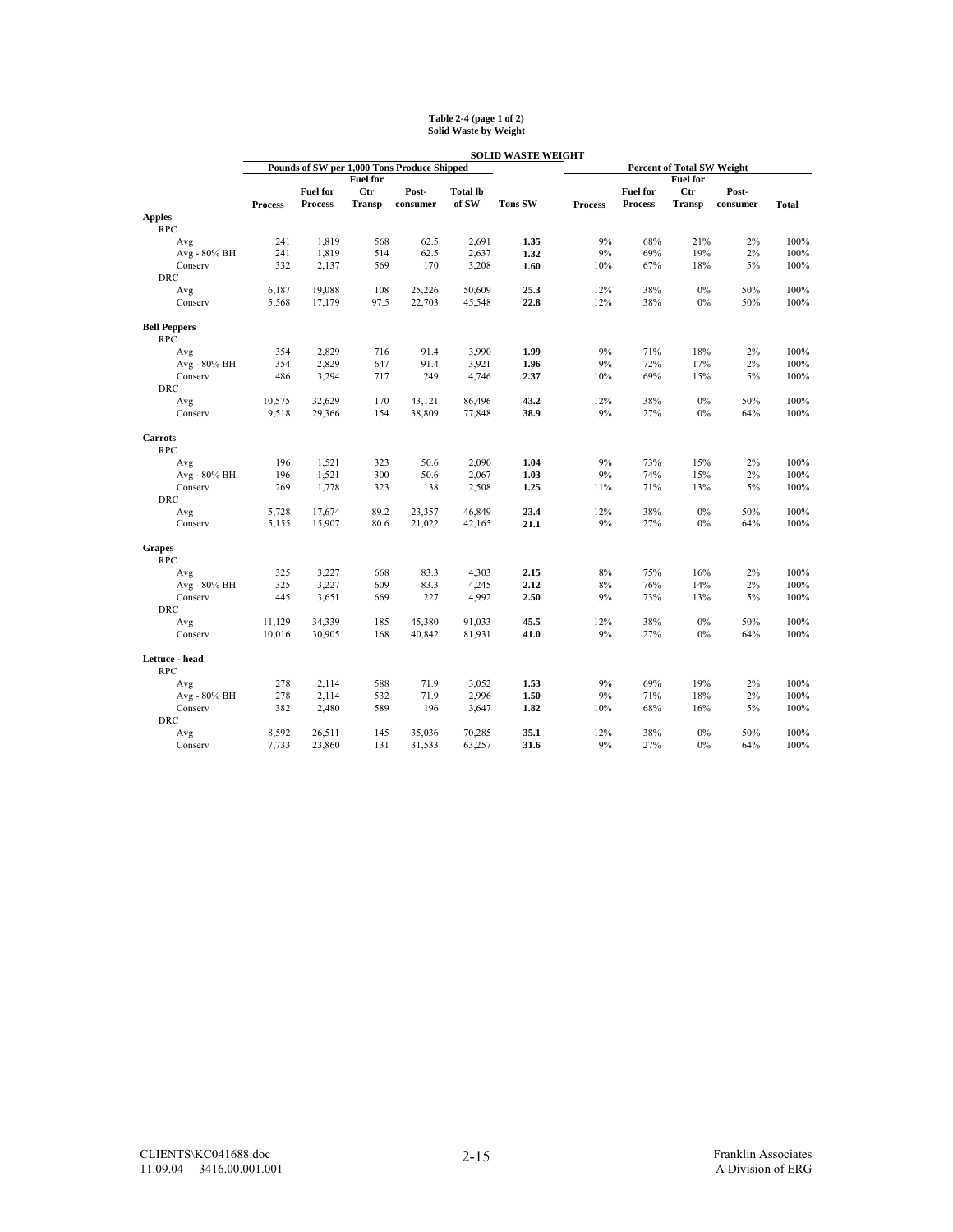|                                         |                |                                   |                 |                                             |                          | <b>SOLID WASTE WEIGHT</b> |                |                            |                                   |          |              |
|-----------------------------------------|----------------|-----------------------------------|-----------------|---------------------------------------------|--------------------------|---------------------------|----------------|----------------------------|-----------------------------------|----------|--------------|
|                                         |                |                                   |                 | Pounds of SW per 1,000 Tons Produce Shipped |                          |                           |                |                            | <b>Percent of Total SW Weight</b> |          |              |
|                                         |                |                                   | <b>Fuel for</b> |                                             |                          |                           |                |                            | <b>Fuel for</b>                   |          |              |
|                                         |                | <b>Fuel for</b><br><b>Process</b> | Ctr             | Post-                                       | <b>Total lb</b><br>of SW | <b>Tons SW</b>            |                | <b>Fuel for</b><br>Process | <b>Ctr</b><br>Transp              | Post-    |              |
| <b>Oranges</b>                          | <b>Process</b> |                                   | <b>Transp</b>   | consumer                                    |                          |                           | <b>Process</b> |                            |                                   | consumer | <b>Total</b> |
| <b>RPC</b>                              |                |                                   |                 |                                             |                          |                           |                |                            |                                   |          |              |
|                                         | 223            | 1,781                             | 403             | 57.5                                        | 2,465                    | 1.23                      | 9%             | 72%                        | 16%                               | 2%       | 100%         |
| Avg<br>Avg - 80% BH                     | 223            | 1,781                             | 362             | 57.5                                        | 2,423                    | 1.21                      | 9%             | 73%                        | 15%                               | 2%       | 100%         |
| Conserv                                 | 306            | 2,074                             | 404             | 157                                         | 2,940                    | 1.47                      | 10%            | 71%                        | 14%                               | $5\%$    | 100%         |
| <b>DRC</b>                              |                |                                   |                 |                                             |                          |                           |                |                            |                                   |          |              |
| Avg                                     | 7,390          | 22,800                            | 94.6            | 30,131                                      | 60,415                   | 30.2                      | 12%            | 38%                        | $0\%$                             | 50%      | 100%         |
| Conserv                                 | 6,651          | 20,520                            | 85.5            | 27,118                                      | 54,374                   | 27.2                      | 9%             | 27%                        | $0\%$                             | 64%      | 100%         |
|                                         |                |                                   |                 |                                             |                          |                           |                |                            |                                   |          |              |
| <b>Peaches/Nectarines</b><br><b>RPC</b> |                |                                   |                 |                                             |                          |                           |                |                            |                                   |          |              |
| Avg                                     | 192            | 1,835                             | 426             | 49.3                                        | 2,502                    | 1.25                      | $8\%$          | 73%                        | 17%                               | 2%       | 100%         |
| Avg - 80% BH                            | 192            | 1,835                             | 384             | 49.3                                        | 2,460                    | 1.23                      | $8\%$          | 75%                        | 16%                               | 2%       | 100%         |
| Conserv                                 | 263            | 2,086                             | 426             | 134                                         | 2,910                    | 1.45                      | 9%             | 72%                        | 15%                               | 5%       | 100%         |
| <b>DRC</b>                              |                |                                   |                 |                                             |                          |                           |                |                            |                                   |          |              |
| Avg                                     | 7,463          | 23,027                            | 121             | 30,431                                      | 61,043                   | 30.5                      | 12%            | 38%                        | 0%                                | 50%      | 100%         |
| Conserv                                 | 6,717          | 20,724                            | 109             | 27,388                                      | 54,939                   | 27.5                      | 9%             | 27%                        | $0\%$                             | 64%      | 100%         |
| <b>Onions</b><br><b>RPC</b>             |                |                                   |                 |                                             |                          |                           |                |                            |                                   |          |              |
| Avg                                     | 179            | 1,622                             | 324             | 46.0                                        | 2,170                    | 1.09                      | $8\%$          | 75%                        | 15%                               | 2%       | 100%         |
| Avg - 80% BH                            | 179            | 1,622                             | 297             | 46.0                                        | 2,144                    | 1.07                      | $8\%$          | 76%                        | 14%                               | 2%       | 100%         |
| Conserv                                 | 245            | 1,856                             | 324             | 125                                         | 2,550                    | 1.28                      | 10%            | 73%                        | 13%                               | 5%       | 100%         |
| <b>DRC</b>                              |                |                                   |                 |                                             |                          |                           |                |                            |                                   |          |              |
| Avg                                     | 6,290          | 19,406                            | 96.2            | 25,646                                      | 51,439                   | 25.7                      | 12%            | 38%                        | $0\%$                             | 50%      | 100%         |
| Conserv                                 | 5,661          | 17,466                            | 87.0            | 23,082                                      | 46,295                   | 23.1                      | 9%             | 27%                        | $0\%$                             | 64%      | 100%         |
| <b>Tomatoes</b><br><b>RPC</b>           |                |                                   |                 |                                             |                          |                           |                |                            |                                   |          |              |
| Avg                                     | 255            | 2,317                             | 493             | 65.7                                        | 3,131                    | 1.57                      | 8%             | 74%                        | 16%                               | 2%       | 100%         |
| Avg - 80% BH                            | 255            | 2,317                             | 441             | 65.7                                        | 3,079                    | 1.54                      | $8\%$          | 75%                        | 14%                               | $2\%$    | 100%         |
| Conserv                                 | 350            | 2,651                             | 494             | 179                                         | 3,675                    | 1.84                      | 10%            | 72%                        | 13%                               | 5%       | 100%         |
| <b>DRC</b>                              |                |                                   |                 |                                             |                          |                           |                |                            |                                   |          |              |
| Avg                                     | 7,365          | 22,724                            | 97.5            | 30,031                                      | 60,217                   | 30.1                      | 12%            | 38%                        | 0%                                | 50%      | 100%         |
| Conserv                                 | 6,628          | 20,452                            | 88.2            | 27,028                                      | 54,196                   | 27.1                      | 9%             | 27%                        | $0\%$                             | 64%      | 100%         |
| <b>Strawberries</b><br><b>RPC</b>       |                |                                   |                 |                                             |                          |                           |                |                            |                                   |          |              |
| Avg                                     | 511            | 6,185                             | 1,227           | 130                                         | 8,054                    | 4.03                      | 6%             | 77%                        | 15%                               | 2%       | 100%         |
| Avg - 80% BH                            | 511            | 6,185                             | 1,129           | 130                                         | 7,956                    | 3.98                      | 6%             | 78%                        | 14%                               | 2%       | 100%         |
| Conserv                                 | 700            | 6,847                             | 1,230           | 354                                         | 9,131                    | 4.57                      | 8%             | 75%                        | 13%                               | 4%       | 100%         |
| <b>DRC</b>                              |                |                                   |                 |                                             |                          |                           |                |                            |                                   |          |              |
| Avg                                     | 13,595         | 41,947                            | 318             | 55,435                                      | 111,295                  | 55.6                      | 12%            | 38%                        | $0\%$                             | 50%      | 100%         |
| Conserv                                 | 12,236         | 37,752                            | 289             | 49,891                                      | 100,168                  | 50.1                      | 9%             | 27%                        | $0\%$                             | 64%      | 100%         |

# **Table 2-4 (page 2 of 2) Solid Waste by Weight**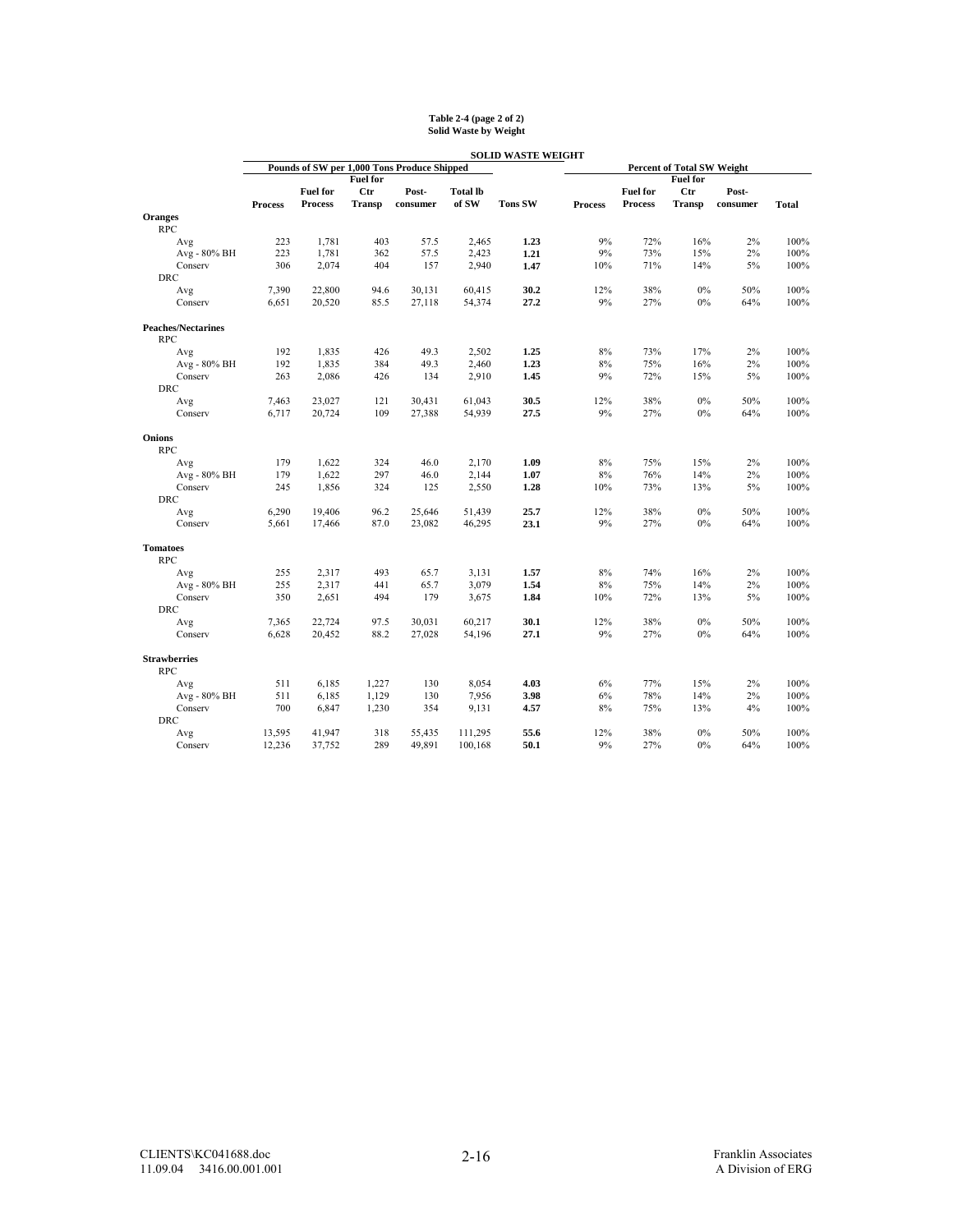#### **Table 2-5 (page 1 of 2) Solid Waste by Volume**

|                              |                |                 |                 | <b>SOLID WASTE VOLUME</b>                  |       |                |                 |                                   |          |              |
|------------------------------|----------------|-----------------|-----------------|--------------------------------------------|-------|----------------|-----------------|-----------------------------------|----------|--------------|
|                              |                |                 |                 | Cu ft of SW per 1,000 Tons Produce Shipped |       |                |                 | <b>Percent of Total SW Volume</b> |          |              |
|                              |                |                 | <b>Fuel for</b> |                                            | Total |                |                 | <b>Fuel for</b>                   |          | <b>Total</b> |
|                              |                | <b>Fuel for</b> | <b>Ctr</b>      | Post-                                      | cu ft |                | <b>Fuel for</b> | <b>Ctr</b>                        | Post-    | cu ft        |
|                              | <b>Process</b> | <b>Process</b>  | <b>Transp</b>   | consumer                                   | of SW | <b>Process</b> | <b>Process</b>  | <b>Transp</b>                     | consumer | of SW        |
| <b>Apples</b>                |                |                 |                 |                                            |       |                |                 |                                   |          |              |
| <b>RPC</b>                   |                |                 |                 |                                            |       |                |                 |                                   |          |              |
| Avg                          | 4.83           | 36.4            | 11.4            | 4.75                                       | 57.3  | 8%             | 63%             | 20%                               | 8%       | 100%         |
| Avg - 80% BH                 | 4.83           | 36.4            | 10.3            | 4.75                                       | 56.2  | 9%             | 65%             | 18%                               | $8\%$    | 100%         |
| Conserv                      | 6.64           | 42.7            | 11.4            | 12.9                                       | 73.7  | 9%             | 58%             | 15%                               | 18%      | 100%         |
| <b>DRC</b>                   |                |                 |                 |                                            |       |                |                 |                                   |          |              |
| Avg                          | 124            | 382             | 2.16            | 903                                        | 1,411 | 9%             | 27%             | $0\%$                             | 64%      | 100%         |
| Conserv                      | 111            | 344             | 1.95            | 813                                        | 1,270 | 9%             | 27%             | $0\%$                             | 64%      | 100%         |
| <b>Bell Peppers</b>          |                |                 |                 |                                            |       |                |                 |                                   |          |              |
| <b>RPC</b>                   |                |                 |                 |                                            |       |                |                 |                                   |          |              |
| Avg                          | 7.07           | 56.6            | 14.3            | 6.95                                       | 84.9  | 8%             | 67%             | 17%                               | 8%       | 100%         |
| Avg - 80% BH                 | 7.07           | 56.6            | 12.9            | 6.95                                       | 83.5  | 8%             | 68%             | 15%                               | 8%       | 100%         |
| Conserv                      | 9.72           | 65.9            | 14.3            | 18.9                                       | 109   | 9%             | 61%             | 13%                               | 17%      | 100%         |
| <b>DRC</b>                   |                |                 |                 |                                            |       |                |                 |                                   |          |              |
| Avg                          | 212            | 653             | 3.40            | 1,544                                      | 2,411 | 9%             | 27%             | 0%                                | 64%      | 100%         |
| Conserv                      | 190            | 587             | 3.08            | 1,389                                      | 2,170 | 9%             | 27%             | $0\%$                             | 64%      | 100%         |
| <b>Carrots</b>               |                |                 |                 |                                            |       |                |                 |                                   |          |              |
| <b>RPC</b>                   |                |                 |                 |                                            |       |                |                 |                                   |          |              |
| Avg                          | 3.91           | 30.4            | 6.45            | 3.85                                       | 44.6  | 9%             | 68%             | 14%                               | 9%       | 100%         |
| Avg - 80% BH                 | 3.91           | 30.4            | 6.01            | 3.85                                       | 44.2  | 9%             | 69%             | 14%                               | 9%       | 100%         |
| Conserv                      | 5.38           | 35.6            | 6.46            | 10.5                                       | 57.9  | 9%             | 61%             | 11%                               | 18%      | 100%         |
| <b>DRC</b>                   |                |                 |                 |                                            |       |                |                 |                                   |          |              |
| Avg                          | 115            | 353             | 1.78            | 836                                        | 1,306 | 9%             | 27%             | $0\%$                             | 64%      | 100%         |
| Conserv                      | 103            | 318             | 1.61            | 753                                        | 1,175 | 9%             | 27%             | $0\%$                             | 64%      | 100%         |
| <b>Grapes</b>                |                |                 |                 |                                            |       |                |                 |                                   |          |              |
| <b>RPC</b>                   |                |                 |                 |                                            |       |                |                 |                                   |          |              |
| Avg                          | 6.50           | 64.5            | 13.4            | 6.34                                       | 90.7  | 7%             | 71%             | 15%                               | 7%       | 100%         |
| Avg - 80% BH                 | 6.50           | 64.5            | 12.2            | 6.34                                       | 89.6  | 7%             | 72%             | 14%                               | 7%       | 100%         |
| Conserv                      | 8.91           | 73.0            | 13.4            | 17.3                                       | 113   | 8%             | 65%             | 12%                               | 15%      | 100%         |
| <b>DRC</b>                   |                |                 |                 |                                            |       |                |                 |                                   |          |              |
| Avg                          | 223            | 687             | 3.70            | 1,625                                      | 2,538 | 9%             | 27%             | $0\%$                             | 64%      | 100%         |
| Conserv                      | 200            | 618             | 3.35            | 1,462                                      | 2,284 | 9%             | 27%             | $0\%$                             | 64%      | 100%         |
| Lettuce - head<br><b>RPC</b> |                |                 |                 |                                            |       |                |                 |                                   |          |              |
| Avg                          | 5.56           | 42.3            | 11.8            | 5.47                                       | 65.1  | 9%             | 65%             | 18%                               | 8%       | 100%         |
| Avg - 80% BH                 | 5.56           | 42.3            | 10.6            | 5.47                                       | 64.0  | 9%             | 66%             | 17%                               | 9%       | 100%         |
| Conserv                      | 7.64           | 49.6            | 11.8            | 14.9                                       | 83.9  | 9%             | 59%             | 14%                               | 18%      | 100%         |
| <b>DRC</b>                   |                |                 |                 |                                            |       |                |                 |                                   |          |              |
| Avg                          | 172            | 530             | 2.91            | 1,254                                      | 1,959 | 9%             | 27%             | 0%                                | 64%      | 100%         |
| Conserv                      | 155            | 477             | 2.63            | 1,129                                      | 1,763 | 9%             | 27%             | 0%                                | 64%      | 100%         |
|                              |                |                 |                 |                                            |       |                |                 |                                   |          |              |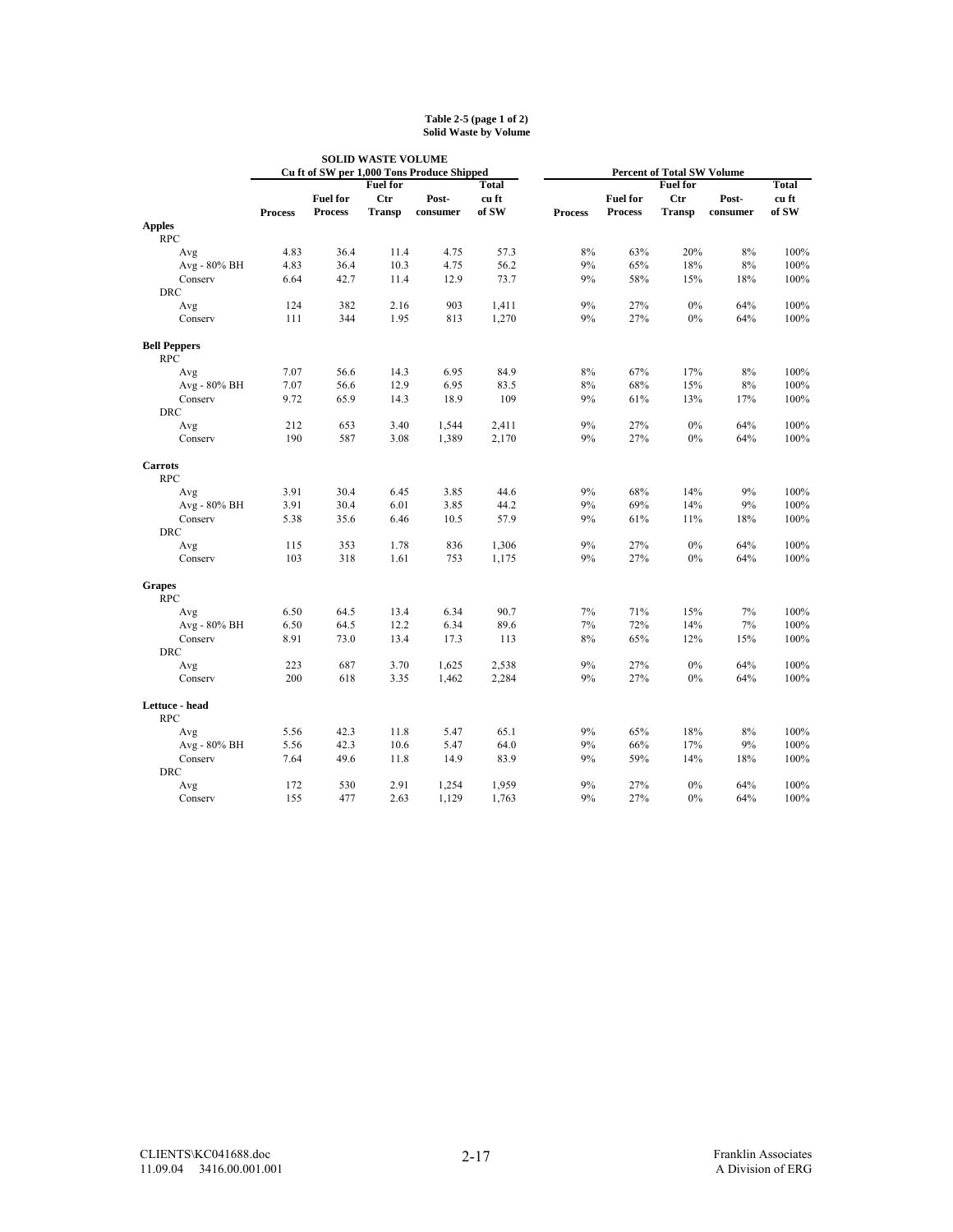#### **Table 2-5 (page 2 of 2) Solid Waste by Volume**

| <b>Solid Waste by Volume</b>            |                |                 |                 |                                            |       |                |                 |                                                      |          |       |
|-----------------------------------------|----------------|-----------------|-----------------|--------------------------------------------|-------|----------------|-----------------|------------------------------------------------------|----------|-------|
|                                         |                |                 | <b>Fuel for</b> | Cu ft of SW per 1,000 Tons Produce Shipped | Total |                |                 | <b>Percent of Total SW Volume</b><br><b>Fuel for</b> |          | Total |
|                                         |                | <b>Fuel for</b> | <b>Ctr</b>      | Post-                                      | cu ft |                | <b>Fuel for</b> | <b>Ctr</b>                                           | Post-    | cu ft |
|                                         | <b>Process</b> | <b>Process</b>  | <b>Transp</b>   | consumer                                   | of SW | <b>Process</b> | <b>Process</b>  | <b>Transp</b>                                        | consumer | of SW |
| <b>Oranges</b>                          |                |                 |                 |                                            |       |                |                 |                                                      |          |       |
| <b>RPC</b>                              |                |                 |                 |                                            |       |                |                 |                                                      |          |       |
| Avg                                     | 4.45           | 35.6            | 8.07            | 4.38                                       | 52.5  | 8%             | 68%             | 15%                                                  | 8%       | 100%  |
| Avg - 80% BH                            | 4.45           | 35.6            | 7.24            | 4.38                                       | 51.7  | 9%             | 69%             | 14%                                                  | 8%       | 100%  |
| Conserv                                 | 6.12           | 41.5            | 8.08            | 11.9                                       | 67.6  | 9%             | 61%             | 12%                                                  | 18%      | 100%  |
| <b>DRC</b>                              |                |                 |                 |                                            |       |                |                 |                                                      |          |       |
| Avg                                     | 148            | 456             | 1.89            | 1,079                                      | 1,684 | 9%             | 27%             | 0%                                                   | 64%      | 100%  |
| Conserv                                 | 133            | 410             | 1.71            | 971                                        | 1,516 | 9%             | 27%             | 0%                                                   | 64%      | 100%  |
| <b>Peaches/Nectarines</b><br><b>RPC</b> |                |                 |                 |                                            |       |                |                 |                                                      |          |       |
| Avg                                     | 3.84           | 36.7            | 8.52            | 3.75                                       | 52.8  | 7%             | 69%             | 16%                                                  | 7%       | 100%  |
| Avg - 80% BH                            | 3.84           | 36.7            | 7.68            | 3.75                                       | 52.0  | 7%             | 71%             | 15%                                                  | 7%       | 100%  |
| Conserv                                 | 5.27           | 41.7            | 8.53            | 10.2                                       | 65.7  | 8%             | 63%             | 13%                                                  | 16%      | 100%  |
| <b>DRC</b>                              |                |                 |                 |                                            |       |                |                 |                                                      |          |       |
| Avg                                     | 149            | 461             | 2.42            | 1,089                                      | 1,702 | 9%             | 27%             | 0%                                                   | 64%      | 100%  |
| Conserv                                 | 134            | 414             | 2.19            | 981                                        | 1,532 | 9%             | 27%             | 0%                                                   | 64%      | 100%  |
| <b>Onions</b><br><b>RPC</b>             |                |                 |                 |                                            |       |                |                 |                                                      |          |       |
| Avg                                     | 3.57           | 32.4            | 6.47            | 3.50                                       | 46.0  | 8%             | 71%             | 14%                                                  | 8%       | 100%  |
| Avg - 80% BH                            | 3.57           | 32.4            | 5.94            | 3.50                                       | 45.5  | 8%             | 71%             | 13%                                                  | 8%       | 100%  |
| Conserv                                 | 4.90           | 37.1            | 6.48            | 9.52                                       | 58.0  | 8%             | 64%             | 11%                                                  | 16%      | 100%  |
| <b>DRC</b>                              |                |                 |                 |                                            |       |                |                 |                                                      |          |       |
| Avg                                     | 126            | 388             | 1.92            | 918                                        | 1,434 | 9%             | 27%             | 0%                                                   | 64%      | 100%  |
| Conserv                                 | 113            | 349             | 1.74            | 826                                        | 1,291 | 9%             | 27%             | 0%                                                   | 64%      | 100%  |
| <b>Tomatoes</b><br><b>RPC</b>           |                |                 |                 |                                            |       |                |                 |                                                      |          |       |
| Avg                                     | 5.10           | 46.3            | 9.86            | 5.00                                       | 66.3  | 8%             | 70%             | 15%                                                  | 8%       | 100%  |
| Avg - 80% BH                            | 5.10           | 46.3            | 8.82            | 5.00                                       | 65.3  | 8%             | 71%             | 14%                                                  | 8%       | 100%  |
| Conserv                                 | 7.01           | 53.0            | 9.89            | 13.6                                       | 83.5  | 8%             | 63%             | 12%                                                  | 16%      | 100%  |
| <b>DRC</b>                              |                |                 |                 |                                            |       |                |                 |                                                      |          |       |
| Avg                                     | 147            | 454             | 1.95            | 1,075                                      | 1,679 | 9%             | 27%             | 0%                                                   | 64%      | 100%  |
| Conserv                                 | 133            | 409             | 1.76            | 968                                        | 1,511 | 9%             | 27%             | 0%                                                   | 64%      | 100%  |
| <b>Strawberries</b><br><b>RPC</b>       |                |                 |                 |                                            |       |                |                 |                                                      |          |       |
| Avg                                     | 10.2           | 124             | 24.5            | 9.89                                       | 168   | 6%             | 73%             | 15%                                                  | 6%       | 100%  |
| Avg - 80% BH                            | 10.2           | 124             | 22.6            | 9.89                                       | 166   | 6%             | 74%             | 14%                                                  | 6%       | 100%  |
| Conserv                                 | 14.0           | 137             | 24.6            | 26.9                                       | 202   | 7%             | 68%             | 12%                                                  | 13%      | 100%  |
| <b>DRC</b>                              |                |                 |                 |                                            |       |                |                 |                                                      |          |       |
| Avg                                     | 272            | 839             | 6.36            | 1,985                                      | 3,102 | 9%             | 27%             | 0%                                                   | 64%      | 100%  |
| Conserv                                 | 245            | 755             | 5.77            | 1,786                                      | 2,792 | 9%             | 27%             | 0%                                                   | 64%      | 100%  |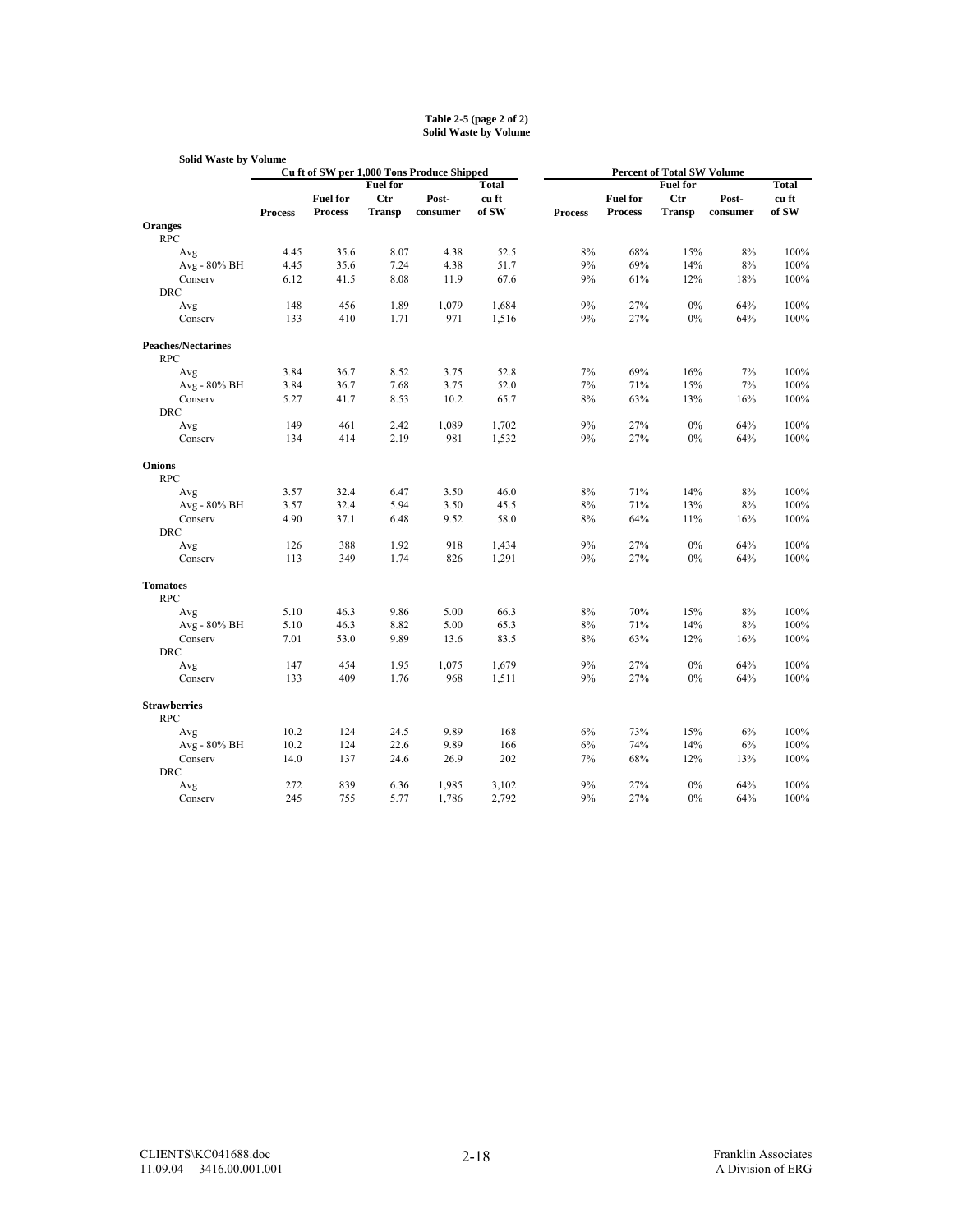<span id="page-56-0"></span>**Solid Waste by Volume.** While solid waste generation is commonly reported in terms of weight, solid waste volume is the important issue in landfills. Weights of solid waste are converted to volume by dividing by their landfill density. An average density factor for industrial solid waste is used for process wastes, fuel-related wastes, and landfill ash. The landfill densities of RPCs and DRCs are based on densities for similar types of packaging determined by extensive sampling by the University of Arizona. [20](#page-56-0)

Table 2-6 shows that postconsumer solid waste accounts for a larger percentage of solid waste by volume compared to solid waste by weight; consequently, the volume percentages for other solid waste categories decrease relative to their weight percentages. On average, for all RPC scenarios and applications, process fuel-related waste accounts for 67 percent of the total volume of solid waste, followed by container transportation fuel-related waste (14 percent), postconsumer waste (11 percent), and process waste (8 percent). For DRCs, postconsumer solid waste is 64 percent of the total volume of solid waste, followed by process fuel-related solid waste (27 percent), and process solid waste (9 percent).

Comparative results for solid waste by weight for RPCs and DRCs for average and conservative scenarios are shown in Figures 2-3 and 2-4 and summarized in Table 2- 6. On average DRCs produce 21 times as many tons of solid waste as average RPCs with maximum backhaul or 20% reduced backhaul, and 16 times more solid waste than RPCs in the conservative scenario.

## **Environmental Emissions**

 Atmospheric and waterborne emissions for each system include emissions that result directly from processes (e.g., gases released from chemical reactions) and those associated with the combustion of fuels. As noted in Chapter 1, this analysis does not include atmospheric or waterborne emissions associated with landfilling or incineration of RPCs or DRCs at end of life; thus, the emissions analysis does not include emissions associated with the energy credits shown in Table 2-2.

The emissions tables in this section present emission quantities based upon the best data available. However, some of the data are reported from industrial sources, some are from standard emissions tables, and some have been calculated. This means there are significant uncertainties with regards to the application of the data to these particular container systems. Because of these uncertainties, the difference in two systems' emissions of a given substance are not considered meaningful unless the percent difference exceeds 25 percent. (Percent difference is defined as the difference between two system totals divided by their average.) This minimum percent difference criterion was developed based on the experience and professional judgment of the analysts and supported by sample statistical calculations (see Chapter 3). If the percent difference between two systems' results is less than 25 percent, the comparison is considered inconclusive.

1

<sup>20</sup> **Estimates of the Volume of MSW and Selected Components in Trash Cans and Landfills.** Prepared for The Council for Solid Waste Solutions by Franklin Associates, Ltd. and The Garbage Project. February 1990.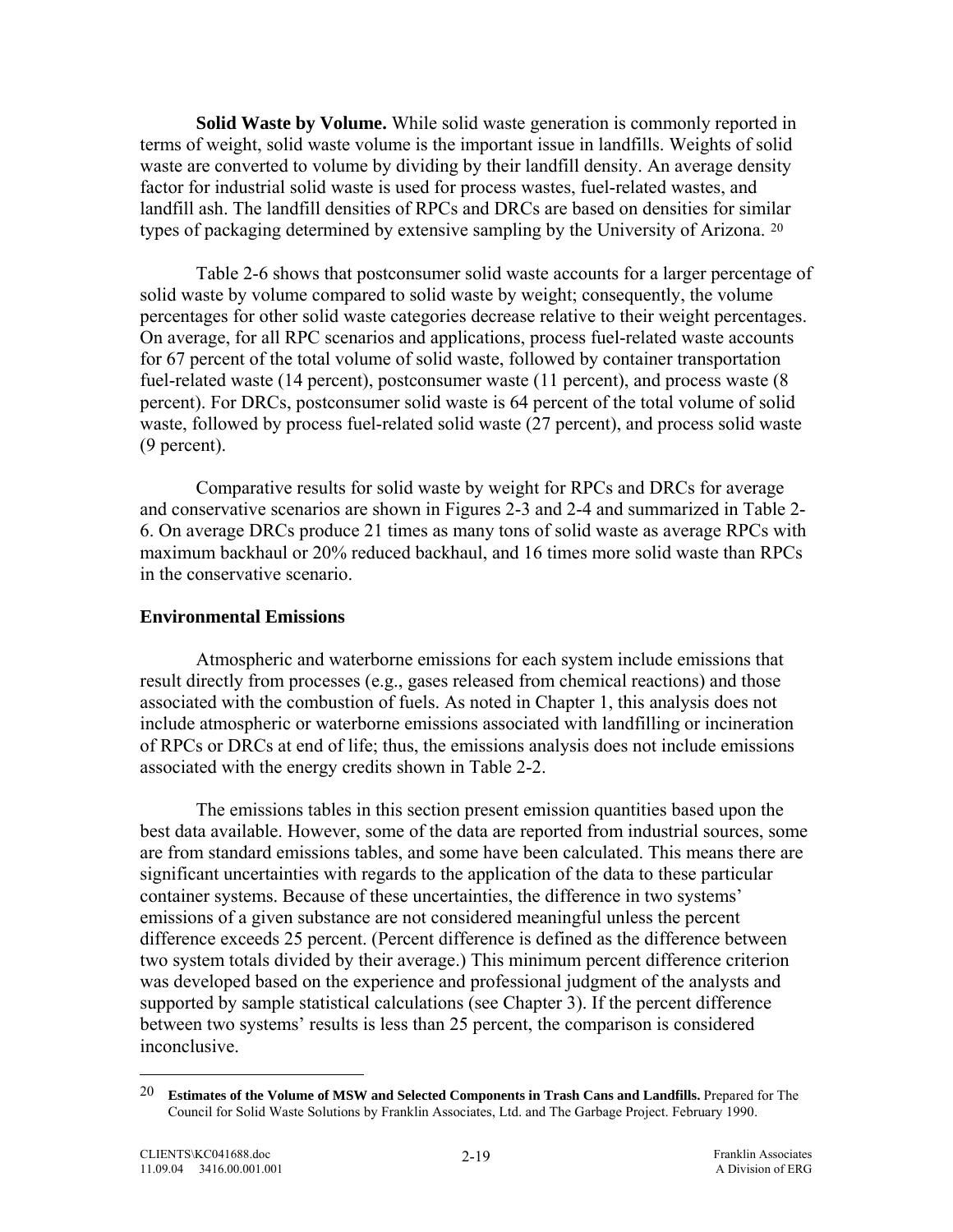|                             |      |                                     |         | <b>DRC</b> Total Solid |                                       |                     |                                 |         |
|-----------------------------|------|-------------------------------------|---------|------------------------|---------------------------------------|---------------------|---------------------------------|---------|
|                             |      | <b>RPC Total Solid Waste (tons)</b> |         | Waste (tons)           |                                       |                     | <b>DRC/RPC</b>                  |         |
|                             | avg  | avg with<br>80% BH                  | conserv | avg                    | conserv                               | avg DRC,<br>avg RPC | avg DRC,<br>avg RPC<br>w/80% BH | conserv |
| Apples                      | 1.35 | 1.32                                | 1.60    | 25.3                   | 22.8                                  | 18.8                | 19.2                            | 14.2    |
| <b>Bell Peppers</b>         | 1.99 | 1.96                                | 2.37    | 43.2                   | 38.9                                  | 21.7                | 22.1                            | 16.4    |
| Carrots                     | 1.04 | 1.03                                | 1.25    | 23.4                   | 21.1                                  | 22.4                | 22.7                            | 16.8    |
| Grapes                      | 2.15 | 2.12                                | 2.50    | 45.5                   | 41.0                                  | 21.2                | 21.4                            | 16.4    |
| Lettuce - head              | 1.53 | 1.50                                | 1.82    | 35.1                   | 31.6                                  | 23.0                | 23.5                            | 17.3    |
| Oranges                     | 1.23 | 1.21                                | 1.47    | 30.2                   | 27.2                                  | 24.5                | 24.9                            | 18.5    |
| Peaches/Nectarines          | 1.25 | 1.23                                | 1.45    | 30.5                   | 27.5                                  | 24.4                | 24.8                            | 18.9    |
| Onions                      | 1.09 | 1.07                                | 1.28    | 25.7                   | 23.1                                  | 23.7                | 24.0                            | 18.2    |
| Tomatoes                    | 1.57 | 1.54                                | 1.84    | 30.1                   | 27.1                                  | 19.2                | 19.6                            | 14.7    |
| <b>Strawberries</b>         | 4.03 | 3.98                                | 4.57    | 55.6                   | 50.1                                  | 13.8                | 14.0                            | 11.0    |
| Source: Franklin Associates |      |                                     |         |                        | average for all produce applications: | 21.3                | 21.6                            | 16.2    |

| Table 2-6                                                         |
|-------------------------------------------------------------------|
| <b>Comparative Solid Waste Summary</b>                            |
| (Results reported on the basis of 1,000 tons of produce shipped.) |

Substances are reported in the tables in speciated or unspeciated form, depending on the compositional information available. General categories such as "Acid" and "Metal Ion" are used to report unspeciated data. Emissions are reported only in the most descriptive single category applicable; speciated data are not reported again in the broadly applicable unspeciated category. For example, emissions reported as "HCl" are not additionally reported under the category "Acid," nor are emissions reported as "Chromium" additionally reported under "Metal Ion."

 It is important to realize that interpretation of air and water emission data requires great care. The effects of the various emissions on humans and on the environment are not fully known. The degree of potential environmental disruption due to environmental releases is not related to the weight of the releases in a simple way, but also depends on the time frame, concentration, location, human exposure, etc. associated with the releases. This information is not readily available in an LCI; thus, the LCI analysis is limited to a comparison of the total quantities of each substance released over the life cycle of each container system, with no attempt to assess the potential impacts of these releases on human health or the environment. An exception is made in the case of greenhouse gases, for which widely accepted global warming potential equivalence factors are available for individual substances.

**Atmospheric Emissions.** This analysis tracks over 40 different process and fuelrelated atmospheric emissions for each system. It is not practical to attempt to discuss all these individual atmospheric emission categories; therefore, most of the following discussion focuses on the high priority atmospheric issue of greenhouse gas emissions. The primary three atmospheric emissions reported in this analysis that contribute to global warming are fossil fuel-derived carbon dioxide, methane, and nitrous oxide.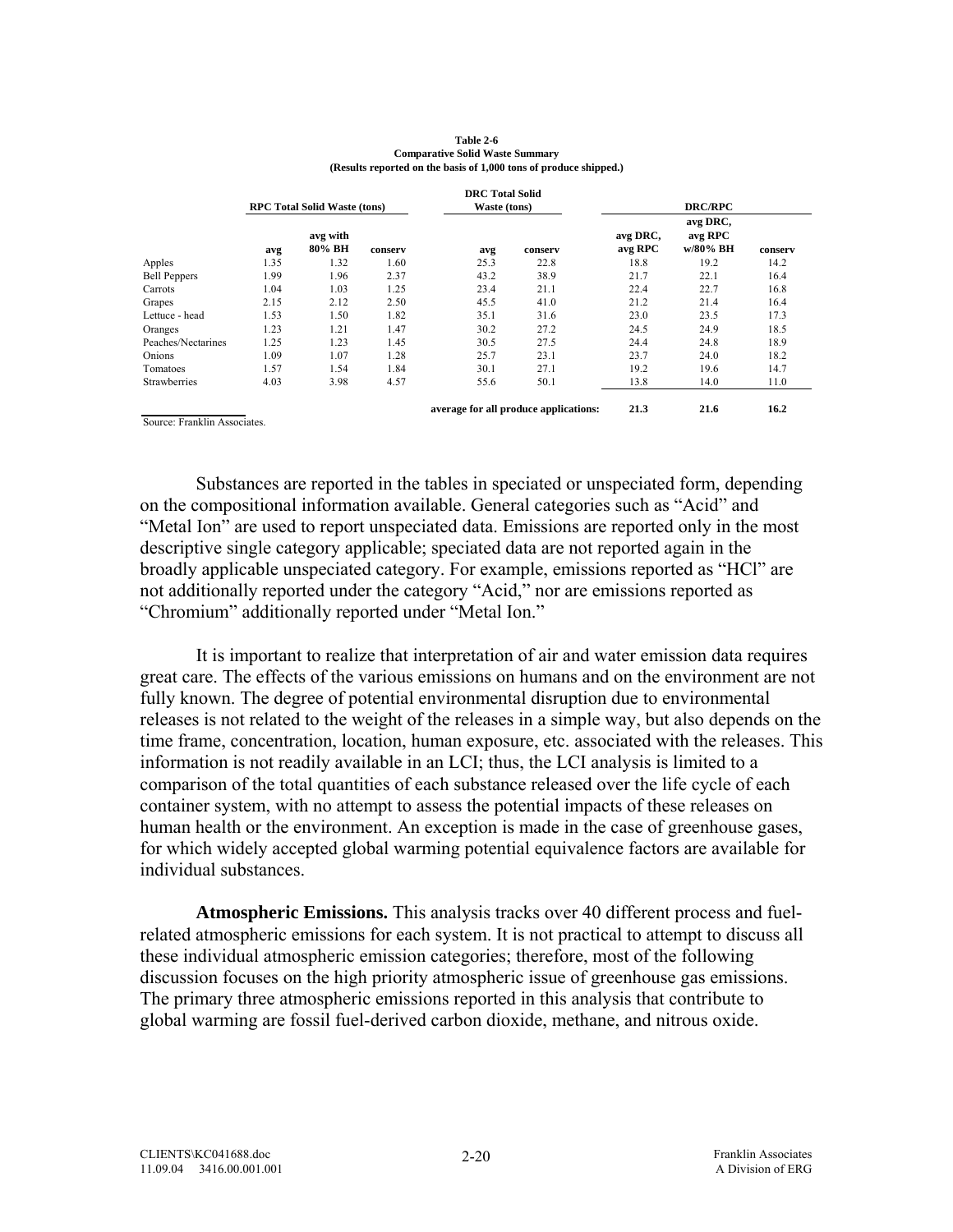

**Figure 2-3. Average Scenario Solid Waste Comparison (RPC at avg reuse and loss rate, max backhaul and 80% backhaul; DRC at reported weight)**

**Figure 2-4. Conservative Scenario Solid Waste Comparison (RPC at 3/4 avg reuse rate and 2x avg loss rate, 10% lightweighted DRC)**

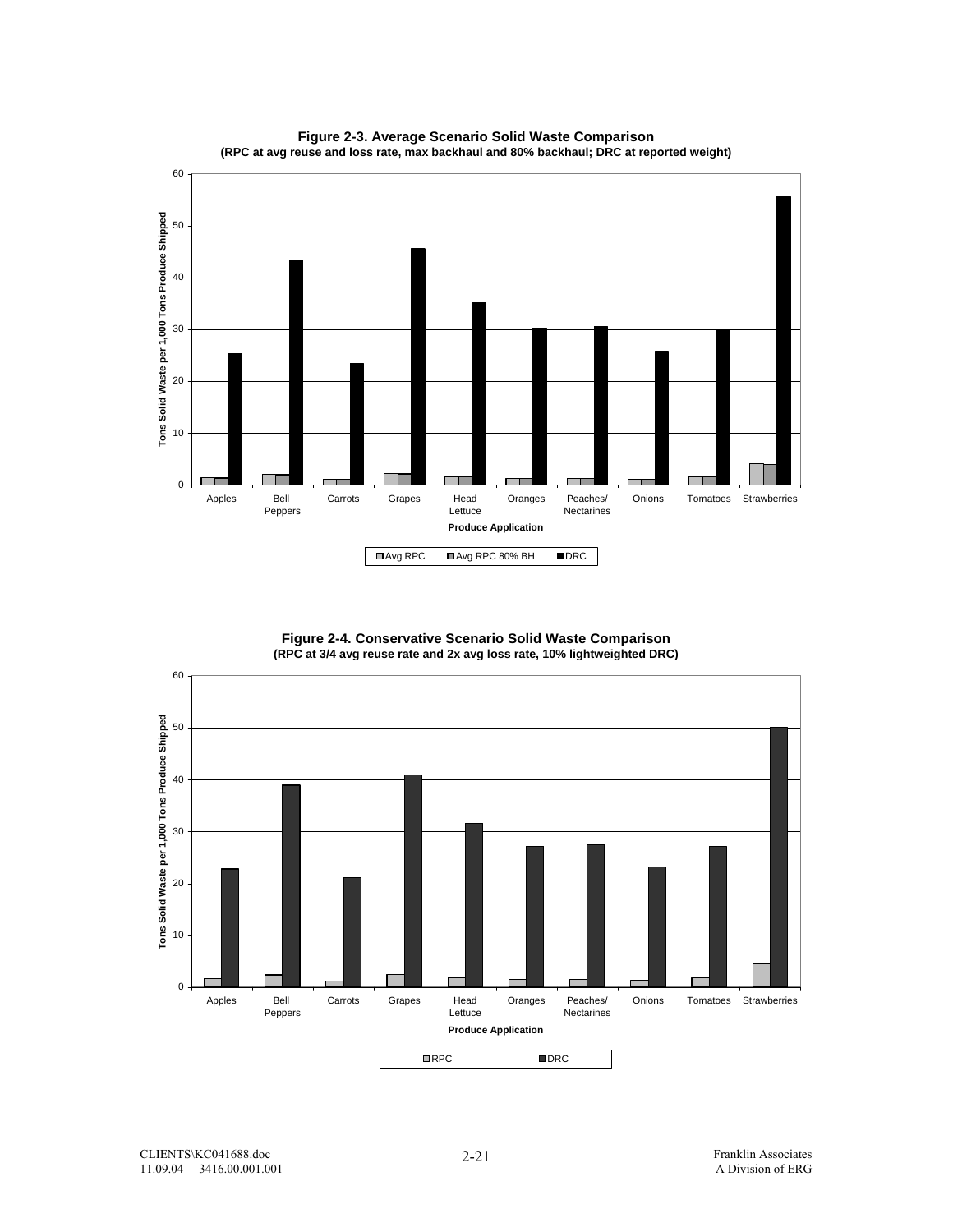From the International Panel on Climate Change (IPCC) 2001 report, the 100-year global warming potential for the three GHG emissions in this analysis are: carbon dioxide 1, methane 23, and nitrous oxide 296. The global warming potential represents the relative global warming contribution of a pound of a particular greenhouse gas compared to a pound of carbon dioxide. The weights of each of these substances are multiplied by their global warming potential and totaled to arrive at the greenhouse gas (GHG) totals shown in Table 2-7.

Greenhouse gas emissions generally track closely with fossil fuel energy requirements, since the majority of GHG emissions are carbon dioxide from the combustion of fossil fuels used for process and transportation energy over the life cycle of the container systems. There are no GHG emissions associated with the energy of material resource for the RPC systems, since energy of material resource is a measure of the energy content of the material rather than combusted energy. For DRCs, carbon dioxide emissions from the use of wood-derived energy in paper(board) mills are considered part of the natural carbon cycle and are not included in the GHG totals as a net contribution to atmospheric carbon dioxide. As noted in Chapter 1, the GHG emissions reported in this study do not include emissions from burning of containers with mixed municipal solid waste or from decomposition of landfilled containers.

Table 2-7 shows that greenhouse gas emissions for the RPC systems are dominated by emissions associated with transportation fuel use, while the majority of GHG emissions for DRC systems are associated with process fuel use. Fuel-related emissions associated with container transportation are higher for RPCs due to RPCs' heavier container weights and backhauling requirements. Process fuel-related emissions are higher for DRCs due to the greater quantity of containers that must be produced.

Comparative GHG results for RPCs and DRCs for average and conservative scenarios are shown in Figures 2-5 and 2-6 and summarized in Table 2-8. In the comparison of average DRCs with average RPCs at maximum and 80% backhaul, GHG emissions are lower for RPCs compared to corresponding DRCs in all cases except apples and strawberries, where the comparison is inconclusive. These are the produce applications in which the energy results are also the closest. As noted earlier, GHG emissions closely track fossil energy use; energy of material resource (for RPCs) and wood combustion emissions (for DRCs) do not contribute to GHG although these energy categories are included in the total system energy requirements.

For the conservative scenario comparisons, RPCs had lower GHG emissions in half the comparisons, and half were inconclusive. Lower RPC use rates and higher loss rates increase the GHG emissions for RPC production, while the container transportation GHG that dominate GHG for RPCs remain constant. Lightweighting DRCs reduces GHG burdens for all life cycle stages – production GHG, which are the dominant source of GHG for DRCs, transportation GHG, and end-of-life GHG.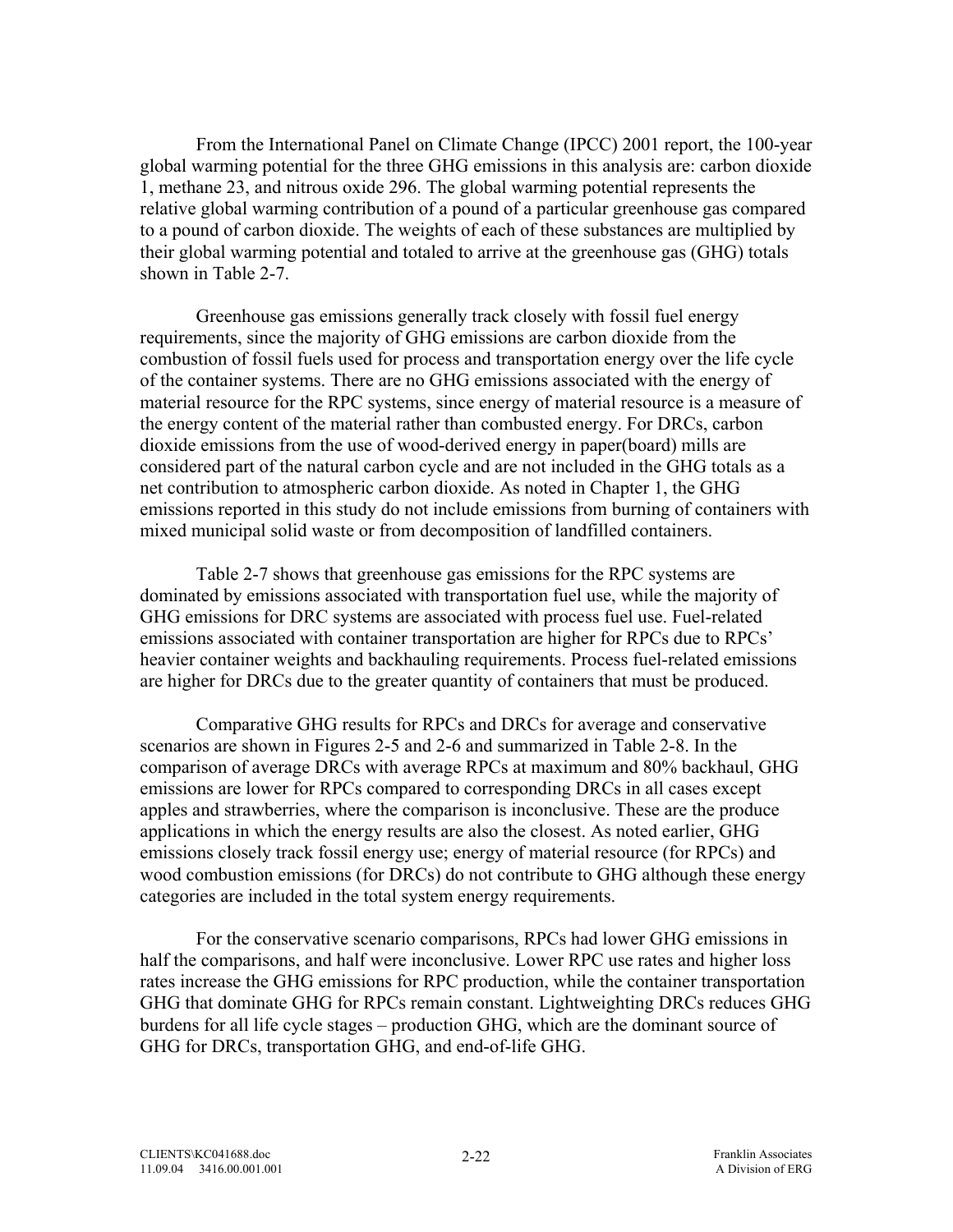|                     |                     |                |                 | (lb CO2 equivalents/1,000 tons produce shipped) |              |             | <b>Percent of Total GHG</b> |                 |                 |              |
|---------------------|---------------------|----------------|-----------------|-------------------------------------------------|--------------|-------------|-----------------------------|-----------------|-----------------|--------------|
|                     |                     |                |                 |                                                 |              |             |                             |                 | <b>Fuel for</b> |              |
|                     |                     |                | <b>Fuel for</b> | <b>Fuel for</b>                                 | <b>Total</b> | <b>Tons</b> |                             | <b>Fuel for</b> | Ctr             |              |
| <b>Apples</b>       |                     | <b>Process</b> | <b>Process</b>  | <b>Ctr Transp</b>                               | <b>GHG</b>   | <b>GHG</b>  | <b>Process</b>              | <b>Process</b>  | <b>Transp</b>   | <b>Total</b> |
| <b>RPC</b>          |                     |                |                 |                                                 |              |             |                             |                 |                 |              |
|                     | Avg                 | 366            | 15,524          | 109,493                                         | 125,384      | 62.7        | 0.3%                        | 12%             | 87%             | 100%         |
|                     | Avg - 80% BH        | 366            | 15,524          | 99,121                                          | 115,011      | 57.5        | 0.3%                        | 13%             | 86%             | 100%         |
|                     | Conserv             | 506            | 18,405          | 109,727                                         | 128,638      | 64.3        | 0.4%                        | 14%             | 85%             | 100%         |
| <b>DRC</b>          |                     |                |                 |                                                 |              |             |                             |                 |                 |              |
|                     | Avg                 | 197            | 113,293         | 20,801                                          | 134,292      | 67.1        | 0.1%                        | 84%             | 15%             | 100%         |
|                     | Conserv             | 178            | 101,964         | 18,795                                          | 120,937      | 60.5        | 0.1%                        | 84%             | 16%             | 100%         |
| <b>Bell Peppers</b> |                     |                |                 |                                                 |              |             |                             |                 |                 |              |
| <b>RPC</b>          |                     |                |                 |                                                 |              |             |                             |                 |                 |              |
|                     | Avg                 | 536            | 24,076          | 137,990                                         | 162,602      | 81.3        | 0.3%                        | 15%             | 85%             | 100%         |
|                     | Avg - 80% BH        | 536            | 24,076          | 124,775                                         | 149,387      | 74.7        | 0.4%                        | 16%             | 84%             | 100%         |
|                     | Conserv             | 740            | 28,288          | 138,199                                         | 167,227      | 83.6        | 0.4%                        | 17%             | 83%             | 100%         |
| <b>DRC</b>          |                     |                |                 |                                                 |              |             |                             |                 |                 |              |
|                     | Avg                 | 338            | 193,664         | 32,785                                          | 226,787      | 113         | 0.1%                        | 85%             | 14%             | 100%         |
|                     | Conserv             | 304            | 174,298         | 29,694                                          | 204,296      | 102         | 0.1%                        | 85%             | 15%             | 100%         |
| <b>Carrots</b>      |                     |                |                 |                                                 |              |             |                             |                 |                 |              |
| <b>RPC</b>          |                     |                |                 |                                                 |              |             |                             |                 |                 |              |
|                     | Avg                 | 297            | 12,957          | 62,258                                          | 75,512       | 37.8        | 0.4%                        | 17%             | 82%             | 100%         |
|                     | Avg - 80% BH        | 297            | 12,957          | 57,960                                          | 71,214       | 35.6        | 0.4%                        | 18%             | 81%             | 100%         |
|                     | Conserv             | 410            | 15,289          | 62,329                                          | 78,027       | 39.0        | 0.5%                        | 20%             | 80%             | 100%         |
| <b>DRC</b>          |                     |                |                 |                                                 |              |             |                             |                 |                 |              |
|                     | Avg                 | 183            | 104,901         | 17,188                                          | 122,272      | 61.1        | 0.1%                        | 86%             | 14%             | 100%<br>100% |
|                     | Conserv             | 165            | 94,411          | 15,525                                          | 110,101      | 55.1        | 0.1%                        | 86%             | 14%             |              |
| <b>Grapes</b>       |                     |                |                 |                                                 |              |             |                             |                 |                 |              |
| <b>RPC</b>          |                     | 488            | 27,234          | 128,891                                         | 156,614      | 78.3        | 0.3%                        | 17%             | 82%             | 100%         |
|                     | Avg<br>Avg - 80% BH | 488            | 27,234          | 117,530                                         | 145,253      | 72.6        | 0.3%                        | 19%             | 81%             | 100%         |
|                     | Conserv             | 674            | 31,074          | 129,044                                         | 160,792      | 80.4        | 0.4%                        | 19%             | 80%             | 100%         |
| <b>DRC</b>          |                     |                |                 |                                                 |              |             |                             |                 |                 |              |
|                     | Avg                 | 355            | 203,808         | 35,674                                          | 239,837      | 120         | 0.1%                        | 85%             | 15%             | 100%         |
|                     | Conserv             | 320            | 183,428         | 32,325                                          | 216,072      | 108         | 0.1%                        | 85%             | 15%             | 100%         |
| Lettuce - head      |                     |                |                 |                                                 |              |             |                             |                 |                 |              |
| <b>RPC</b>          |                     |                |                 |                                                 |              |             |                             |                 |                 |              |
|                     | Avg                 | 422            | 18,032          | 113,409                                         | 131,863      | 65.9        | 0.3%                        | 14%             | 86%             | 100%         |
|                     | Avg - 80% BH        | 422            | 18,032          | 102,629                                         | 121,082      | 60.5        | 0.3%                        | 15%             | 85%             | 100%         |
|                     | Conserv             | 582            | 21,347          | 113,558                                         | 135,487      | 67.7        | 0.4%                        | 16%             | 84%             | 100%         |
| <b>DRC</b>          |                     |                |                 |                                                 |              |             |                             |                 |                 |              |
|                     | Avg                 | 274            | 157,352         | 27,997                                          | 185,623      | 92.8        | 0.1%                        | 85%             | 15%             | 100%         |
|                     | Conserv             | 247            | 141,617         | 25,330                                          | 167,194      | 83.6        | 0.1%                        | 85%             | 15%             | 100%         |

#### **Table 2-7 (page 1 of 2) Greenhouse Gas Emissions**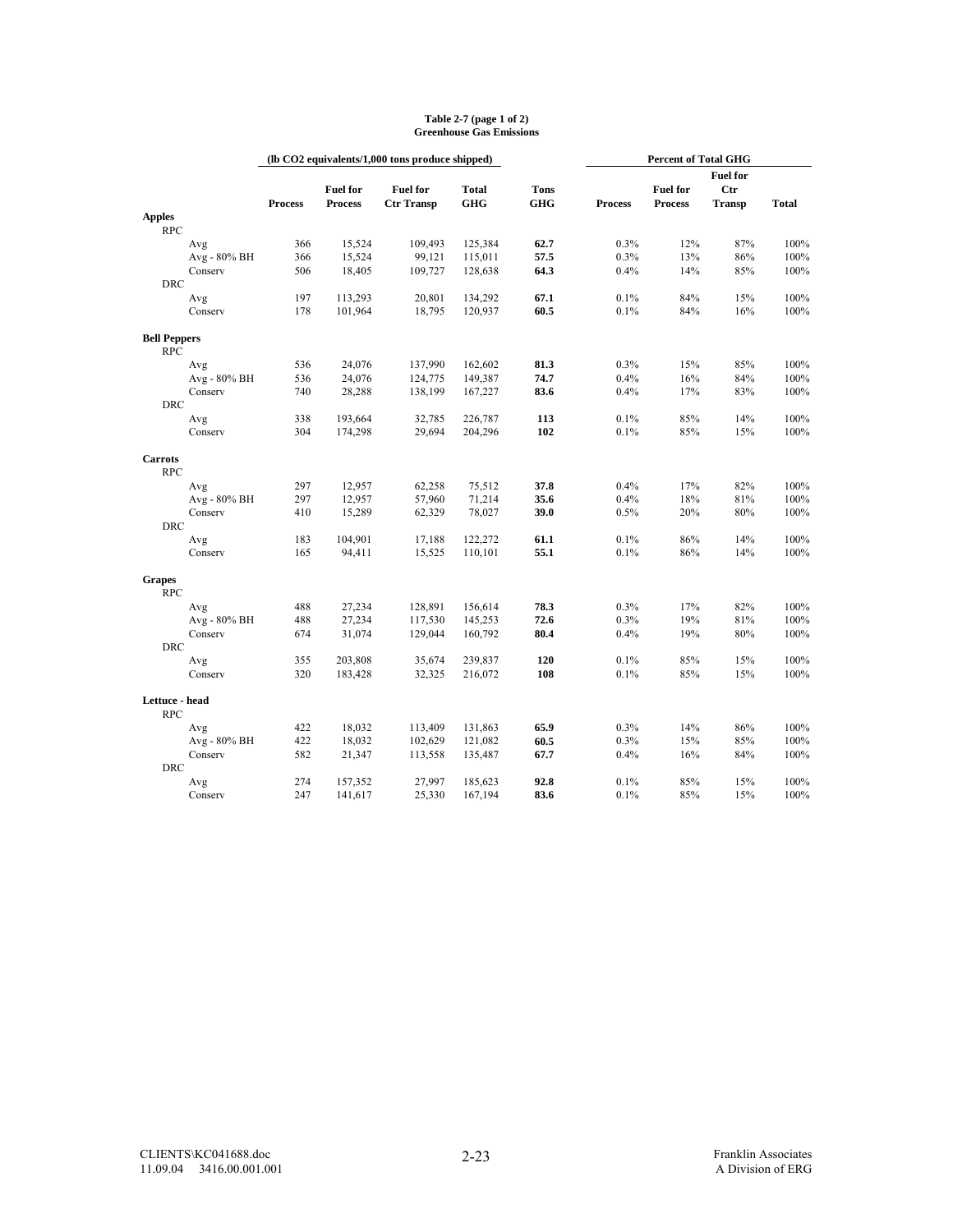|                                   |                |                 | (lb CO2 equivalents/1,000 tons produce shipped) |              |             |                |                 |                 |              |
|-----------------------------------|----------------|-----------------|-------------------------------------------------|--------------|-------------|----------------|-----------------|-----------------|--------------|
|                                   |                |                 |                                                 |              |             |                |                 | <b>Fuel for</b> |              |
|                                   |                | <b>Fuel for</b> | <b>Fuel for</b>                                 | <b>Total</b> | <b>Tons</b> |                | <b>Fuel for</b> | <b>Ctr</b>      |              |
|                                   | <b>Process</b> | <b>Process</b>  | <b>Ctr Transp</b>                               | <b>GHG</b>   | <b>GHG</b>  | <b>Process</b> | <b>Process</b>  | <b>Transp</b>   | <b>Total</b> |
| <b>Oranges</b>                    |                |                 |                                                 |              |             |                |                 |                 |              |
| <b>RPC</b>                        |                |                 |                                                 |              |             |                |                 |                 |              |
| Avg                               | 337            | 15,158          | 77,779                                          | 93,274       | 46.6        | 0.4%           | 16%             | 83%             | 100%         |
| Avg - 80% BH                      | 337            | 15,158          | 69,849                                          | 85,344       | 42.7        | 0.4%           | 18%             | 82%             | 100%         |
| Conserv                           | 466            | 17,809          | 77,886                                          | 96,161       | 48.1        | 0.5%           | 19%             | 81%             | 100%         |
| <b>DRC</b>                        |                |                 |                                                 |              |             |                |                 |                 |              |
| Avg                               | 236            | 135,323         | 18,223                                          | 153,782      | 76.9        | 0.2%           | 88%             | 12%             | 100%         |
| Conserv                           | 212            | 121,791         | 16,475                                          | 138,478      | 69.2        | 0.2%           | 88%             | 12%             | 100%         |
| <b>Peaches/Nectarines</b>         |                |                 |                                                 |              |             |                |                 |                 |              |
| <b>RPC</b>                        |                |                 |                                                 |              |             |                |                 |                 |              |
| Avg                               | 289            | 15,507          | 82,140                                          | 97.936       | 49.0        | 0.3%           | 16%             | 84%             | 100%         |
| Avg - 80% BH                      | 289            | 15,507          | 74,062                                          | 89,859       | 44.9        | 0.3%           | 17%             | 82%             | 100%         |
| Conserv                           | 399            | 17,780          | 82,219                                          | 100,398      | 50.2        | 0.4%           | 18%             | 82%             | 100%         |
| <b>DRC</b>                        |                |                 |                                                 |              |             |                |                 |                 |              |
| Avg                               | 238            | 136,672         | 23,334                                          | 160,244      | 80.1        | 0.1%           | 85%             | 15%             | 100%         |
| Conserv                           | 214            | 123,004         | 21,099                                          | 144,317      | 72.2        | 0.1%           | 85%             | 15%             | 100%         |
| <b>Onions</b>                     |                |                 |                                                 |              |             |                |                 |                 |              |
| <b>RPC</b>                        |                |                 |                                                 |              |             |                |                 |                 |              |
| Avg                               | 270            | 13,733          | 62,412                                          | 76,415       | 38.2        | 0.4%           | 18%             | 82%             | 100%         |
| Avg - 80% BH                      | 270            | 13,733          | 57,316                                          | 71,318       | 35.7        | 0.4%           | 19%             | 80%             | 100%         |
| Conserv                           | 372            | 15,852          | 62,485                                          | 78,709       | 39.4        | 0.5%           | 20%             | 79%             | 100%         |
| <b>DRC</b>                        |                |                 |                                                 |              |             |                |                 |                 |              |
| Avg                               | 201            | 115,182         | 18,550                                          | 133,933      | 67.0        | 0.1%           | 86%             | 14%             | 100%         |
| Conserv                           | 181            | 103,664         | 16,762                                          | 120,606      | 60.3        | 0.1%           | 86%             | 14%             | 100%         |
| <b>Tomatoes</b>                   |                |                 |                                                 |              |             |                |                 |                 |              |
| <b>RPC</b>                        |                |                 |                                                 |              |             |                |                 |                 |              |
| Avg                               | 385            | 19,618          | 95,057                                          | 115,060      | 57.5        | 0.3%           | 17%             | 83%             | 100%         |
| Avg - 80% BH                      | 385            | 19,618          | 85,091                                          | 105,094      | 52.5        | 0.4%           | 19%             | 81%             | 100%         |
| Conserv                           | 532            | 22,645          | 95,336                                          | 118,513      | 59.3        | 0.4%           | 19%             | 80%             | 100%         |
| <b>DRC</b>                        |                |                 |                                                 |              |             |                |                 |                 |              |
| Avg                               | 235            | 134,873         | 18,794                                          | 153,903      | 77.0        | 0.2%           | 88%             | 12%             | 100%         |
| Conserv                           | 212            | 121,386         | 16,992                                          | 138,590      | 69.3        | 0.2%           | 88%             | 12%             | 100%         |
|                                   |                |                 |                                                 |              |             |                |                 |                 |              |
| <b>Strawberries</b><br><b>RPC</b> |                |                 |                                                 |              |             |                |                 |                 |              |
| Avg                               | 762            | 51,872          | 236,712                                         | 289,347      | 145         | 0.3%           | 18%             | 82%             | 100%         |
| Avg - 80% BH                      | 762            | 51,872          | 217,735                                         | 270,370      | 135         | 0.3%           | 19%             | 81%             | 100%         |
| Conserv                           | 1,053          | 57,865          | 237,229                                         | 296,146      | 148         | 0.4%           | 20%             | 80%             | 100%         |
| <b>DRC</b>                        |                |                 |                                                 |              |             |                |                 |                 |              |
| Avg                               | 434            | 248,966         | 61,300                                          | 310,700      | 155         | 0.1%           | 80%             | 20%             | 100%         |
| Conserv                           | 390            | 224,069         | 55,617                                          | 280,077      | 140         | 0.1%           | 80%             | 20%             | 100%         |
|                                   |                |                 |                                                 |              |             |                |                 |                 |              |

#### **Table 2-7 (page 2 of 2) Greenhouse Gas Emissions**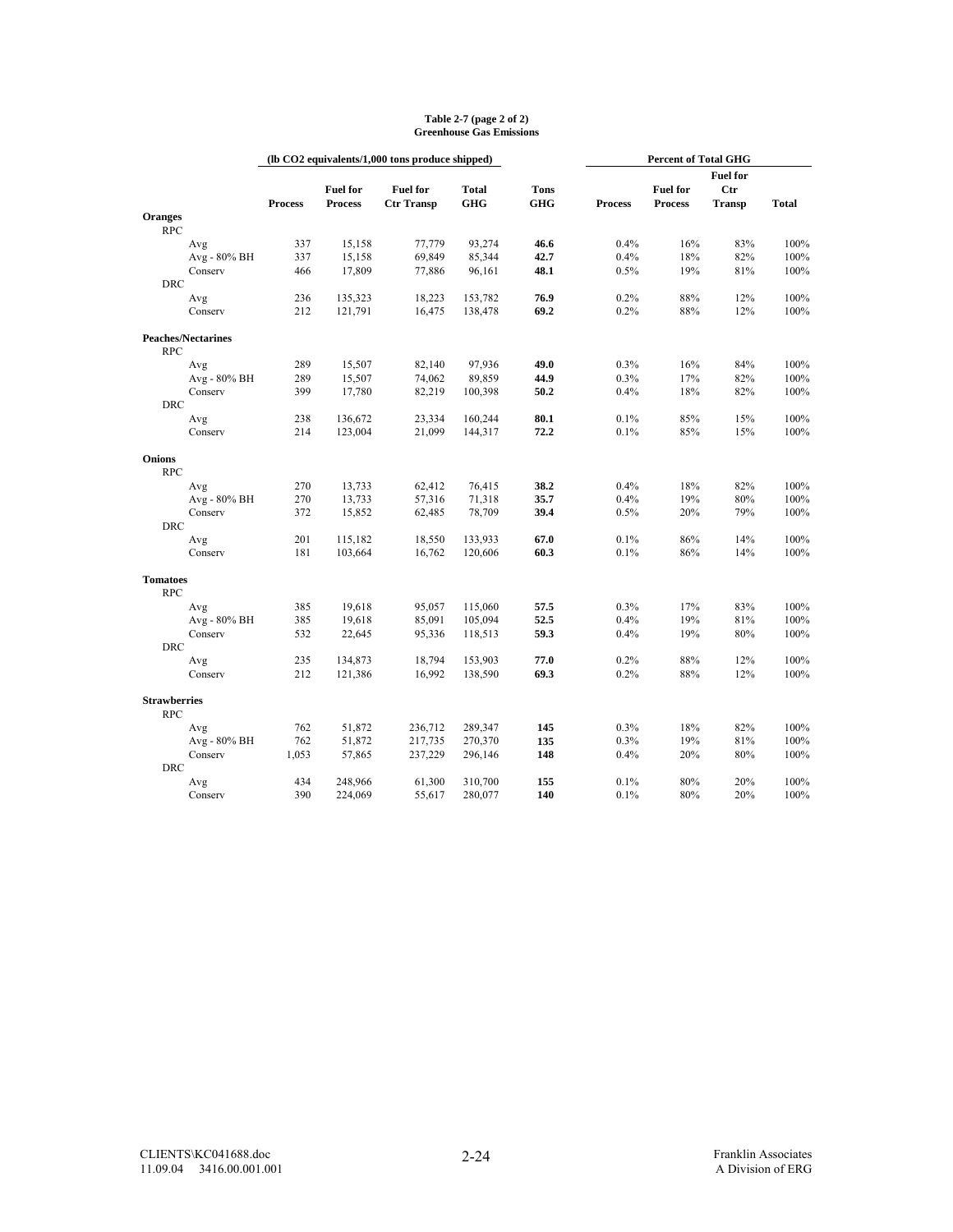

**Figure 2-5. Average Scenario GHG Comparison (RPC at avg reuse and loss rate, max backhaul and 80% backhaul; DRC at reported weight)**

> **Figure 2-6. Conservative Scenario GHG Comparison (RPC at 3/4 avg reuse rate and 2x avg loss rate, 10% lightweighted DRC)**

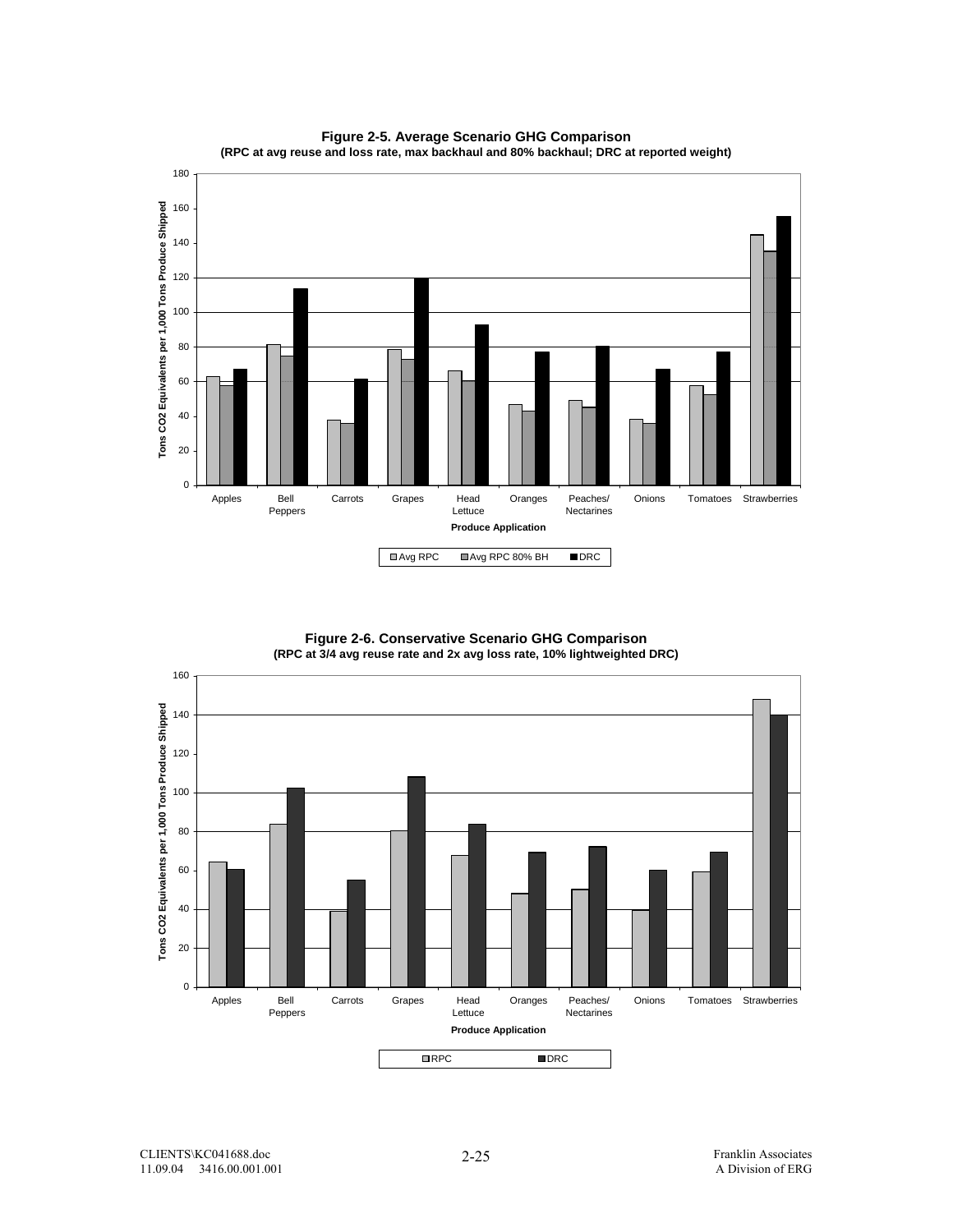|                     |      | RPC Total GHG (tons CO2 equiv) |         | <b>DRC</b> Total GHG (tons<br>$CO2$ equiv) |         |                     | <b>Percent Difference*</b><br>(DRC - RPC)/(avg of DRC and RPC) |         |
|---------------------|------|--------------------------------|---------|--------------------------------------------|---------|---------------------|----------------------------------------------------------------|---------|
|                     | avg  | avg with<br>80% BH             | conserv | avg                                        | conserv | avg DRC,<br>avg RPC | avg DRC,<br>avg RPC<br>w/80% BH                                | conserv |
| Apples              | 62.7 | 57.5                           | 64.3    | 67.1                                       | 60.5    | $7\%$               | 15%                                                            | $-6\%$  |
| <b>Bell Peppers</b> | 81.3 | 74.7                           | 83.6    | 113                                        | 102     | 33%                 | 41%                                                            | 20%     |
| Carrots             | 37.8 | 35.6                           | 39.0    | 61.1                                       | 55.1    | 47%                 | 53%                                                            | 34%     |
| Grapes              | 78.3 | 72.6                           | 80.4    | 120                                        | 108     | 42%                 | 49%                                                            | 29%     |
| Lettuce - head      | 65.9 | 60.5                           | 67.7    | 92.8                                       | 83.6    | 34%                 | 42%                                                            | 21%     |
| Oranges             | 46.6 | 42.7                           | 48.1    | 76.9                                       | 69.2    | 49%                 | 57%                                                            | 36%     |
| Peaches/Nectarines  | 49.0 | 44.9                           | 50.2    | 80.1                                       | 72.2    | 48%                 | 56%                                                            | 36%     |
| Onions              | 38.2 | 35.7                           | 39.4    | 67.0                                       | 60.3    | 55%                 | 61%                                                            | 42%     |
| Tomatoes            | 57.5 | 52.5                           | 59.3    | 77.0                                       | 69.3    | 29%                 | 38%                                                            | 16%     |
| Strawberries        | 145  | 135                            | 148     | 155                                        | 140     | 7%                  | 14%                                                            | $-6\%$  |
|                     |      |                                |         |                                            |         |                     |                                                                |         |

#### **Table 2-8 Comparative Greenhouse Gas Summary (Results reported on the basis of 1,000 tons of produce shipped.)**

Source: Franklin Associates.

\* Percent difference = (difference between systems)/(average of systems). Positive value indicates that DRC is higher. Percent difference must be at least 25% to consider greenhouse gas difference meaningful. Inconclusive comparisons are shaded in gray.

In addition to emissions of greenhouse gases, this report evaluates many other atmospheric emissions. Table 2-9 (5 pages) presents atmospheric emissions results for the container scenarios evaluated for each produce application.

For both RPC and DRC systems, the dominant emission categories by weight (but not necessarily by environmental impact) are carbon dioxide from fossil and non-fossil sources, nitrogen oxides, carbon monoxide, sulfur oxides, hydrocarbons, other organics, particulates, and methane. Emissions of fossil carbon dioxide, nitrogen oxides, and carbon monoxide are roughly comparable in magnitude for average scenario RPCs and DRCs. RPCs produce more hydrocarbons and other organics (predominantly from RPC backhaul steps by truck), while DRCs have higher emissions of non-fossil carbon dioxide, sulfur oxides, particulates, and methane. Almost all of the DRC non-fossil carbon dioxide and methane emissions are fuel-related emissions associated with the steps in the production of corrugated boxes, including the combustion of wood wastes for energy at virgin paper (board) mills. The majority of sulfur oxide emissions are either box production process emissions (25 percent) or process fuel-related emissions (71 percent). Particulates emissions are fairly evenly divided between box production process emissions (48 percent) and process fuel-related emissions (44 percent). Container transportation fuel-related emissions account for the remaining 4 percent of sulfur oxides emissions and 8 percent of particulates for DRCs.

**Waterborne Emissions.** Waterborne emissions results are shown in Table 2-10 (5 pages) for the container scenarios evaluated for each produce application. Over 35 different substances are tracked for each system.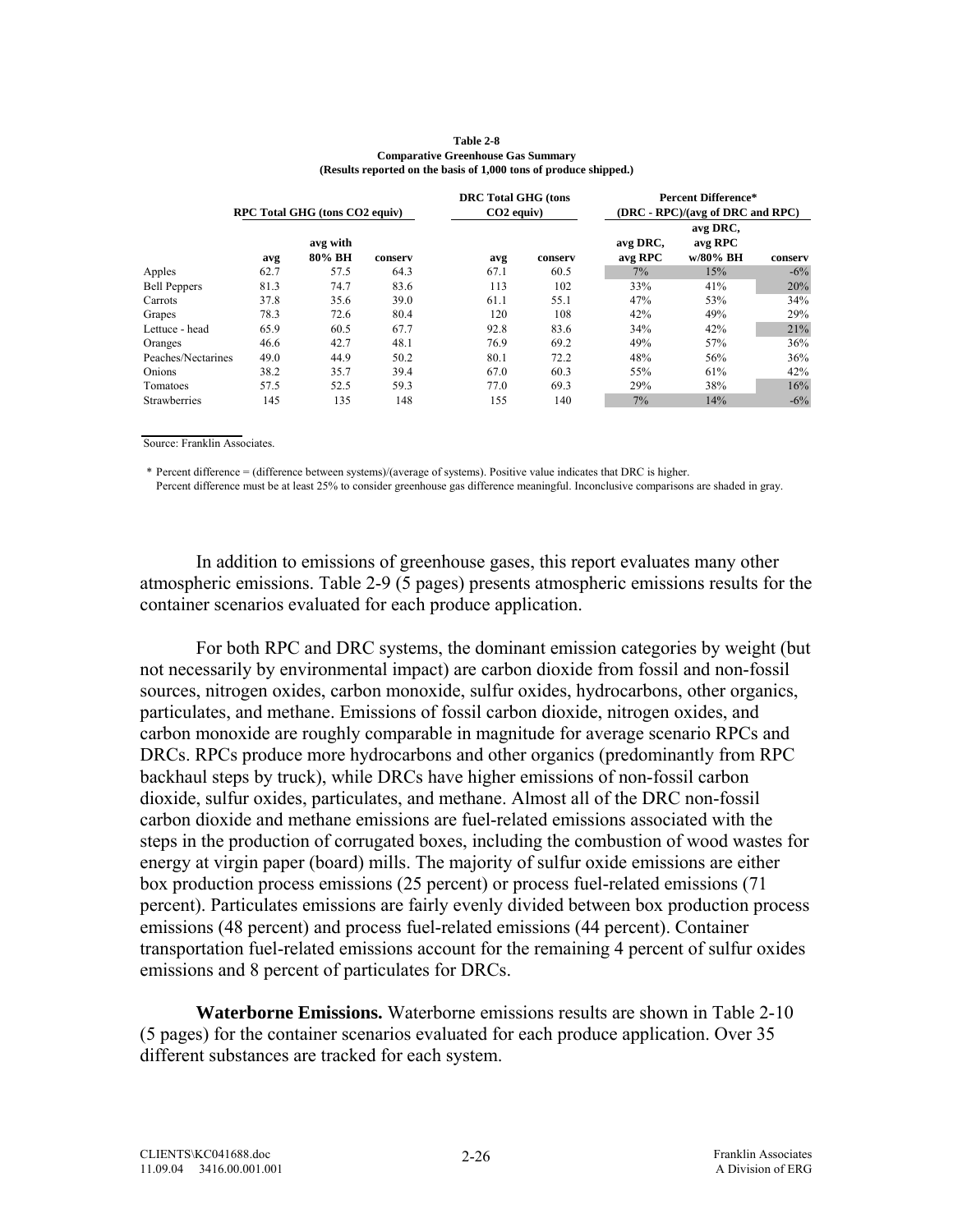|                                                                |              |              | <b>Apples</b> |            |            |              |              | <b>Bell Peppers</b> |            |            |
|----------------------------------------------------------------|--------------|--------------|---------------|------------|------------|--------------|--------------|---------------------|------------|------------|
|                                                                | Avg          | Avg RPC      | Conserv       | Avg        | Conserv    | Avg          | Avg RPC      | Conserv             | Avg        | Conserv    |
|                                                                | <b>RPC</b>   | 80% BH       | $_{\rm RPC}$  | <b>DRC</b> | <b>DRC</b> | <b>RPC</b>   | 80% BH       | $_{\rm RPC}$        | <b>DRC</b> | <b>DRC</b> |
| <b>Atmospheric Emissions</b>                                   |              |              |               |            |            |              |              |                     |            |            |
| Particulates                                                   | 176          | 157          | 178           | 288        | 260        | 215          | 193          | 218                 | 489        | 441        |
| Nitrogen Oxides                                                | 1,027        | 931          | 1,040         | 765        | 689        | 1,297        | 1,178        | 1,315               | 1,284      | 1,157      |
| Hydrocarbons                                                   | 470          | 427          | 487           | 183        | 165        | 593          | 541          | 618                 | 303        | 273        |
| <b>Sulfur Oxides</b>                                           | 493          | 467          | 551           | 1,169      | 1,052      | 679          | 647          | 765                 | 1,991      | 1,793      |
| Carbon Monoxide                                                | 895          | 818          | 904           | 885        | 797        | 1,153        | 1,051        | 1,164               | 1,489      | 1,342      |
| Aldehydes                                                      | 25.7         | 23.2         | 25.8          | 7.17       | 6.47       | 32.4         | 29.3         | 32.5                | 11.6       | 10.5       |
| Methane                                                        | 68.6         | 67.0         | 81.2          | 225        | 203        | 100          | 97.9         | 118                 | 384        | 346        |
| Other Organics                                                 | 429          | 396          | 430           | 124        | 112        | 566          | 518          | 567                 | 200        | 181        |
| Odorous Sulfur                                                 | $\mathbf{0}$ | $\mathbf{0}$ | $\mathbf{0}$  | 1.39       | 1.25       | $\mathbf{0}$ | $\mathbf{0}$ | $\mathbf{0}$        | 2.37       | 2.13       |
| Kerosene                                                       | 0.0035       | 0.0035       | 0.0040        | 0.014      | 0.012      | 0.0053       | 0.0053       | 0.0061              | 0.023      | 0.021      |
| Ammonia                                                        | 0.21         | 0.19         | 0.21          | 2.40       | 2.16       | 0.27         | 0.25         | 0.28                | 4.10       | 3.69       |
| Hydrogen Fluoride                                              | 0.096        | 0.095        | 0.11          | 0.37       | 0.33       | 0.15         | 0.14         | 0.17                | 0.63       | 0.57       |
| Lead                                                           | 0.0010       | 9.4E-04      | 0.0011        | 0.038      | 0.034      | 0.0014       | 0.0013       | 0.0015              | 0.065      | 0.059      |
| Mercury                                                        | 3.4E-04      | 3.3E-04      | 3.8E-04       | 0.0040     | 0.0036     | 5.0E-04      | 4.8E-04      | 5.6E-04             | 0.0068     | 0.0061     |
| Chlorine                                                       | 0.0068       | 0.0062       | 0.0069        | 0.23       | 0.21       | 0.0086       | 0.0078       | 0.0087              | 0.39       | 0.35       |
| <b>HCl</b>                                                     | 0.70         | 0.69         | 0.81          | 2.67       | 2.40       | 1.06         | 1.05         | 1.21                | 4.55       | 4.10       |
| CO2 (fossil)                                                   | 123,780      | 113,446      | 126,741       | 128,788    | 115,983    | 160,264      | 147,097      | 164,459             | 217,388    | 195,836    |
| CO2 (non-fossil)                                               | 30.6         | 28.1         | 31.4          | 61,262     | 55,136     | 39.8         | 36.7         | 41.1                | 104,721    | 94,249     |
| Metals (unspecified)                                           | 0.012        | 0.011        | 0.013         | 25.0       | 22.5       | 0.016        | 0.015        | 0.017               | 42.7       | 38.4       |
| Antimony                                                       | 2.2E-04      | 2.1E-04      | 2.4E-04       | 3.8E-04    | 3.4E-04    | 3.0E-04      | 2.8E-04      | 3.2E-04             | 6.5E-04    | 5.8E-04    |
| Arsenic                                                        | 7.6E-04      | 7.3E-04      | 8.4E-04       | 0.022      | 0.020      | 0.0011       | 0.0010       | 0.0012              | 0.037      | 0.034      |
| Beryllium                                                      | 7.4E-05      | 7.1E-05      | 8.2E-05       | 0.0023     | 0.0020     | 1.1E-04      | 1.0E-04      | 1.2E-04             | 0.0039     | 0.0035     |
| Cadmium                                                        | $6.2E-04$    | 5.7E-04      | 6.4E-04       | 0.0063     | 0.0057     | 8.1E-04      | 7.5E-04      | 8.4E-04             | 0.011      | 0.0097     |
| Chromium                                                       | 0.0011       | 0.0010       | 0.0012        | 0.040      | 0.036      | 0.0015       | 0.0015       | 0.0017              | 0.068      | 0.061      |
| Cobalt                                                         | 6.3E-04      | 5.9E-04      | 6.6E-04       | 0.0011     | 9.6E-04    | 8.4E-04      | 7.9E-04      | 8.9E-04             | 0.0018     | 0.0016     |
| Manganese                                                      | 0.0018       | 0.0018       | 0.0020        | 0.33       | 0.29       | 0.0027       | 0.0026       | 0.0030              | 0.56       | 0.50       |
| Nickel                                                         | 0.0090       | 0.0083       | 0.0094        | 0.049      | 0.044      | 0.012        | 0.011        | 0.012               | 0.084      | 0.076      |
| Selenium                                                       | 0.0012       | 0.0011       | 0.0013        | 0.0039     | 0.0035     | 0.0017       | 0.0017       | 0.0019              | 0.0066     | 0.0060     |
| Acreolin                                                       | 1.4E-04      | 1.4E-04      | 1.6E-04       | 5.3E-04    | 4.8E-04    | 2.1E-04      | 2.1E-04      | 2.4E-04             | 9.0E-04    | 8.1E-04    |
| Nitrous Oxide                                                  | 0.087        | 0.086        | 0.10          | 1.10       | 0.99       | 0.13         | 0.13         | 0.15                | 1.88       | 1.69       |
| Benzene                                                        | 2.3E-04      | 2.3E-04      | 2.6E-04       | 0.11       | 0.10       | 3.4E-04      | 3.4E-04      | 3.9E-04             | 0.19       | 0.17       |
| Perchloroethylene                                              | 1.3E-04      | 1.3E-04      | 1.5E-04       | 5.0E-04    | 4.5E-04    | 2.0E-04      | 2.0E-04      | 2.3E-04             | 8.6E-04    | 7.7E-04    |
| Trichloroethylene                                              | 1.3E-04      | 1.3E-04      | 1.5E-04       | 5.0E-04    | 4.5E-04    | 2.0E-04      | 2.0E-04      | 2.3E-04             | 8.5E-04    | 7.7E-04    |
| Methylene Chloride                                             | 5.9E-04      | 5.8E-04      | 6.8E-04       | 0.0022     | 0.0020     | 8.9E-04      | 8.8E-04      | 0.0010              | 0.0038     | 0.0034     |
| Carbon Tetrachloride                                           | 2.7E-04      | 2.6E-04      | 3.0E-04       | 8.7E-04    | 7.8E-04    | 3.9E-04      | 3.8E-04      | 4.4E-04             | 0.0015     | 0.0013     |
| Phenols                                                        | 8.6E-04      | 8.1E-04      | 9.1E-04       | 1.13       | 1.02       | 0.0012       | 0.0011       | 0.0013              | 1.93       | 1.74       |
| Naphthalene                                                    | 3.8E-05      | 3.5E-05      | 3.9E-05       | 0.068      | 0.062      | 5.0E-05      | 4.6E-05      | 5.2E-05             | 0.12       | 0.11       |
| Dioxins                                                        | 7.6E-10      | 7.5E-10      | 8.7E-10       | 2.9E-09    | 2.6E-09    | 1.1E-09      | 1.1E-09      | 1.3E-09             | 4.9E-09    | 4.4E-09    |
| n-nitrosodimethlamine                                          | 2.9E-05      | 2.9E-05      | 3.4E-05       | 1.1E-04    | 1.0E-04    | 4.4E-05      | 4.4E-05      | 5.1E-05             | 1.9E-04    | 1.7E-04    |
| Radionuclides                                                  | 0.0024       | 0.0024       | 0.0027        | 0.0090     | 0.0081     | 0.0036       | 0.0036       | 0.0041              | 0.015      | 0.014      |
|                                                                |              |              |               |            |            |              |              |                     |            |            |
| Greenhouse Gas Summary (lb CO2 equivalents/1,000 tons produce) |              |              |               |            |            |              |              |                     |            |            |
| Fossil CO <sub>2</sub>                                         | 123,780      | 113,446      | 126,741       | 128,788    | 115,983    | 160,264      | 147,097      | 164,459             | 217,388    | 195,836    |
| Methane                                                        | 1,578        | 1,540        | 1,868         | 5,178      | 4,661      | 2,300        | 2,251        | 2,723               | 8,842      | 7,958      |
| Nitrous oxide                                                  | 25.7         | 25.3         | 29.5          | 326        | 293        | 38.9         | 38.5         | 44.4                | 557        | 501        |
| <b>Total lbs</b>                                               | 125,384      | 115,011      | 128,638       | 134,292    | 120,937    | 162,602      | 149,387      | 167,227             | 226,787    | 204,296    |
| <b>Total</b> tons                                              | 62.7         | 57.5         | 64.3          | 67.1       | 60.5       | 81.3         | 74.7         | 83.6                | 113        | 102        |

# **Table 2-9 (page 1 of 5) Atmospheric Emissions for Produce Container Systems (pounds per 1,000 tons of produce shipped)**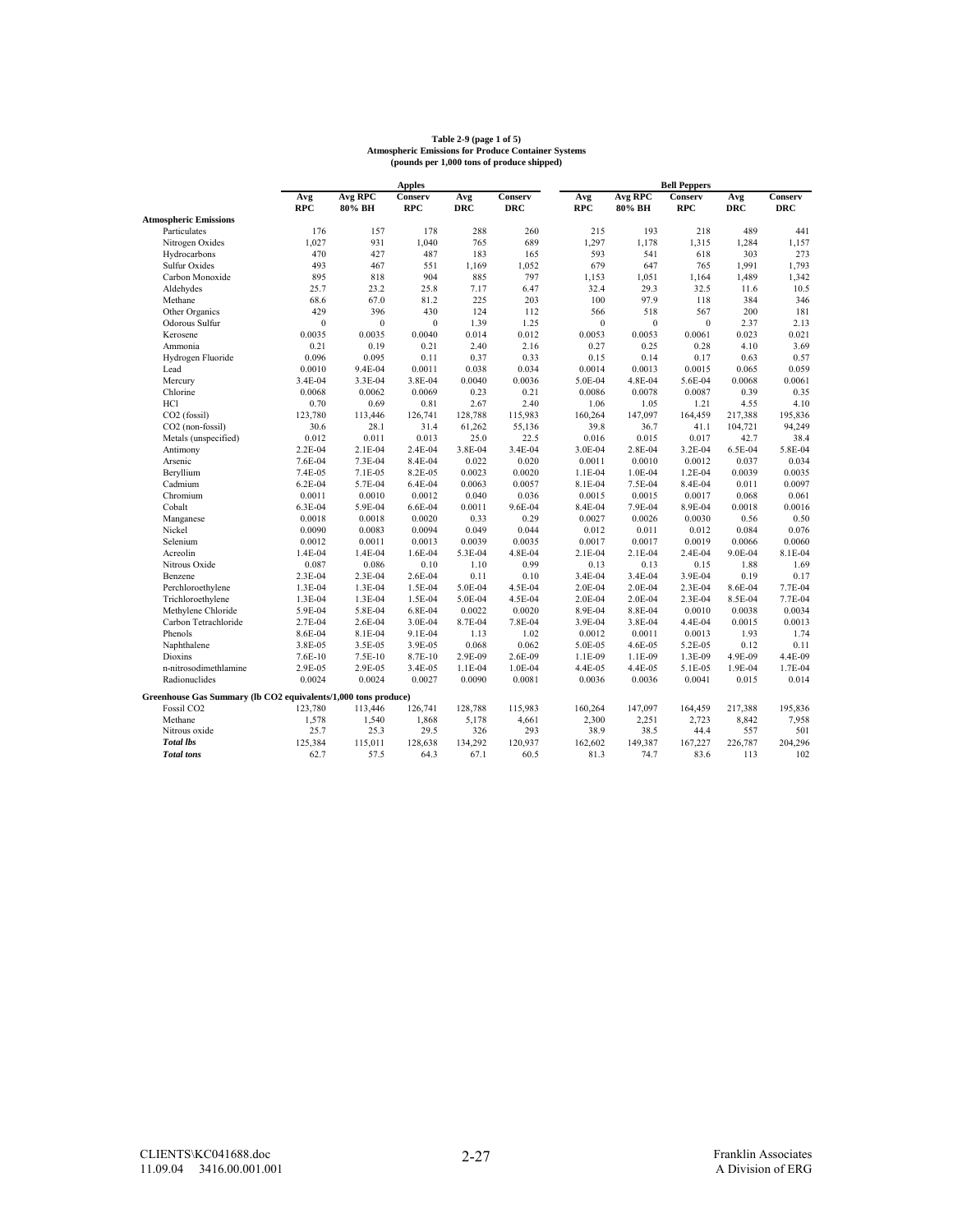# **Table 2-9 (page 2 of 5) Atmospheric Emissions for Produce Container Systems (pounds per 1,000 tons of produce shipped)**

|                                                                |              |                | Carrots          |            |            |              |                | <b>Grapes</b> |            |            |
|----------------------------------------------------------------|--------------|----------------|------------------|------------|------------|--------------|----------------|---------------|------------|------------|
|                                                                | Avg          | <b>Avg RPC</b> | Conserv          | Avg        | Conserv    | Avg          | <b>Avg RPC</b> | Conserv       | Avg        | Conserv    |
|                                                                | <b>RPC</b>   | 80% BH         | <b>RPC</b>       | <b>DRC</b> | <b>DRC</b> | <b>RPC</b>   | 80% BH         | <b>RPC</b>    | <b>DRC</b> | <b>DRC</b> |
| <b>Atmospheric Emissions</b>                                   |              |                |                  |            |            |              |                |               |            |            |
| Particulates                                                   | 108          | 98.7           | 110              | 264        | 238        | 222          | 200            | 225           | 517        | 465        |
| Nitrogen Oxides                                                | 605          | 563            | 614              | 691        | 622        | 1,249        | 1,142          | 1,265         | 1,361      | 1,227      |
| Hydrocarbons                                                   | 288          | 268            | 301              | 162        | 146        | 584          | 534            | 606           | 323        | 291        |
| <b>Sulfur Oxides</b>                                           | 338          | 328            | 386              | 1,077      | 970        | 676          | 648            | 754           | 2,098      | 1,889      |
| Carbon Monoxide                                                | 506          | 478            | 512              | 802        | 722        | 1,049        | 968            | 1,059         | 1,577      | 1,421      |
| Aldehydes                                                      | 14.6         | 13.6           | 14.7             | 6.16       | 5.56       | 30.2         | 27.6           | 30.3          | 12.5       | 11.3       |
| Methane                                                        | 52.3         | 51.6           | 62.4             | 208        | 187        | 104          | 102            | 121           | 405        | 364        |
| Other Organics                                                 | 231          | 222            | 232              | 106        | 95.5       | 484          | 453            | 485           | 216        | 195        |
| Odorous Sulfur                                                 | $\mathbf{0}$ | $\mathbf{0}$   | $\boldsymbol{0}$ | 1.28       | 1.16       | $\mathbf{0}$ | $\mathbf{0}$   | $\mathbf{0}$  | 2.50       | 2.25       |
| Kerosene                                                       | 0.0028       | 0.0028         | 0.0032           | 0.013      | 0.011      | 0.0059       | 0.0059         | 0.0066        | 0.024      | 0.022      |
| Ammonia                                                        | 0.13         | 0.12           | 0.13             | 2.22       | 2.00       | 0.26         | 0.24           | 0.27          | 4.31       | 3.88       |
| Hydrogen Fluoride                                              | 0.077        | 0.076          | 0.088            | 0.34       | 0.31       | 0.16         | 0.16           | 0.18          | 0.66       | 0.60       |
| Lead                                                           | 6.8E-04      | 6.5E-04        | 7.4E-04          | 0.035      | 0.032      | 0.0014       | 0.0014         | 0.0015        | 0.069      | 0.062      |
| Mercury                                                        | 2.6E-04      | 2.5E-04        | 2.9E-04          | 0.0037     | 0.0033     | 5.4E-04      | 5.3E-04        | 5.9E-04       | 0.0071     | 0.0064     |
| Chlorine                                                       | 0.0039       | 0.0037         | 0.0040           | 0.21       | 0.19       | 0.0080       | 0.0074         | 0.0081        | 0.41       | 0.37       |
| <b>HCl</b>                                                     | 0.56         | 0.56           | 0.64             | 2.47       | 2.22       | 1.19         | 1.18           | 1.33          | 4.79       | 4.31       |
| CO <sub>2</sub> (fossil)                                       | 74,290       | 70,008         | 76,568           | 117,183    | 105,521    | 154,183      | 142,864        | 157,970       | 229,942    | 207,166    |
| CO2 (non-fossil)                                               | 18.6         | 17.5           | 19.2             | 56,724     | 51,051     | 38.6         | 35.9           | 39.7          | 110.207    | 99,186     |
| Metals (unspecified)                                           | 0.0076       | 0.0072         | 0.0078           | 23.1       | 20.8       | 0.016        | 0.015          | 0.016         | 44.9       | 40.4       |
| Antimony                                                       | 1.4E-04      | 1.4E-04        | 1.5E-04          | 3.5E-04    | 3.2E-04    | 3.0E-04      | 2.8E-04        | 3.1E-04       | 6.8E-04    | 6.2E-04    |
| Arsenic                                                        | 5.5E-04      | 5.4E-04        | 6.1E-04          | 0.020      | 0.018      | 0.0012       | 0.0011         | 0.0013        | 0.039      | 0.035      |
| Beryllium                                                      | 5.5E-05      | 5.4E-05        | 6.2E-05          | 0.0021     | 0.0019     | 1.2E-04      | 1.1E-04        | 1.3E-04       | 0.0041     | 0.0037     |
| Cadmium                                                        | 3.8E-04      | 3.6E-04        | 4.0E-04          | 0.0058     | 0.0052     | 7.9E-04      | 7.3E-04        | 8.2E-04       | 0.011      | 0.010      |
| Chromium                                                       | 7.9E-04      | 7.8E-04        | 8.9E-04          | 0.037      | 0.033      | 0.0017       | 0.0016         | 0.0018        | 0.071      | 0.064      |
| Cobalt                                                         | 4.0E-04      | 3.9E-04        | 4.3E-04          | 9.8E-04    | 8.9E-04    | 8.4E-04      | 7.9E-04        | 8.8E-04       | 0.0019     | 0.0017     |
| Manganese                                                      | 0.0014       | 0.0014         | 0.0016           | 0.30       | 0.27       | 0.0029       | 0.0029         | 0.0033        | 0.59       | 0.53       |
| Nickel                                                         | 0.0056       | 0.0053         | 0.0059           | 0.046      | 0.041      | 0.012        | 0.011          | 0.012         | 0.089      | 0.080      |
| Selenium                                                       | 8.8E-04      | 8.7E-04        | 0.0010           | 0.0036     | 0.0032     | 0.0019       | 0.0018         | 0.0021        | 0.0070     | 0.0063     |
| Acreolin                                                       | 1.1E-04      | 1.1E-04        | 1.3E-04          | 4.9E-04    | 4.4E-04    | 2.3E-04      | 2.3E-04        | 2.6E-04       | 9.5E-04    | 8.5E-04    |
| Nitrous Oxide                                                  | 0.069        | 0.069          | 0.080            | 1.02       | 0.92       | 0.15         | 0.15           | 0.16          | 1.98       | 1.78       |
| Benzene                                                        | 1.8E-04      | 1.8E-04        | 2.0E-04          | 0.10       | 0.094      | 3.8E-04      | 3.7E-04        | 4.1E-04       | 0.20       | 0.18       |
| Perchloroethylene                                              | 1.1E-04      | 1.0E-04        | 1.2E-04          | 4.7E-04    | 4.2E-04    | 2.2E-04      | 2.2E-04        | 2.5E-04       | 9.1E-04    | 8.1E-04    |
| Trichloroethylene                                              | 1.0E-04      | 1.0E-04        | 1.2E-04          | 4.6E-04    | 4.2E-04    | 2.2E-04      | 2.2E-04        | 2.5E-04       | 9.0E-04    | 8.1E-04    |
| Methylene Chloride                                             | 4.7E-04      | 4.7E-04        | 5.4E-04          | 0.0021     | 0.0019     | 0.0010       | 9.9E-04        | 0.0011        | 0.0040     | 0.0036     |
| Carbon Tetrachloride                                           | 2.0E-04      | 2.0E-04        | 2.3E-04          | 8.0E-04    | 7.2E-04    | 4.3E-04      | 4.2E-04        | 4.7E-04       | 0.0016     | 0.0014     |
| Phenols                                                        | 5.8E-04      | 5.5E-04        | 6.2E-04          | 1.05       | 0.94       | 0.0012       | 0.0012         | 0.0013        | 2.04       | 1.83       |
| Naphthalene                                                    | 2.4E-05      | 2.2E-05        | 2.5E-05          | 0.063      | 0.057      | 4.9E-05      | 4.6E-05        | 5.1E-05       | 0.12       | 0.11       |
| <b>Dioxins</b>                                                 | $6.0E-10$    | $6.0E-10$      | 6.9E-10          | 2.7E-09    | 2.4E-09    | 1.3E-09      | 1.3E-09        | 1.4E-09       | 5.2E-09    | 4.7E-09    |
| n-nitrosodimethlamine                                          | 2.3E-05      | 2.3E-05        | 2.7E-05          | 1.0E-04    | 9.3E-05    | 4.9E-05      | 4.9E-05        | 5.5E-05       | 2.0E-04    | 1.8E-04    |
| Radionuclides                                                  | 0.0019       | 0.0019         | 0.0022           | 0.0083     | 0.0075     | 0.0040       | 0.0040         | 0.0045        | 0.016      | 0.015      |
|                                                                |              |                |                  |            |            |              |                |               |            |            |
| Greenhouse Gas Summary (lb CO2 equivalents/1,000 tons produce) |              |                |                  |            |            |              |                |               |            |            |
| Fossil CO <sub>2</sub>                                         | 74,290       | 70,008         | 76,568           | 117,183    | 105,521    | 154,183      | 142,864        | 157,970       | 229,942    | 207,166    |
| Methane                                                        | 1,202        | 1,186          | 1,436            | 4,787      | 4,309      | 2,387        | 2,346          | 2,773         | 9,309      | 8,379      |
| Nitrous oxide                                                  | 20.5         | 20.4           | 23.6             | 302        | 271        | 43.5         | 43.1           | 48.6          | 586        | 527        |
| <b>Total lbs</b>                                               | 75,512       | 71,214         | 78,027           | 122,272    | 110,101    | 156,614      | 145,253        | 160,792       | 239,837    | 216,072    |
| <b>Total</b> tons                                              | 37.8         | 35.6           | 39.0             | 61.1       | 55.1       | 78.3         | 72.6           | 80.4          | 120        | 108        |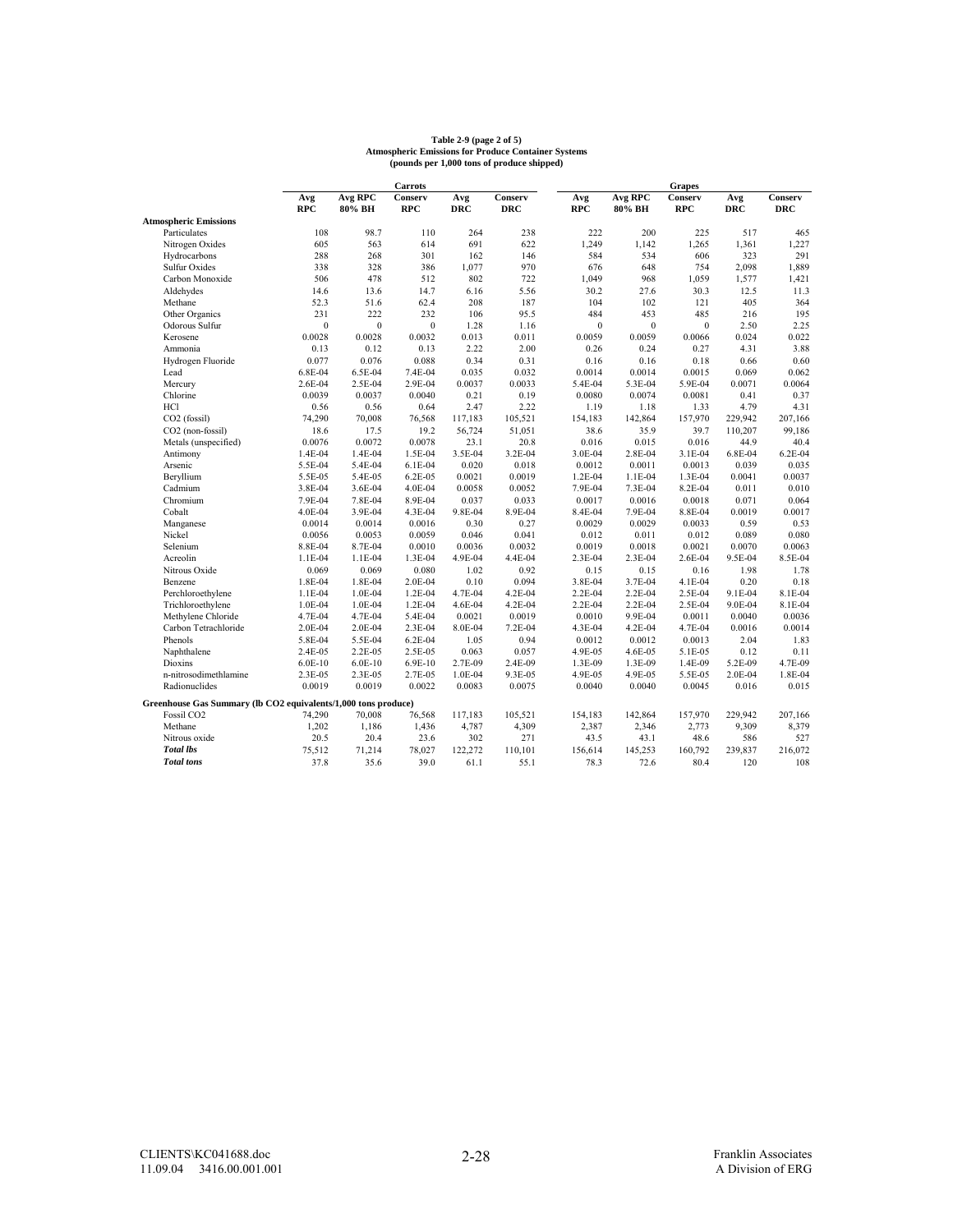# **Table 2-9 (page 3 of 5) Atmospheric Emissions for Produce Container Systems (pounds per 1,000 tons of produce shipped)**

|                                                                |              |                  | <b>Head Lettuce</b> |            |            |              |                | <b>Oranges</b> |            |            |
|----------------------------------------------------------------|--------------|------------------|---------------------|------------|------------|--------------|----------------|----------------|------------|------------|
|                                                                | Avg          | <b>Avg RPC</b>   | Conserv             | Avg        | Conserv    | Avg          | <b>Avg RPC</b> | Conserv        | Avg        | Conserv    |
|                                                                | <b>RPC</b>   | 80% BH           | <b>RPC</b>          | <b>DRC</b> | <b>DRC</b> | <b>RPC</b>   | 80% BH         | <b>RPC</b>     | <b>DRC</b> | <b>DRC</b> |
| <b>Atmospheric Emissions</b>                                   |              |                  |                     |            |            |              |                |                |            |            |
| Particulates                                                   | 179          | 161              | 182                 | 399        | 360        | 128          | 114            | 130            | 336        | 303        |
| Nitrogen Oxides                                                | 1,065        | 966              | 1,079               | 1,055      | 951        | 744          | 671            | 755            | 857        | 772        |
| Hydrocarbons                                                   | 487          | 444              | 507                 | 251        | 226        | 347          | 315            | 363            | 195        | 176        |
| <b>Sulfur Oxides</b>                                           | 538          | 512              | 605                 | 1,621      | 1,459      | 406          | 386            | 460            | 1.380      | 1,242      |
| Carbon Monoxide                                                | 938          | 857              | 947                 | 1,222      | 1,100      | 642          | 583            | 649            | 1,001      | 902        |
| Aldehydes                                                      | 26.6         | 24.1             | 26.7                | 9.76       | 8.81       | 18.3         | 16.4           | 18.3           | 7.02       | 6.34       |
| Methane                                                        | 77.3         | 75.6             | 91.8                | 313        | 281        | 61.5         | 60.2           | 73.1           | 268        | 241        |
| Other Organics                                                 | 456          | 419              | 456                 | 169        | 153        | 305          | 278            | 305            | 118        | 107        |
| Odorous Sulfur                                                 | $\mathbf{0}$ | $\boldsymbol{0}$ | $\boldsymbol{0}$    | 1.93       | 1.73       | $\mathbf{0}$ | $\mathbf{0}$   | $\mathbf{0}$   | 1.66       | 1.49       |
| Kerosene                                                       | 0.0040       | 0.0040           | 0.0046              | 0.019      | 0.017      | 0.0033       | 0.0033         | 0.0038         | 0.016      | 0.015      |
| Ammonia                                                        | 0.22         | 0.20             | 0.23                | 3.33       | 3.00       | 0.16         | 0.14           | 0.16           | 2.86       | 2.57       |
| Hydrogen Fluoride                                              | 0.11         | 0.11             | 0.13                | 0.51       | 0.46       | 0.091        | 0.090          | 0.10           | 0.44       | 0.39       |
| Lead                                                           | 0.0011       | 0.0010           | 0.0012              | 0.053      | 0.048      | 8.2E-04      | 7.8E-04        | 8.9E-04        | 0.046      | 0.041      |
| Mercury                                                        | 3.8E-04      | 3.7E-04          | 4.3E-04             | 0.0055     | 0.0049     | 3.0E-04      | 3.0E-04        | 3.4E-04        | 0.0047     | 0.0042     |
| Chlorine                                                       | 0.0071       | 0.0064           | 0.0071              | 0.32       | 0.29       | 0.0049       | 0.0044         | 0.0049         | 0.27       | 0.25       |
| <b>HCl</b>                                                     | 0.80         | 0.79             | 0.92                | 3.70       | 3.33       | 0.66         | 0.65           | 0.76           | 3.18       | 2.86       |
| CO <sub>2</sub> (fossil)                                       | 130,055      | 119,314          | 133,341             | 177,982    | 160,316    | 91,835       | 83,934         | 94,453         | 147,232    | 132,583    |
| CO <sub>2</sub> (non-fossil)                                   | 32.2         | 29.7             | 33.2                | 85,086     | 76,578     | 22.9         | 21.0           | 23.7           | 73,173     | 65,856     |
| Metals (unspecified)                                           | 0.013        | 0.012            | 0.014               | 34.7       | 31.2       | 0.0093       | 0.0086         | 0.0097         | 29.8       | 26.9       |
| Antimony                                                       | 2.4E-04      | 2.2E-04          | 2.5E-04             | 5.3E-04    | 4.8E-04    | 1.7E-04      | 1.6E-04        | 1.9E-04        | 4.5E-04    | 4.0E-04    |
| Arsenic                                                        | 8.5E-04      | 8.1E-04          | 9.3E-04             | 0.030      | 0.027      | 6.6E-04      | 6.3E-04        | 7.3E-04        | 0.026      | 0.023      |
| Beryllium                                                      | 8.3E-05      | 8.0E-05          | 9.3E-05             | 0.0031     | 0.0028     | 6.6E-05      | 6.4E-05        | 7.4E-05        | 0.0027     | 0.0024     |
| Cadmium                                                        | 6.5E-04      | 6.0E-04          | 6.8E-04             | 0.0087     | 0.0078     | 4.7E-04      | 4.3E-04        | 4.9E-04        | 0.0075     | 0.0067     |
| Chromium                                                       | 0.0012       | 0.0012           | 0.0013              | 0.055      | 0.049      | 9.4E-04      | 9.2E-04        | 0.0011         | 0.047      | 0.043      |
| Cobalt                                                         | 6.7E-04      | 6.3E-04          | 7.1E-04             | 0.0015     | 0.0013     | 4.9E-04      | 4.6E-04        | 5.2E-04        | 0.0013     | 0.0011     |
| Manganese                                                      | 0.0020       | 0.0020           | 0.0023              | 0.45       | 0.41       | 0.0016       | 0.0016         | 0.0019         | 0.39       | 0.35       |
| Nickel                                                         | 0.0096       | 0.0089           | 0.010               | 0.068      | 0.062      | 0.0069       | 0.0064         | 0.0072         | 0.059      | 0.053      |
| Selenium                                                       | 0.0013       | 0.0013           | 0.0015              | 0.0054     | 0.0049     | 0.0010       | 0.0010         | 0.0012         | 0.0046     | 0.0042     |
| Acreolin                                                       | 1.6E-04      | 1.6E-04          | 1.8E-04             | 7.3E-04    | 6.6E-04    | 1.3E-04      | 1.3E-04        | 1.5E-04        | 6.3E-04    | 5.7E-04    |
| Nitrous Oxide                                                  | 0.10         | 0.098            | 0.11                | 1.53       | 1.38       | 0.082        | 0.081          | 0.093          | 1.31       | 1.18       |
| Benzene                                                        | 2.6E-04      | 2.6E-04          | 3.0E-04             | 0.16       | 0.14       | 2.1E-04      | 2.1E-04        | 2.4E-04        | 0.13       | 0.12       |
| Perchloroethylene                                              | 1.5E-04      | 1.5E-04          | 1.7E-04             | 7.0E-04    | 6.3E-04    | 1.2E-04      | 1.2E-04        | 1.4E-04        | 6.0E-04    | 5.4E-04    |
| Trichloroethylene                                              | 1.5E-04      | 1.5E-04          | 1.7E-04             | 6.9E-04    | 6.2E-04    | 1.2E-04      | 1.2E-04        | 1.4E-04        | 5.9E-04    | 5.3E-04    |
| Methylene Chloride                                             | 6.7E-04      | 6.7E-04          | 7.7E-04             | 0.0031     | 0.0028     | 5.5E-04      | 5.5E-04        | 6.3E-04        | 0.0027     | 0.0024     |
| Carbon Tetrachloride                                           | 3.0E-04      | 2.9E-04          | 3.4E-04             | 0.0012     | 0.0011     | 2.4E-04      | 2.3E-04        | 2.7E-04        | 0.0010     | 9.3E-04    |
| Phenols                                                        | 9.3E-04      | 8.8E-04          | 0.0010              | 1.57       | 1.41       | 7.0E-04      | 6.6E-04        | 7.5E-04        | 1.35       | 1.22       |
| Naphthalene                                                    | 4.0E-05      | 3.7E-05          | 4.2E-05             | 0.095      | 0.085      | 2.9E-05      | 2.7E-05        | 3.0E-05        | 0.082      | 0.074      |
| <b>Dioxins</b>                                                 |              | 8.5E-10          | 9.9E-10             | 4.0E-09    | 3.6E-09    | 7.1E-10      | 7.0E-10        | 8.1E-10        | 3.4E-09    | 3.1E-09    |
|                                                                | 8.6E-10      |                  |                     |            |            |              |                |                |            | 1.2E-04    |
| n-nitrosodimethlamine                                          | 3.3E-05      | 3.3E-05          | 3.8E-05             | 1.5E-04    | 1.4E-04    | 2.8E-05      | 2.7E-05        | 3.1E-05        | 1.3E-04    |            |
| Radionuclides                                                  | 0.0027       | 0.0027           | 0.0031              | 0.012      | 0.011      | 0.0022       | 0.0022         | 0.0026         | 0.011      | 0.0096     |
| Greenhouse Gas Summary (lb CO2 equivalents/1,000 tons produce) |              |                  |                     |            |            |              |                |                |            |            |
| Fossil CO <sub>2</sub>                                         | 130,055      | 119,314          | 133,341             | 177,982    | 160,316    | 91,835       | 83,934         | 94,453         | 147,232    | 132,583    |
| Methane                                                        | 1,779        | 1,740            | 2,112               | 7,189      | 6,470      | 1,415        | 1,386          | 1,681          | 6,161      | 5,545      |
| Nitrous oxide                                                  | 29.4         | 29.0             | 33.7                | 453        | 407        | 24.2         | 23.9           | 27.7           | 389        | 350        |
| <b>Total lbs</b>                                               | 131,863      | 121,082          | 135,487             | 185,623    | 167,194    | 93,274       | 85,344         | 96,161         | 153,782    | 138,478    |
| <b>Total</b> tons                                              | 65.9         | 60.5             | 67.7                | 92.8       | 83.6       | 46.6         | 42.7           | 48.1           | 76.9       | 69.2       |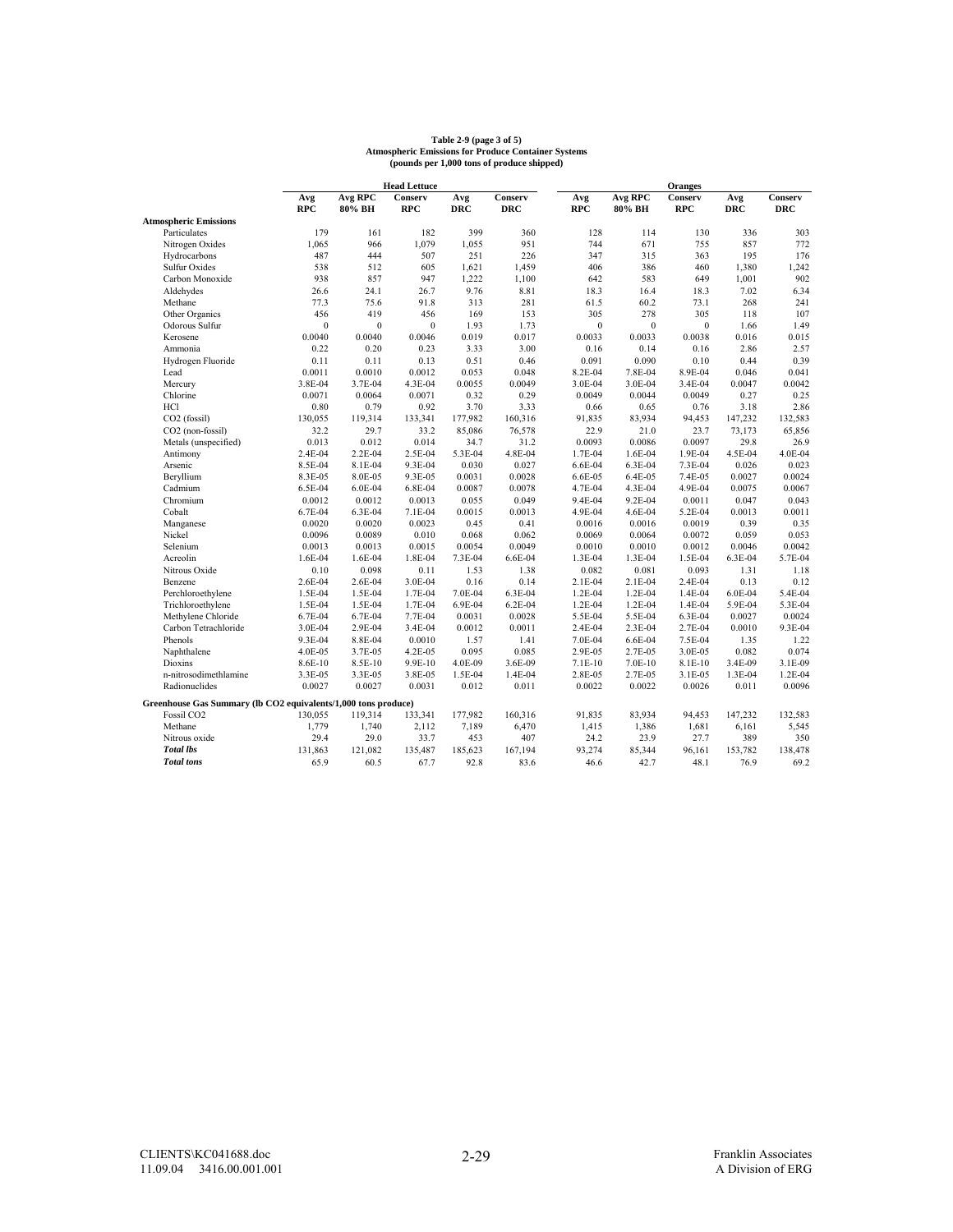#### **Atmospheric Emissions for Produce Container Systems (pounds per 1,000 tons of produce shipped) Table 2-9 (page 4 of 5)**

|                                                                |              |                  | <b>Peaches/Nectarines</b> |            |            |              |                | Onions       |            |            |
|----------------------------------------------------------------|--------------|------------------|---------------------------|------------|------------|--------------|----------------|--------------|------------|------------|
|                                                                | Avg          | <b>Avg RPC</b>   | Conserv                   | Avg        | Conserv    | Avg          | <b>Avg RPC</b> | Conserv      | Avg        | Conserv    |
|                                                                | <b>RPC</b>   | 80% BH           | <b>RPC</b>                | <b>DRC</b> | <b>DRC</b> | <b>RPC</b>   | 80% BH         | <b>RPC</b>   | <b>DRC</b> | <b>DRC</b> |
| <b>Atmospheric Emissions</b>                                   |              |                  |                           |            |            |              |                |              |            |            |
| Particulates                                                   | 129          | 116              | 131                       | 346        | 311        | 107          | 96.9           | 109          | 290        | 261        |
| Nitrogen Oxides                                                | 776          | 703              | 786                       | 908        | 818        | 606          | 557            | 615          | 756        | 681        |
| Hydrocarbons                                                   | 353          | 322              | 367                       | 214        | 193        | 285          | 263            | 297          | 177        | 159        |
| <b>Sulfur Oxides</b>                                           | 409          | 389              | 455                       | 1,406      | 1,265      | 340          | 327            | 383          | 1,182      | 1,064      |
| Carbon Monoxide                                                | 685          | 623              | 691                       | 1,053      | 948        | 511          | 475            | 517          | 878        | 791        |
| Aldehydes                                                      | 19.3         | 17.4             | 19.3                      | 8.24       | 7.44       | 14.7         | 13.5           | 14.7         | 6.69       | 6.03       |
| Methane                                                        | 60.9         | 59.7             | 70.9                      | 271        | 244        | 52.9         | 52.1           | 62.2         | 228        | 206        |
| Other Organics                                                 | 335          | 306              | 335                       | 142        | 128        | 237          | 223            | 237          | 115        | 104        |
| Odorous Sulfur                                                 | $\mathbf{0}$ | $\boldsymbol{0}$ | $\boldsymbol{0}$          | 1.67       | 1.51       | $\mathbf{0}$ | $\mathbf{0}$   | $\mathbf{0}$ | 1.41       | 1.27       |
| Kerosene                                                       | 0.0034       | 0.0034           | 0.0038                    | 0.016      | 0.015      | 0.0030       | 0.0030         | 0.0034       | 0.014      | 0.012      |
| Ammonia                                                        | 0.16         | 0.15             | 0.17                      | 2.89       | 2.60       | 0.13         | 0.12           | 0.13         | 2.44       | 2.19       |
| Hydrogen Fluoride                                              | 0.094        | 0.093            | 0.11                      | 0.44       | 0.40       | 0.082        | 0.081          | 0.092        | 0.37       | 0.34       |
| Lead                                                           | 8.5E-04      | 8.1E-04          | 9.1E-04                   | 0.046      | 0.042      | 7.0E-04      | 6.7E-04        | 7.5E-04      | 0.039      | 0.035      |
| Mercury                                                        | 3.1E-04      | 3.1E-04          | 3.5E-04                   | 0.0048     | 0.0043     | 2.7E-04      | 2.6E-04        | 3.0E-04      | 0.0040     | 0.0036     |
| Chlorine                                                       | 0.0051       | 0.0046           | 0.0052                    | 0.28       | 0.25       | 0.0039       | 0.0036         | 0.0040       | 0.23       | 0.21       |
| <b>HCl</b>                                                     | 0.68         | 0.68             | 0.77                      | 3.21       | 2.89       | 0.59         | 0.59           | 0.67         | 2.71       | 2.44       |
| CO <sub>2</sub> (fossil)                                       | 96,509       | 88,461           | 98,740                    | 153,610    | 138,347    | 75,176       | 70,098         | 77,254       | 128,346    | 115,578    |
| CO2 (non-fossil)                                               | 24.1         | 22.1             | 24.7                      | 73,903     | 66,513     | 18.8         | 17.6           | 19.4         | 62,283     | 56,054     |
| Metals (unspecified)                                           | 0.0098       | 0.0090           | 0.010                     | 30.1       | 27.1       | 0.0077       | 0.0072         | 0.0079       | 25.4       | 22.9       |
| Antimony                                                       | 1.8E-04      | 1.7E-04          | 1.9E-04                   | 4.6E-04    | 4.1E-04    | 1.5E-04      | 1.4E-04        | 1.5E-04      | 3.8E-04    | 3.5E-04    |
| Arsenic                                                        | 6.8E-04      | 6.6E-04          | 7.4E-04                   | 0.026      | 0.024      | 5.7E-04      | 5.6E-04        | 6.3E-04      | 0.022      | 0.020      |
| Beryllium                                                      | 6.8E-05      | 6.6E-05          | 7.5E-05                   | 0.0027     | 0.0025     | 5.8E-05      | 5.7E-05        | 6.4E-05      | 0.0023     | 0.0021     |
| Cadmium                                                        | 4.9E-04      | 4.5E-04          | 5.1E-04                   | 0.0076     | 0.0068     | 3.9E-04      | 3.6E-04        | 4.0E-04      | 0.0064     | 0.0057     |
| Chromium                                                       | 9.8E-04      | 9.5E-04          | 0.0011                    | 0.048      | 0.043      | 8.3E-04      | 8.1E-04        | 9.2E-04      | 0.040      | 0.036      |
| Cobalt                                                         | 5.1E-04      | 4.8E-04          | 5.4E-04                   | 0.0013     | 0.0012     | 4.1E-04      | 3.9E-04        | 4.4E-04      | 0.0011     | 9.7E-04    |
| Manganese                                                      | 0.0017       | 0.0017           | 0.0019                    | 0.39       | 0.35       | 0.0015       | 0.0014         | 0.0016       | 0.33       | 0.30       |
| Nickel                                                         | 0.0072       | 0.0067           | 0.0075                    | 0.059      | 0.053      | 0.0057       | 0.0054         | 0.0060       | 0.050      | 0.045      |
| Selenium                                                       | 0.0011       | 0.0011           | 0.0012                    | 0.0047     | 0.0042     | 9.3E-04      | 9.2E-04        | 0.0010       | 0.0040     | 0.0036     |
| Acreolin                                                       | 1.3E-04      | 1.3E-04          | 1.5E-04                   | 6.4E-04    | 5.7E-04    | 1.2E-04      | 1.2E-04        | 1.3E-04      | 5.4E-04    | 4.8E-04    |
| Nitrous Oxide                                                  | 0.085        | 0.084            | 0.095                     | 1.33       | 1.19       | 0.074        | 0.073          | 0.083        | 1.12       | 1.01       |
| Benzene                                                        | 2.2E-04      | 2.1E-04          | 2.4E-04                   | 0.14       | 0.12       | 1.9E-04      | 1.8E-04        | 2.1E-04      | 0.11       | 0.10       |
| Perchloroethylene                                              | 1.3E-04      | 1.3E-04          | 1.4E-04                   | 6.1E-04    | 5.5E-04    | 1.1E-04      | 1.1E-04        | 1.3E-04      | 5.1E-04    | 4.6E-04    |
| Trichloroethylene                                              | 1.3E-04      | 1.3E-04          | 1.4E-04                   | $6.0E-04$  | 5.4E-04    | 1.1E-04      | 1.1E-04        | 1.2E-04      | 5.1E-04    | 4.6E-04    |
| Methylene Chloride                                             | 5.7E-04      | 5.7E-04          | 6.4E-04                   | 0.0027     | 0.0024     | 5.0E-04      | 4.9E-04        | 5.6E-04      | 0.0023     | 0.0020     |
| Carbon Tetrachloride                                           | 2.5E-04      | 2.4E-04          | 2.7E-04                   | 0.0010     | 9.4E-04    | 2.1E-04      | 2.1E-04        | 2.4E-04      | 8.8E-04    | 7.9E-04    |
| Phenols                                                        | 7.3E-04      | 6.9E-04          | 7.7E-04                   | 1.37       | 1.23       | 5.9E-04      | 5.7E-04        | 6.4E-04      | 1.15       | 1.04       |
| Naphthalene                                                    | 3.0E-05      | 2.8E-05          | 3.1E-05                   | 0.082      | 0.074      | 2.4E-05      | 2.3E-05        | 2.5E-05      | 0.070      | 0.063      |
| <b>Dioxins</b>                                                 | 7.4E-10      | 7.3E-10          | 8.2E-10                   | 3.5E-09    | 3.1E-09    | $6.4E-10$    | $6.3E-10$      | 7.2E-10      | 2.9E-09    | 2.6E-09    |
| n-nitrosodimethlamine                                          | 2.8E-05      | 2.8E-05          | 3.2E-05                   | 1.3E-04    | 1.2E-04    | 2.5E-05      | 2.5E-05        | 2.8E-05      | 1.1E-04    | 1.0E-04    |
| Radionuclides                                                  | 0.0023       | 0.0023           | 0.0026                    | 0.011      | 0.0097     | 0.0020       | 0.0020         | 0.0023       | 0.0091     | 0.0082     |
|                                                                |              |                  |                           |            |            |              |                |              |            |            |
| Greenhouse Gas Summary (lb CO2 equivalents/1,000 tons produce) |              |                  |                           |            |            |              |                |              |            |            |
| Fossil CO <sub>2</sub>                                         | 96,509       | 88,461           | 98,740                    | 153,610    | 138,347    | 75,176       | 70,098         | 77,254       | 128,346    | 115,578    |
| Methane                                                        | 1,402        | 1,372            | 1,630                     | 6,240      | 5,617      | 1,217        | 1,198          | 1,430        | 5,255      | 4,730      |
| Nitrous oxide                                                  | 25.0         | 24.8             | 28.0                      | 393        | 354        | 21.8         | 21.6           | 24.6         | 331        | 298        |
| <b>Total lbs</b>                                               | 97,936       | 89,859           | 100,398                   | 160,244    | 144,317    | 76,415       | 71,318         | 78,709       | 133,933    | 120,606    |
| <b>Total</b> tons                                              | 49.0         | 44.9             | 50.2                      | 80.1       | 72.2       | 38.2         | 35.7           | 39.4         | 67.0       | 60.3       |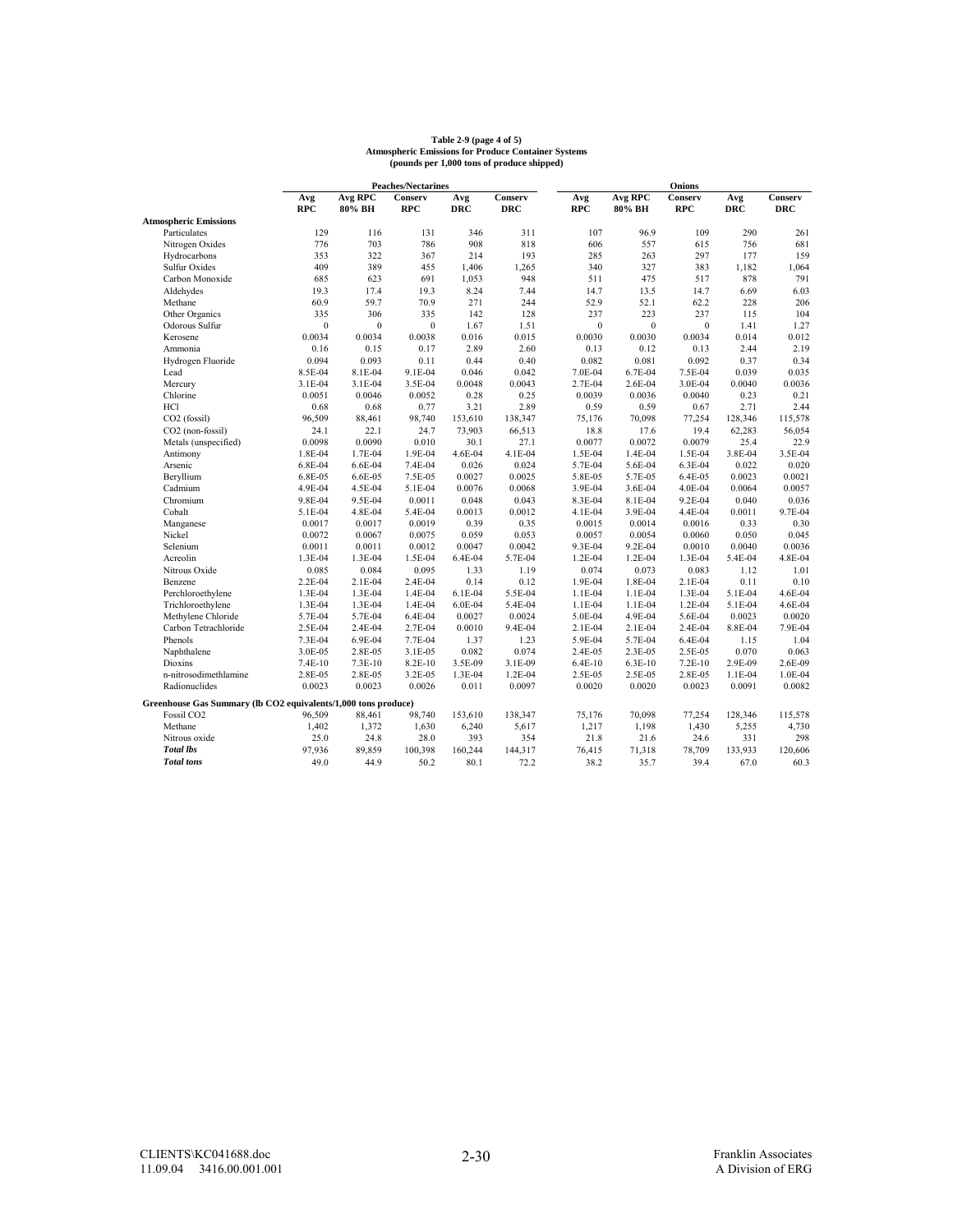# **Table 2-9 (page 5 of 5) Atmospheric Emissions for Produce Container Systems (pounds per 1,000 tons of produce shipped)**

|                                                                |                |                  | <b>Tomatoes</b> |            |            |              |                | <b>Strawberries</b> |            |            |
|----------------------------------------------------------------|----------------|------------------|-----------------|------------|------------|--------------|----------------|---------------------|------------|------------|
|                                                                | Avg            | <b>Avg RPC</b>   | Conserv         | Avg        | Conserv    | Avg          | <b>Avg RPC</b> | Conserv             | Avg        | Conserv    |
|                                                                | <b>RPC</b>     | 80% BH           | <b>RPC</b>      | <b>DRC</b> | <b>DRC</b> | <b>RPC</b>   | 80% BH         | <b>RPC</b>          | <b>DRC</b> | <b>DRC</b> |
| <b>Atmospheric Emissions</b>                                   |                |                  |                 |            |            |              |                |                     |            |            |
| Particulates                                                   | 160            | 142              | 163             | 336        | 302        | 385          | 351            | 390                 | 653        | 588        |
| Nitrogen Oxides                                                | 916            | 824              | 930             | 860        | 774        | 2,269        | 2,093          | 2,296               | 1,815      | 1,637      |
| Hydrocarbons                                                   | 428            | 386              | 446             | 197        | 178        | 1,034        | 955            | 1,070               | 455        | 411        |
| <b>Sulfur Oxides</b>                                           | 500            | 476              | 562             | 1,377      | 1,239      | 1,228        | 1,182          | 1,351               | 2,606      | 2,347      |
| Carbon Monoxide                                                | 780            | 706              | 789             | 1,003      | 904        | 1,968        | 1,827          | 1,986               | 2,076      | 1,872      |
| Aldehydes                                                      | 22.3           | 20.0             | 22.4            | 7.15       | 6.45       | 55.5         | 51.1           | 55.7                | 19.4       | 17.6       |
| Methane                                                        | 76.5           | 74.9             | 89.8            | 267        | 240        | 189          | 186            | 215                 | 497        | 448        |
| Other Organics                                                 | 365            | 333              | 366             | 121        | 109        | 948          | 888            | 951                 | 345        | 312        |
| Odorous Sulfur                                                 | $\overline{0}$ | $\boldsymbol{0}$ | $\mathbf{0}$    | 1.65       | 1.49       | $\mathbf{0}$ | $\mathbf{0}$   | $\mathbf{0}$        | 3.05       | 2.74       |
| Kerosene                                                       | 0.0043         | 0.0042           | 0.0048          | 0.016      | 0.015      | 0.011        | 0.011          | 0.012               | 0.030      | 0.027      |
| Ammonia                                                        | 0.19           | 0.18             | 0.20            | 2.85       | 2.56       | 0.49         | 0.46           | 0.50                | 5.30       | 4.77       |
| Hydrogen Fluoride                                              | 0.12           | 0.12             | 0.13            | 0.44       | 0.39       | 0.31         | 0.31           | 0.34                | 0.81       | 0.73       |
| Lead                                                           | 0.0010         | 9.8E-04          | 0.0011          | 0.046      | 0.041      | 0.0026       | 0.0025         | 0.0028              | 0.084      | 0.076      |
| Mercury                                                        | 3.9E-04        | 3.8E-04          | 4.3E-04         | 0.0047     | 0.0042     | 0.0010       | 0.0010         | 0.0011              | 0.0087     | 0.0078     |
| Chlorine                                                       | 0.0059         | 0.0053           | 0.0060          | 0.27       | 0.25       | 0.015        | 0.014          | 0.015               | 0.51       | 0.46       |
| <b>HCl</b>                                                     | 0.86           | 0.85             | 0.96            | 3.17       | 2.85       | 2.27         | 2.25           | 2.49                | 5.87       | 5.28       |
| CO <sub>2</sub> (fossil)                                       | 113,269        | 103,339          | 116,413         | 147,372    | 132,712    | 284,914      | 266,006        | 291,102             | 298,547    | 269,138    |
| CO2 (non-fossil)                                               | 28.3           | 25.9             | 29.2            | 72,930     | 65,637     | 71.4         | 66.9           | 73.2                | 134.629    | 121,167    |
| Metals (unspecified)                                           | 0.012          | 0.011            | 0.012           | 29.7       | 26.8       | 0.029        | 0.027          | 0.030               | 54.9       | 49.4       |
| Antimony                                                       | 2.2E-04        | 2.0E-04          | 2.3E-04         | 4.5E-04    | 4.0E-04    | 5.5E-04      | 5.2E-04        | 5.8E-04             | 8.6E-04    | 7.8E-04    |
| Arsenic                                                        | 8.4E-04        | 8.0E-04          | 9.2E-04         | 0.026      | 0.023      | 0.0022       | 0.0021         | 0.0023              | 0.048      | 0.043      |
| Beryllium                                                      | 8.4E-05        | 8.2E-05          | 9.3E-05         | 0.0027     | 0.0024     | 2.2E-04      | 2.2E-04        | 2.4E-04             | 0.0050     | 0.0045     |
| Cadmium                                                        | 5.8E-04        | 5.3E-04          | 6.0E-04         | 0.0075     | 0.0067     | 0.0015       | 0.0014         | 0.0015              | 0.014      | 0.012      |
| Chromium                                                       | 0.0012         | 0.0012           | 0.0013          | 0.047      | 0.042      | 0.0032       | 0.0031         | 0.0034              | 0.087      | 0.078      |
| Cobalt                                                         | $6.1E-04$      | 5.7E-04          | 6.5E-04         | 0.0013     | 0.0011     | 0.0016       | 0.0015         | 0.0016              | 0.0024     | 0.0022     |
| Manganese                                                      | 0.0021         | 0.0021           | 0.0024          | 0.39       | 0.35       | 0.0056       | 0.0055         | 0.0061              | 0.72       | 0.65       |
| Nickel                                                         | 0.0085         | 0.0079           | 0.0089          | 0.058      | 0.053      | 0.021        | 0.020          | 0.022               | 0.11       | 0.099      |
| Selenium                                                       | 0.0013         | 0.0013           | 0.0015          | 0.0046     | 0.0042     | 0.0036       | 0.0035         | 0.0039              | 0.0086     | 0.0077     |
| Acreolin                                                       | 1.7E-04        | 1.7E-04          | 1.9E-04         | 6.3E-04    | 5.6E-04    | 4.5E-04      | 4.4E-04        | 4.9E-04             | 0.0012     | 0.0010     |
| Nitrous Oxide                                                  | 0.11           | 0.10             | 0.12            | 1.31       | 1.18       | 0.28         | 0.28           | 0.31                | 2.42       | 2.18       |
| Benzene                                                        | 2.7E-04        | 2.7E-04          | 3.0E-04         | 0.13       | 0.12       | 7.2E-04      | 7.0E-04        | 7.8E-04             | 0.25       | 0.22       |
| Perchloroethylene                                              | 1.6E-04        | 1.6E-04          | 1.8E-04         | 6.0E-04    | 5.4E-04    | 4.3E-04      | 4.2E-04        | 4.7E-04             | 0.0011     | 0.0010     |
| Trichloroethylene                                              | 1.6E-04        | 1.6E-04          | 1.8E-04         | 5.9E-04    | 5.3E-04    | 4.2E-04      | 4.2E-04        | 4.6E-04             | 0.0011     | 9.9E-04    |
| Methylene Chloride                                             | 7.2E-04        | 7.1E-04          | 8.1E-04         | 0.0027     | 0.0024     | 0.0019       | 0.0019         | 0.0021              | 0.0049     | 0.0044     |
| Carbon Tetrachloride                                           | 3.1E-04        | 3.0E-04          | 3.4E-04         | 0.0010     | 9.3E-04    | 8.1E-04      | 7.9E-04        | 8.7E-04             | 0.0019     | 0.0017     |
| Phenols                                                        | 8.8E-04        | 8.3E-04          | 9.4E-04         | 1.35       | 1.21       | 0.0023       | 0.0022         | 0.0024              | 2.49       | 2.24       |
| Naphthalene                                                    | 3.6E-05        | 3.3E-05          | 3.7E-05         | 0.081      | 0.073      | 9.1E-05      | 8.6E-05        | 9.4E-05             | 0.15       | 0.14       |
| <b>Dioxins</b>                                                 | $9.2E - 10$    | 9.1E-10          | 1.0E-09         | 3.4E-09    | 3.1E-09    | 2.4E-09      | 2.4E-09        | 2.7E-09             | 6.3E-09    | 5.7E-09    |
| n-nitrosodimethlamine                                          | 3.6E-05        | 3.5E-05          | 4.0E-05         | 1.3E-04    | 1.2E-04    | 9.5E-05      | 9.4E-05        | 1.0E-04             | 2.5E-04    | 2.2E-04    |
| Radionuclides                                                  | 0.0029         | 0.0029           | 0.0033          | 0.011      | 0.0096     | 0.0077       | 0.0076         | 0.0084              | 0.020      | 0.018      |
|                                                                |                |                  |                 |            |            |              |                |                     |            |            |
| Greenhouse Gas Summary (lb CO2 equivalents/1,000 tons produce) |                |                  |                 |            |            |              |                |                     |            |            |
| Fossil CO <sub>2</sub>                                         | 113,269        | 103,339          | 116,413         | 147,372    | 132,712    | 284,914      | 266,006        | 291,102             | 298,547    | 269,138    |
| Methane                                                        | 1,760          | 1,724            | 2,065           | 6,143      | 5,529      | 4,350        | 4,281          | 4,953               | 11,436     | 10,294     |
| Nitrous oxide                                                  | 31.3           | 31.0             | 35.3            | 388        | 349        | 83.2         | 82.6           | 91.1                | 717        | 645        |
| <b>Total lbs</b>                                               | 115,060        | 105,094          | 118,513         | 153,903    | 138,590    | 289,347      | 270,370        | 296,146             | 310,700    | 280,077    |
| <b>Total</b> tons                                              | 57.5           | 52.5             | 59.3            | 77.0       | 69.3       | 145          | 135            | 148                 | 155        | 140        |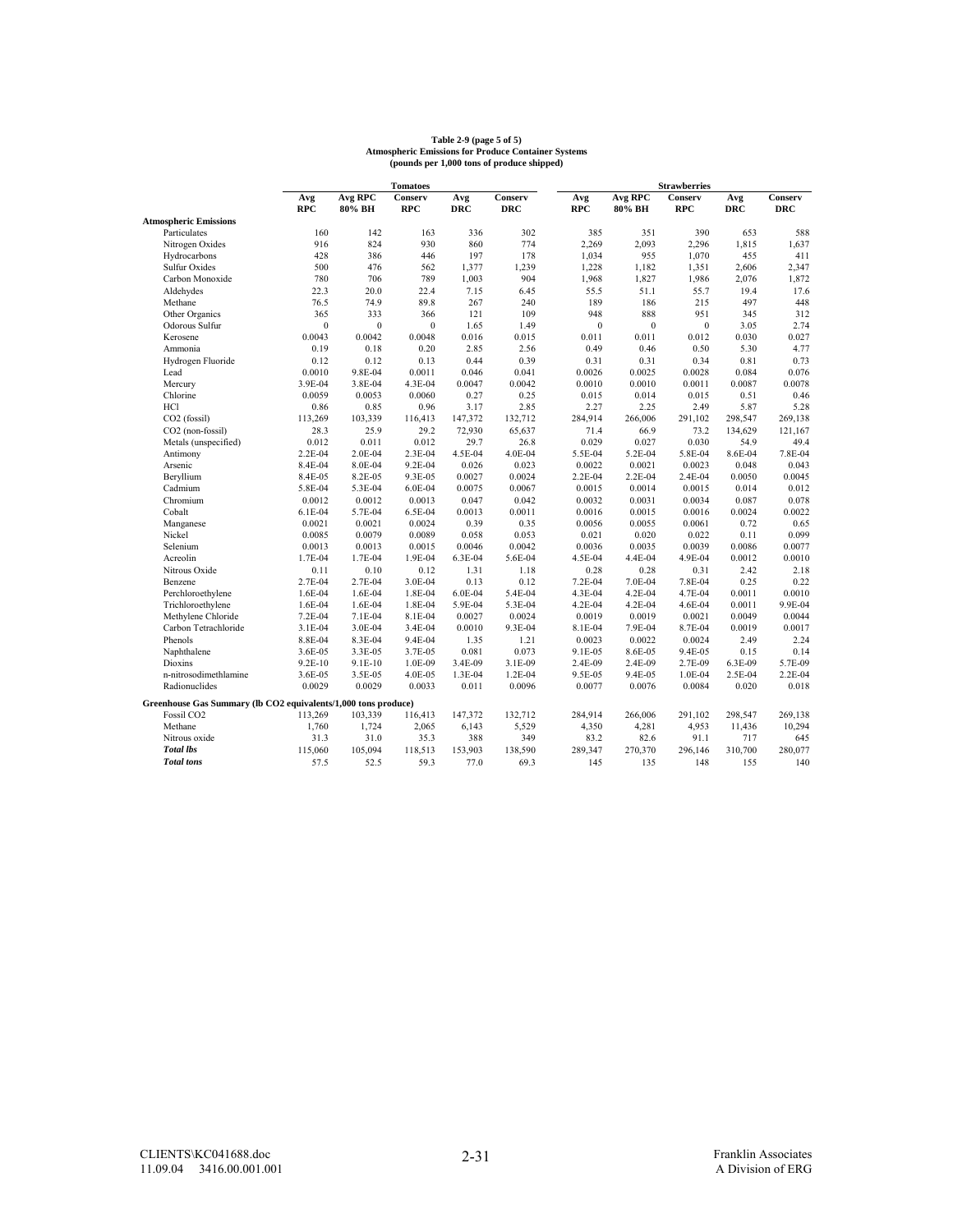|                              |                  |              | <b>Apples</b>  |                  |                  |              |              | <b>Bell Peppers</b> |              |              |
|------------------------------|------------------|--------------|----------------|------------------|------------------|--------------|--------------|---------------------|--------------|--------------|
|                              | Avg              | Avg RPC      | <b>Conserv</b> | Avg              | Conserv          | Avg          | Avg RPC      | Conserv             | Avg          | Conserv      |
|                              | <b>RPC</b>       | 80% BH       | <b>RPC</b>     | <b>DRC</b>       | <b>DRC</b>       | <b>RPC</b>   | 80% BH       | <b>RPC</b>          | <b>DRC</b>   | <b>DRC</b>   |
| <b>Waterborne Wastes</b>     |                  |              |                |                  |                  |              |              |                     |              |              |
| Acid                         | 0.35             | 0.35         | 0.48           | 0.76             | 0.69             | 0.51         | 0.51         | 0.71                | 1.30         | 1.17         |
| Metal Ion (unspecified)      | 0.78             | 0.71         | 0.79           | 0.21             | 0.19             | 0.99         | 0.90         | 1.00                | 0.34         | 0.31         |
| Fluorides                    | 0.014            | 0.014        | 0.016          | 0.054            | 0.049            | 0.021        | 0.021        | 0.024               | 0.092        | 0.083        |
| <b>Dissolved Solids</b>      | 445              | 431          | 524            | 507              | 456              | 636          | 618          | 751                 | 863          | 777          |
| Suspended Solids             | 13.5             | 13.1         | 15.2           | 345              | 311              | 19.9         | 19.5         | 22.5                | 590          | 531          |
| <b>BOD</b>                   | 4.60             | 4.55         | 5.79           | 248              | 223              | 6.79         | 6.72         | 8.51                | 423          | 381          |
| $\rm{COD}$                   | 12.3             | 11.9         | 14.8           | 654              | 589              | 17.5         | 17.1         | 21.2                | 1,118        | 1,006        |
| Phenol                       | 0.0025           | 0.0023       | 0.0026         | 0.14             | 0.13             | 0.0032       | 0.0029       | 0.0032              | 0.24         | 0.22         |
| Sulfides                     | 0.16             | 0.16         | 0.22           | 11.6             | 10.5             | 0.23         | 0.23         | 0.32                | 19.9         | 17.9         |
| Oil                          | 8.52             | 8.19         | 9.94           | 20.4             | 18.4             | 12.0         | 11.6         | 14.1                | 34.8         | 31.4         |
| Sulfuric Acid                | 0.11             | 0.11         | 0.12           | 0.80             | 0.72             | 0.16         | 0.16         | 0.18                | 1.37         | 1.24         |
| Iron                         | 0.55             | 0.55         | 0.64           | 16.1             | 14.5             | 0.84         | 0.83         | 0.96                | 27.5         | 24.8         |
| Cyanide                      | 2.7E-05          | 2.6E-05      | 3.2E-05        | 4.0E-05          | 3.6E-05          | 3.8E-05      | 3.7E-05      | 4.6E-05             | 6.8E-05      | 6.1E-05      |
| Chromium                     | 0.018            | 0.018        | 0.022          | 0.022            | 0.020            | 0.026        | 0.026        | 0.032               | 0.037        | 0.034        |
| Aluminum                     | $\mathbf{0}$     | $\mathbf{0}$ | $\mathbf{0}$   | 8.44             | 7.60             | $\mathbf{0}$ | $\mathbf{0}$ | $\mathbf{0}$        | 14.4         | 13.0         |
| Nickel                       | $\theta$         | $\theta$     | $\theta$       | 7.6E-08          | 6.8E-08          | $\theta$     | $\theta$     | $\mathbf{0}$        | 1.3E-07      | 1.2E-07      |
| Mercury                      | 1.4E-06          | 1.4E-06      | 1.7E-06        | 1.8E-06          | 1.6E-06          | 2.0E-06      | 2.0E-06      | 2.4E-06             | 3.1E-06      | 2.7E-06      |
| Lead                         | 6.5E-05          | 5.9E-05      | 6.6E-05        | 1.8E-05          | 1.6E-05          | 8.3E-05      | 7.5E-05      | 8.4E-05             | 2.8E-05      | 2.6E-05      |
| Phosphates                   | 0.073            | 0.071        | 0.087          | 6.93             | 6.23             | 0.11         | 0.11         | 0.13                | 11.8         | 10.7         |
| Phosphorus                   | $\boldsymbol{0}$ | $\mathbf{0}$ | $\mathbf{0}$   | 1.55             | 1.40             | $\mathbf{0}$ | $\mathbf{0}$ | $\mathbf{0}$        | 2.66         | 2.39         |
| Nitrogen                     | $\mathbf{0}$     | $\theta$     | $\mathbf{0}$   | 2.60             | 2.34             | $\theta$     | $\theta$     | $\theta$            | 4.45         | 4.00         |
| Zinc                         | 0.010            | 0.0099       | 0.013          | 0.17             | 0.15             | 0.014        | 0.014        | 0.018               | 0.29         | 0.26         |
| Ammonia                      | 0.070            | 0.064        | 0.072          | 1.38             | 1.24             | 0.090        | 0.083        | 0.093               | 2.36         | 2.13         |
| Pesticides                   | $\mathbf{0}$     | $\mathbf{0}$ | $\mathbf{0}$   | 0.078            | 0.070            | $\mathbf{0}$ | $\mathbf{0}$ | $\bf{0}$            | 0.13         | 0.12         |
| <b>Dissolved Organics</b>    | 4.52             | 4.52         | 6.24           | $\boldsymbol{0}$ | $\boldsymbol{0}$ | 6.61         | 6.61         | 9.12                | $\mathbf{0}$ | $\mathbf{0}$ |
| <b>Total Volatile Solids</b> | 4.46             | 4.46         | 4.46           | $\mathbf{0}$     | $\mathbf{0}$     | 7.31         | 7.31         | 7.31                | $\mathbf{0}$ | $\theta$     |
| Chlorides                    | 20.2             | 19.6         | 23.8           | 22.2             | 20.0             | 29.3         | 28.6         | 34.6                | 37.8         | 34.1         |
| Cadmium                      | 0.018            | 0.018        | 0.022          | 0.022            | 0.020            | 0.026        | 0.026        | 0.032               | 0.037        | 0.034        |
| Organic Carbon               | 0.37             | 0.37         | 0.52           | $\mathbf{0}$     | $\mathbf{0}$     | 0.55         | 0.55         | 0.76                | $\mathbf{0}$ | $\mathbf{0}$ |
| <b>Sulfates</b>              | 16.5             | 16.1         | 19.5           | 23.6             | 21.2             | 23.9         | 23.4         | 28.4                | 40.2         | 36.2         |
| Sodium                       | 2.23             | 2.23         | 2.24           | 0.021            | 0.019            | 3.66         | 3.66         | 3.66                | 0.037        | 0.033        |
| Calcium                      | 0.0030           | 0.0030       | 0.0035         | 0.012            | 0.010            | 0.0046       | 0.0045       | 0.0052              | 0.020        | 0.018        |
| Manganese                    | 0.31             | 0.31         | 0.36           | 2.75             | 2.48             | 0.48         | 0.47         | 0.54                | 4.70         | 4.23         |
| Nitrates                     | 0.0013           | 0.0013       | 0.0015         | 0.063            | 0.056            | 0.0020       | 0.0020       | 0.0023              | 0.11         | 0.096        |
| Boron                        | 0.44             | 0.43         | 0.50           | 3.22             | 2.89             | 0.65         | 0.64         | 0.73                | 5.49         | 4.94         |
| Other Organics               | 0.86             | 0.83         | 0.96           | 1.99             | 1.79             | 1.23         | 1.19         | 1.37                | 3.39         | 3.05         |
| Chromates                    | 5.2E-04          | 4.8E-04      | 5.4E-04        | 7.3E-04          | 6.5E-04          | 6.8E-04      | 6.3E-04      | 7.1E-04             | 0.0012       | 0.0011       |

# **Table 2-10 (page 1 of 5) Waterborne Emissions for Produce Container Systems (pounds per 1,000 tons of produce shipped)**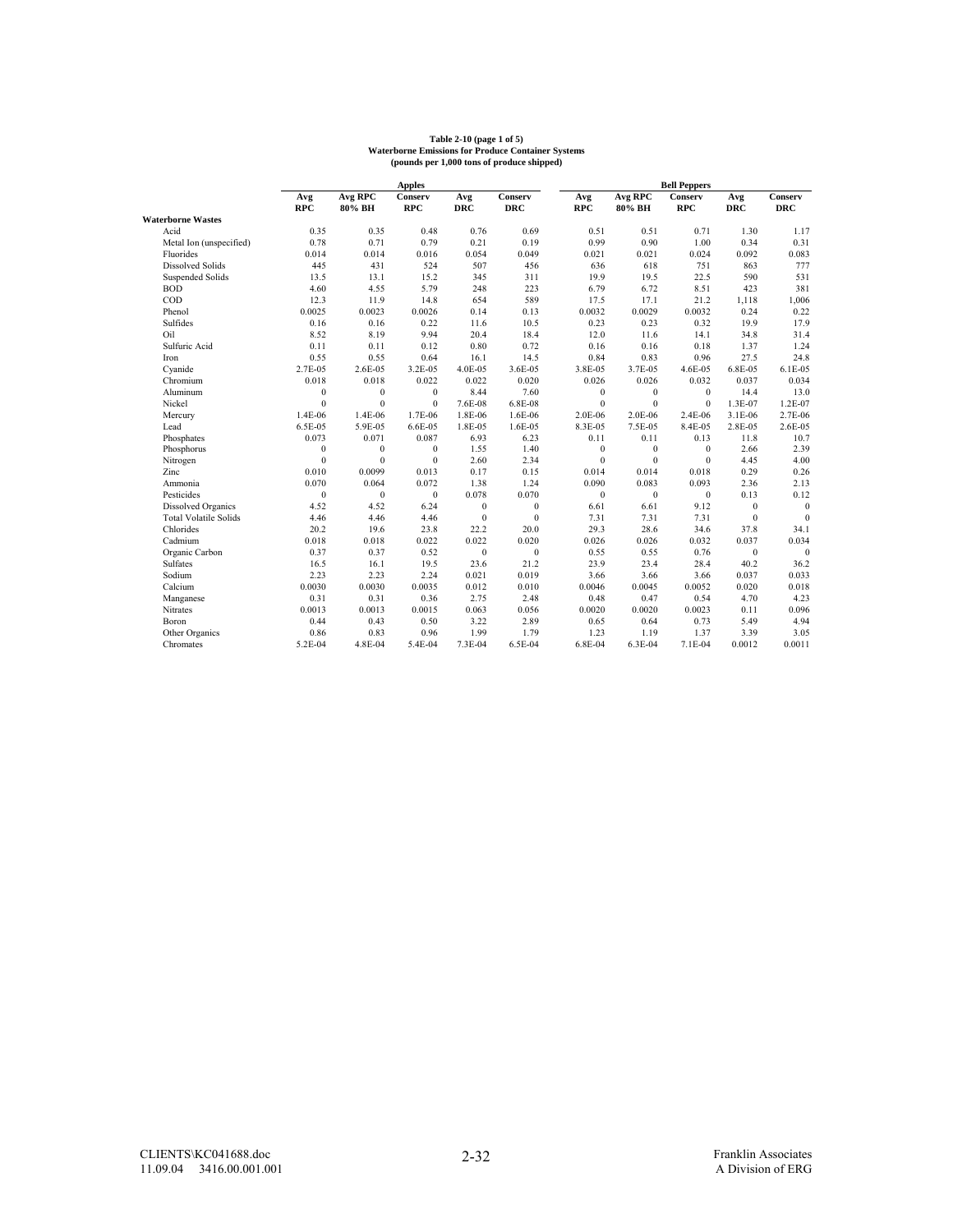# **Table 2-10 (page 2 of 5) Waterborne Emissions for Produce Container Systems (pounds per 1,000 tons of produce shipped)**

|                              |                  |                  | <b>Carrots</b> |              |              |              |                | <b>Grapes</b> |              |                |
|------------------------------|------------------|------------------|----------------|--------------|--------------|--------------|----------------|---------------|--------------|----------------|
|                              | Avg              | <b>Avg RPC</b>   | Conserv        | Avg          | Conserv      | Avg          | <b>Avg RPC</b> | Conserv       | Avg          | <b>Conserv</b> |
|                              | <b>RPC</b>       | 80% BH           | <b>RPC</b>     | <b>DRC</b>   | <b>DRC</b>   | <b>RPC</b>   | 80% BH         | <b>RPC</b>    | <b>DRC</b>   | <b>DRC</b>     |
| <b>Waterborne Wastes</b>     |                  |                  |                |              |              |              |                |               |              |                |
| Acid                         | 0.28             | 0.28             | 0.39           | 0.71         | 0.63         | 0.47         | 0.47           | 0.65          | 1.37         | 1.23           |
| Metal Ion (unspecified)      | 0.45             | 0.42             | 0.46           | 0.18         | 0.16         | 0.92         | 0.85           | 0.94          | 0.36         | 0.33           |
| Fluorides                    | 0.011            | 0.011            | 0.013          | 0.050        | 0.045        | 0.024        | 0.024          | 0.026         | 0.097        | 0.087          |
| <b>Dissolved Solids</b>      | 329              | 323              | 392            | 467          | 420          | 645          | 629            | 750           | 909          | 819            |
| Suspended Solids             | 10.3             | 10.2             | 11.8           | 320          | 288          | 21.9         | 21.5           | 24.2          | 621          | 559            |
| <b>BOD</b>                   | 3.64             | 3.62             | 4.60           | 229          | 206          | 6.84         | 6.78           | 8.42          | 445          | 401            |
| COD                          | 9.12             | 8.98             | 11.2           | 606          | 545          | 17.3         | 16.9           | 20.7          | 1,177        | 1,059          |
| Phenol                       | 0.0015           | 0.0014           | 0.0015         | 0.13         | 0.12         | 0.0030       | 0.0027         | 0.0030        | 0.25         | 0.23           |
| Sulfides                     | 0.13             | 0.13             | 0.18           | 10.8         | 9.69         | 0.21         | 0.21           | 0.29          | 20.9         | 18.8           |
| Oil                          | 6.12             | 5.98             | 7.27           | 18.9         | 17.0         | 11.9         | 11.5           | 13.8          | 36.7         | 33.0           |
| Sulfuric Acid                | 0.084            | 0.083            | 0.095          | 0.74         | 0.67         | 0.18         | 0.17           | 0.20          | 1.45         | 1.30           |
| Iron                         | 0.44             | 0.44             | 0.51           | 14.9         | 13.4         | 0.94         | 0.93           | 1.05          | 29.0         | 26.1           |
| Cyanide                      | 2.0E-05          | 2.0E-05          | 2.4E-05        | 3.7E-05      | 3.3E-05      | 3.9E-05      | 3.8E-05        | 4.6E-05       | 7.1E-05      | 6.4E-05        |
| Chromium                     | 0.014            | 0.014            | 0.017          | 0.020        | 0.018        | 0.027        | 0.026          | 0.031         | 0.039        | 0.035          |
| Aluminum                     | $\boldsymbol{0}$ | $\boldsymbol{0}$ | $\mathbf{0}$   | 7.82         | 7.04         | $\mathbf{0}$ | $\mathbf{0}$   | $\mathbf{0}$  | 15.2         | 13.7           |
| Nickel                       | $\mathbf{0}$     | $\mathbf{0}$     | $\mathbf{0}$   | 7.0E-08      | 6.3E-08      | $\mathbf{0}$ | $\mathbf{0}$   | $\mathbf{0}$  | 1.4E-07      | 1.2E-07        |
| Mercury                      | 1.1E-06          | 1.0E-06          | 1.3E-06        | 1.7E-06      | 1.5E-06      | 2.0E-06      | 2.0E-06        | 2.4E-06       | 3.2E-06      | 2.9E-06        |
| Lead                         | 3.8E-05          | 3.5E-05          | 3.8E-05        | 1.5E-05      | 1.4E-05      | 7.7E-05      | 7.1E-05        | 7.8E-05       | 3.1E-05      | 2.8E-05        |
| Phosphates                   | 0.056            | 0.056            | 0.068          | 6.41         | 5.77         | 0.11         | 0.11           | 0.13          | 12.5         | 11.2           |
| Phosphorus                   | $\boldsymbol{0}$ | $\boldsymbol{0}$ | $\bf{0}$       | 1.44         | 1.30         | $\mathbf{0}$ | $\mathbf{0}$   | $\Omega$      | 2.80         | 2.52           |
| Nitrogen                     | $\mathbf{0}$     | $\mathbf{0}$     | $\mathbf{0}$   | 2.41         | 2.17         | $\mathbf{0}$ | $\mathbf{0}$   | $\mathbf{0}$  | 4.68         | 4.21           |
| Zinc                         | 0.0076           | 0.0075           | 0.0095         | 0.16         | 0.14         | 0.014        | 0.014          | 0.017         | 0.31         | 0.28           |
| Ammonia                      | 0.042            | 0.040            | 0.043          | 1.28         | 1.15         | 0.087        | 0.080          | 0.089         | 2.49         | 2.24           |
| Pesticides                   | $\boldsymbol{0}$ | $\boldsymbol{0}$ | $\mathbf{0}$   | 0.072        | 0.065        | $\mathbf{0}$ | $\mathbf{0}$   | $\mathbf{0}$  | 0.14         | 0.13           |
| Dissolved Organics           | 3.66             | 3.66             | 5.05           | $\mathbf{0}$ | $\mathbf{0}$ | 6.02         | 6.02           | 8.32          | $\mathbf{0}$ | $\mathbf{0}$   |
| <b>Total Volatile Solids</b> | 3.83             | 3.83             | 3.83           | $\mathbf{0}$ | $\mathbf{0}$ | 9.68         | 9.68           | 9.68          | $\Omega$     | $\theta$       |
| Chlorides                    | 15.3             | 15.0             | 18.2           | 20.5         | 18.4         | 30.3         | 29.8           | 35.2          | 39.9         | 35.9           |
| Cadmium                      | 0.014            | 0.013            | 0.017          | 0.020        | 0.018        | 0.026        | 0.026          | 0.031         | 0.039        | 0.035          |
| Organic Carbon               | 0.30             | 0.30             | 0.42           | $\mathbf{0}$ | $\mathbf{0}$ | 0.50         | 0.50           | 0.69          | $\mathbf{0}$ | $\mathbf{0}$   |
| Sulfates                     | 12.5             | 12.3             | 14.9           | 21.8         | 19.6         | 24.7         | 24.2           | 28.7          | 42.4         | 38.1           |
| Sodium                       | 1.92             | 1.92             | 1.92           | 0.020        | 0.018        | 4.85         | 4.85           | 4.85          | 0.039        | 0.035          |
| Calcium                      | 0.0024           | 0.0024           | 0.0028         | 0.011        | 0.0097       | 0.0051       | 0.0051         | 0.0057        | 0.021        | 0.019          |
| Manganese                    | 0.25             | 0.25             | 0.29           | 2.55         | 2.29         | 0.53         | 0.53           | 0.60          | 4.95         | 4.46           |
| Nitrates                     | 0.0011           | 0.0010           | 0.0012         | 0.058        | 0.052        | 0.0022       | 0.0022         | 0.0025        | 0.11         | 0.10           |
| Boron                        | 0.34             | 0.33             | 0.38           | 2.97         | 2.68         | 0.71         | 0.70           | 0.79          | 5.78         | 5.20           |
| Other Organics               | 0.62             | 0.61             | 0.70           | 1.83         | 1.65         | 1.30         | 1.26           | 1.43          | 3.57         | 3.21           |
| Chromates                    | 3.2E-04          | 3.0E-04          | 3.4E-04        | 6.7E-04      | 6.0E-04      | 6.6E-04      | 6.2E-04        | 6.9E-04       | 0.0013       | 0.0012         |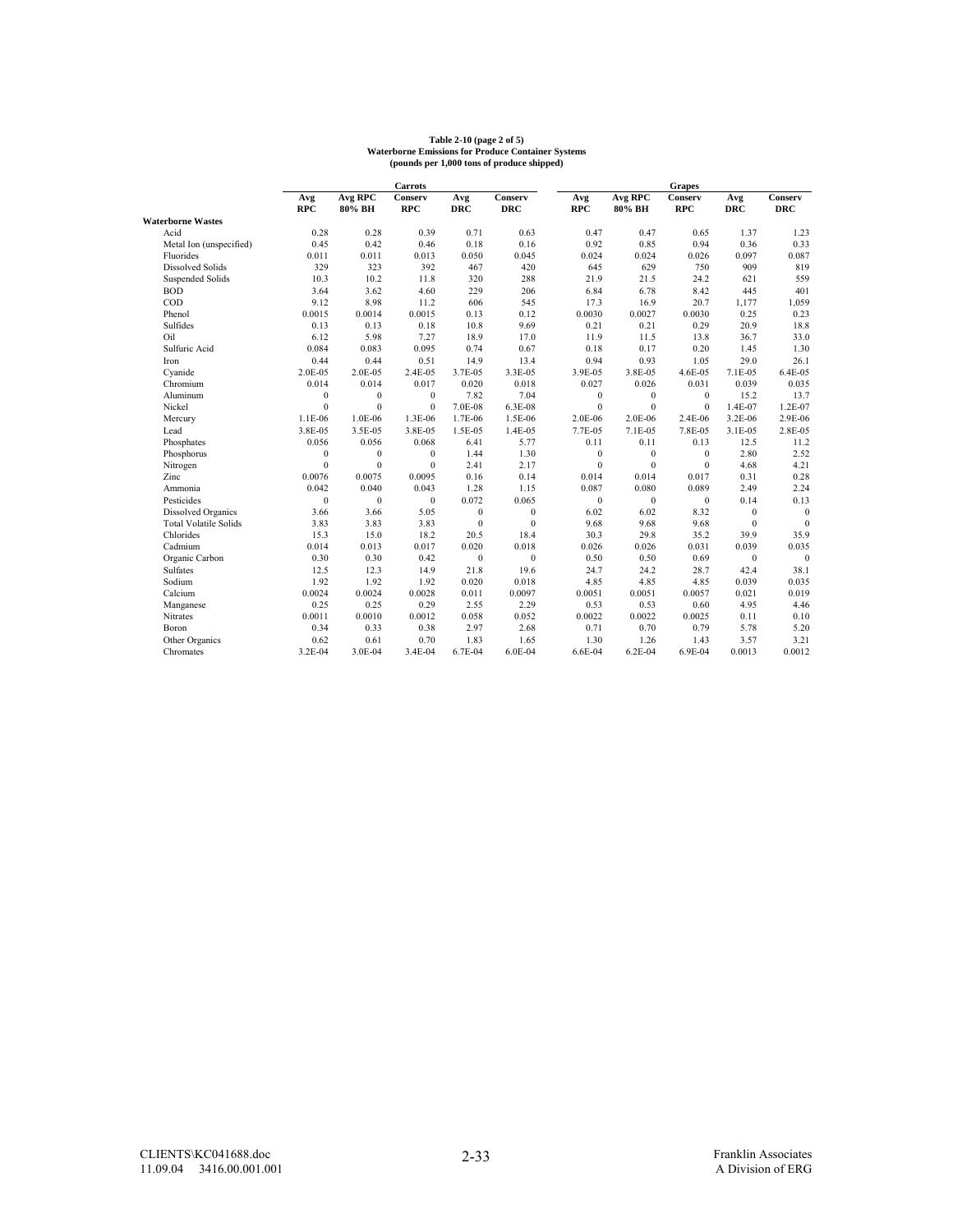# **Table 2-10 (page 3 of 5) Waterborne Emissions for Produce Container Systems (pounds per 1,000 tons of produce shipped)**

|                              |                  |                  | <b>Head Lettuce</b> |              |              |              |                | <b>Oranges</b> |              |                |
|------------------------------|------------------|------------------|---------------------|--------------|--------------|--------------|----------------|----------------|--------------|----------------|
|                              | Avg              | Avg RPC          | Conserv             | Avg          | Conserv      | Avg          | <b>Avg RPC</b> | Conserv        | Avg          | <b>Conserv</b> |
|                              | <b>RPC</b>       | 80% BH           | <b>RPC</b>          | <b>DRC</b>   | <b>DRC</b>   | <b>RPC</b>   | 80% BH         | <b>RPC</b>     | <b>DRC</b>   | <b>DRC</b>     |
| <b>Waterborne Wastes</b>     |                  |                  |                     |              |              |              |                |                |              |                |
| Acid                         | 0.40             | 0.40             | 0.56                | 1.06         | 0.95         | 0.32         | 0.32           | 0.45           | 0.91         | 0.82           |
| Metal Ion (unspecified)      | 0.81             | 0.74             | 0.82                | 0.28         | 0.26         | 0.56         | 0.51           | 0.57           | 0.20         | 0.18           |
| Fluorides                    | 0.016            | 0.016            | 0.018               | 0.075        | 0.067        | 0.013        | 0.013          | 0.015          | 0.064        | 0.058          |
| <b>Dissolved Solids</b>      | 497              | 482              | 587                 | 703          | 633          | 388          | 377            | 461            | 596          | 537            |
| Suspended Solids             | 15.2             | 14.9             | 17.2                | 480          | 432          | 12.3         | 12.0           | 13.9           | 412          | 371            |
| <b>BOD</b>                   | 5.25             | 5.20             | 6.61                | 344          | 309          | 4.23         | 4.19           | 5.31           | 296          | 266            |
| COD                          | 13.7             | 13.4             | 16.7                | 908          | 818          | 10.7         | 10.4           | 13.1           | 781          | 703            |
| Phenol                       | 0.0026           | 0.0024           | 0.0027              | 0.19         | 0.18         | 0.0018       | 0.0016         | 0.0018         | 0.17         | 0.15           |
| Sulfides                     | 0.18             | 0.18             | 0.25                | 16.1         | 14.5         | 0.15         | 0.15           | 0.20           | 13.9         | 12.5           |
| Oil                          | 9.43             | 9.09             | 11.1                | 28.4         | 25.5         | 7.25         | 7.00           | 8.56           | 24.2         | 21.8           |
| Sulfuric Acid                | 0.12             | 0.12             | 0.14                | 1.12         | 1.00         | 0.10         | 0.098          | 0.11           | 0.96         | 0.86           |
| Iron                         | 0.63             | 0.63             | 0.73                | 22.4         | 20.1         | 0.52         | 0.52           | 0.60           | 19.2         | 17.3           |
| Cyanide                      | 3.0E-05          | 2.9E-05          | 3.6E-05             | 5.5E-05      | 5.0E-05      | 2.4E-05      | 2.3E-05        | 2.8E-05        | 4.7E-05      | 4.2E-05        |
| Chromium                     | 0.021            | 0.020            | 0.025               | 0.030        | 0.027        | 0.016        | 0.016          | 0.019          | 0.026        | 0.023          |
| Aluminum                     | $\boldsymbol{0}$ | $\boldsymbol{0}$ | $\mathbf{0}$        | 11.7         | 10.6         | $\mathbf{0}$ | $\mathbf{0}$   | $\mathbf{0}$   | 10.1         | 9.08           |
| Nickel                       | $\mathbf{0}$     | $\mathbf{0}$     | $\mathbf{0}$        | 1.1E-07      | 9.5E-08      | $\mathbf{0}$ | $\mathbf{0}$   | $\mathbf{0}$   | 9.0E-08      | 8.1E-08        |
| Mercury                      | 1.6E-06          | 1.5E-06          | 1.9E-06             | 2.5E-06      | 2.2E-06      | 1.2E-06      | 1.2E-06        | 1.5E-06        | 2.1E-06      | 1.9E-06        |
| Lead                         | 6.8E-05          | 6.2E-05          | 6.9E-05             | 2.4E-05      | 2.2E-05      | 4.7E-05      | 4.2E-05        | 4.7E-05        | 1.7E-05      | 1.5E-05        |
| Phosphates                   | 0.083            | 0.081            | 0.098               | 9.62         | 8.66         | 0.066        | 0.065          | 0.079          | 8.27         | 7.44           |
| Phosphorus                   | $\boldsymbol{0}$ | $\boldsymbol{0}$ | $\mathbf{0}$        | 2.16         | 1.94         | $\mathbf{0}$ | $\mathbf{0}$   | $\mathbf{0}$   | 1.86         | 1.67           |
| Nitrogen                     | $\mathbf{0}$     | $\mathbf{0}$     | $\mathbf{0}$        | 3.61         | 3.25         | $\mathbf{0}$ | $\mathbf{0}$   | $\mathbf{0}$   | 3.11         | 2.80           |
| Zinc                         | 0.011            | 0.011            | 0.014               | 0.24         | 0.21         | 0.0089       | 0.0087         | 0.011          | 0.20         | 0.18           |
| Ammonia                      | 0.073            | 0.067            | 0.075               | 1.92         | 1.73         | 0.052        | 0.047          | 0.054          | 1.65         | 1.48           |
| Pesticides                   | $\boldsymbol{0}$ | $\boldsymbol{0}$ | $\bf{0}$            | 0.11         | 0.098        | $\mathbf{0}$ | $\mathbf{0}$   | $\mathbf{0}$   | 0.093        | 0.084          |
| Dissolved Organics           | 5.20             | 5.20             | 7.18                | $\mathbf{0}$ | $\mathbf{0}$ | 4.16         | 4.16           | 5.74           | $\mathbf{0}$ | $\mathbf{0}$   |
| <b>Total Volatile Solids</b> | 5.23             | 5.23             | 5.23                | $\mathbf{0}$ | $\mathbf{0}$ | 4.60         | 4.60           | 4.60           | $\mathbf{0}$ | $\mathbf{0}$   |
| Chlorides                    | 22.7             | 22.1             | 26.8                | 30.8         | 27.7         | 18.0         | 17.6           | 21.3           | 26.2         | 23.6           |
| Cadmium                      | 0.021            | 0.020            | 0.025               | 0.030        | 0.027        | 0.016        | 0.016          | 0.019          | 0.026        | 0.023          |
| Organic Carbon               | 0.43             | 0.43             | 0.60                | $\mathbf{0}$ | $\mathbf{0}$ | 0.35         | 0.35           | 0.48           | $\mathbf{0}$ | $\mathbf{0}$   |
| Sulfates                     | 18.5             | 18.1             | 22.0                | 32.7         | 29.5         | 14.7         | 14.4           | 17.5           | 27.9         | 25.1           |
| Sodium                       | 2.62             | 2.62             | 2.62                | 0.030        | 0.027        | 2.31         | 2.31           | 2.31           | 0.026        | 0.023          |
| Calcium                      | 0.0034           | 0.0034           | 0.0040              | 0.016        | 0.015        | 0.0028       | 0.0028         | 0.0033         | 0.014        | 0.013          |
| Manganese                    | 0.36             | 0.35             | 0.41                | 3.82         | 3.44         | 0.30         | 0.29           | 0.34           | 3.29         | 2.96           |
| Nitrates                     | 0.0015           | 0.0015           | 0.0017              | 0.087        | 0.078        | 0.0012       | 0.0012         | 0.0014         | 0.075        | 0.067          |
| Boron                        | 0.50             | 0.49             | 0.56                | 4.46         | 4.02         | 0.40         | 0.39           | 0.45           | 3.83         | 3.45           |
| Other Organics               | 0.96             | 0.92             | 1.07                | 2.76         | 2.48         | 0.74         | 0.72           | 0.83           | 2.35         | 2.12           |
| Chromates                    | 5.5E-04          | 5.1E-04          | 5.7E-04             | 0.0010       | 9.1E-04      | 3.9E-04      | 3.6E-04        | 4.1E-04        | 8.4E-04      | 7.6E-04        |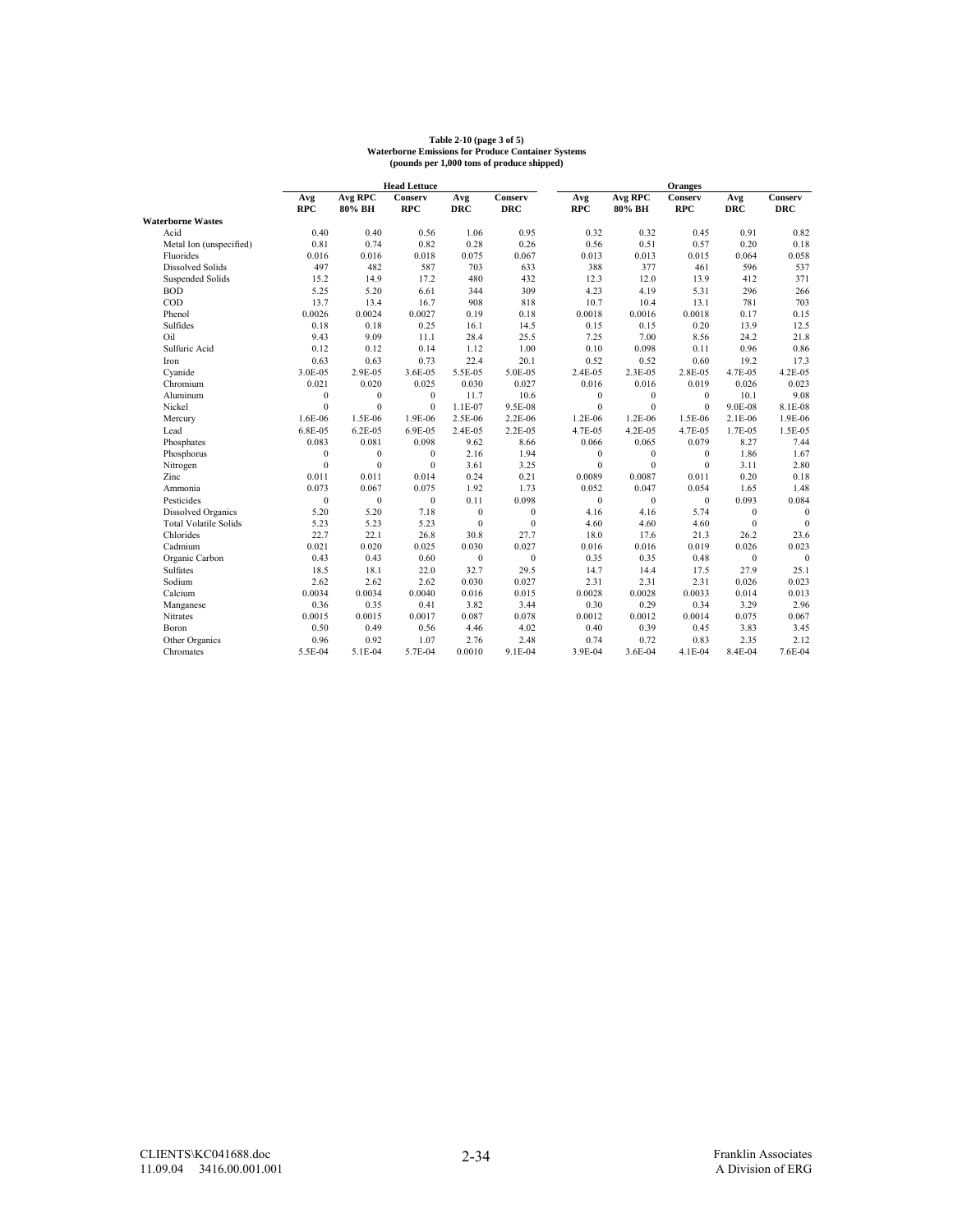# **Table 2-10 (page 4 of 5) Waterborne Emissions for Produce Container Systems (pounds per 1,000 tons of produce shipped)**

|                              |              | <b>Peaches/Nectarines</b> |              |                  |              |              | <b>Onions</b> |              |                  |                  |  |
|------------------------------|--------------|---------------------------|--------------|------------------|--------------|--------------|---------------|--------------|------------------|------------------|--|
|                              | Avg          | Avg RPC                   | Conserv      | Avg              | Conserv      | Avg          | Avg RPC       | Conserv      | Avg              | Conserv          |  |
|                              | <b>RPC</b>   | 80% BH                    | <b>RPC</b>   | <b>DRC</b>       | <b>DRC</b>   | <b>RPC</b>   | 80% BH        | <b>RPC</b>   | <b>DRC</b>       | <b>DRC</b>       |  |
| <b>Waterborne Wastes</b>     |              |                           |              |                  |              |              |               |              |                  |                  |  |
| Acid                         | 0.28         | 0.28                      | 0.38         | 0.92             | 0.83         | 0.26         | 0.26          | 0.36         | 0.77             | 0.70             |  |
| Metal Ion (unspecified)      | 0.59         | 0.53                      | 0.59         | 0.24             | 0.22         | 0.45         | 0.41          | 0.46         | 0.19             | 0.18             |  |
| Fluorides                    | 0.014        | 0.013                     | 0.015        | 0.065            | 0.059        | 0.012        | 0.012         | 0.013        | 0.055            | 0.049            |  |
| <b>Dissolved Solids</b>      | 383          | 372                       | 445          | 609              | 548          | 329          | 322           | 387          | 512              | 461              |  |
| Suspended Solids             | 12.7         | 12.5                      | 14.1         | 417              | 375          | 10.9         | 10.8          | 12.2         | 351              | 316              |  |
| <b>BOD</b>                   | 4.01         | 3.96                      | 4.94         | 299              | 269          | 3.57         | 3.55          | 4.44         | 252              | 227              |  |
| COD                          | 10.3         | 10.0                      | 12.3         | 789              | 710          | 8.96         | 8.78          | 10.8         | 665              | 598              |  |
| Phenol                       | 0.0019       | 0.0017                    | 0.0019       | 0.17             | 0.15         | 0.0015       | 0.0013        | 0.0015       | 0.14             | 0.13             |  |
| Sulfides                     | 0.13         | 0.13                      | 0.17         | 14.0             | 12.6         | 0.12         | 0.12          | 0.16         | 11.8             | 10.6             |  |
| Oil                          | 7.13         | 6.88                      | 8.25         | 24.6             | 22.1         | 6.08         | 5.91          | 7.12         | 20.7             | 18.6             |  |
| Sulfuric Acid                | 0.10         | 0.10                      | 0.11         | 0.97             | 0.87         | 0.089        | 0.087         | 0.099        | 0.82             | 0.73             |  |
| Iron                         | 0.54         | 0.53                      | 0.60         | 19.4             | 17.5         | 0.47         | 0.47          | 0.53         | 16.4             | 14.7             |  |
| Cyanide                      | 2.3E-05      | 2.2E-05                   | 2.7E-05      | 4.8E-05          | 4.3E-05      | 2.0E-05      | 1.9E-05       | 2.4E-05      | 4.0E-05          | 3.6E-05          |  |
| Chromium                     | 0.016        | 0.015                     | 0.019        | 0.026            | 0.024        | 0.014        | 0.013         | 0.016        | 0.022            | 0.020            |  |
| Aluminum                     | $\mathbf{0}$ | $\mathbf{0}$              | $\mathbf{0}$ | 10.2             | 9.17         | $\bf{0}$     | $\mathbf{0}$  | $\mathbf{0}$ | 8.58             | 7.73             |  |
| Nickel                       | $\mathbf{0}$ | $\mathbf{0}$              | $\mathbf{0}$ | 9.1E-08          | 8.2E-08      | $\mathbf{0}$ | $\mathbf{0}$  | $\mathbf{0}$ | 7.7E-08          | 6.9E-08          |  |
| Mercury                      | 1.2E-06      | 1.2E-06                   | 1.4E-06      | 2.2E-06          | 1.9E-06      | 1.1E-06      | 1.0E-06       | 1.3E-06      | 1.8E-06          | 1.6E-06          |  |
| Lead                         | 4.9E-05      | 4.5E-05                   | 5.0E-05      | 2.0E-05          | 1.8E-05      | 3.8E-05      | 3.5E-05       | 3.8E-05      | 1.6E-05          | 1.5E-05          |  |
| Phosphates                   | 0.066        | 0.065                     | 0.077        | 8.36             | 7.52         | 0.057        | 0.057         | 0.068        | 7.04             | 6.34             |  |
| Phosphorus                   | $\mathbf{0}$ | $\mathbf{0}$              | $\mathbf{0}$ | 1.88             | 1.69         | $\bf{0}$     | $\mathbf{0}$  | $\theta$     | 1.58             | 1.42             |  |
| Nitrogen                     | $\theta$     | $\mathbf{0}$              | $\mathbf{0}$ | 3.14             | 2.82         | $\Omega$     | $\Omega$      | $\Omega$     | 2.64             | 2.38             |  |
| Zinc                         | 0.0084       | 0.0082                    | 0.010        | 0.21             | 0.18         | 0.0073       | 0.0072        | 0.0091       | 0.17             | 0.16             |  |
| Ammonia                      | 0.054        | 0.050                     | 0.056        | 1.67             | 1.50         | 0.042        | 0.039         | 0.044        | 1.40             | 1.26             |  |
| Pesticides                   | $\mathbf{0}$ | $\mathbf{0}$              | $\mathbf{0}$ | 0.094            | 0.085        | $\mathbf{0}$ | $\mathbf{0}$  | $\mathbf{0}$ | 0.080            | 0.072            |  |
| Dissolved Organics           | 3.57         | 3.57                      | 4.92         | $\mathbf{0}$     | $\mathbf{0}$ | 3.32         | 3.32          | 4.59         | $\mathbf{0}$     | $\boldsymbol{0}$ |  |
| <b>Total Volatile Solids</b> | 5.38         | 5.38                      | 5.38         | $\mathbf{0}$     | $\mathbf{0}$ | 4.60         | 4.60          | 4.60         | $\mathbf{0}$     | $\mathbf{0}$     |  |
| Chlorides                    | 17.8         | 17.4                      | 20.7         | 26.7             | 24.0         | 15.5         | 15.2          | 18.1         | 22.5             | 20.2             |  |
| Cadmium                      | 0.016        | 0.015                     | 0.018        | 0.026            | 0.024        | 0.014        | 0.013         | 0.016        | 0.022            | 0.020            |  |
| Organic Carbon               | 0.30         | 0.30                      | 0.41         | $\boldsymbol{0}$ | $\bf{0}$     | 0.28         | 0.28          | 0.38         | $\boldsymbol{0}$ | $\boldsymbol{0}$ |  |
| Sulfates                     | 14.5         | 14.2                      | 16.9         | 28.4             | 25.6         | 12.6         | 12.4          | 14.8         | 23.9             | 21.5             |  |
| Sodium                       | 2.69         | 2.69                      | 2.69         | 0.026            | 0.023        | 2.30         | 2.30          | 2.31         | 0.022            | 0.020            |  |
| Calcium                      | 0.0029       | 0.0029                    | 0.0033       | 0.014            | 0.013        | 0.0026       | 0.0025        | 0.0029       | 0.012            | 0.011            |  |
| Manganese                    | 0.31         | 0.30                      | 0.34         | 3.32             | 2.99         | 0.27         | 0.26          | 0.30         | 2.80             | 2.52             |  |
| <b>Nitrates</b>              | 0.0013       | 0.0013                    | 0.0014       | 0.075            | 0.068        | 0.0011       | 0.0011        | 0.0013       | 0.064            | 0.057            |  |
| Boron                        | 0.41         | 0.41                      | 0.46         | 3.88             | 3.49         | 0.35         | 0.35          | 0.40         | 3.27             | 2.94             |  |
| Other Organics               | 0.77         | 0.74                      | 0.84         | 2.39             | 2.15         | 0.65         | 0.63          | 0.72         | 2.01             | 1.81             |  |
| Chromates                    | 4.1E-04      | 3.8E-04                   | 4.3E-04      | 8.7E-04          | 7.8E-04      | 3.2E-04      | 3.0E-04       | 3.4E-04      | 7.3E-04          | 6.6E-04          |  |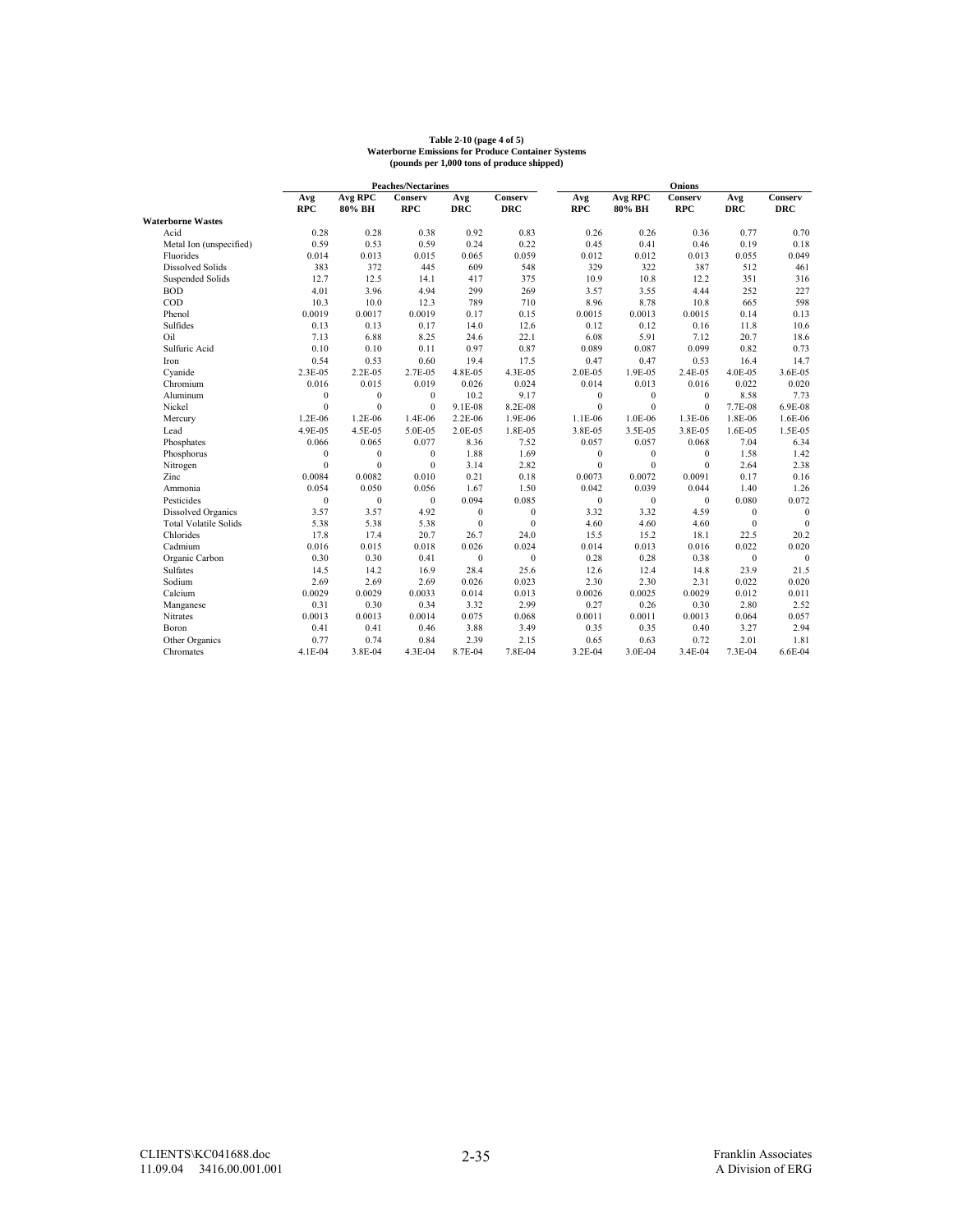#### **Table 2-10 (page 5 of 5) Waterborne Emissions for Produce Container Systems (pounds per 1,000 tons of produce shipped)**

|                              | <b>Tomatoes</b>  |              |              |              |              | <b>Strawberries</b> |              |                |                  |              |
|------------------------------|------------------|--------------|--------------|--------------|--------------|---------------------|--------------|----------------|------------------|--------------|
|                              | Avg              | Avg RPC      | Conserv      | Avg          | Conserv      | Avg                 | Avg RPC      | <b>Conserv</b> | Avg              | Conserv      |
|                              | <b>RPC</b>       | 80% BH       | <b>RPC</b>   | <b>DRC</b>   | <b>DRC</b>   | <b>RPC</b>          | 80% BH       | <b>RPC</b>     | <b>DRC</b>       | <b>DRC</b>   |
| <b>Waterborne Wastes</b>     |                  |              |              |              |              |                     |              |                |                  |              |
| Acid                         | 0.37             | 0.37         | 0.51         | 0.91         | 0.82         | 0.73                | 0.73         | 1.01           | 1.67             | 1.51         |
| Metal Ion (unspecified)      | 0.68             | 0.61         | 0.69         | 0.21         | 0.19         | 1.69                | 1.56         | 1.71           | 0.57             | 0.51         |
| Fluorides                    | 0.017            | 0.017        | 0.019        | 0.064        | 0.058        | 0.045               | 0.045        | 0.050          | 0.12             | 0.11         |
| <b>Dissolved Solids</b>      | 478              | 465          | 561          | 595          | 536          | 1,162               | 1,137        | 1,326          | 1,135            | 1,022        |
| Suspended Solids             | 15.8             | 15.5         | 17.6         | 411          | 370          | 41.6                | 41.0         | 45.3           | 759              | 683          |
| <b>BOD</b>                   | 5.14             | 5.09         | 6.38         | 295          | 265          | 12.0                | 11.9         | 14.5           | 544              | 490          |
| COD                          | 13.0             | 12.7         | 15.7         | 779          | 701          | 30.5                | 29.8         | 35.8           | 1,438            | 1,294        |
| Phenol                       | 0.0022           | 0.0020       | 0.0022       | 0.17         | 0.15         | 0.0055              | 0.0051       | 0.0055         | 0.31             | 0.28         |
| Sulfides                     | 0.17             | 0.17         | 0.23         | 13.8         | 12.5         | 0.33                | 0.33         | 0.46           | 25.5             | 23.0         |
| Oil                          | 8.87             | 8.55         | 10.4         | 24.1         | 21.7         | 21.3                | 20.7         | 24.2           | 45.4             | 40.9         |
| Sulfuric Acid                | 0.13             | 0.13         | 0.14         | 0.96         | 0.86         | 0.34                | 0.33         | 0.37           | 1.77             | 1.59         |
| Iron                         | 0.67             | 0.67         | 0.76         | 19.2         | 17.2         | 1.79                | 1.78         | 1.96           | 35.4             | 31.8         |
| Cyanide                      | 2.9E-05          | 2.8E-05      | 3.4E-05      | 4.7E-05      | 4.2E-05      | 6.9E-05             | 6.7E-05      | 8.0E-05        | 8.8E-05          | 7.9E-05      |
| Chromium                     | 0.020            | 0.019        | 0.024        | 0.026        | 0.023        | 0.047               | 0.046        | 0.055          | 0.049            | 0.044        |
| Aluminum                     | $\boldsymbol{0}$ | $\mathbf{0}$ | $\mathbf{0}$ | 10.1         | 9.05         | $\mathbf{0}$        | $\mathbf{0}$ | $\bf{0}$       | 18.6             | 16.7         |
| Nickel                       | $\mathbf{0}$     | $\mathbf{0}$ | $\mathbf{0}$ | 9.0E-08      | 8.1E-08      | $\Omega$            | $\Omega$     | $\bf{0}$       | 1.7E-07          | 1.5E-07      |
| Mercury                      | 1.5E-06          | 1.5E-06      | 1.8E-06      | 2.1E-06      | 1.9E-06      | 3.6E-06             | 3.6E-06      | 4.2E-06        | 4.0E-06          | 3.6E-06      |
| Lead                         | 5.7E-05          | 5.1E-05      | 5.8E-05      | 1.7E-05      | 1.6E-05      | 1.4E-04             | 1.3E-04      | $1.4E-04$      | 4.8E-05          | 4.3E-05      |
| Phosphates                   | 0.083            | 0.082        | 0.097        | 8.24         | 7.42         | 0.21                | 0.20         | 0.23           | 15.2             | 13.7         |
| Phosphorus                   | $\boldsymbol{0}$ | $\mathbf{0}$ | $\mathbf{0}$ | 1.85         | 1.67         | $\mathbf{0}$        | $\mathbf{0}$ | $\mathbf{0}$   | 3.42             | 3.08         |
| Nitrogen                     | $\mathbf{0}$     | $\mathbf{0}$ | $\mathbf{0}$ | 3.10         | 2.79         | $\mathbf{0}$        | $\mathbf{0}$ | $\theta$       | 5.72             | 5.14         |
| Zinc                         | 0.011            | 0.010        | 0.013        | 0.20         | 0.18         | 0.024               | 0.024        | 0.029          | 0.37             | 0.34         |
| Ammonia                      | 0.064            | 0.058        | 0.066        | 1.64         | 1.48         | 0.16                | 0.15         | 0.16           | 3.05             | 2.74         |
| Pesticides                   | $\mathbf{0}$     | $\mathbf{0}$ | $\mathbf{0}$ | 0.093        | 0.084        | $\mathbf{0}$        | $\mathbf{0}$ | $\mathbf{0}$   | 0.17             | 0.15         |
| Dissolved Organics           | 4.75             | 4.75         | 6.56         | $\mathbf{0}$ | $\bf{0}$     | 9.40                | 9.40         | 13.0           | $\boldsymbol{0}$ | $\mathbf{0}$ |
| <b>Total Volatile Solids</b> | 6.57             | 6.57         | 6.57         | $\mathbf{0}$ | $\mathbf{0}$ | 20.4                | 20.4         | 20.4           | $\mathbf{0}$     | $\theta$     |
| Chlorides                    | 22.4             | 21.9         | 26.2         | 26.1         | 23.5         | 55.3                | 54.4         | 62.9           | 49.6             | 44.7         |
| Cadmium                      | 0.020            | 0.019        | 0.023        | 0.026        | 0.023        | 0.047               | 0.046        | 0.055          | 0.049            | 0.044        |
| Organic Carbon               | 0.39             | 0.39         | 0.54         | $\mathbf{0}$ | $\mathbf{0}$ | 0.78                | 0.78         | 1.08           | $\mathbf{0}$     | $\mathbf{0}$ |
| Sulfates                     | 18.2             | 17.8         | 21.4         | 27.8         | 25.1         | 44.8                | 44.0         | 51.1           | 52.5             | 47.3         |
| Sodium                       | 3.29             | 3.29         | 3.29         | 0.026        | 0.023        | 10.2                | 10.2         | 10.2           | 0.047            | 0.043        |
| Calcium                      | 0.0037           | 0.0036       | 0.0042       | 0.014        | 0.012        | 0.0098              | 0.0097       | 0.011          | 0.026            | 0.023        |
| Manganese                    | 0.38             | 0.38         | 0.43         | 3.28         | 2.95         | 1.02                | 1.01         | 1.12           | 6.06             | 5.45         |
| Nitrates                     | 0.0016           | 0.0016       | 0.0018       | 0.074        | 0.067        | 0.0043              | 0.0042       | 0.0047         | 0.14             | 0.12         |
| Boron                        | 0.51             | 0.50         | 0.57         | 3.82         | 3.44         | 1.35                | 1.33         | 1.47           | 7.08             | 6.37         |
| Other Organics               | 0.94             | 0.91         | 1.05         | 2.35         | 2.11         | 2.44                | 2.38         | 2.64           | 4.42             | 3.98         |
| Chromates                    | 4.8E-04          | 4.5E-04      | 5.1E-04      | 8.4E-04      | 7.6E-04      | 0.0012              | 0.0011       | 0.0013         | 0.0017           | 0.0015       |

For both systems, the dominant waterborne emissions by weight (but not necessarily dominant in environmental impact) are dissolved solids, suspended solids, biochemical oxygen demand, chemical oxygen demand, chlorides, sulfates, and oil. Emissions of dissolved solids, chlorides, and sulfates are roughly comparable in magnitude for average scenario RPCs and DRCs, but DRCs have higher emissions of BOD, COD, suspended solids, and oil. Essentially all the emissions of BOD and COD are process emissions associated with the steps in the production of linerboard and medium for corrugated boxes. Linerboard and medium production process emissions also account for 82 percent of emissions of suspended solids and 57 percent of oil emissions. Linerboard and medium production process fuel-related emissions account for the remaining suspended solid emissions and 40 percent of oil emissions.

#### **OBSERVATIONS AND CONCLUSIONS**

 A number of observations and conclusions can be made based on the results of the analysis of RPCs and DRCs in a variety of produce applications: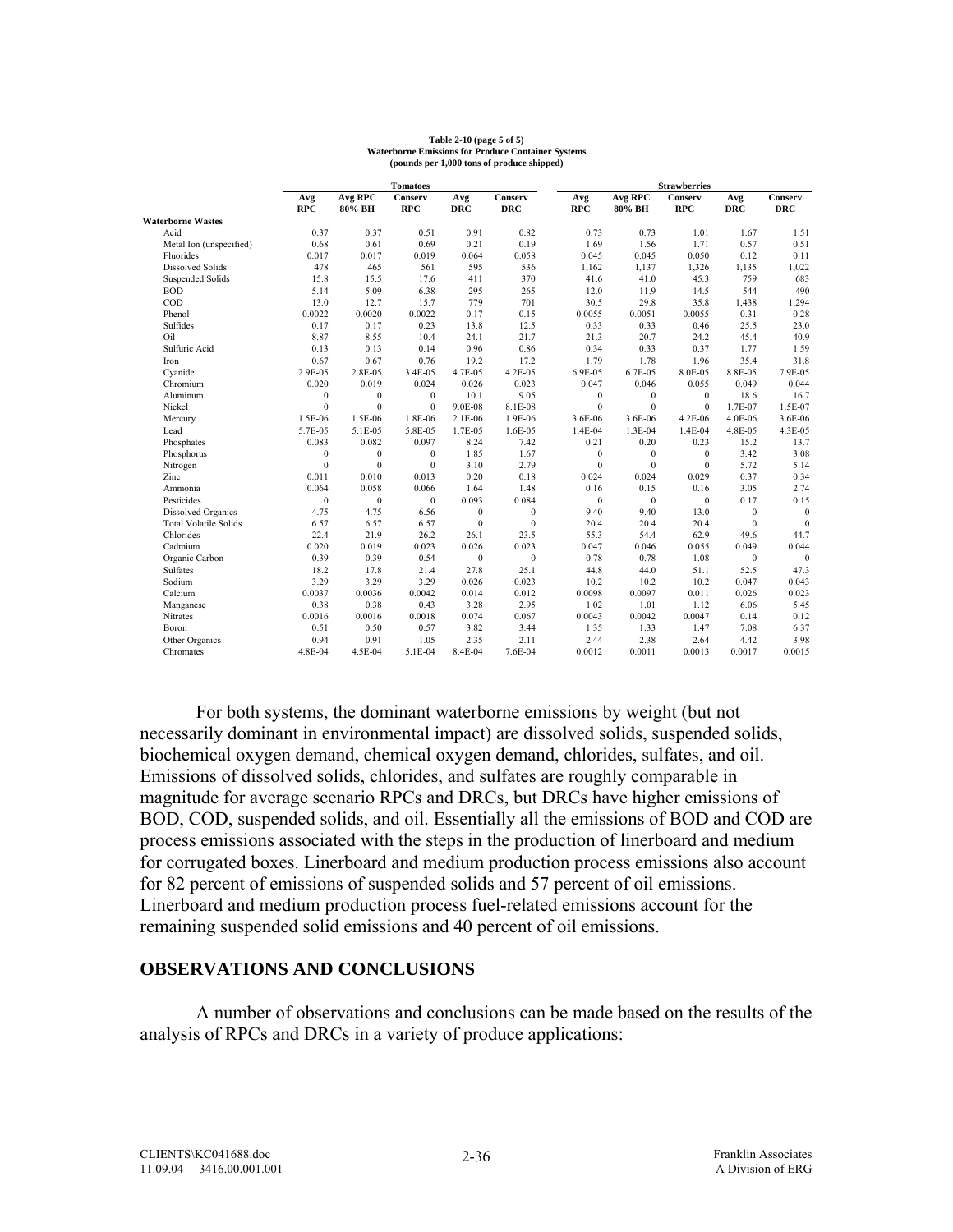- The more lifetime uses that can be achieved for an RPC, the lower the environmental burdens for container production that are allocated to each use of the container. Thus, the success of a reusable container system depends on keeping RPCs in circulation for repeated reuse and recycling. Containers lost from the system end up in the municipal solid waste stream rather than being recycled back into more RPCs, and new containers must be produced to replace the lost containers. This increases solid waste disposal burdens as well as environmental burdens for container production.
- Maximum reductions in container production burdens and disposal burdens are achieved by multiple uses of a container without remanufacturing (i.e., RPC reuse compared to DRC recycling). Although paperboard recycling reduces container disposal as well as the need for virgin pulp production, the environmental burdens for paperboard repulping and remanufacture are greater than burdens for RPC backhauling and washing in most applications and scenarios.
- Total solid waste for RPCs is much lower than for corresponding DRCs in all produce applications and scenarios. This is due to several key factors:
	- The burdens for production of RPCs are allocated over a large number of useful lives,
	- RPCs that remain in the closed-loop pooling systems are recycled when they are removed from service, keeping the material out of the solid waste stream indefinitely, and
	- Losses of RPCs from the closed-loop system are small, minimizing the amount of container solid waste to be managed.
- In almost every produce application studied, the benefits of the closedloop RPC pooling operation more than offset the benefits of lighter container weight and a high recycling rate for corrugated containers. As a result, total energy requirements for RPCs are lower compared to corresponding DRCs in all average use scenarios and in all but two conservative scenarios evaluating the effects of lower reuse rates and higher loss rates for RPCs compared to lightweighted DRCs.
- GHG results generally track closely with fossil fuel consumption, since that is the source of the majority of GHG emissions. In the average scenarios, GHG are lower for RPCs compared to corresponding DRCs for all applications except two. In the conservative scenario comparisons, RPCs had lower GHG in half the comparisons, and half were inconclusive. DRCs have higher GHG emissions associated with process fuel, due to the quantity of single-trip containers that must be manufactured to make the produce shipments. RPCs have higher transportation-related GHG, due to their heavier weights and backhauling requirements.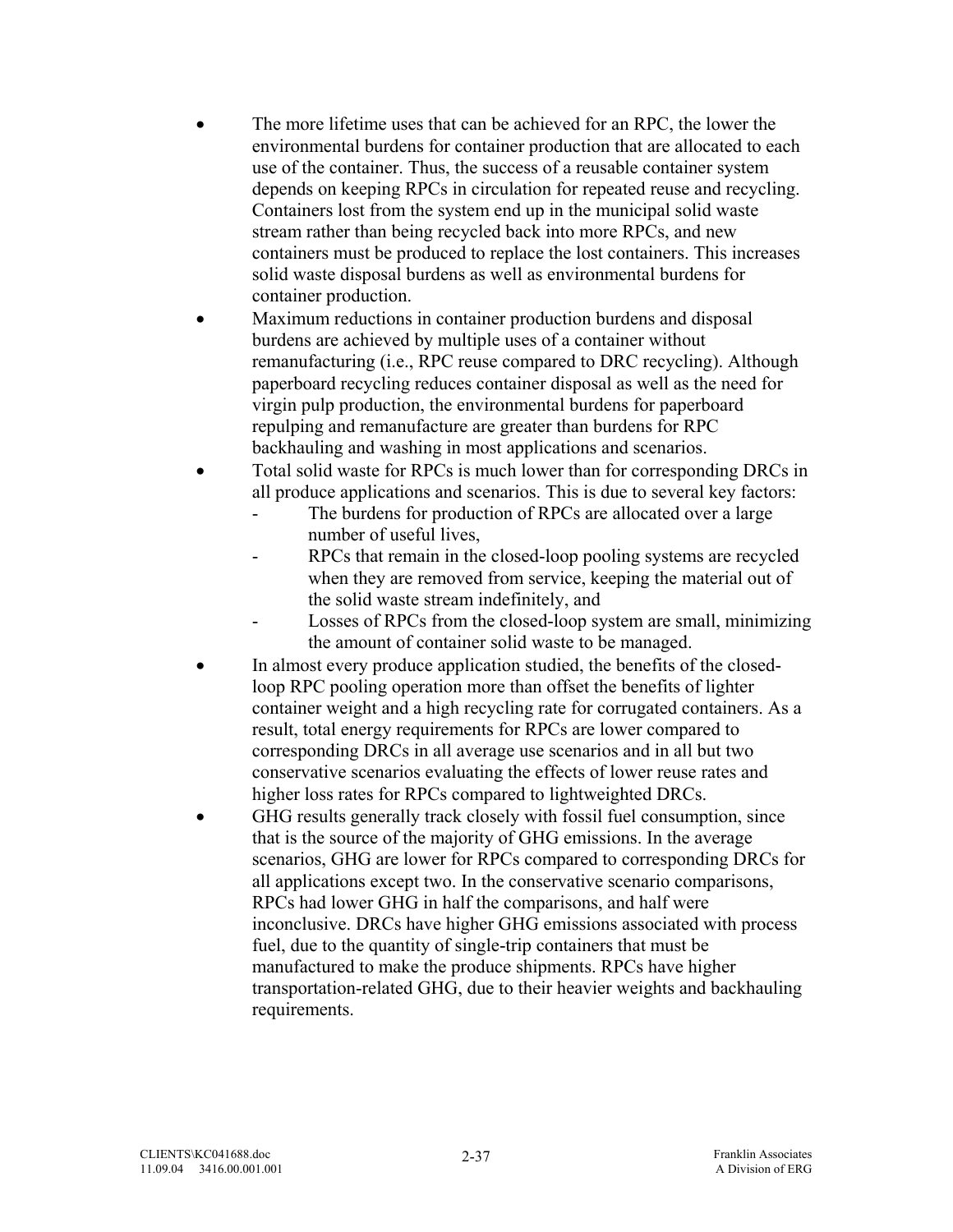#### **CHAPTER 3**

#### **CONSIDERATIONS FOR INTERPRETATION OF DATA AND RESULTS**

#### **INTRODUCTION**

 An important issue with LCI results is whether two numbers are really different from one another. For example, if one product has a total system requirement of 100 energy units, is it really different from another product system that requires 110 energy units? If the error or variability in the data is sufficiently large, it cannot be concluded that the two numbers are actually different.

### **STATISTICAL CONSIDERATIONS**

 A statistical analysis that yields clear numerical answers would be ideal, but unfortunately LCI data are not amenable to this. The data are not (1) random samples from (2) large populations that result in (3) "normal curve" distributions. LCI data meet none of these requirements for statistical analysis. LCI data for a given sub-process (such as potato production, roundwood harvesting, or caustic soda manufacture, for example) are generally selected to be representative of a process or industry, and are typically calculated as an average of two to five data points. In statistical terminology, these are not random samples, but "judgment samples," selected so as to reduce the possible errors incurred by limited sampling or limited population sizes. Formal statistics cannot be applied to judgment samples; however, a hypothetical data framework can be constructed to help assess in a general sense the reliability of LCI results.

 The first step in this assessment is reporting standard deviation values from LCI data, calculated by:

$$
s = \sqrt{\frac{\sum (x_1 - x_{mean})^2}{n - 1}},
$$

where  $x_i$  is a measured value in the data set and  $x_{\text{mean}}$  is the average of n values. An analysis of sub-process data from Franklin Associates, Ltd. files shows that, for a typical sub-process with two to five different companies supplying information, the standard deviation of the sample is about 30 percent of the sample average.

 In a typical LCI study, the total energy of a product system consists of the sum of many sub-processes. For the moment, consider an example of adding only two numbers. If both numbers are independent of each other and are an average of measurements which have a sample standard deviation, s, of 30, the standard deviation of the sum is obtained by adding the variances of each term to form the sum of the variances, then taking the square root. Variances are calculated by squaring the standard deviation,  $s^2$ , so the sum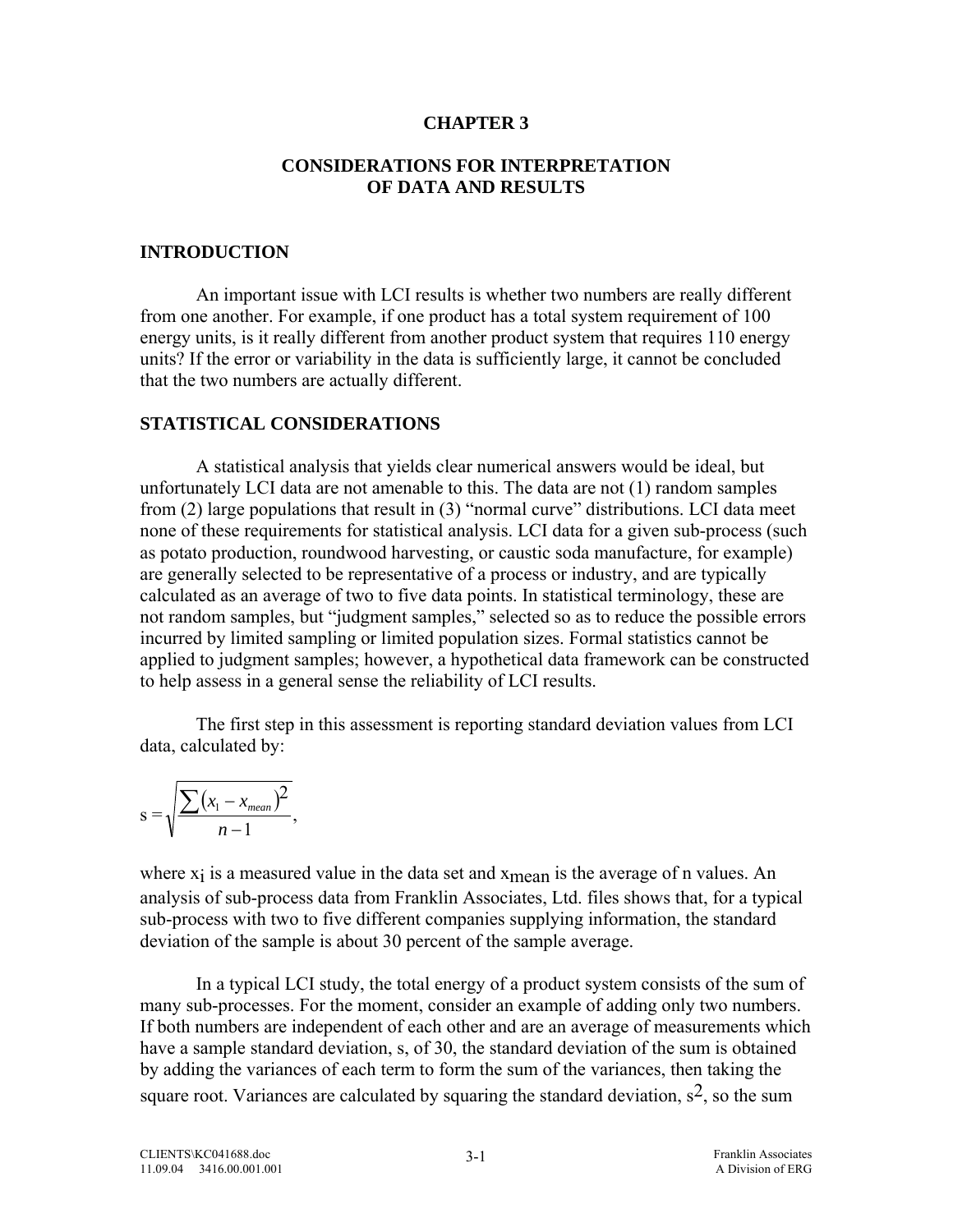of the variances is  $30^2 + 30^2 = 900 + 900 = 1800$ . The new standard deviation of the sum is the square root of the sum of the variances, or  $\sqrt{1800}$  = 42.4. In this example, suppose both average values are 100, with a sum of 200. If reported as a percent of the sum, the new standard deviation is  $42.4/200 = 21.3\%$  of the sum. Another way of obtaining this value is to use the formula  $s\% =$ s/x<sub>mean</sub>  $\frac{\text{cm}}{\text{m}}$ , where the term s% is defined as the standard deviation of n data points, expressed as a % of the average, where each entry has approximately the same standard deviation, s. For the example, then,  $s\%$  = 30%  $\frac{20}{2}$  = 21.3%.

 Going back to a hypothetical LCI example, consider a common product system consisting of a sum of approximately 40 subsystems. First, a special hypothetical case is examined where *all of the values are approximately the same size, and all have a* 

*standard deviation of 30%*. The standard deviation in the result is  $s\% = \frac{1}{s}$ 30%  $\frac{376}{40}$  = 4.7%.

The act of summing reduces the standard deviation of the result with respect to the standard deviation of each entry because of the assumption that errors are randomly distributed, and by combining values there is some cancellation of total error because some data values in each component system are higher than the true values and some are lower.

 The point of this analysis, however, is to compare two results, e.g., the energy totals for two different product systems, and decide if the difference between them is significant or not. To test a hypothetical data set it will be assumed that two product systems consist of a sum of 40 values, and that the standard deviation,  $s\frac{6}{10}$ , is 4.7% for each product system.

 If there is statistical knowledge of the sample only, and not of the populations from which they were drawn, "t" statistics can be used to find if the two product totals are different or not. The expression selected is:

$$
\mu
$$
1 -  $\mu$ 2 = x1 - x2 +/- t<sub>.025</sub> s'  $\sqrt{\frac{1}{n1} + \frac{1}{n2}}$ , where  $\mu$ 1 -  $\mu$ 2 is the difference in

population means, x1-x2 is the difference in sample means, and s' is a pooled standard deviation of the two samples. For the hypothetical case, where it is assumed that the standard deviation of the two samples is the same, the pooled value is simply replaced with the standard deviation of the samples.

 The goal is to find an expression that compares our sample means to "true," or population, means. A new quantity is defined:  $\Delta = (\mu 1 - \mu 2) - (x1 - x2)$ , and the sample sizes are assumed to be the same (i.e., n<sub>1</sub>=n<sub>2</sub>). The result is *n*  $\Delta = t_{0.025} s' \sqrt{\frac{2}{n}}$ , where  $\Delta$  is the minimum difference corresponding to a 95%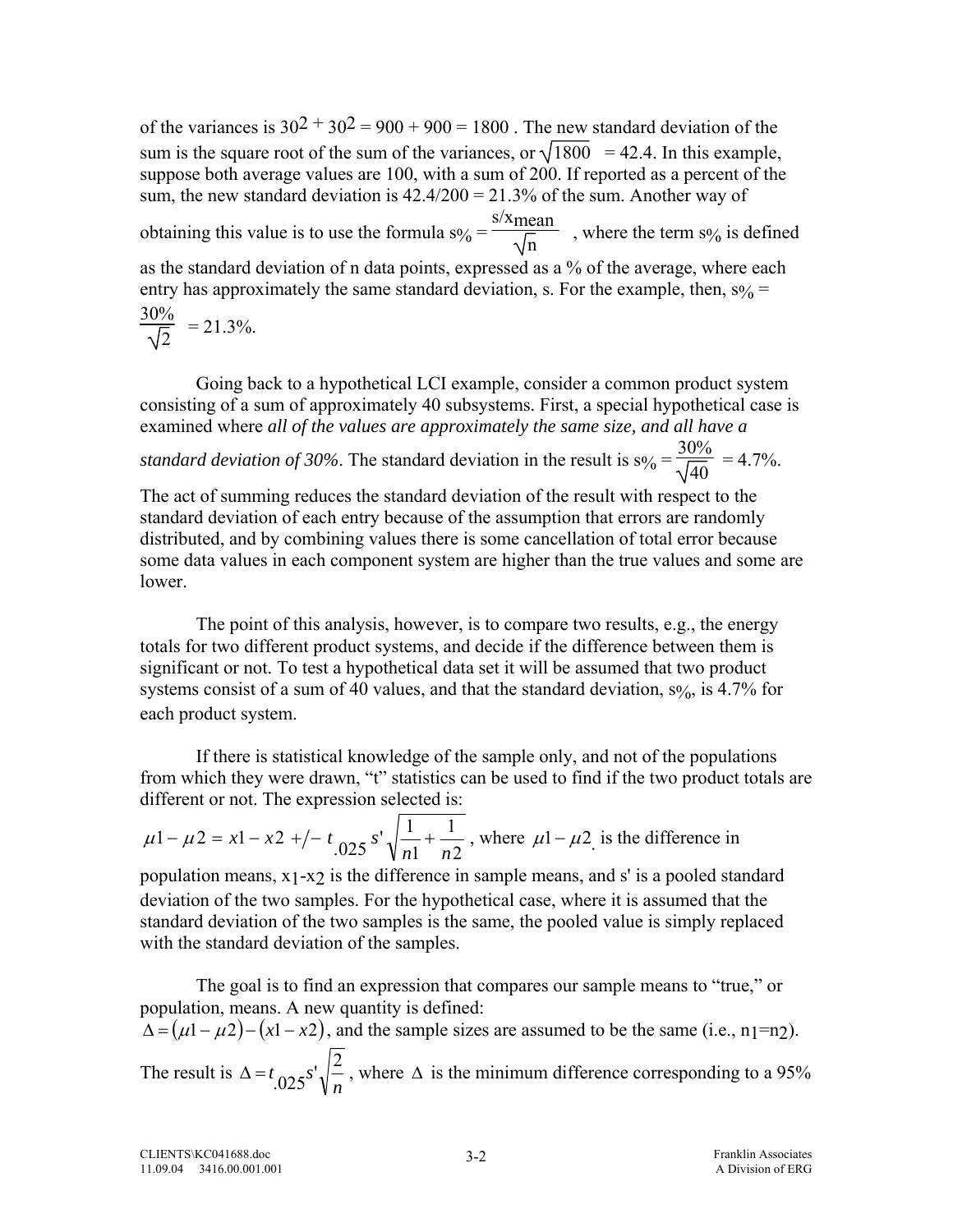confidence level, s' is the standard deviation of the sum of n values, and  $t_{.025}$  is a t statistic for 95% confidence levels. The values for t are a function of n and are found in tables. This expression can be converted to percent notation by dividing both sides by the average of the sample means, which results in *n*  $\Delta^{0}\leftarrow t_{.025} s^{10}\sqrt{\frac{2}{n}}$ , where  $\Delta^{0}\left(\right)$  is now the percent difference corresponding to a 95% confidence level, and s'% is the standard deviation expressed as a percent of the average of the sample means. This formula can be simplified for the example calculation by remembering that  $s'$ % =  $s\%$ n , where s% is the standard deviation of each energy entry for a product system. Now the equation becomes *n*  $\Delta^{0.06} = t \cdot 0.025 s^{0.06} \frac{\sqrt{2}}{n}$ . For the example, t = 2.0, s = 30%, and n = 40, so that  $\Delta^{0.06} = 2.1\%$ . This means that if the two product system energy totals differ by more than 2.1%, there is

a 95% confidence level that the difference is significant. That is, if 100 independent studies were conducted (in which new data samples were drawn from the same population and the study was conducted in the identical manner), then 95 of these studies would find the energy values for the two product systems to differ by more than 2.1%.

 The previous discussion applies only to a hypothetical and highly idealized framework to which statistical mathematics apply. LCI data differ from this in some important ways. One is that the 40 or so numbers that are added together for a final energy value of a product system are of widely varying size and have different variances. The importance of this is that large numbers contribute more to the total variance of the result. For example, if 20 energy units and 2,000 energy units are added, the sum is 2,020 energy units. If the standard deviation of the smaller value is 30% (or 6 units), the variance is  $6^2$  = 36. If the standard deviation of the larger number is 10% (or 200), the variance is  $200^2 = 40,000$ . The total variance of the sum is  $36 + 40,000 = 40,036$ , leading to a standard deviation in the sum of  $\frac{\sqrt{(40036)}}{2020}$  = 9.9%. Clearly, the variance in the result is much more greatly influenced by larger numbers. In a set of LCI energy data, standard deviations may range from 10% to 60%. If a large number has a large percentage standard deviation, then the sum will also be more uncertain. If the variance of the large number is small, the answer will be more certain. To offset the potential problem of a large variance, Franklin Associates goes to great lengths to increase the reliability of the larger numbers, but there may simply be inherent variability in some numbers which is beyond the researchers' control.

 If only a few numbers contribute most of the total energy in a system, the value of Δ% goes up. This can be illustrated by going back to the formula for Δ% and calculating examples for  $n = 5$  and 10. From statistical tables, the values for  $t_{.025}$  are 2.78 for  $n = 5$ , and 2.26 for  $n = 10$ . Referring back to the hypothetical two-product data set with  $s\% = 30\%$  *for each entry*, the corresponding values for  $\Delta\%$  are 24% for n = 5 and 9.6% for  $n = 10$ . Thus, if only 5 numbers out of 40 contribute most of the energy, the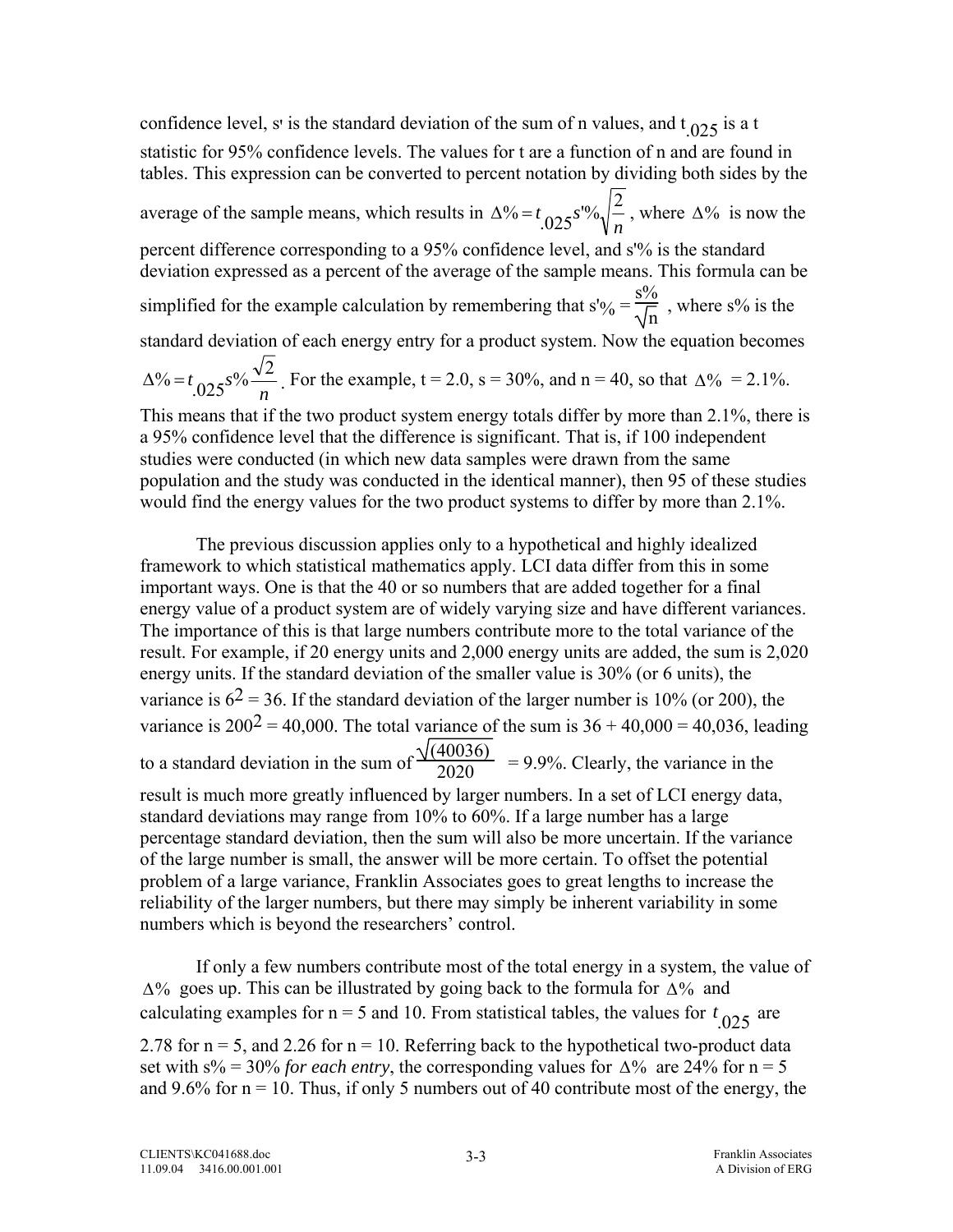percent *difference* in the two product system energy values must increase to 24% to achieve the 95% confidence level that the two values are different. The minimum difference decreases to 9.6% if there are 10 major contributors out of the 40 energy numbers in a product system.

## **CONCLUSIONS**

 The discussion above highlights the importance of sample size, and of the variability of the sample. However, once again it must be emphasized that the statistical analysis does not apply to LCI data. It only serves to illustrate the important issues. Valid standard deviations cannot be calculated because of the failure of the data to meet the required statistical formula assumptions. Nevertheless, it is important to achieve a maximum sample size with minimum variability in the data. Franklin Associates examines the data, identifies the large values contributing to a sum, then conducts more intensive analysis of those values. This has the effect of increasing the number of data points, and therefore decreasing the "standard deviation." Even though a calculated standard deviation of 30% may be typical for Franklin Associates' LCI data, the actual confidence level is much higher for the large values that control the variability of the data than for the small values. However, none of this can be quantified to the satisfaction of a statistician who draws conclusions based upon random sampling. In the case of LCI data, it comes down to a matter of professional judgment and experience. The increase in confidence level resulting from judgment and experience is not measurable.

 It is the professional judgment of Franklin Associates, based upon over 25 years of experience in analyzing LCI data, that a 10% rule is a reasonable value for  $\Delta\%$  for stating results of product system energy totals. That is, if the energy of one system is 10% different from another, it can be concluded that the difference is significant. It is clear that this convention is a matter of judgment. This is not claimed to be a highly accurate statement; however, the statistical arguments with hypothetical, but similar, data lend plausibility to this convention.

 We also conclude that the weight of postconsumer solid waste data can be analyzed in a similar way. These data are at least as accurate as the energy data, perhaps with even less uncertainty in the results. Therefore, the 10% rule applies to postconsumer solid waste weight. However, we apply a 25% rule to the solid waste volume data because of greater potential variability in the volume conversion factors.

 Air and water pollution and industrial solid waste data are not included in the 10% rule. Their variability is much higher. Data reported by similar plants may differ by a factor of two, or even a factor of ten or higher in some cases. Standard deviations may be as high as 150%, although 75% is typical. This translates to a hypothetical standard deviation in a final result of 12%, or a difference of at least 25% being required for a 95% confidence of two totals being different if 10 subsystems are major contributors to the final results. However, this rule applies only to single emission categories, and cannot be extended to general statements about environmental emissions resulting from a single product system. The interpretation of environmental emission data is further complicated